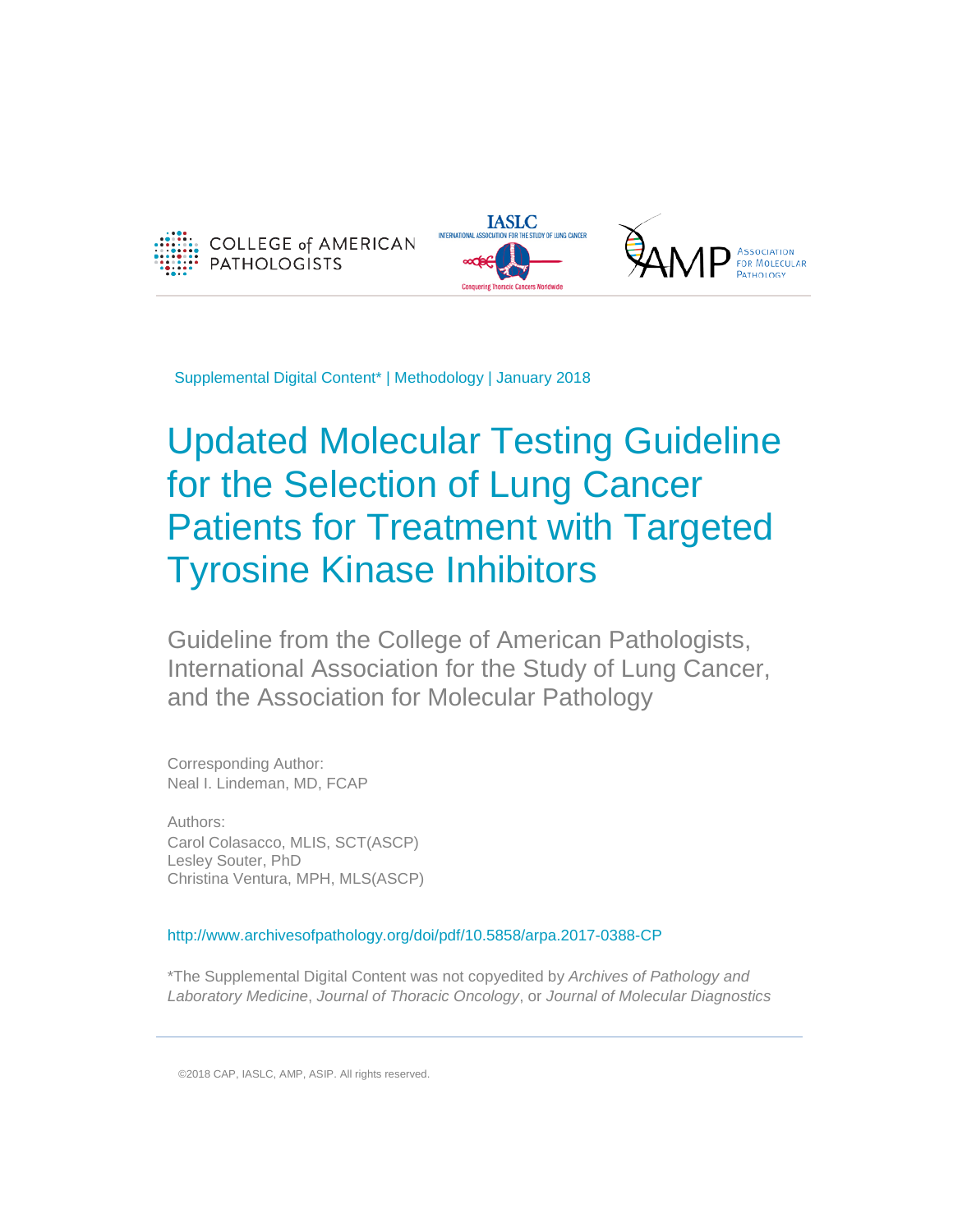## **METHODS USED TO PRODUCE THE GUIDELINE**

## **Panel Composition**

The College of American Pathologists (CAP), the International Association for the Study of Lung Cancer (IASLC), and the Association for Molecular Pathology (AMP) convened an expert panel (EP) consisting of practicing pathologists, oncologists, and a methodologist to review and update the *CAP-IASLC-AMP Molecular Testing Guideline for Selection of Lung Cancer Patients for EGFR and ALK Tyrosine Kinase Inhibitors*, 1-3 an evidence-based guideline published in 2013 to help establish standard molecular marker testing, guide targeted therapies, and advance personalized care for lung cancer patients. All three organizations appointed a representative to serve as a co-chair, with one taking a leadership role. All three organizations approved the appointment of panel members. The EP and the methodologist performed the systematic evidence review. An advisory panel (AP) of pathologists, oncologists, and patient advocates also helped in the development of the guideline. The role of the AP members was to provide guidance and feedback on the key questions for the literature search, vet the draft guideline statements prior to the public comment period, and to review and provide feedback for the manuscript and supplemental digital content.

## **Conflict of Interest (COI) Policy**

Prior to acceptance on the expert or advisory panel, potential members completed a joint guideline conflict of interest (COI) disclosure process, whose policy and form (in effect January 2015) required disclosure of material financial interest in, or potential for benefit of significant value from, the guideline's development or its recommendations 12 months prior through the time of publication. The potential members completed the COI disclosure form, listing any relationship that could be interpreted as constituting an actual, potential, or apparent conflict.

The CAP/IASLC/AMP joint guideline conflicts of interest policy uses the following criteria to define relationships that could be interpreted as constituting an actual, potential, or apparent conflict:

1. Stock options or bond holdings in a relevant commercial entity or self-directed pension plan

2. Research grants from a relevant commercial entity

3. Employment (full or part-time) by a relevant commercial entity

4. Ownership or partnership in relevant corporate entities, including equities and stock options

- 5. Consulting or advisory fees from relevant commercial entities
- 6. Other remuneration from relevant commercial entities, including free or discounted products or equipment, trips, accommodations, tickets to sports or entertainment events, etc.

7. Non-remunerative positions of influence in a relevant commercial entity such as officer, board member, trustee, spokesperson, advisor

8. Royalties from relevant commercial entities

9. Intellectual property rights, i.e., patents issued or pending

10. Lecture or speaker fees/honoraria from relevant commercial entities

11. Other relationships, e.g., research collaborations, to be identified with details, as needed

All project participants were required to disclose conflicts prior to beginning and continuously throughout the project's timeline. All disclosed conflicts were reviewed by a joint COI Review Committee composed of staff officials from each of the respective organizations. The joint COI Review Committee agreed, by majority vote, on any resolution of actual or perceived conflicts of interest.

Only one of the co-chairs could receive research support from a relevant commercial entity (no other relevant relationship was allowed). At least 51% of the EP had no existing or future relationships planned with relevant commercial entities during the development and publication of the practice guidelines. For the remaining 49%, such relationships did not preclude EP membership. At the discretion of the co-chairs, these individuals were asked to recuse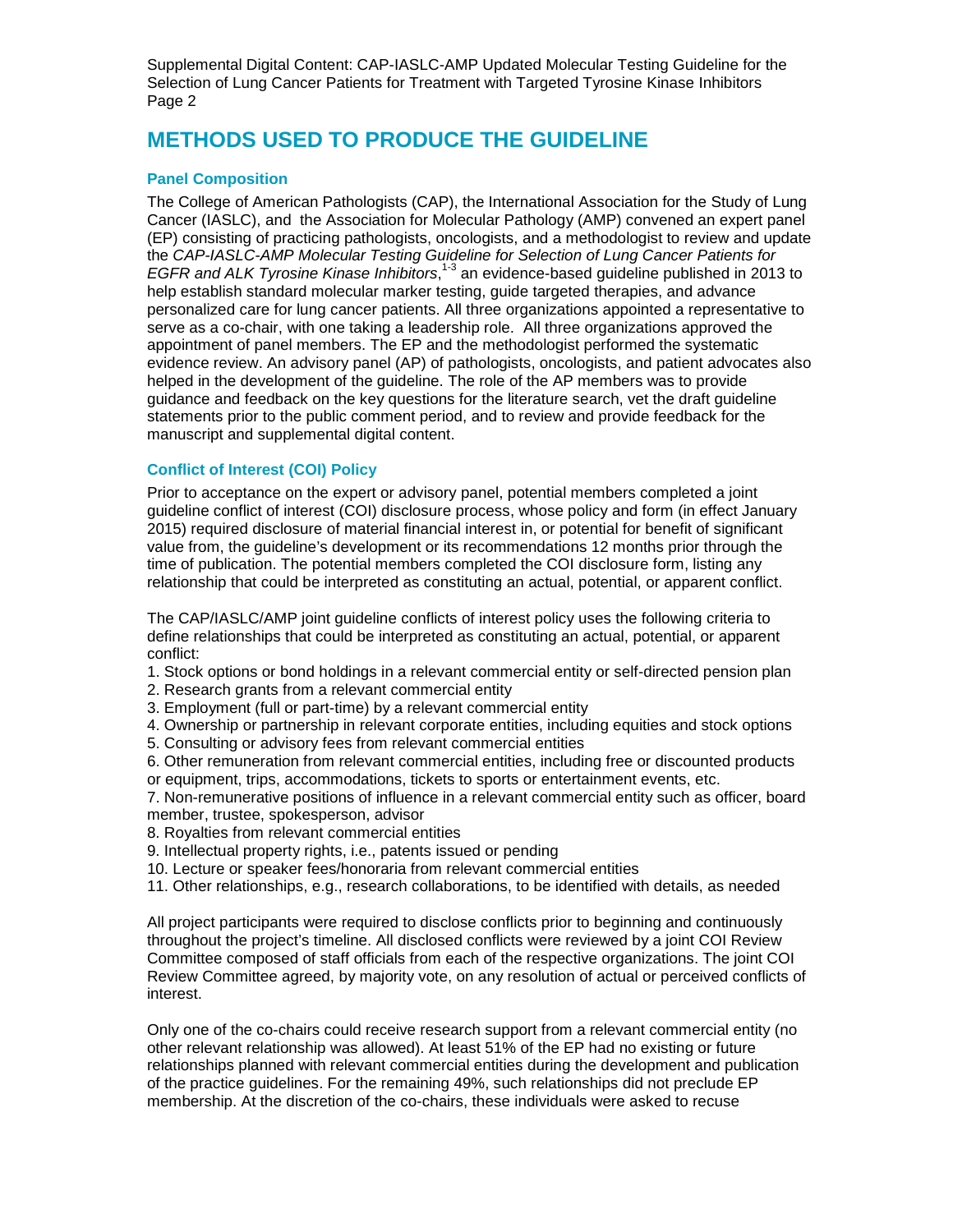themselves from discussing topics and abstained from voting on any decisions or approvals relevant to their relationships. EP members' disclosed conflicts are listed in the appendix of the manuscript. Advisory panel members had a disclosure requirement, but conflicts were not subject to management by the COI Review Committee.

CAP, IASLC, and AMP provided funding for the administration of the project; no industry funds were used in the development of the guideline. All panel members volunteered their time and were not compensated for their involvement, except for the contracted methodologist.

#### **Literature Review and Analysis**

The current guideline was composed of an assessment of the original 2013 guideline statements based on new evidence, and a systematic review of new key questions focused on additional biomarkers not included in the original guideline.

The EP and patient advocates met in person on two occasions: to define the scope and key questions (March 21, 2015 in Boston, Massachusetts) and to review evidence tables and draft recommendations (February 26-27, 2016 in Bethesda, Maryland). The co-chairs met an additional time (January 9, 2016, Denver, Colorado) to synthesize the drafted manuscript. In addition, the EP met three times through teleconference webinars from May 27, 2015 to September 26, 2016. Additional work was completed via electronic mail.

During the first in-person meeting, the EP was tasked to address the overarching key questions "Are there any new studies that would change or refute the 2013 recommendation statements?" In addition, the panel also formed the additional key questions on which to base the literature search:

Key questions 1-4 relate to patients diagnosed with non-squamous, non-small cell lung cancer of all stages.

- 1. What other genes, previously not addressed, should be tested in lung adenocarcinoma?
	- I. In patients who are being considered for therapy with epidermal growth factor receptor (EGFR) tyrosine kinase inhibitors or MEK inhibitors;
		- i. What demographic, histopathologic and clinical characteristics should be used to select patients for *KRAS* molecular testing?
		- ii. Are there downstream improvements in clinical outcomes when individuals are tested for mutation within the *KRAS* gene, compared to when individuals are not tested for *KRAS* mutation?
		- iii. When screening for mutations within the *KRAS* gene, what are the clinical performance characteristics of the available assays?
	- II. In patients who are being considered for therapy with ROS1 tyrosine kinase inhibitors;
		- i. What demographic, histopathologic and clinical characteristics should be used to select patients for *ROS1* molecular testing?
		- ii. Are there downstream improvements in clinical outcomes when individuals are tested for any rearrangement/translocation within the *ROS1* gene, compared to when individuals are not tested for *ROS1* mutation?
		- iii. When screening for rearrangement/translocation within the *ROS1* gene, what are the clinical performance characteristics of the available assays, including, fluorescence in situ hybridization (FISH), immunohistochemistry (IHC) and advanced sequencing?
	- III. In patients who are being considered for therapy with RET tyrosine kinase inhibitors;
		- i. What demographic, histopathologic and clinical characteristics should be used to select patients for *RET* molecular testing?
		- ii. Are there downstream improvements in clinical outcomes when individuals are tested for fusion and rearrangement/translocation within the *RET* gene, compared to when individuals are not tested for *RET* mutation?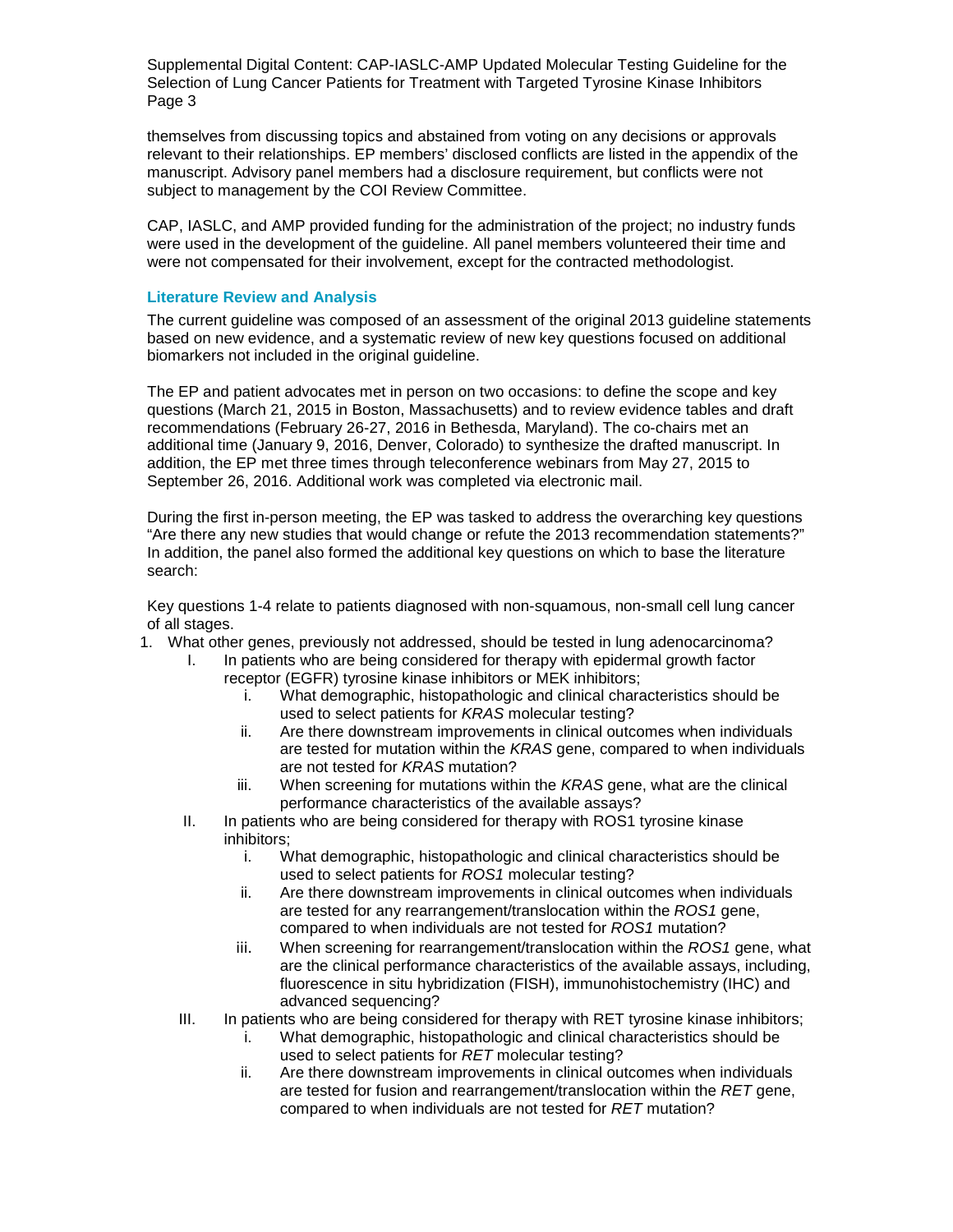- iii. When screening for fusion and rearrangement/translocation within the *RET* gene, what are the clinical performance characteristics of the available assays, including FISH, IHC, reverse transcriptase polymerase chain reaction (RT-PCR), digital polymerase chain reaction (PCR), and advanced sequencing?
- IV. In patients who are being considered for therapy with MET tyrosine kinase inhibitors;
	- i. What demographic, histopathologic and clinical characteristics should be used to select patients for *MET* molecular testing?
	- ii. Are there downstream improvements in clinical outcomes when individuals are tested for expression, overexpression, amplification, or mutations of the *MET* gene, compared to when expression levels are not tested within individuals?
	- iii. When screening for expression, overexpression, amplification, or mutations of the *MET* gene, what are the clinical performance characteristics of the available assays, including FISH, IHC and advanced sequencing?
- V. In patients who are being considered for therapy with BRAF inhibitors or EGFR tyrosine kinase inhibitors;
	- i. What demographic, histopathologic and clinical characteristics should be used to select patients for *BRAF* molecular testing?
	- ii. Are there downstream improvements in clinical outcomes when individuals are tested for mutation within the *BRAF* gene, compared to when individuals are not tested for *BRAF* mutation?
	- iii. Are there differences in clinical outcomes for patients with different alterations of the *BRAF* gene?
	- iv. When screening for mutation within the *BRAF* gene, does IHC provide equivalent performance characteristics to molecular based methods?
- VI. In patients who are being considered for therapy with HER2/ERBB2 tyrosine kinase inhibitors;
	- i. What demographic, histopathologic and clinical characteristics should be used to select patients for *HER2/ERBB2* molecular testing?
	- ii. Are there downstream improvements in clinical outcomes when individuals are tested for mutation and amplification/overexpression of the *HER2/ERBB2* gene, compared to when *HER2/ERBB2* mutations are not tested within individuals?
	- iii. When screening for mutations and amplification/overexpression of the *HER2/ERBB2* gene, what are the clinical performance characteristics of the available assays, including FISH, IHC and advanced sequencing?
- VII. When conducting molecular testing of *KRAS*, *ROS1*, *RET*, *MET*, *BRAF* and *HER2/ERBB2*, what technical validation experiments should be performed in order for an assay to be considered safe and reliable for use in patient care?
- 2. Is immunohistochemistry reliable for screening for *ALK* translocations?
	- VIII. When screening for *ALK* translocations, does IHC provide equivalent clinical performance characteristics when compared to FISH and ribonucleic acid (RNA)/ deoxyribonucleic acid (DNA) sequencing methods for *ALK* translocations?
	- IX. When considering IHC antibodies for screening of *ALK* translocations, is there a difference in clinical performance characteristics for ALK1, 5A4, or D5F3 antibodies and/or detection platforms?
	- X. When comparing IHC techniques for screening of *ALK* translocations, do any emerging techniques (anchored PCR, ultrasensitive detection systems) provide superior clinical performance characteristics?
	- XI. If potential *ALK* translocations are detected in patients by a sensitive IHC assay, are the clinical performance characteristics sufficient, or does the *ALK* translocation need to be confirmed by an orthogonal method?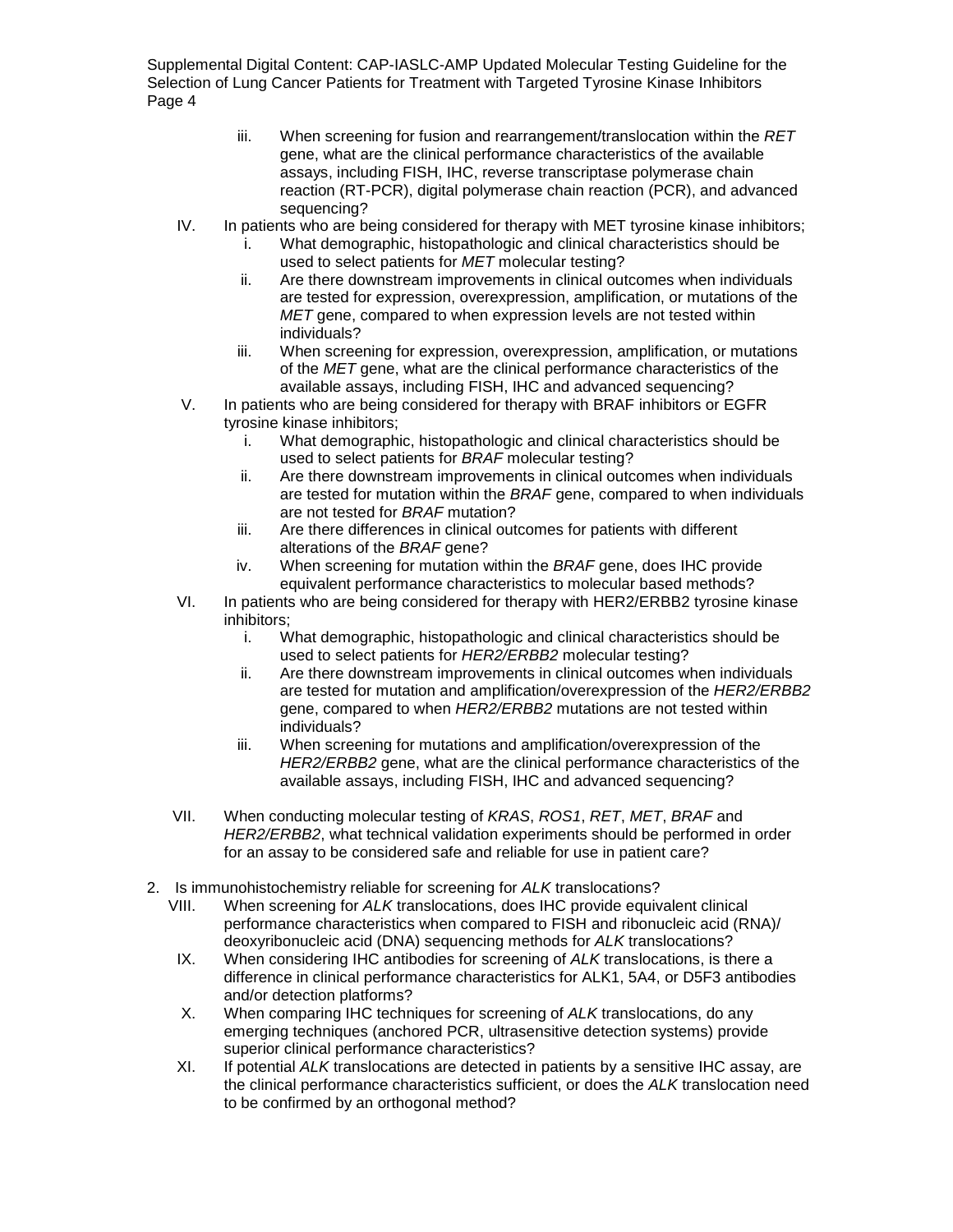- 3. In patients who are undergoing treatment with targeted tyrosine kinase inhibitors, what are the types and rates of secondary (acquired clinical) resistance?
	- XII. Does pre-treatment discovery of de novo resistance-related mutations improve clinical outcomes?
	- XIII. Does evaluation of rebiopsy specimens improve clinical outcomes?
	- XIV. When assessing the resistance-related mutations, what are the clinical performance characteristics of the emerging technologies, including rebiopsy, next generation sequencing (NGS), and circulating DNA or circulating tumor cells (CTC)?
- 4. What are the clinical performance characteristics of circulating DNA/CTC in plasma when used for diagnosis of primary lung adenocarcinoma or relapse?
- 5. Are there biomarkers that are predictive of clinical outcome in squamous and small cell carcinomas?

All EP members participated in the systematic evidence review (SER). Each level of the SER (title-abstract review, full text review, and data extraction) was performed in duplicate by two members of the EP or one member of the EP and a methodologist. All EP members and a methodologist performed adjudication of the conflicts. Articles meeting the inclusion criteria were assessed for strength of evidence, methodological rigor, and confirmation of validity by the methodologist. Supplemental Figure 1. [Literature Review Flow Diagram](#page-57-0) 1 and 2 display the results of the literature review. All articles were available as discussion or background references. All EP members participated in developing draft recommendations, reviewing open comment feedback, finalizing and approving final recommendations and writing/editing of the manuscript.

#### **Peer Review**

A public open comment period was held from June 28 through August 2, 2016. The public commented on all the statements from the 2013 guideline and 20 new draft statements from the additional key questions. The public comment was posted online on the AMP web site. The open comment period was publicized via joint society communications announcements and the following societies, patient advocacy groups, and stakeholders were deemed to have interest:

Medical Societies:

- College of American Pathologists (CAP)
- International Association for the Study of Lung Cancer (IASLC)
- Association for Molecular Pathology (AMP)
- American Association for Clinical Chemistry (AACC)
- American College of Chest Physicians (CHEST)
- American College of Medical Genetics and Genomics (ACMG)
- American Society for Clinical Oncology (ASCO)
- American Society for Clinical Pathology (ASCP)
- American Society for Investigative Pathology (ASIP)
- American Society of Cytopathology (ASC)
- American Thoracic Society (ATS)
- Arthur Purdy Stout Society (APSS)
- Association of Community Cancer Centers (ACCC)
- Association of Directors of Anatomic and Surgical Pathology (ADASP)
- Association of Pathology Chairs (APC)
- British Thoracic Oncology Group
- Canadian Association of Pathologists (CAP-APC)
- European Society for Medical Oncology (ESMO)
- European Society of Thoracic Surgeons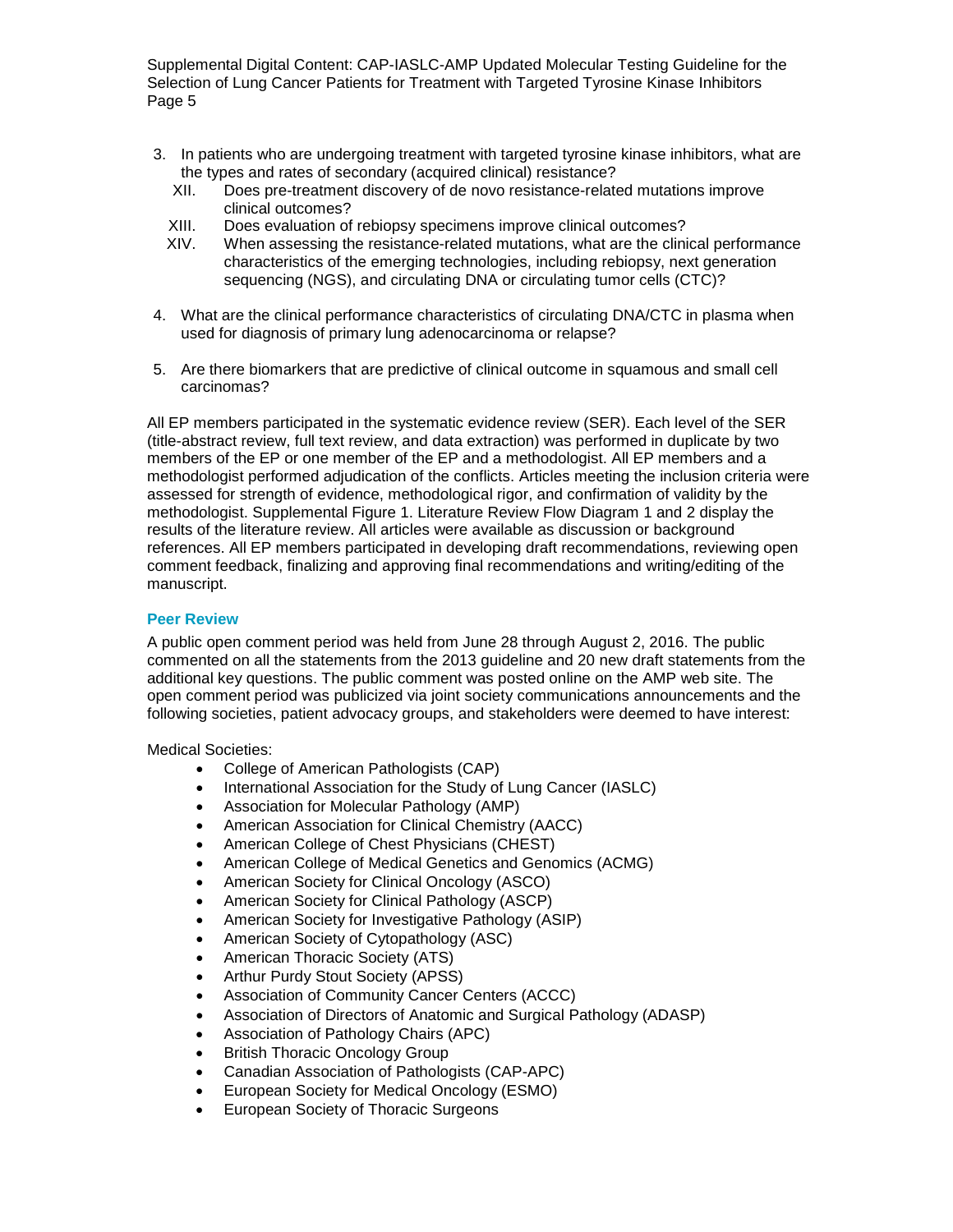- Indian Society for the Study of Lung Cancer
- International Thoracic Oncology Nurses Forum
- Korean Association for the Study of Lung Cancer
- National Comprehensive Cancer Network (NCCN)
- National Lung Cancer Forum for Nurses
- Papanicolaou Society of Cytopathology (PSC)
- Pulmonary Pathology Society (PPS)
- Quality Initiative in Interpretive Pathology (QIIP) Canadian Partnership Against **Cancer**
- Russian Society of Clinical Oncology
- Sociedade Brasileira de Cirurgia Torácica (Brazilian Society of Thoracic Surgery)
- Sociedade Brasileira de Patologia (Brazilian Society of Pathology)
- Society to Improve Diagnoses in Medicine (SIDM)
- The Japan Lung Cancer Society
- United States & Canadian Academy of Pathology (USCAP)

#### Patient Advocacy Groups

- American Cancer Society
- American Lung Association
- Bonnie J. Addario Lung Cancer Foundation (ALCF)
- Cancer Leadership Council
- Cancer Research and Prevention Foundation
- Caring Ambassadors Lung Cancer Program
- Dusty Joy Foundation
- EX: Re-learn Live without Cigarettes
- Free Me From Lung Cancer
- Free to Breathe
- Global Lung Cancer Coalition
- Global Resource for Advancing Cancer Education
- International Thoracic Oncology Nursing Forum
- Lung Cancer Alliance
- Lung Cancer Foundation of American (LCFA)
- Lung Cancer Research Foundation (LCRF)
- Lungevity Foundation
- Mesothelioma Applied Research Foundation
- My Cancer Genome
- Partnership Against Cancer American Cancer Society
- Prevent Cancer Foundation
- Roy Castle Lung Cancer Foundation
- UICC Global Cancer Control Community
- Union for International Cancer Control
- Uniting Against Lung Cancer
- Women Against Lung Cancer in Europe

Government and other stakeholders:

- Centers for Disease Control and Prevention (CDC)
- Centers for Medicare & Medicaid Services (CMS)
- China Food and Drug Administration
- European Medicines Agency
- National Institute for Health and Care Excellence (UK)
- Pharmaceuticals and Medical Devices Agency (Japan)
- US Food and Drug Administration (FDA)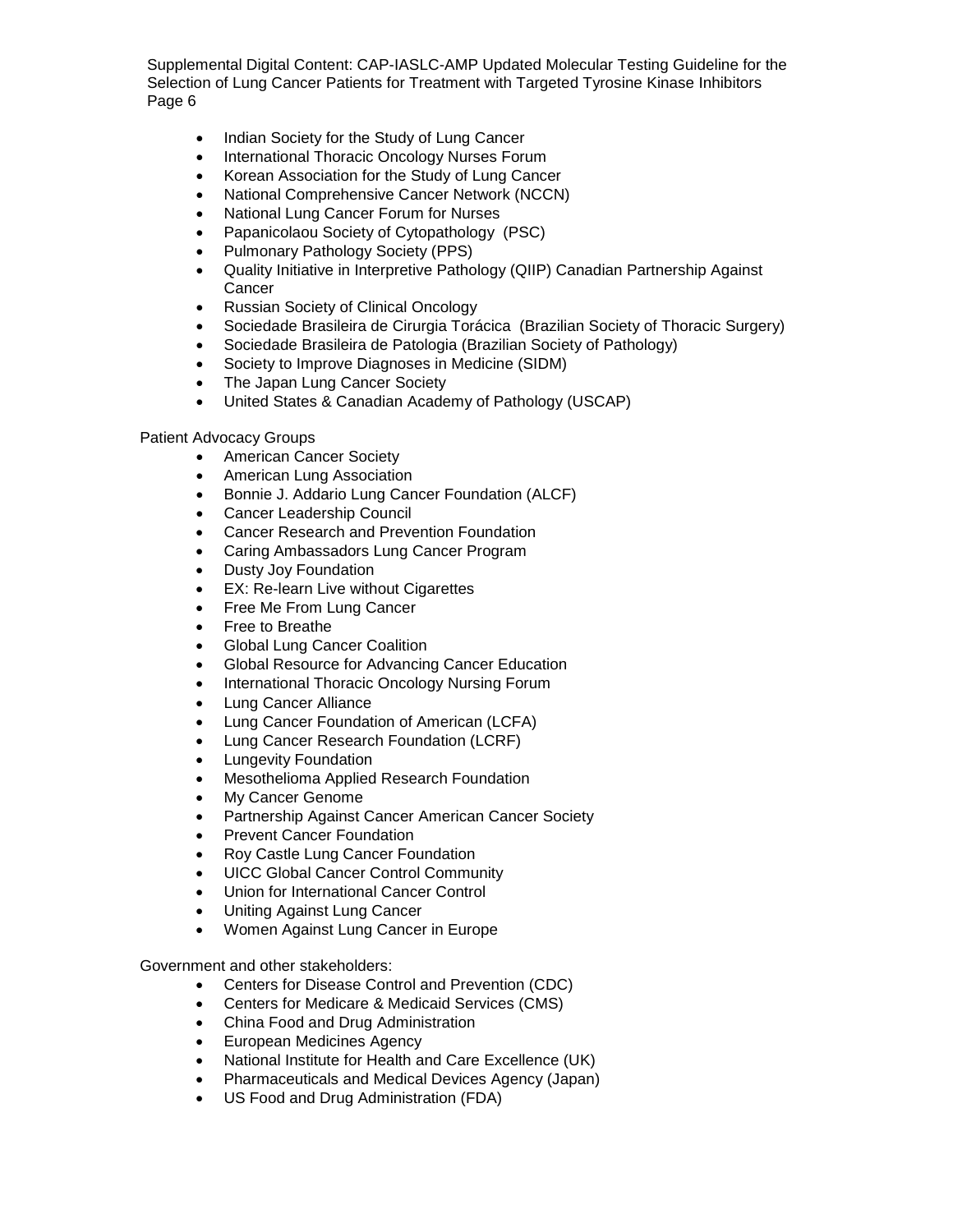• Veteran's Affairs (VA) and Department of Defense (DOD)

The website received 6,662 comments in total (Agree and Disagree responses were also captured). All 2013 recommendation statements achieved between 94% to 98% agreement. All 20 new draft statements achieved between 78% to 97% agreement. Teams of 3 to 4 EP members were assigned 3 to 5 draft recommendations for which to review all comments received and provide an overall summary to the rest of the panel. Following panel discussion, and the final quality of evidence assessment, the EP members determined whether to maintain the original draft recommendation as is, revise it with minor language change, or consider it as a major recommendation change. The recommendation statement about the use of mutationspecific IHC for EGFR testing when tissue is limited or insufficient was deliberated. Due to a low public consensus, and the overall utility of the method, the panel decided that the statement is not feasible for laboratories to implement. Furthermore, two draft statements about *ERBB2 (HER2)* were merged for clarity and consistency with the other statements. Resolution of all changes was obtained by majority consensus of the panel using nominal group technique (rounds of email discussion and multiple edited recommendations) amongst the panel members. The final 18 recommendation statements were approved by the EP with a formal vote. The EP considered the risks and benefits throughout the whole process in their considered judgment process. Formal cost analysis or cost effectiveness was not performed.

Organizational review was instituted to review and approve the guideline. For the CAP, an independent review panel (IRP) representing the Council on Scientific Affairs was nominated to review and approve the guideline. The IRP was masked to the EP and vetted through a COI process. The IASLC approval process required the review and approval by the IASLC Board of Directors. The AMP approval process required content review by an independent subject matter expert panel, led by the Publications & Communications Chair with representation from the Clinical Practice Committee and Solid Tumors Subdivision Leadership, and organizational approval by the AMP Executive Committee.

#### **Dissemination Plans**

Final dissemination of the guideline will be a joint process between the three organizations. There are plans to host a resource page which will include a link to the manuscript and supplement, summary of the recommendations, social media posts and email blasts, as well as patient information guides. The guideline will be promoted and presented at various society meetings.

#### **Systematic Evidence Review (SER)**

The objective of the SER was to develop an evidence-based guideline to help establish standard molecular marker testing, guide targeted therapies, and advance personalized care for patients. If of sufficient quality, findings from this review could provide an evidence base to support the development of the guideline. The scope of the SER and the key questions (KQs) were established by the EP in consultation with the methodologist prior to beginning the literature search.

#### **Search and Selection**

A comprehensive literature search was completed to both identify new evidence to assess the original 2013 recommendations and to identify evidence that addressed the new key questions.

To assess the original 2013 recommendations, the search strategy utilized in the original guideline was run in Ovid MEDLINE (Ovid Technologies Inc., New York, NY) on 5/17/2015. Search terms included the following Medical Subject Headings (MeSH) and keywords: lung neoplasms; lung cancer; carcinoma, non-small cell lung; EGFR; epidermal growth factor receptor; ALK; KRAS; BRAF; mutation; amplification; gene copy number; rearrangement; fusion; translocation; inversion; immunohistochemistry; IHC; and FISH. Studies published in English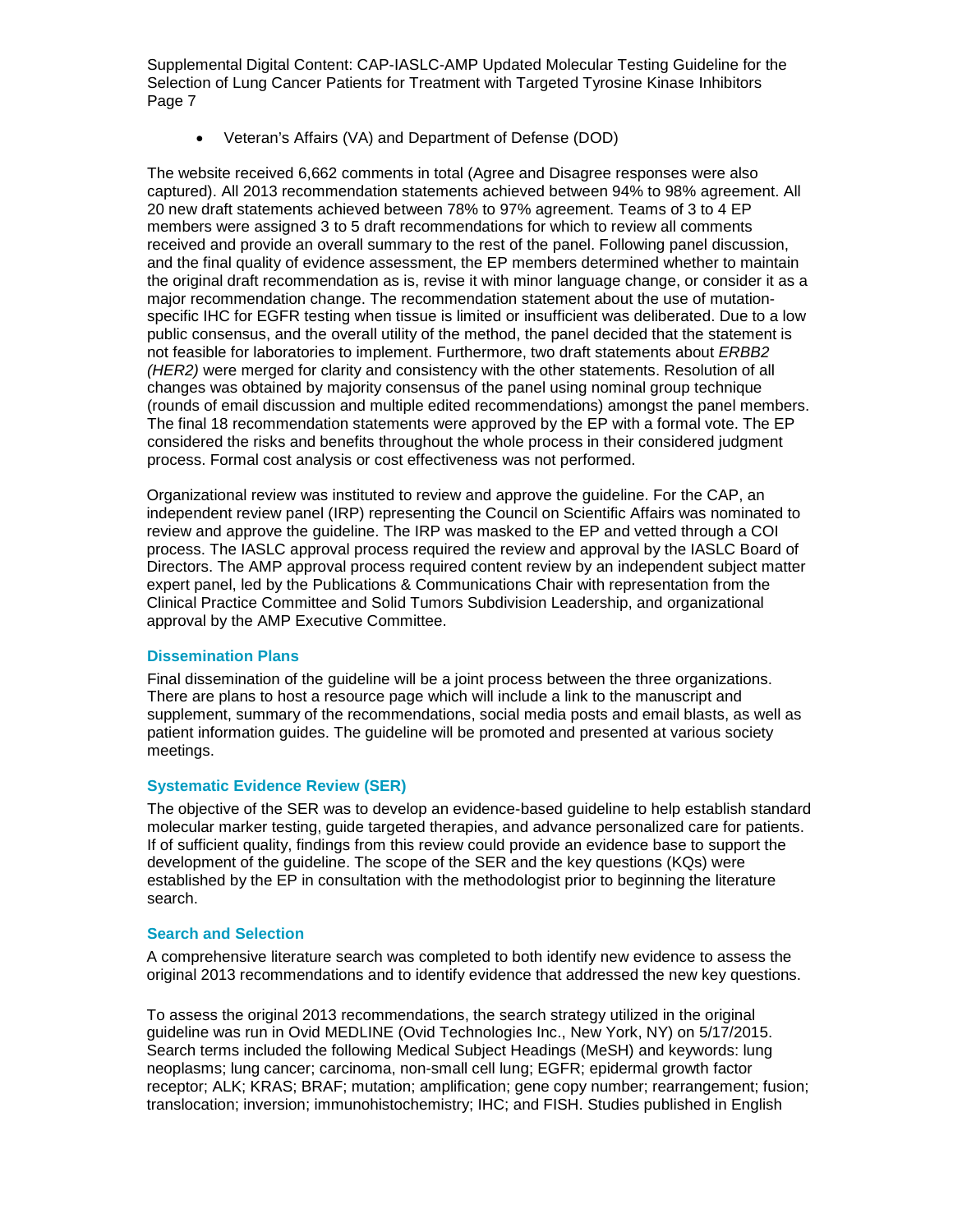with publication dates from 1/01/2012 to 5/17/2015 were included, and a publication filter was applied to identify medical practice guidelines, systematic reviews, meta-analyses, and randomized clinical trials. EP recommendations supplemented the literature search, and the Ovid search was rerun on 6/27/16 to identify relevant new literature published between 4/01/2015 and 6/27/2016.

A second literature search was designed to gather evidence in order to answer key questions new to this project and inform new recommendations based on those questions. This search involved different literature strategies for each main key question with limits set based on input from the project co-chairs. The first search strategy addressed key question 1 (subquestions I-VII) that focuses on new biomarkers in lung cancer, and it was performed in Ovid MEDLINE on 5/21/2015, and a supplemental search was run in PubMed (U.S. National Library of Medicine, Bethesda, MD) on 6/28/2015. The search combined MeSH terms and keywords to address the concepts lung cancer (non-small cell lung cancer (NSCLC)/Adenocarcinoma), new biomarkers not addressed by the 2013 guideline, targeted therapy, treatment outcomes, laboratory testing methods and test outcomes or patient characteristics. The search was limited to English language studies published between 1/01/2007 and 5/21/2015 (Ovid) or 1/01/2007 and 6/28/2015 (PubMed). Publication types were limited to practice guidelines and consensus statements, systematic reviews, meta-analyses, clinical trials, and observational studies. Low level evidence such as letters, editorials, commentaries, and case reports were excluded.

The search strategy designed to answer key question 2 that addresses Anaplastic Lymphoma Kinase (ALK) testing combined MeSH terms and keywords for the concepts lung cancer (NSCLC/Adenocarcinoma), ALK, laboratory testing methodologies, and test outcomes or patient characteristics. The search was performed in Ovid MEDLINE on 5/21/2015, and a supplemental search was run in PubMed on 6/28/2015. Both searches were limited to English language studies published between 1/01/2012 and 5/21/2015 (Ovid) or 1/01/2012 and 6/28/2015 (PubMed). Publication types were limited to practice guidelines and consensus statements, systematic reviews, meta-analyses, clinical trials, and observational studies. Low level evidence such as letters, editorials, commentaries, and case reports were excluded.

The search strategy designed to address key question 3 relating to secondary resistance combined MeSH terms and keywords for the concepts lung cancer (NSCLC/adenocarcinoma), biomarkers, targeted therapy and secondary resistance. The search was performed in Ovid MEDLINE (5/21/2015) and PubMed (6/28/2015) and was limited to English language studies published between 1/01/2012 and 5/21/2015 (Ovid) or 1/01/2012 and 6/28/2015 (PubMed). All publication types were initially included due to concern over limited available evidence.

The search strategy to address key question 4 related to biomarker testing in squamous and small cell lung carcinomas combined MeSH and keywords to address the concepts of "squamous or small cell carcinoma of the lung", "lung cancer treatment", "biomarkers", "treatment outcomes. The search was performed in Ovid MEDLINE (5/21/15) and PubMed (6/28/15) interfaces and was limited to English language studies published between 1/01/2011 and 5/21/15 (Ovid) or 1/01/2011 and 6/28/15 (PubMed). Publication types were limited to practice guidelines and consensus statements, systematic reviews, meta-analyses, clinical trials, and observational studies. Low level evidence such as letters, editorials, commentaries, and case reports were excluded.

The search strategy to address key question 5 relating to the use of circulating DNA/ CTCs for the diagnosis of primary or recurrent lung cancer combined MeSH and keywords for the concepts lung cancer (NSCLC/adenocarcinoma), biomarkers, circulating dna/circulating tumor cells, and testing outcomes. The search was performed in Ovid MEDLINE on 5/21/2015, and a supplemental search was done utilizing PubMed on 6/28/2015. The searches were limited to English language studies published between 1/01/2012 and 5/21/2015 (Ovid) or 1/01/2012 and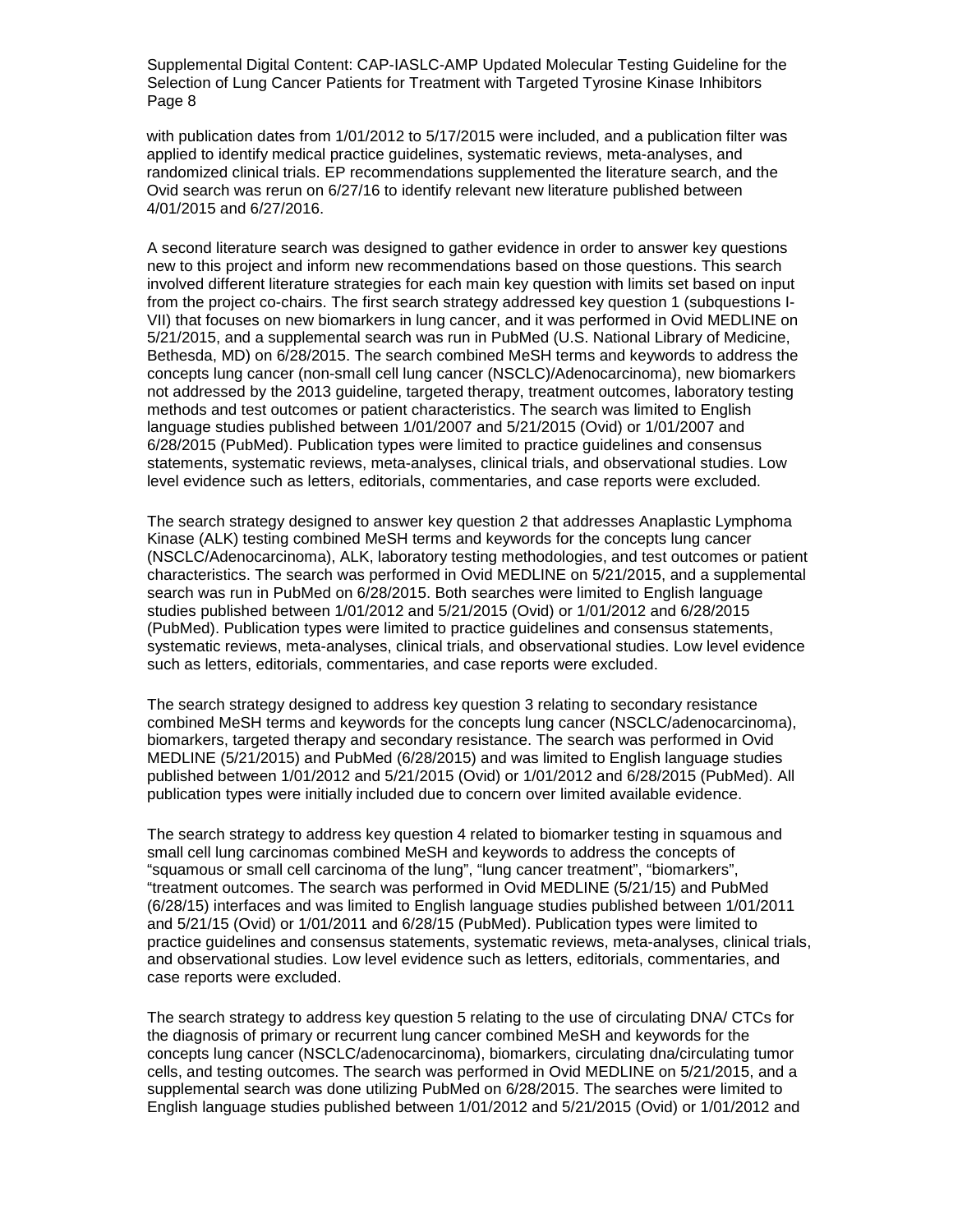6/28/2015 (PubMed). Publication types were limited to practice guidelines and consensus statements, systematic reviews, meta-analyses, clinical trials, and observational studies. Low level evidence such as letters, editorials, commentaries, and case reports were excluded.

A supplemental search for each key question was adapted from the Ovid MEDLINE search strategy and run in Scopus (Elsevier Inc., Atlanta, GA) on 6/25/2015 to identify publications not indexed in MEDLINE. Publication date limits were set based on the parameters described above, with the end date of 6/25/2015 for all searches.

A search for clinical trials was completed on 7/13/2015 using the clinicaltrials.gov website to identify published or unpublished study results for trials indexed with the conditions "lung cancer" or "lung neoplasms" and the following keywords: biomarker, ALK, BRAF, KRAS, cMET, EGFR, ERBB2, HER2, MET, or RET.

Additional searches were performed to identify relevant practice guidelines or unpublished ("gray") literature. Focused searches of guideline and systematic review repositories (e.g., Prospero, National Institute for Health and Care Excellence [NICE], guidelines.gov, Guidelines International Network [g-i-n.net]) and relevant organization's websites (e.g., NCCN, ASCO, Cancer Care Ontario) were completed to identify documents related to biomarker testing in lung cancer. EP recommendations completed the systematic literature review. All Ovid MEDLINE searches were rerun on 6/27/16 to identify any relevant new literature published from 4/01/15 to 6/27/16.

All Ovid search strings are included as Appendix 1. The PRISMA charts detailing the systematic reviews for each aspect of the project are included as Supplement Figure 1 and 2.

Selection at all levels was based on predetermined inclusion/exclusion criteria.

Inclusion Criteria

- 1) Studies must either:
	- a. Prospectively or retrospectively evaluate the sensitivity, specificity, negative predictive value, or positive predictive value of *EGFR*, *ALK*, *KRAS, ROS1*, *RET*, *MET*, *BRAF*, or *ERBB2(HER2)* tests for detection of gene-specific mutation, rearrangement, translocation, amplification or overexpression, or response to a targeted gene-specific therapy.
	- b. Examine potential testing algorithms for NSCLC molecular testing
	- c. Examine the correlation of *EGFR*, *ALK*, *KRAS*, *ROS1*, *RET*, *MET*, *BRAF*, or *ERBB2(HER2)* status in primary or metastatic tumors from the same patients
- 2) Study population must consist of patients with a diagnosis of adenocarcinoma, NSCLC, SCLC, squamous cell lung cancer, or non-squamous cell lung cancer of any stage as specified by each key question.
- 3) Studies must include as primary outcomes:
	- a. Sensitivity, specificity, positive predictive value, and negative predictive value of tests to determine *EGFR*, *ALK*, *KRAS*, *ROS1*, *RET*, *MET*, *BRAF*, or *ERBB2(HER2)* status or treatment response, alone or in combination OR
	- b. Concordance across platforms OR
	- c. Accuracy in determining *EGFR*, *ALK*, *KRAS*, *ROS1*, *RET*, *MET*, *BRAF*, or *ERBB2(HER2)* status and benefit from targeted therapy
- 4) Peer-reviewed full-text articles

Exclusion Criteria

- 1) Letters
- 2) Commentaries
- 3) Editorials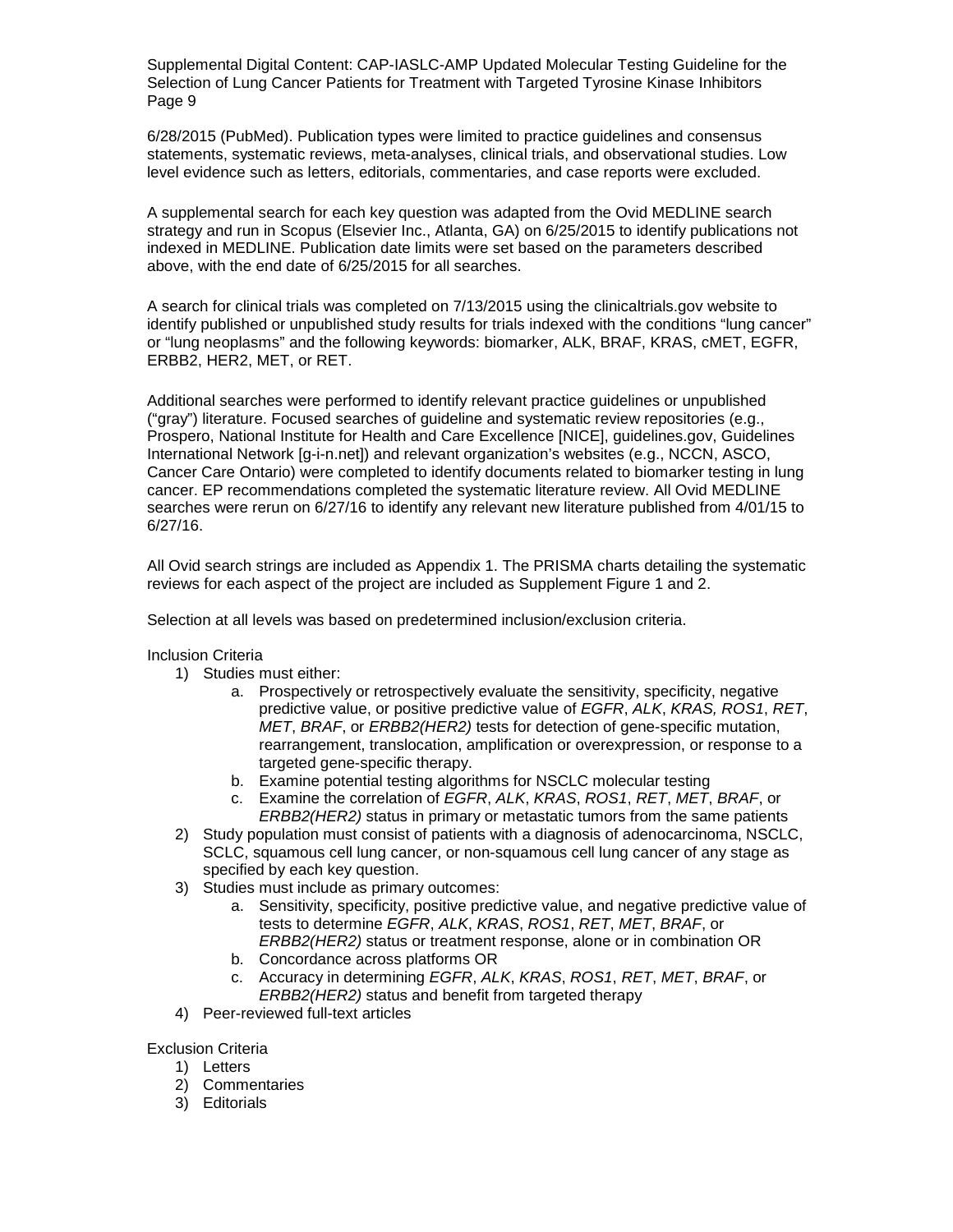- 4) Reviews
- 5) Case reports
- 6) Studies in mouse models
- 7) In vitro studies
- 8) Consensus documents
- 9) Articles not in the English language
- 10) Meeting abstracts

#### **Outcomes of Interest**

The primary outcomes of interest included patient characteristics, clinical outcomes, and performance characteristics of laboratory testing assays. Patient and clinical characteristics included: age, sex, ethnicity, smoking status, stage of disease, tumor differentiation, and biomarker status. Clinical outcomes included survival rates (overall survival [OS], disease-free survival [DFS], progression free survival [PFS], recurrence-free survival [RFS], time to recurrence) and treatment response rates (complete and partial response). Laboratory test performance characteristics included: accuracy, sensitivity and specificity, sensitivity limit/analytic sensitivity, positive predictive value, negative predictive value, concordance across testing platforms, and spectrum and/or percent of mutations detected.

#### **Data Extraction & Management**

Dual study selection and data extraction were completed using systematic review database software (DistillerSR, Evidence Partners, Ottawa, Canada). Following the initial search, citations identified to assess the need for refinement of the original 2013 guideline statements were uploaded into one DistillerSR project (Lung Cancer – original) and citations identified to address the new key questions were uploaded into a second DistillerSR project (Lung Cancer – new). For the Lung Cancer – original project, co-chairs performed dual review of title and abstracts to determine if identified studies would change the 2013 guideline statements. Conflicts were flagged in DistillerSR and resolved by the co-chairs. Studies that passed title and abstract review underwent full text review by a methodologist to determine compliance to the study selection criteria. For the Lung Cancer – new project, EP members were partnered with a methodologist for dual title and abstract review to determine relevancy. Conflicts were flagged in DistillerSR and resolved through discussion by initial reviewers and further adjudicated by a project co-chair, if necessary. Those deemed relevant to the key questions that met inclusion criteria and none of the exclusion criteria were moved on to full text review. Full text articles were reviewed for relevancy by two EP members to determine eligibility, and conflicts were resolved by the initial reviewers and further adjudicated by a project co-chair, if necessary. A second level full text review was conducted by a methodologist to ensure all included studies contained complete and useable extractable data and to exclude any primary studies that were already included within the reference list of an included systematic review. In cases of duplication of reporting study results, the most inclusive were retained. Data elements from included studies were extracted by a methodologist into predesigned data extraction forms developed using DistillerSR and EP members audited the forms for both projects. Any discrepancies in data extraction were resolved by discussion. A bibliographic database was established in EndNote (Thomson Reuters, Carlsbad, CA) to track all literature identified and reviewed during the study.

#### **Meta-Analyses of Test Accuracy Studies Methods**

Meta-analyses of test accuracy studies were performed when identified studies demonstrated homogeneity of population, methods, and outcome definition and when the panel agreed that a pooled estimate statistic would aid in developing a recommendation. For each study included in a meta-analysis, true positive, true negative, false positive, and false negative data based on concordance between the index test and the reference standard were extracted and imported into both RevMan<sup>4</sup> to generate forest plots and imported into StataMP v14 (StataCorp, College Station, TX) to perform the meta-analyses. The pooled estimates of sensitivity and specificity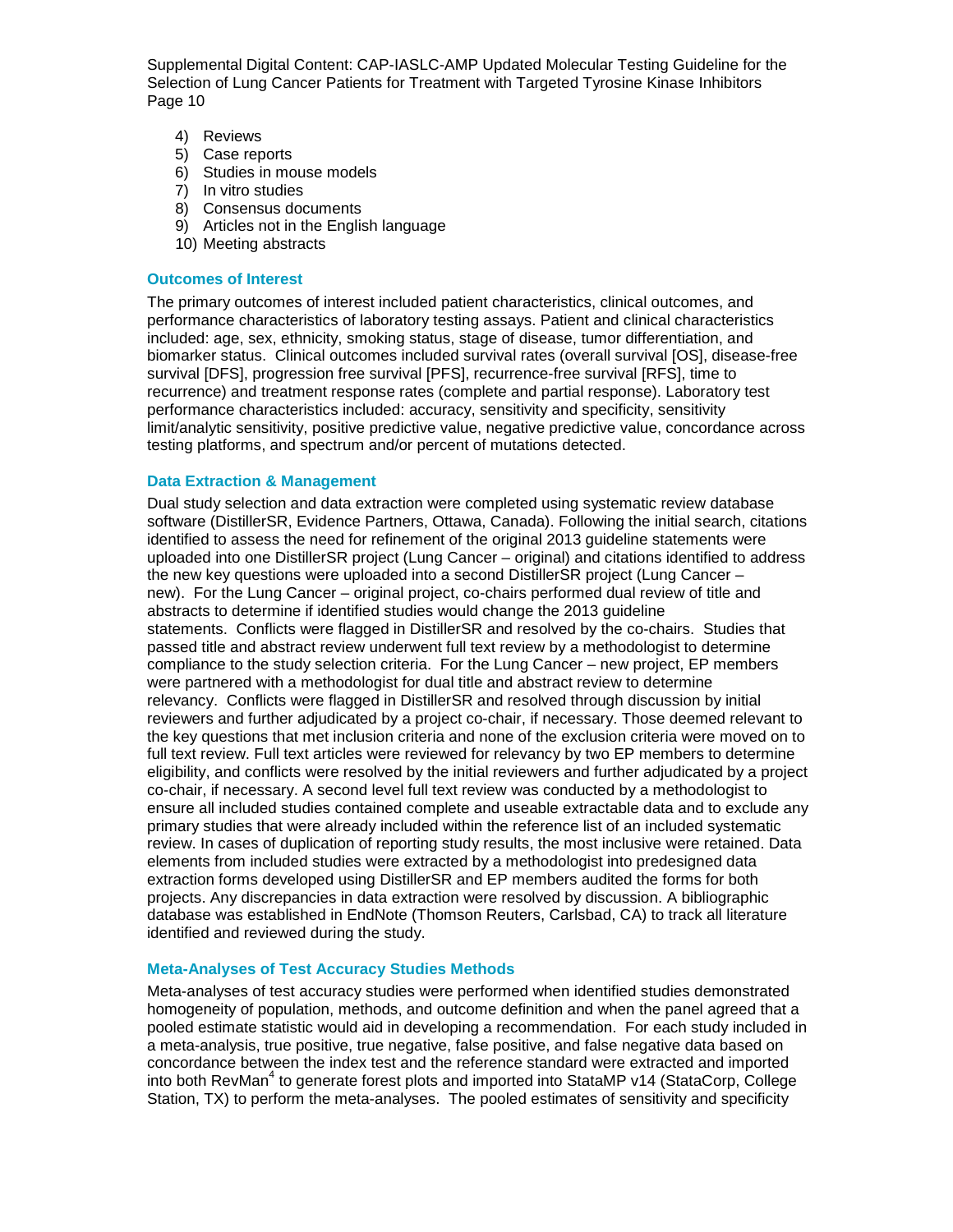and their 95% confidence intervals were modelled using the *metandi* module<sup>5, 6</sup> in StataMP v14. *Metandi* performs bivariate meta-analyses of sensitivity and specificity using a generalized linear mixed model approach. $^7$ 

#### **Quality Assessment Methods**

An assessment of the quality of the evidence was performed for all retained studies following application of the inclusion and exclusion criteria. Using this method, studies deemed to be of low quality would not be excluded from the systematic review, but would be retained and their methodological strengths and weaknesses discussed where relevant. To define an overall study quality rating for each included study, validated study-type specific tools were used to assess the risk of bias, plus additional important quality features were extracted. Specific details for each study type are outlined below.

Systematic Reviews (SRs) and Meta-Analyses (MAs)

- The following questions were assessed as per the Assessing the Methodological Quality of Systematic Reviews (AMSTAR)<sup>8</sup> tool using Yes or No:
	- 1. Was an 'a priori' design provided?
	- 2. Was there duplicate study selection and data extraction?
	- 3. Was a comprehensive literature search performed?
	- 4. Was the status of publication (i.e. grey literature) used as an inclusion criterion?
	- 5. Was a list of studies (included and excluded) provided?
	- 6. Were the characteristics of the included studies provided?
	- 7. Was the scientific quality of the included studies assessed and documented?
	- 8. Was the scientific quality of the included studies used appropriately in formulating conclusions?
	- 9. Were the methods used to combine the findings of studies appropriate?
	- 10. Was the likelihood of publication bias assessed?
	- 11. Was the conflict of interest included?
- Additional assessed items included and were assessed as Yes, No, or Unclear:
	- 1. If MA was based on a SR (assessed for MAs only)
	- 2. Reporting of funding sources.

Randomized Control Trials (RCTs)

- The following domains were assessed using the Cochrane Risk of Bias tool<sup>9</sup> using low risk, unclear risk, and high risk:
	- 1. Random sequence generation (selection bias)
	- 2. Allocation concealment (selection bias)
	- 3. Blinding of participants and personnel (performance bias)
	- 4. Blinding of outcome assessment (detection bias patient-reported outcomes)
	- 5. Incomplete outcome data (attrition bias)
	- 6. Selective outcome reporting (reporting bias)
	- 7. Other potential threats to validity
- Additional assessed items included and were assessed as Yes, No, Unclear:
	- 1. Validated and reliable measures
	- 2. Adequate follow-up
	- 3. Intention-to-Treat analysis
	- 4. Adequately powered
	- 5. Adequately powered subgroup analysis (if included)
	- 6. Conflict of interest reported

Single-arm non-randomized phase I and II clinical trials (NRCTs), prospective cohort studies (PCS), prospective-retrospective cohort studies (PRCS), retrospective cohort studies (RCS), and case-control studies (CCS)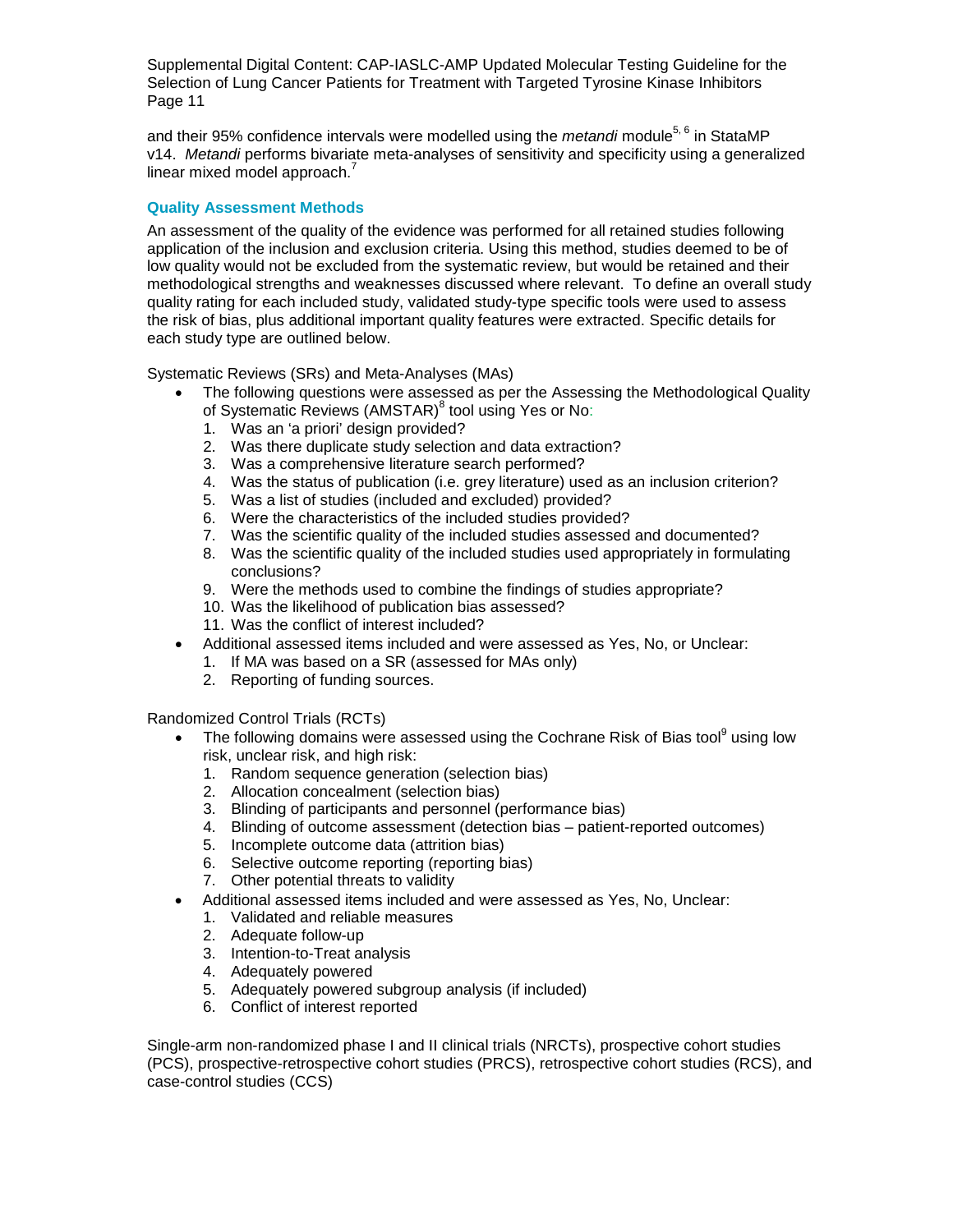- A simplified version of the Risk of Bias in Non-randomized Studies of Intervention (ROBINs-I) tool<sup>10</sup> was used to assess for the presence of the following types of bias in NRCTs and PCSs using Yes, No, Unclear:
	- 1. Selection bias
	- 2. Misclassification bias
	- 3. Attrition bias
	- 4. Recall bias
- 2. Additional assessed items for NRCT, PCS, PRCS, RCS, and CCS included and were assessed as Yes, No, Unclear:
	- 1. Balance between treatment/assessment groups
	- 2. Reporting of baseline characteristics
	- 3. Reporting if any adjustments were made where baseline differences were detected
	- 4. Sources of funding

The strength of evidence informing each key question was based on the aggregate quality of the studies identified to inform that key question.

## **Assessing the Strength of Recommendations**

The overarching goals of the EP were to review and affirm or update the 2013 guideline recommendations, and to determine if there was additional new evidence to help establish standard molecular marker testing, guide targeted therapies, and advance personalized care for patients.

Development of recommendations required that the panel review the identified evidence and make a series of key judgments:

- 1) What are the significant findings related to each KQ or outcome? Determine any regulatory requirements and/or evidence that support a specific action.
- 2) What is the overall strength of evidence supporting each KQ or outcome? Strength of evidence is graded as convincing, adequate, inadequate, or insufficient based on our confidence in the estimate of effect reported by the included studies (Supplemental Table 1). Strength of evidence is a key element in determining the strength of a recommendation.
- 3) What is the strength of each recommendation? There are many methods for determining the strength of a recommendation based on the strength of evidence and the magnitude of net benefit or harm (Supplemental Table 2). Recommendations not supported by evidence (i.e., evidence was missing or insufficient to permit a conclusion to be reached) were made based on consensus expert opinion. Another potential consideration is the likelihood that additional studies will be conducted that fill gaps in knowledge.
- 4) What is the net balance of benefits and harms? The consideration of net balance of benefits and harms will focus on the recommendation that should be adopted as a standard in the molecular testing for lung cancer.

#### **Considered Judgement**

In addition to the panel discussion of the net benefits and harms for each guideline statement, the EP members rated each recommendation using the Grading of Recommendations Assessment, Development and Evaluation (GRADE) evidence-to-decision framework (Table 3). This allows for a systematic way to document panel members' judgement for each of the recommendations.<sup>1</sup>

For each statement, a series of judgements were rated by the panel members:

- 1. Benefits and Harms
	- Are the desirable anticipated effects large?
	- Are the undesirable anticipated effects small?
	- Are the desirable effects large relative to undesirable effects?
- 2. Resources Required: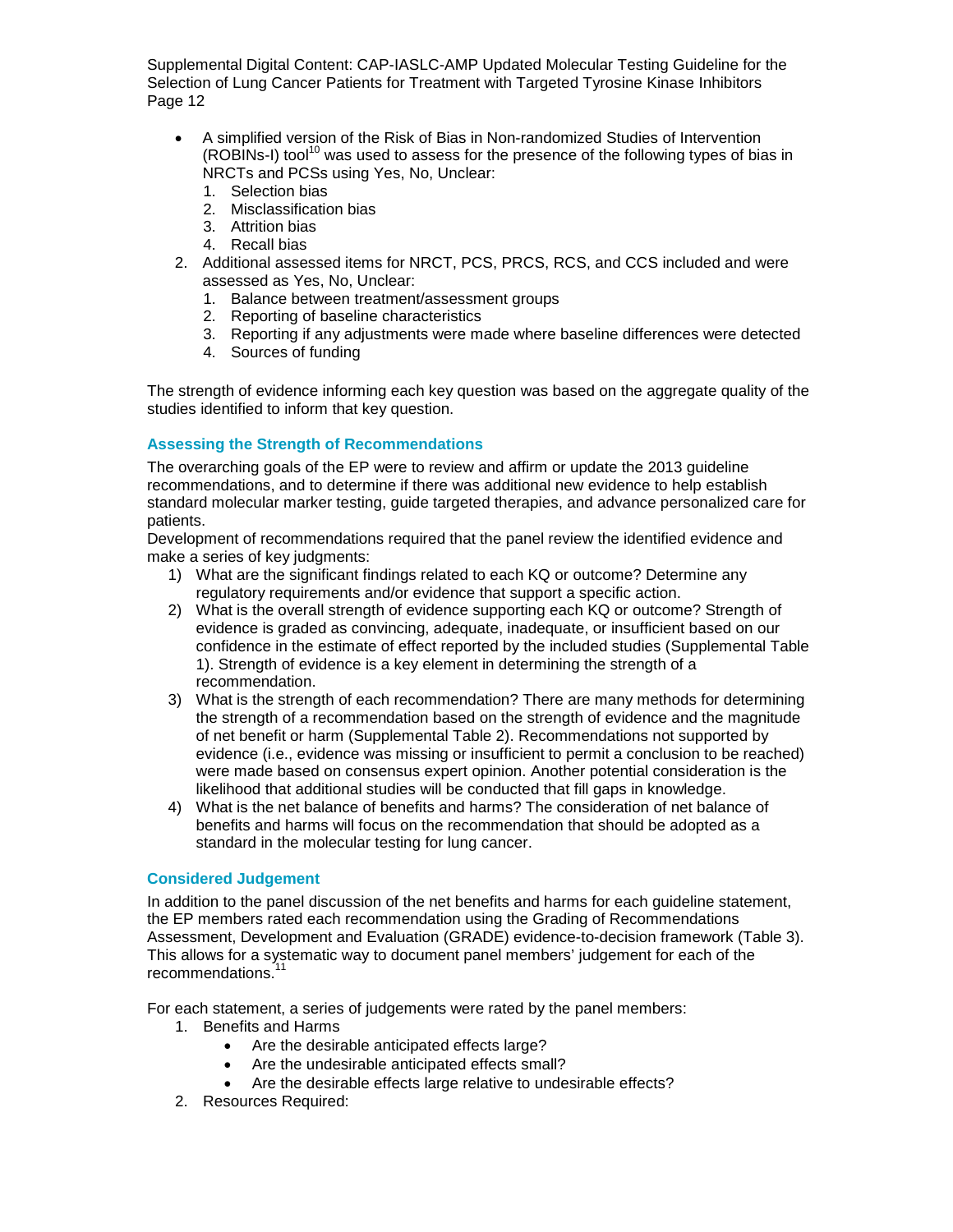- Are the resources required small?
- 3. Feasibility
	- Is the option (or recommendation) feasible to implement?
- 4. Acceptability:
	- Is the option acceptable to key stakeholders?

#### **Articulation of Recommendations**

In order to articulate recommendation statements that were clearly written and easy to implement, the EP employed GLIDES (Guidelines Into Decision Support) methodology and accompanying BridgeWiz software (Yale University, New Haven, CT).<sup>12</sup> This methodology prioritizes the use of active language; however, in some situations, the person responsible for ensuring guidance is implemented is dependent on the organization of the clinic and/or laboratory. To ensure clarity of guidance in these situations, the EP employed passive voice language to emphasize the recommended action. This guideline uses a three-tier system to rate the strength of recommendations, as well as a "No Recommendation" category when there is insufficient evidence to support a recommendation. Supplement Table 2 summarizes the level of evidence and net benefits and harms, as well as obligatory language that was used for each of the recommendation types.

When the 2013 guideline recommendations were published, an older rating system for establishing the strength of recommendations was used. In order to ensure the reaffirmed 2013 recommendation statements were aligned with the rating system used for the newly crafted recommendations, the quality assessment tables and balance of benefits and harms from the original guideline were reviewed and each recommendation statement was translated into the strength of evidence grades used in the current guideline (Supplemental Table 1). Additionally, when applicable, following the Institute of Medicine's *Clinical Practice Guidelines We Can Trust* standards, $13$  the 2013 statements were rewritten into standardized actionable statements with details on what needs to be done by whom.

Supplemental Table 4a compares the strength of recommendation rating system for the 2013 recommendation statements with the 2017 recommendation statements. Supplemental Table 4b includes a list of statements with updated ratings of the strength of recommendations, as well as the list of the reaffirmed statements rewritten using the GLIDES program to reflect standardized actionable statements with details on what needs to be done by whom.

#### **Quality Assessment Results**

A total of 140 studies<sup>14-153</sup> were retained; 119 studies<sup>14-130, 152, 153</sup> formed the evidence base for the new key questions (Lung Cancer – new) and 21 were identified<sup>131-151</sup> as studies that could lead to refinement of the original guideline statements (Lung Cancer – original). For the Lung Cancer - original project, the 21 studies were comprised of 14 SRs<sup>131-144</sup> and seven RCTs.<sup>145-151</sup> For the Lung Cancer – new project, the 119 studies included nine MAs<sup>26, 34, 35, 41, 64, 92, 123-125</sup>, two  $RCTs,$ <sup>47, 73</sup> six NRCTs,<sup>45, 70, 75, 126, 128, 129</sup> 35, PCS,  $\frac{24}{35}$ ,  $\frac{27}{30}$ ,  $\frac{30-33}{30}$ ,  $\frac{40}{35}$ ,  $\frac{42}{35}$ ,  $\frac{49-52}{30}$ ,  $\frac{54}{30}$ ,  $\frac{55}{30}$ ,  $\frac{57}{30}$ ,  $\frac{66}{30}$ ,  $\frac{69}{30}$ ,  $\frac{79}{30}$ 102, 105, 107, 108, 120-122, 127, 130 **12 PRCS**, <sup>20</sup>, <sup>21</sup>, <sup>23</sup>, <sup>25</sup>, <sup>28</sup>, <sup>43</sup>, 46, 59, 67, 110, 152, 153 **54 RCS**, <sup>14-19, <sup>22, 29, 36-39, 44, 48,</sup></sup> 53, 56, 58, 60-63, 65, 68, 71, 72, 74, 76, 78, 80, 81, 83, 84, 87, 93-96, 98-101, 103, 104, 106, 109, 111-119 and one CCS.<sup>77</sup> All

included studies were assessed for quality.

The SER did not identify any studies that directly addressed KQ1-VII. For clarity in the guideline, the EP has discussed the need for technical validation experiments for each biomarker within the section for that biomarker. There is no recommendation statement to inform KQ1-VII.

**GUIDELINE STATEMENTS**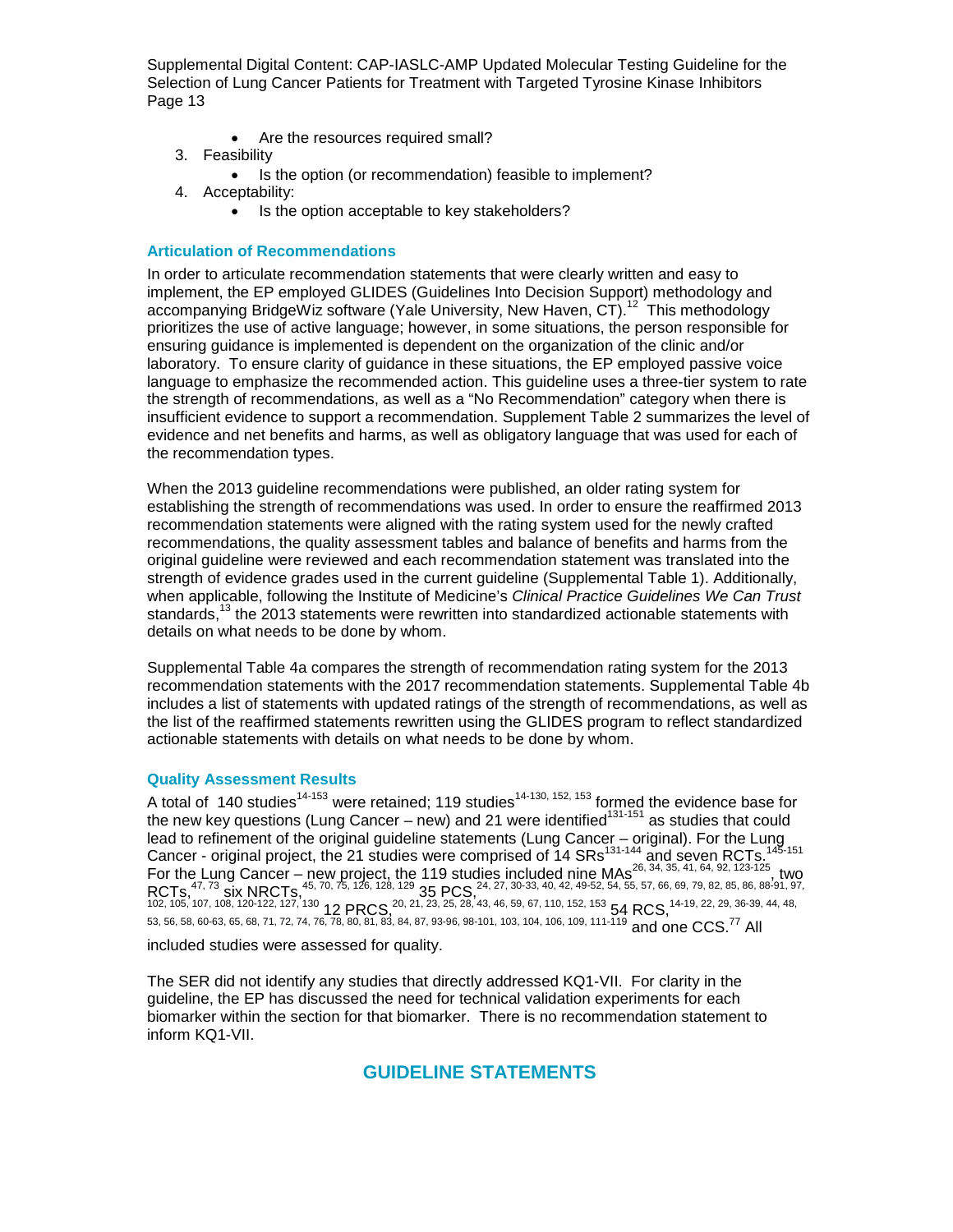#### **REAFFIRMED 2013 RECOMMENDATION STATEMENTS**

**Recommendation: Physicians should use molecular testing for the appropriate genetic targets on either primary or metastatic lung lesions to guide initial therapy selection.** One new MA<sup>141</sup> was identified to support this 2013 recommendation. The MA was assessed as high quality and was only limited by a lack of conflict of interest declaration. Refer to Supplement Table 5 for the quality assessment results of new studies informing this recommendation. This recommendation statement has been reaffirmed by new evidence.

#### **Strong Recommendation: Laboratories should not use total EGFR expression by IHC testing to select patients for EGFR-targeted tyrosine kinase inhibitor therapy.**

One new MA<sup>132</sup> was identified to support this 2013 recommendation. The MA was assessed as high quality and only suffered from status of publication not having been used as an inclusion criterion for the SR. Refer to Supplement Table 5 for the quality assessment results of new studies reaffirming this recommendation. This recommendation statement has been reaffirmed and has increased in strength from a Recommendation to a Strong Recommendation based on the newly identified evidence.

#### **Recommendation: Pathologists and laboratories should not use** *EGFR* **copy number analysis (i.e., FISH or chromogenic in situ hybridization [CISH]) to select patients for EGFR-targeted tyrosine kinase inhibitor therapy.**

One phase II single-arm NRCT<sup>154</sup> that could refute the original recommendation statement was identified. The phase II study was assessed as intermediate based on the single-arm design, presence of selection bias, and unclear reporting of the balance between assessment groups. Refer to Supplement Table 5 for the quality assessment results of new studies informing this recommendation. After review of the study, the EP believed that this single study was an outlier and the guideline statement was reaffirmed.

#### **UPDATED 2013 RECOMMENDATION STATEMENTS**

**Expert consensus opinion: Pathologists may utilize either cell blocks or other cytologic preparations as suitable specimens for lung cancer biomarker molecular testing.** The 2013 recommendation statement preferred cell blocks over smears. This recommendation was reaffirmed with the addition of one  $SR^{133}$ . The SR was assessed as intermediate quality based on status of publication not having been used as an inclusion criterion, lack of a list of studies included and excluded, no publication bias assessment and no conflict of interest declaration included. Refer to Supplement Table 5 for the quality assessment results of new studies informing this recommendation. The systematic review indicated that numerous published studies have more recently shown excellent performance of smear preparations. The evidence leads the EP to alter the statement to allow the use of cytologic preparations. Laboratories that test cytology specimens must still perform the appropriate validation studies of these sample types, distinct from tissue and blood samples.

**Expert consensus opinion: Laboratories should employ, or have available at an external reference laboratory, clinical lung cancer biomarker molecular testing assays that are able to detect molecular alterations in specimens with as little as 20% cancer cells.** The 2013 recommendation statement recommended that laboratories use an EGFR test method able to detect mutations in specimens with at least 50% cancer cell content. Laboratories were strongly encouraged to employ a more sensitive method with the ability to detect mutations in specimens with as little as 10% cancer cells. After three years in practice, it is now the opinion of the EP that the original recommendation was insufficient. There is now widespread availability of technologies capable of reliably detecting lower frequency mutational events in small samples, reducing the potential for additional or invasive procedures in patients to procure a sample with high tumor content. The EP believes it is now appropriate for laboratories to employ an assay with a higher sensitivity.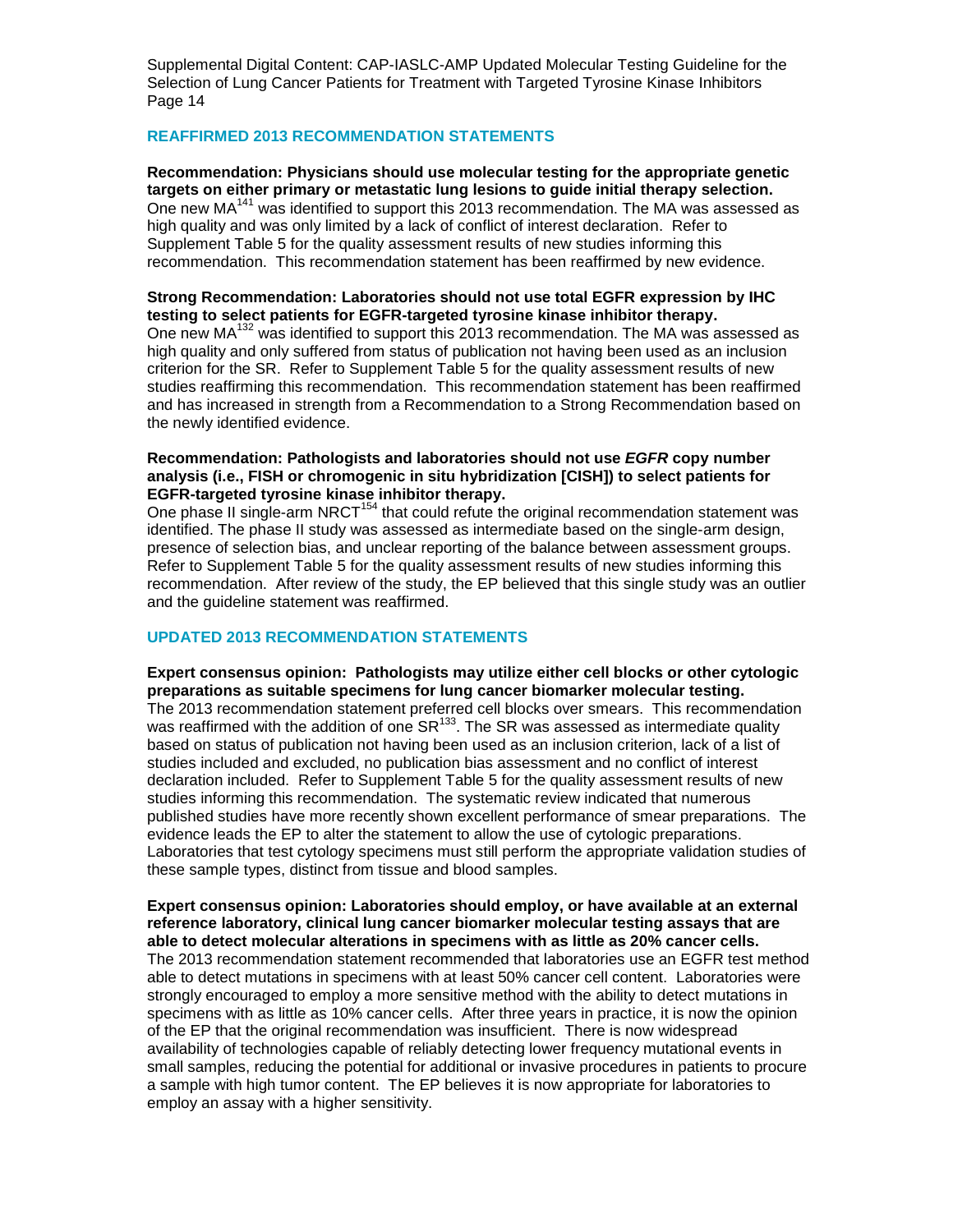#### **NEW RECOMMENDATION STATEMENTS**

#### **Key Question 1: Which new genes should be tested for lung cancer patients?**

#### **ROS1**

**1. Strong Recommendation:** *ROS1* **testing must be performed on all advanced stage lung adenocarcinoma patients, irrespective of clinical characteristics.**

This recommendation was supported by nine studies,  $17, 25, 39, 45, 84, 88, 94, 106, 111$  six of which informed on the association between *ROS1* mutation and patient or tumor characteristics<sup>17,</sup>  $25, 84, 88, 94, 106$  and three studies which examined patients treated with crizotinib.<sup>39, 45, 111</sup> Of the nine studies, there was one single-arm phase I NRCT,<sup>45</sup> one PCS,<sup>88</sup> one PRCS,<sup>25</sup> and six RCSs.17, 39, 84, 94, 106, 111 Of the studies that examined the association of *ROS1* mutation and patient or tumor characteristics, the PCS<sup>88</sup> was of intermediate quality and the PRCS<sup>25</sup> was of intermediate-low quality. The remaining four studies were RCS and all assessed as low quality. The single-arm phase I NRCT<sup>45</sup> that assessed patients with *ROS1* mutation treated with crizotinib was assessed as intermediate quality based on its non-comparative design and both selection and recall bias limitations. The two RCS that assessed treatment with crizotinib in this population were low and very low quality. Overall, none of the studies informing the evidence base for Statement 1 were found to have methodological flaws that would raise concerns about the studies' finding. Refer to Supplement Table 6 for the quality assessment results of studies informing Statement 1. A summary of findings supporting the use of testing for ROS1 alterations can be found in Supplemental Table 7.

Supplemental Table 3 summarizes the evidence-to-decision ratings for Statement 1. Given the excellent response to ROS1 tyrosine kinase inhibitors (TKIs) and little to no undesirable effects, the EP believes that the benefits of testing for *ROS1* alteration outweigh any harm. The resources required to implement this recommendation will vary based on whether FISH, IHC, PCR or NGS testing is being performed, but the EP believes the recommendation is feasible.

**2. Expert Consensus Opinion: ROS1 IHC may be used as a screening test in advanced stage lung adenocarcinoma patients; however, positive ROS1 IHC results should be confirmed by a molecular or cytogenetic method.** 

This recommendation was supported by eight studies<sup>23, 42, 86, 88, 94, 96, 99, 112</sup> comprised of three PCSs,<sup>42, 86, 88</sup> one PRCS,<sup>23</sup> and four RCSs.<sup>94, 96, 99, 112</sup> The three PCS studies were assessed as intermediate ( $n=1$ ) and intermediate-low ( $n=2$ ) with the two lesser quality PCSs suffering from selection bias in one and attrition bias in the other. The one PRCS and four RCS were assessed as low ( $n=4$ ) and very low ( $n=1$ ) based on retrospective analysis of data and a lack of reporting baseline characteristics of enrolled patients across all five studies. Overall, none of the studies informing the evidence base for Statement 2 were found to have methodological flaws that would raise concerns about the studies' finding. Refer to Supplement Table 8 for the quality assessment results of studies informing Statement 2. A summary of findings supporting the use of IHC screening for ROS1 alteration can be found in Supplemental Table 9.

Supplemental Table 3 summarizes the evidence-to-decision ratings for Statement 2. IHC performance for ROS1 alteration identification is evolving. The desirable effects of quickly determining tumors that are negative for ROS1 alteration are large; however, IHC testing does carry a chance for false positive tests, thus leading to a need for confirmation testing. The EP believes this recommendation is feasible and acceptable to stakeholders with a small resource requirement.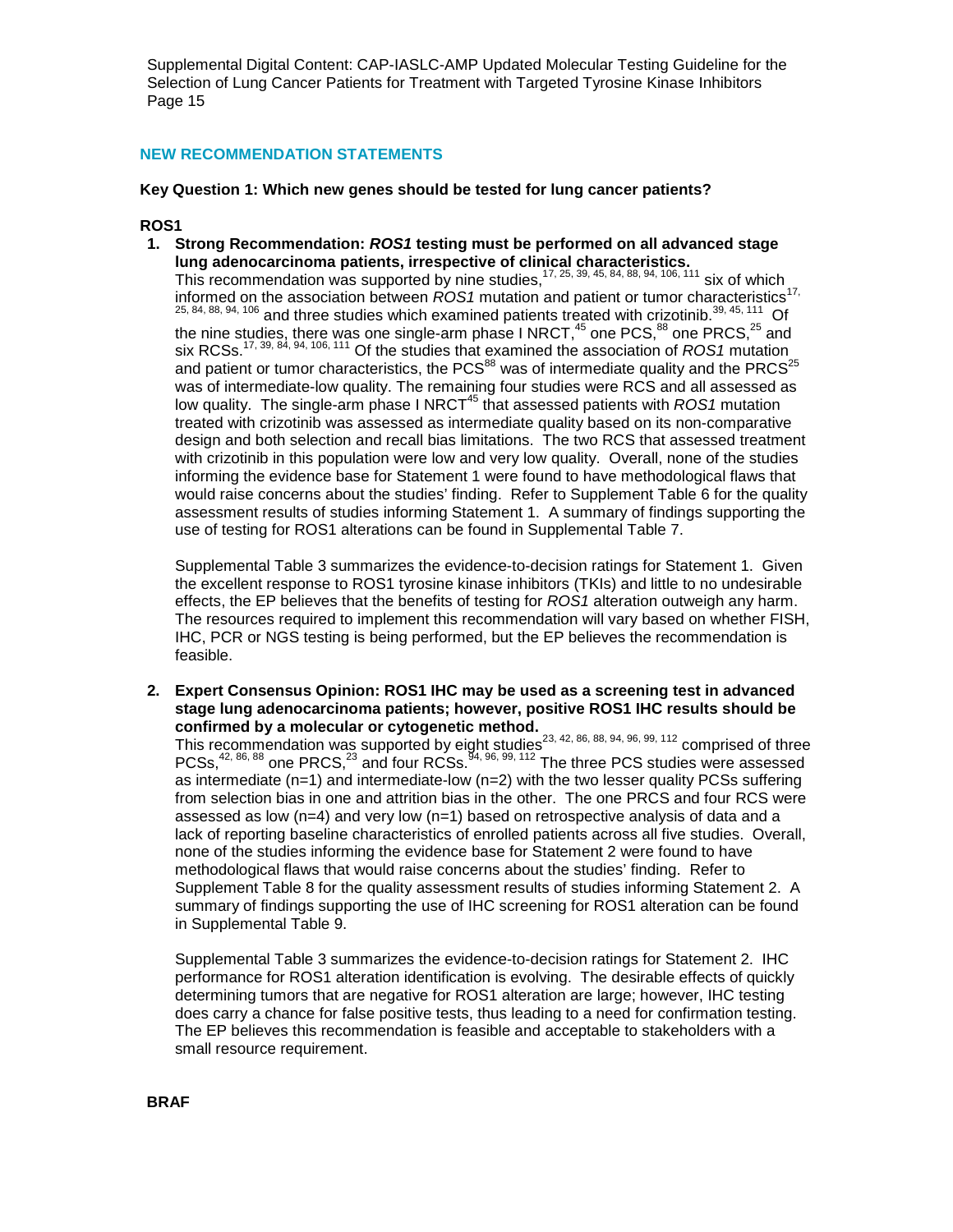#### **3. Expert Consensus Opinion:** *BRAF* **molecular testing is currently not indicated as a routine stand-alone assay outside the context of a clinical trial. It is appropriate to include** *BRAF* **as part of larger testing panels performed either initially or when routine** *EGFR, ALK***, and** *ROS1* **testing is negative.**

This expert consensus opinion was supported by nine studies, seven of which informed on the association between *BRAF* mutation and patient or tumor characteristics<sup>22, 27, 31-33, 36, 119</sup> and two which assessed the activity of a BRAF inhibitor.<sup>128, 129</sup> Of the nine studies, there were two single-arm phase II NRCTs,  $^{128, 129}$  four PCS,  $^{27, 31\cdot 33}$  and three RCSs.  $^{22, 36, 119}$  Two single-arm phase II NRCTs<sup>128, 129</sup> that assessed the activity of a BRAF inhibitor in patients with *BRAF* mutation were assessed as intermediate-low quality. The studies were conducted by the same research group and were companion studies, both suffering from selection bias. Of the seven studies that examined the association between *BRAF* mutation status and patient or tumor characteristics, the PCS were assessed as intermediate  $(n=1)$ , intermediate-low  $(n=2)$ , and low  $(n=1)$  quality, while the three RCS were assessed as low  $(n=2)$  and very low  $(n=1)$ . Limitations of the observational studies included a lack of reporting on baseline characteristics of patients (n=3), unclear reporting of the balance between groups of compared patients  $(n=4)$ , and recall bias  $(n=1)$ . Overall, none of the studies informing the evidence base for Statement 3 were found to have methodological flaws that would raise concerns about the studies' finding. Refer to Supplement Table 10 for the quality assessment results of studies informing Statement 3. Studies that support the use of *BRAF* molecular testing are summarized in Supplemental Table 11.

Supplemental Table 3 summarizes the evidence-to-decision ratings for Statement 3. Given the lack of randomized evidence supporting any benefit to testing for *BRAF* in this population, the EP is split on whether the desirable anticipated effects of *BRAF* molecular testing are large and whether the undesirable effects are small. However, addition of *BRAF* to a larger NGS gene panel requires minimal resources, making this recommendation feasible to implement.

#### **RET**

**4. Expert Consensus Opinion:** *RET* **molecular testing is not recommended as a routine stand-alone assay outside the context of a clinical trial. It is appropriate to include**  *RET* **as part of larger testing panels performed either initially or when routine** *EGFR, ALK***, and** *ROS1* **testing is negative.**

This expert consensus opinion was supported by three studies,  $82, 106, 115$  comprised of one PCS<sup>82</sup> and two RCS.<sup>106, 115</sup> The PCS was assessed as intermediate-low quality and the RCS were both assessed as low quality. Overall, none of the studies informing the evidence base for Statement 4 were found to have methodological flaws that would raise concerns about the studies' finding. Refer to Supplement Table 12 for the quality assessment results of studies informing Statement 4. A summary of findings supporting the use of *RET* molecular testing can be found in Supplemental Table 13.

Supplemental Table 3 summarizes the evidence-to-decision ratings for Statement 4. Given the lack of randomized evidence supporting any benefit to testing for *RET* in this population, the EP is split on whether the desirable anticipated effects of *RET* are large. Additionally, due to the lack of clinical data, the EP is split on the potential for undesirable anticipated effects. However, addition of *RET* to a larger NGS gene panel requires minimal resources and the EP believes that the recommendation is feasible to implement.

#### **ERBB2 (HER2)**

**5. Expert Consensus Opinion:** *ERBB2 (HER2)* **molecular testing is not indicated as a routine stand-alone assay outside the context of a clinical trial. It is appropriate to include** *ERBB2 (HER2)* **as part of larger testing panels performed either initially or when routine** *EGFR, ALK***, and** *ROS1* **testing is negative.**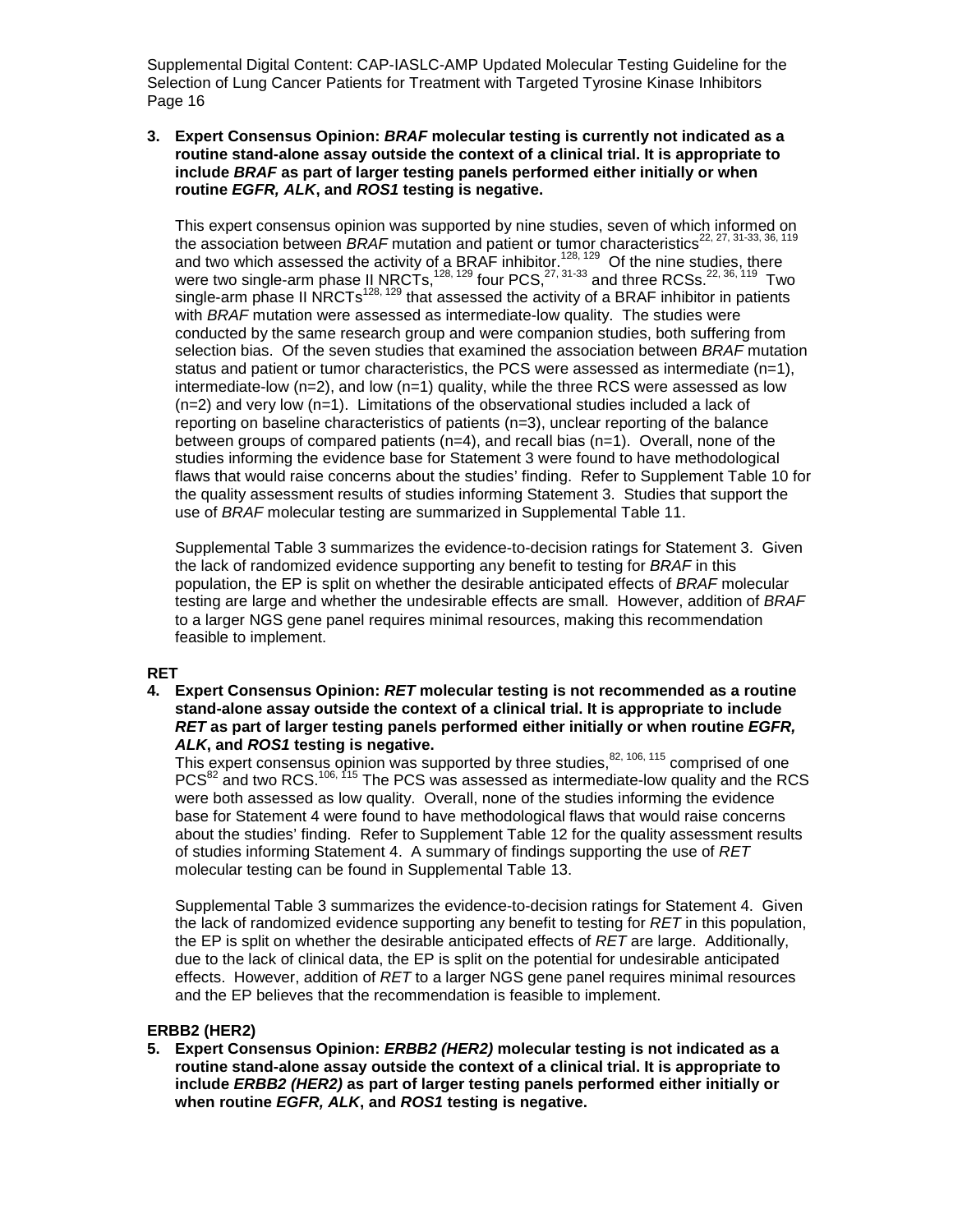This expert consensus opinion was supported by 10 studies, nine of which informed on the association between *ERBB2 (HER2)* and patient or tumor characteristics<sup>14, 19, 27, 34, 80, 81, 97,</sup>  $113, 114$  and one study which assessed the use of ERBB2-targeted therapy.<sup>126</sup> Of the total 10 studies, there was one MA,<sup>34</sup> one single-arm phase II NRCT,<sup>126</sup> two PCS,<sup>27, 97</sup> and six RCS.14, 19, 80, 81, 113, 114 Of the nine studies which examined the association between *ERBB2* mutation status and patient or tumor characteristics, the PCS were assessed as intermediate  $(n=1)$  and intermediate-low  $(n=1)$ , while the RCS were assessed as low  $(n=4)$ or very low quality (n=2). These observational studies were limited by a lack of balance between assessment groups when studies were comparative (n=5) and a lack of reporting of baseline characteristic (n=2). The single-arm phase II NRCT<sup>126</sup> that assessed the use of ERBB2-targeted therapy in an *ERBB2* mutation positive population was assessed as intermediate quality and was limited by its single-arm design, as well as selection and recall bias. Overall, none of the studies informing the evidence base for Statement 5 were found to have methodological flaws that would raise concerns about the studies' finding. Refer to Supplement Table 14 for the quality assessment results of studies informing Statement 5. Findings from studies that evaluated the use of *ERBB2 (HER2)* molecular testing in a lung cancer population are summarized in Supplemental Table 15.

Supplemental Table 3 summarizes the evidence-to-decision ratings for Statement 5. The EP is split between believing the desirable anticipated effects of conducting *ERBB2 (HER2)* testing are probably small and being uncertain. However, based on the available evidence, the EP also believes that there are little to no harms to testing and that the addition of *ERBB2 (HER2)* to a larger NGS gene panel would require minimal resources. Thus, the EP believes that the recommendation is feasible to implement.

#### **KRAS**

**6. Expert Consensus Opinion:** *KRAS* **molecular testing is not indicated as a routine stand-alone assay as a sole determinant of targeted therapy. It is appropriate to include** *KRAS* **as part of larger testing panels performed either initially or when routine** *EGFR, ALK***, and** *ROS1* **testing is negative.**

This statement was supported by seven studies,  $24, 27, 32, 33, 35, 41, 117$  comprised of two MAs,  $35$ , <sup>41</sup> four PCS,  $^{24, 27, 32, 33}$  and one RCS.<sup>117</sup> The MAs were assessed as high<sup>41</sup> and highintermediate $35$  quality. The lesser quality MA did not assess the quality of the included studies and thus the quality of the studies was not considered when formulating conclusions. The observational studies were assessed as intermediate  $(n=1)$ , intermediate-low  $(n=2)$  and low quality (n=2) based on study design and either a lack of reporting (n=1) or unclear reporting (n=3) of the balance between compared groups. Overall, none of the studies informing the evidence base for Statement 6 were found to have methodological flaws that would raise concerns about the studies' finding. Refer to Supplement Table 16 for the quality assessment results of studies informing Statement 6. Findings from studies that assessed the association between *KRAS* mutation and patient or tumor characteristics and studies that evaluated the clinical outcomes of patients positive for *KRAS* mutation are both summarized in Supplemental Table 17.

Refer to Supplemental Table 3 for the evidence-to-decision ratings for Statement 6. The EP believes that the benefits of *KRAS* molecular testing are small as there is currently no available targeted therapy for the mutation. However, the harms of testing for *KRAS* mutation are also small and the addition of *KRAS* to an NGS panel would require limited resources. The EP believes that this recommendation is feasible to implement.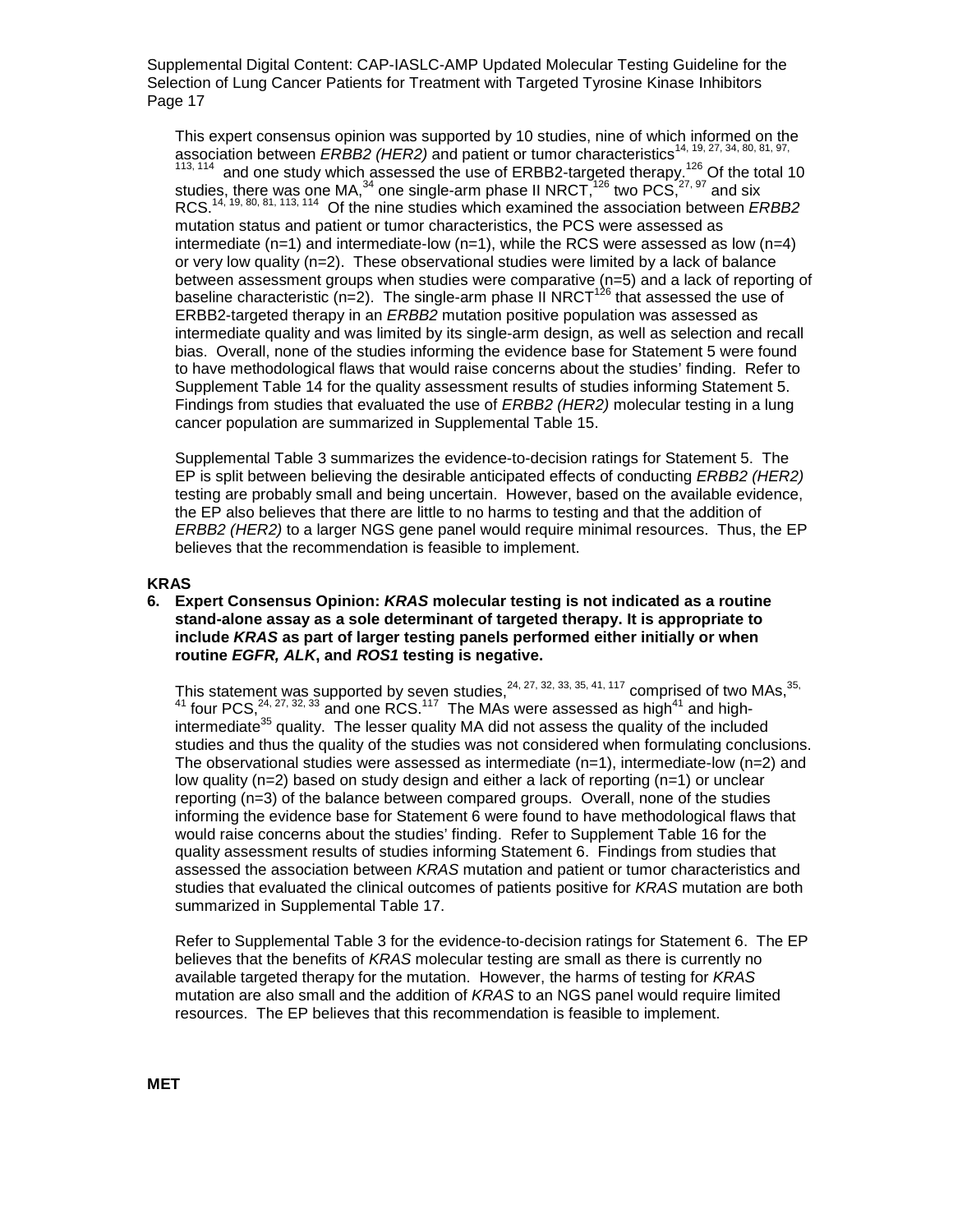**7. Expert Consensus Opinion:** *MET* **molecular testing is not indicated as a routine standalone assay outside the context of a clinical trial. It is appropriate to include** *MET* **as part of larger testing panels performed either initially or when routine** *EGFR, ALK***, and**  *ROS1* **testing is negative.**

Statement 7 was supported by seven studies,  $^{26, 29, 47, 91, 103, 109, 116}$  comprised of one MA,  $^{26}$ one phase II RCT,<sup>47</sup> one PCS,<sup>91</sup> and four RCSs.<sup>29, 103, 109, 116</sup> The MA was assessed as high quality, while the phase II RCT was assessed as high-intermediate quality and was only limited by unclear risk of performance bias and detection bias, plus incomplete outcome data reporting. The five observational studies were assessed as intermediate  $(n=1)$  and low quality (n=4) based on the study design. Overall, none of the studies informing the evidence base for Statement 7 were found to have methodological flaws that would raise concerns about the studies' finding. Refer to Supplement Table 18 for the quality assessment results of studies informing Statement 7. Supplemental Table 19 provides a summary of findings for studies that assessed the use of *MET* molecular testing.

Supplemental Table 3 summarizes the evidence-to-decision ratings for Statement 7. Due to a lack of clinical data, the EP is split on the degree of benefits and harms for *MET* molecular testing. The EP is also split on the amount of resources that would be required to implement testing. However, if *MET* molecular testing is added to a NGS panel, the EP believes the recommendation is feasible and acceptable.

#### **Key Question 2. What methods should be used to perform molecular testing?**

**8. Recommendation: Immunohistochemistry (IHC) is an equivalent alternative to FISH for ALK testing.**

This statement was supported by 20 studies,40, 46, 51, 54-56, 58, 59, 61, 62, 83, 87, 93, 98, 101-103, 105, 110, 118 comprised of six PCSs,  $^{40, 51, 54, 55, 102, 105}$  three PRCSs,  $^{46, 59, 110}$  and 11 RCSs.  $^{56, 58, 61, 62, 83, 87, 93}$  $98, 101, 103, 118$  The six PCS studies that informed this statement were assessed as intermediate  $(n=1)$ , intermediate-low  $(n=2)$  and low  $(n=3)$  quality based on presence of selection bias ( $n=4$ ), attrition bias ( $n=2$ ), and recall bias ( $n=1$ ), as well as imbalance between assessment groups (n=2), lack of reporting baseline characteristics for enrolled patients (n=3), lack of reporting of adjustments where there were differences between assessment groups (n=4), and a lack of funding being reported (n=4). The three PCSC and 11 RCS were assessed as intermediate ( $n=1$ ), intermediate-low ( $n=2$ ), low ( $n=10$ ) and very low quality (n=1) based on retrospective analysis of data in all studies, imbalance between assessment groups (n=3), lack of reporting baseline characteristics for enrolled patients  $(n=8)$ , lack of reporting of adjustments where there were differences between groups  $(n=13)$ , and a lack of funding being reported (n=4). Overall, none of the studies informing the evidence base for Statement 8 were found to have methodological flaws that would raise concerns about the studies' finding. Refer to Supplement Table 20 for the quality assessment results of studies informing Statement 8. The sensitivity, specificity, positive predictive value, and negative predictive value of IHC for ALK testing as reported by the included studies are summarized in Supplemental Table 21.

Supplemental Table 3 summarizes the evidence-to-decision ratings for Statement 8. The ability to detect ALK alteration with IHC has greatly improved and can be considered equivalent to FISH. The EP believes that the benefits of conducting IHC testing are large relative to any harms. Additionally, IHC testing is easier and cheaper than FISH for most laboratories, making this recommendation feasible to implement.

**9. Expert Consensus Opinion: Multiplexed genetic sequencing panels are preferred over multiple single-gene tests to identify other treatment options beyond** *EGFR***,** *ALK***, and ROS1.** Statement 9 was supported by five studies,<sup>48, 100, 120, 152, 153</sup> comprised of one PCSs,<sup>120</sup> two PRCSs,<sup>152, 153</sup> and two RCS.<sup>48, 100</sup> The PCS identified to inform this statement was assessed as intermediate-low quality and the two PRCS and two RCSs were all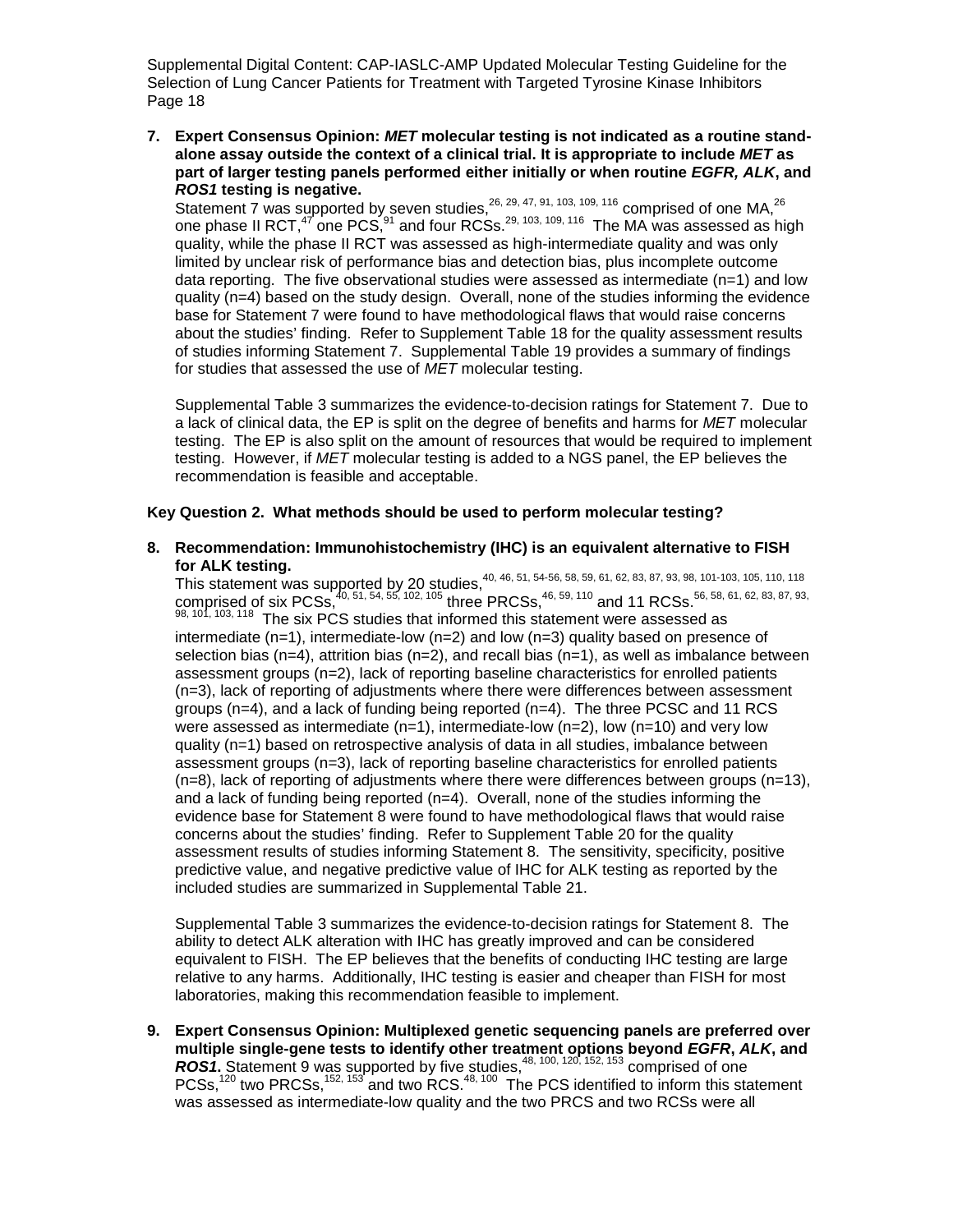assessed as low quality. Limitations of these studies included either imbalance or unclear reporting of balance between assessment groups (n=4) and lack of reporting adjustments when difference were present between assessment groups (n=6). Overall, none of the studies informing the evidence base for Statement 9 were found to have methodological flaws that would raise concerns about the studies' finding. Refer to Supplement Table 22 for the quality assessment results of studies informing Statement 9. Concordance rates, sensitivity and specificity of multiplex genetic sequencing compared with single-gene testing as reported by the identified studies are summarized in Supplemental Table 23.

Supplemental Table 3 summarizes the evidence-to-decision ratings for Statement 9. Although the benefits of multiplex testing outweigh the limited harms, there was considerable discussion among the EP surrounding the resources, acceptability, and feasibility of implementing this recommendation. The resources involved in moving away from single-gene testing may be large for some organizations and this will greatly impact the feasibility in these settings. The acceptability of this recommendation varies based on the stakeholder. Although it is anticipated that oncologists and patients will find a move to multiplex testing acceptable, it may be unacceptable for payers and for laboratories that cannot afford to make the switch,

**10. Expert Consensus Opinion: Laboratories should ensure test results that are unexpected, discordant, equivocal, or otherwise of low confidence be confirmed or resolved using an alternative method or sample.** 

No studies were identified by the systematic review to inform Statement 10.

Although this statement is based solely on the consensus opinion of the EP, there was unanimous agreement among the EP that implementation of this recommendation will positively impact patient care and implementation is feasible.

#### **Key Question 3: Is molecular testing appropriate for lung cancers that do not have an adenocarcinoma component?**

**11. Expert Consensus Opinion: Physicians may use molecular biomarker testing in tumors with histologies other than adenocarcinoma when clinical features indicate a higher probability of an oncogenic driver.**

No studies were identified by the systematic review to inform Statement 11.

Supplemental Table 3 summarizes the evidence-to-decision ratings for Statement 11. Although this recommendation is based solely on the consensus opinion of the EP, finding ways to not exclude patients from testing is desirable and thus, the benefits of implementing this recommendation outweigh any harms. Additionally, the required resources will be small and not substantially different from the current standard of care. The EP believes that implementing of this recommendation is feasible.

#### **Key Question 4: What testing is indicated for patients with targetable mutations who have relapsed on targeted therapy?**

**12. Strong Recommendation: In lung adenocarcinoma patients who harbor sensitizing**  *EGFR* **mutations and have progressed after treatment with an EGFR-targeted tyrosine kinase inhibitor,** *EGFR* **T790M mutational testing should be used to guide selection of treatment with third generation EGFR inhibitors.**

This recommendation was supported by five studies,  $65, 69, 70, 75, 124$  including one MA,  $124$  two single arm phase I NRCTs,<sup>70,75</sup> one PCS, $^{69}$  and one RCS. $^{65}$  The MA was of high quality, the single-arm phase I NRCT studies were both assessed as intermediate quality based on being non-comparative studies and one suffered from recall bias.<sup>70</sup> The two observational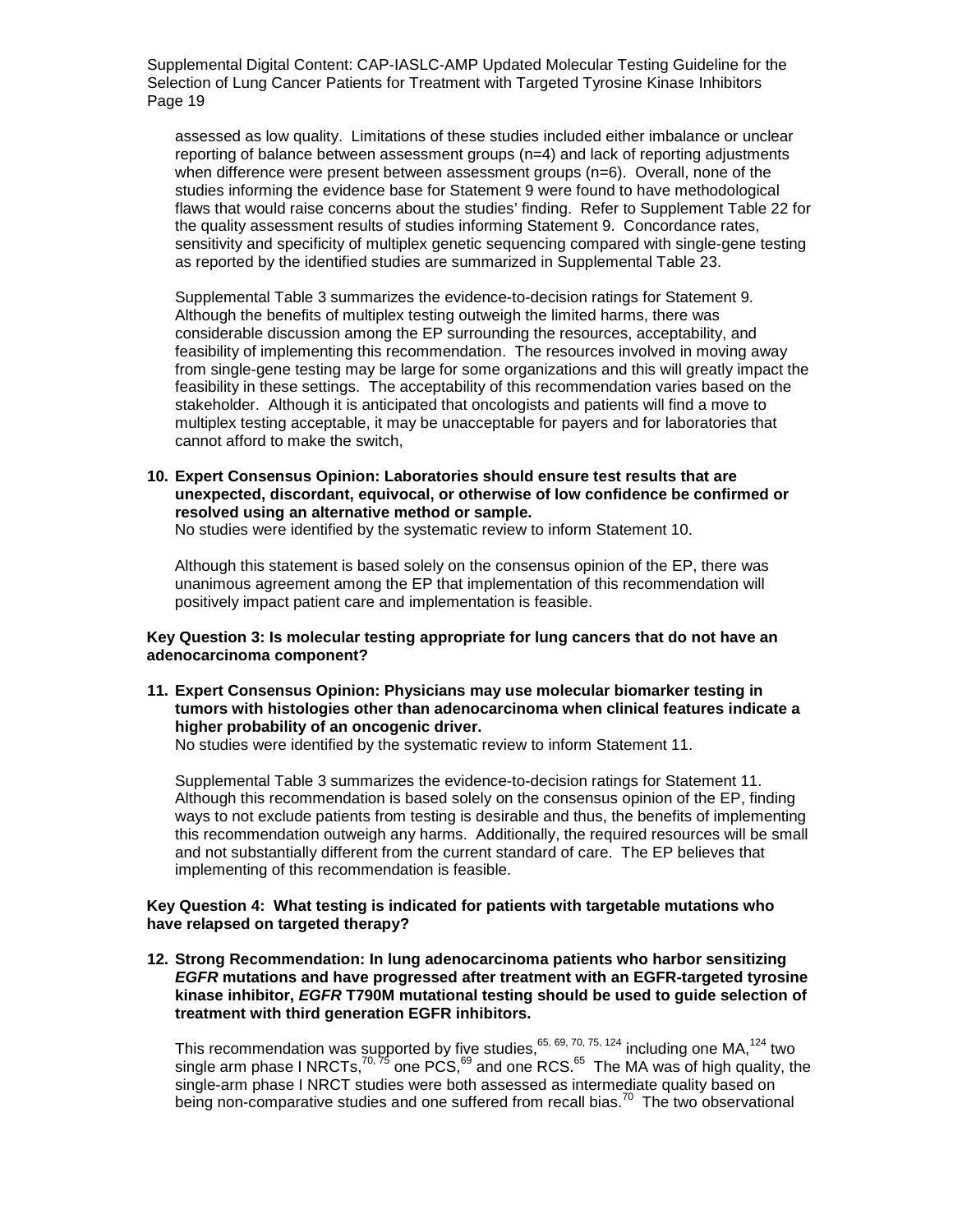studies<sup>65, 69</sup> were assessed as intermediate and low quality respectively. Overall, none of the studies informing the evidence base for this statement were found to have methodological flaws that would raise concerns about the studies' finding. Refer to Supplement Table 24 for the quality assessment results of studies informing Statement 12. A summary of findings from studies that assessed the clinical outcomes of patients with known T790M mutation following EGFR-TKI treatment are summarizes in Supplemental Table 25.

Although the EP did not perform a formal evidence-to-decision assessment for this recommendation, based on the reported response rates and disease control rates for patients with and without *EGFR* T790M mutation treated with a third generation EGFR inhibitor, there was unanimous agreement among the members that implementation of this recommendation will positively impact patient care. The EP believes that implementation of this recommendation is feasible.

**13. Recommendation: Laboratories testing for** *EGFR* **T790M mutation in patients with secondary clinical resistance to EGFR-targeted kinase inhibitors should deploy assays capable of detecting** *EGFR* **T790M mutations in as little as 5% of EGFR alleles.** No studies were identified by the systematic review to inform Statement 13.

Although this statement is based solely on the consensus opinion of the EP, there was unanimous agreement among the EP that implementation of this recommendation will positively impact patient care and implementation is feasible.

**14. No Recommendation: There is currently insufficient evidence to support a recommendation for or against routine testing for** *ALK* **mutational status for lung adenocarcinoma patients with sensitizing** *ALK* **mutations who have progressed after treatment with an ALK-targeted tyrosine kinase inhibitor.**

No studies were identified by the systematic review to inform Statement 14.

Supplemental Table 3 summarizes the evidence-to-decision ratings for Statement 14. Based on a lack of evidence, the EP is uncertain on the balance between the benefits of testing for sensitizing *ALK* mutation testing and the harms. The EP is also split on the degree of resources that would be necessary to implement a recommendation and both the feasibility and acceptability of making a recommendation. Thus, the EP believes that no recommendation is feasible.

#### **Key Question 5: What is the role of testing for circulating, cell-free DNA, for lung cancer patients?**

#### **15. No Recommendation: There is currently insufficient evidence to support the use of circulating cell-free plasma DNA (cfDNA) molecular methods for the diagnosis of primary lung adenocarcinoma.**

No studies were identified by the systematic review to inform Statement 15.

Supplemental Table 3 summarizes the evidence-to-decision ratings for Statement 15. Based on a lack of evidence, the EP is split on the balance of benefits and harms, the resources required to implement a recommendation, and the acceptability of such a recommendation. At this time, a recommendation would not be feasible.

#### **16. Recommendation: In some clinical settings in which tissue is limited and/or insufficient for molecular testing, physicians may use a cell-free plasma DNA (cfDNA) assay to identify** *EGFR* **mutations.**

Statement 16 was supported by six studies,  $43, 67, 90, 92, 108, 125$  comprised of two MAs,  $92, 125$  two PCSs, $^{90, 108}$  and two PRCS. $^{43, 67}$  Of the two MAs, one was assessed as high quality $^{92}$  while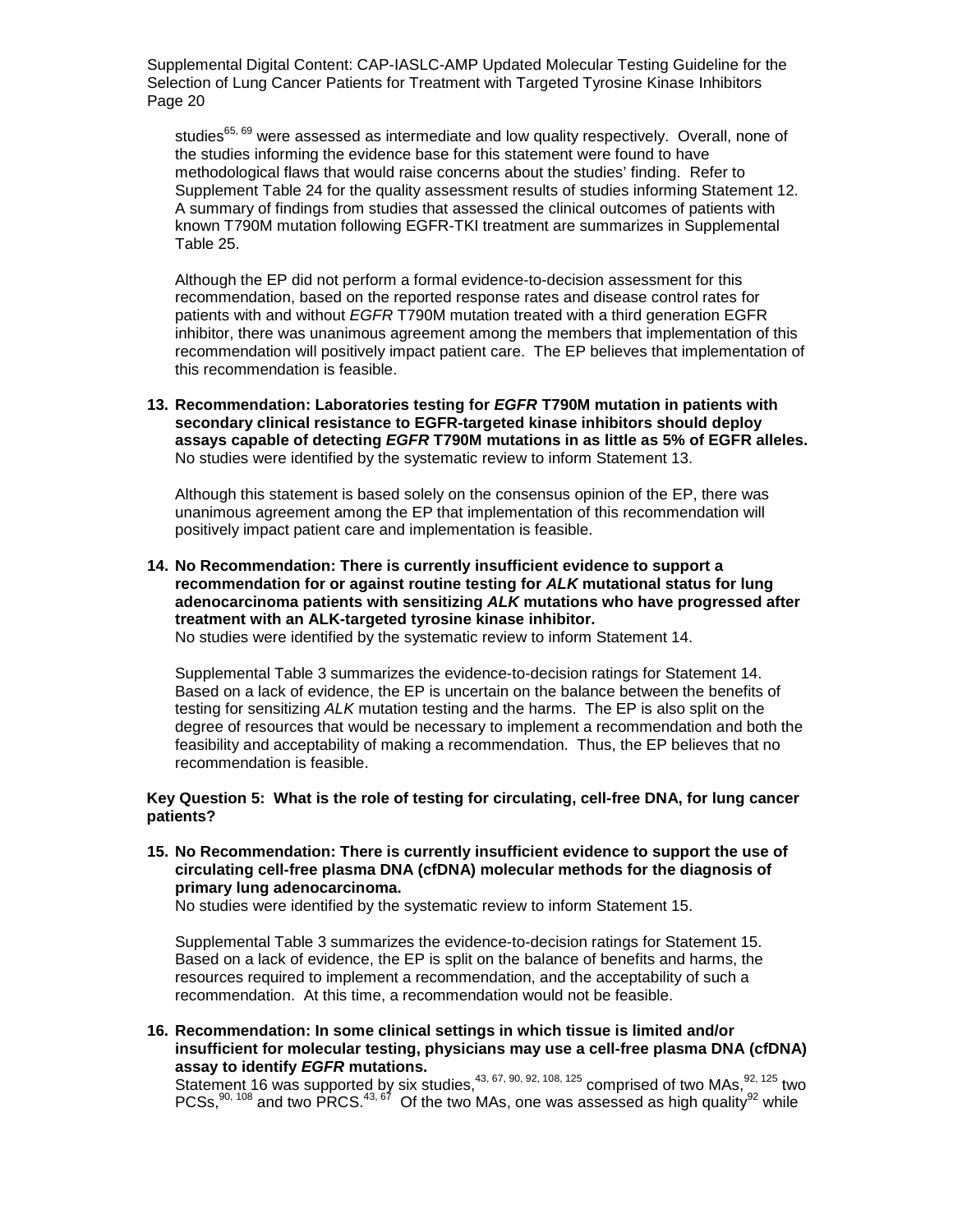the other was assessed as high-intermediate<sup>125</sup> based on a lack of duplicate study selection and data extraction, lack of included study characteristic reporting, and no publication bias assessment. One PCS was assessed as high-intermediate<sup>108</sup> and the other as intermediate-low<sup>90</sup> based on the study design and lack baseline reporting. The PRCSs were assessed as intermediate-low<sup>43</sup> and low quality<sup>67</sup> based on the retrospective design and lack of patient baseline characteristic reporting. Overall, none of the studies informing the evidence base for Statement 16 were found to have methodological flaws that would raise concerns about the studies' finding. Refer to Supplement Table 26 for the quality assessment results of studies informing Statement 16. Supplemental Table 27 summarizes the reported diagnostic accuracy of cfDNA compared with tumor tissue in the identified studies.

Supplemental Table 3 summarizes the evidence-to-decision ratings for Statement 16. The EP believes that the benefit of using cfDNA to identify *EGFR* mutations in this defined situation outweighs the little to no undesirable effects. Additionally, the resources to implement this recommendation are small, making this recommendation feasible.

#### **17. Expert Consensus Opinion: Physicians may use cell-free plasma DNA (cfDNA) methods to identify** *EGFR* **T790M mutations in lung adenocarcinoma patients with progression or secondary clinical resistance to EGFR-targeted tyrosine kinase inhibitors; testing of the tumor sample is recommended if the plasma result is negative.**

Statement 17 was supported by four studies,  $68, 74, 127, 130$  comprised of two PCSs<sup>127, 130</sup> and two RCSs.<sup>68, 74</sup> Both PCS were assessed as intermediate-low quality based on being limited by selection bias, plus imbalance between groups in one study and lack of baseline characteristic reporting in the other. Both the RCSs were assessed as low quality based on retrospective analysis of data, imbalance between groups (n=1) and lack of reporting adjustment when differences were present between assessment groups (n=2). Overall, none of the studies informing the evidence base for Statement 17 were found to have methodological flaws that would raise concerns about the studies' finding. Refer to Supplement Table 28 for the quality assessment results of studies informing Statement 17. Studies informing this recommendation reported on concordance between cfDNA and tumor tissue identification of T790M mutation, and clinical outcomes of patients following treatment with a third-generation EGFR-TKI. A summary of findings from these studies can be found in Supplemental Table 29.

Supplemental Table 3 summarizes the evidence-to-decision ratings for Statement 17. Based on the small pool of available evidence, the EP believes that the benefits of using cfDNA to identify T790M mutations outweigh the little to no undesirable effects. The EP is split on the amount of resources that will be required to implement this recommendation, but believe the recommendation to be acceptable to stakeholders and feasible.

#### **18. No Recommendation: There is currently insufficient evidence to support the use of circulating tumor cell (CTC) molecular analysis for the diagnosis of primary lung adenocarcinoma, the identification of** *EGFR* **or other mutations, or the identification of**  *EGFR* **T790M mutations at the time of EGFR TKI-resistance.**

No studies were identified by the systematic review to inform Statement 18.

Supplemental Table 3 summarizes the evidence-to-decision ratings for Statement 18. Based on a lack of evidence, although the EP believes that the benefits of using CTC to diagnosis primary lung adenocarcinoma outweigh the anticipated harms, the EP is split on the degree of benefit that would be anticipated. Additionally, the EP remains uncertain with regards to the resources that would be required, the feasibility of implementation, and the acceptability to stakeholders.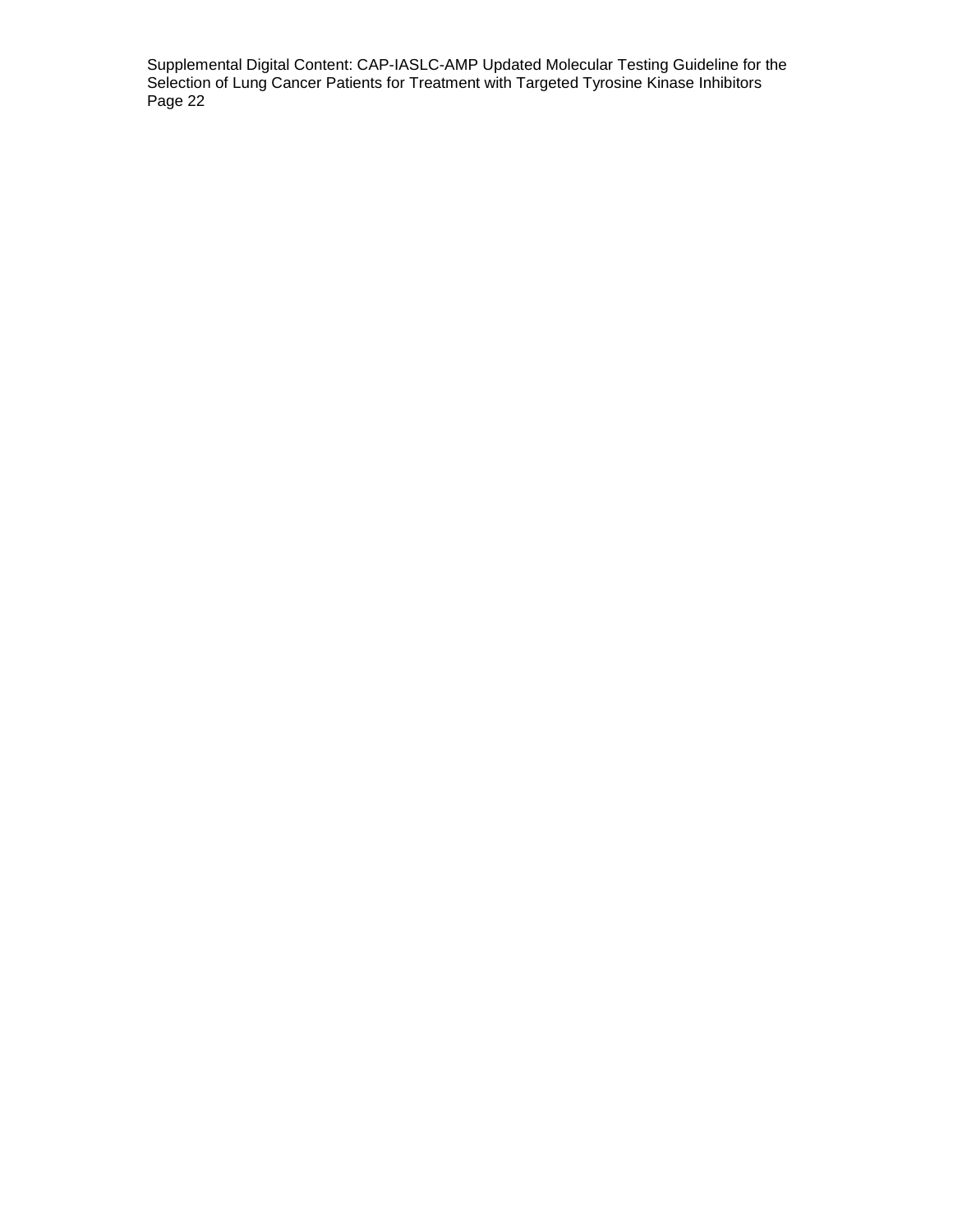Supplemental Digital Content: CAP-IASLC-AMP Updated Molecular Testing Guideline for the Selection of Lung Cancer Patients for Treatment<br>with Targeted Tyrosine Kinase Inhibitors<br>Page 23 with Targeted Tyrosine Kinase Inhibitors

## **Supplemental Table 1. Grades for Strength of Evidence**

| <b>Designation</b> | <b>Description</b>                                                               | <b>Quality of Evidence</b>                  |
|--------------------|----------------------------------------------------------------------------------|---------------------------------------------|
| Convincing         | High confidence that available evidence reflects true effect. Further research   | High/Intermediate quality evidence          |
|                    | is very unlikely to change the confidence in the estimate of effect.             |                                             |
| Adequate           | Moderate confidence that available evidence reflects true effect. Further        | Intermediate/Low quality of evidence        |
|                    | research is likely to have an important impact on the confidence in estimate     |                                             |
|                    | of effect and may change the estimate                                            |                                             |
| Inadequate         | Little confidence that available evidence reflects true effect. Further research | Low/Insufficient evidence and expert panel  |
|                    | is very likely to have an important impact on the confidence in the estimate     | uses formal consensus process to reach      |
|                    | of effect and is likely to change the estimate.                                  | Recommendation                              |
| Insufficient       | Evidence is insufficient to discern net effect. Any estimate of effect is very   | Insufficient evidence and expert panel uses |
|                    | uncertain.                                                                       | formal consensus process to reach           |
|                    |                                                                                  | Recommendation                              |

Adapted from *J Clin Epidemiol*, 2011;64(4), Balshem H, Helfand M, Schunemann HJ, et al. GRADE guidelines: 3. Rating the quality of evidence, pages 401-406, copyright 2011, with permission from Elsevier.<sup>155</sup>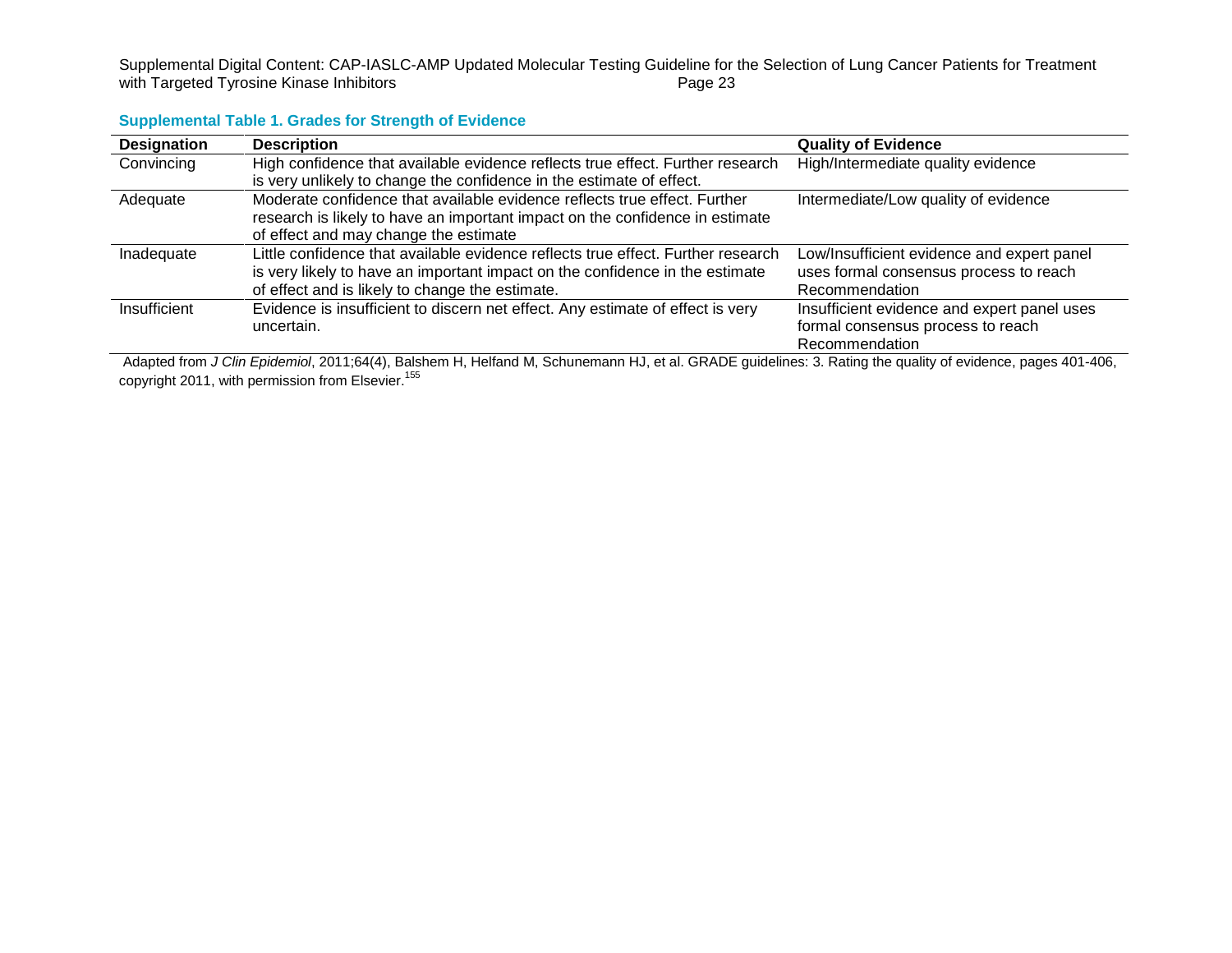Supplemental Digital Content: CAP-IASLC-AMP Updated Molecular Testing Guideline for the Selection of Lung Cancer Patients for Treatment<br>with Targeted Tyrosine Kinase Inhibitors<br>Page 24 with Targeted Tyrosine Kinase Inhibitors

| <b>Designation</b>                                                                                                                 | <b>Recommendation</b>                                                                                                | <b>Rationale</b>                                                                                                                                                                                                                                   |
|------------------------------------------------------------------------------------------------------------------------------------|----------------------------------------------------------------------------------------------------------------------|----------------------------------------------------------------------------------------------------------------------------------------------------------------------------------------------------------------------------------------------------|
| <b>Strong Recommendation</b>                                                                                                       | Recommend for or against a particular molecular testing<br>practice for lung cancer (Can include "must" or "should") | Supported by convincing (high) or adequate<br>(intermediate) quality of evidence and clear benefit<br>that outweighs any harms                                                                                                                     |
| Recommendation                                                                                                                     | Recommend for or against a particular molecular testing<br>practice for lung cancer (Can include "should" or "may")  | Some limitations in quality of evidence (adequate<br>[intermediate] or inadequate [low]), balance of<br>benefits and harms, values, or costs but panel<br>concludes that there is sufficient evidence and/or<br>benefit to inform a recommendation |
| <b>Expert Consensus Opinion</b>                                                                                                    | Recommend for or against a particular molecular testing<br>practice for lung cancer (Can include "should" or "may")  | Serious limitations in quality of evidence<br>(inadequate [low, very low] or insufficient), balance<br>of benefits and harms, values or costs, but panel<br>consensus is that a statement is necessary                                             |
| No Recommendation<br>$D_{\text{c}}$ and $L_{\text{c}}$ and $L_{\text{c}}$ and $L_{\text{c}}$ and $L_{\text{c}}$ and $R_{\text{c}}$ | No recommendation for or against a particular molecular<br>testing practice for lung cancer                          | Insufficient evidence or agreement of the balance<br>of benefits and harms, values, or costs to provide a<br>recommendation                                                                                                                        |

**Supplemental Table 2. Grades for Strength of Recommendations**

Derived from Andrews et al, <sup>156</sup> 2013.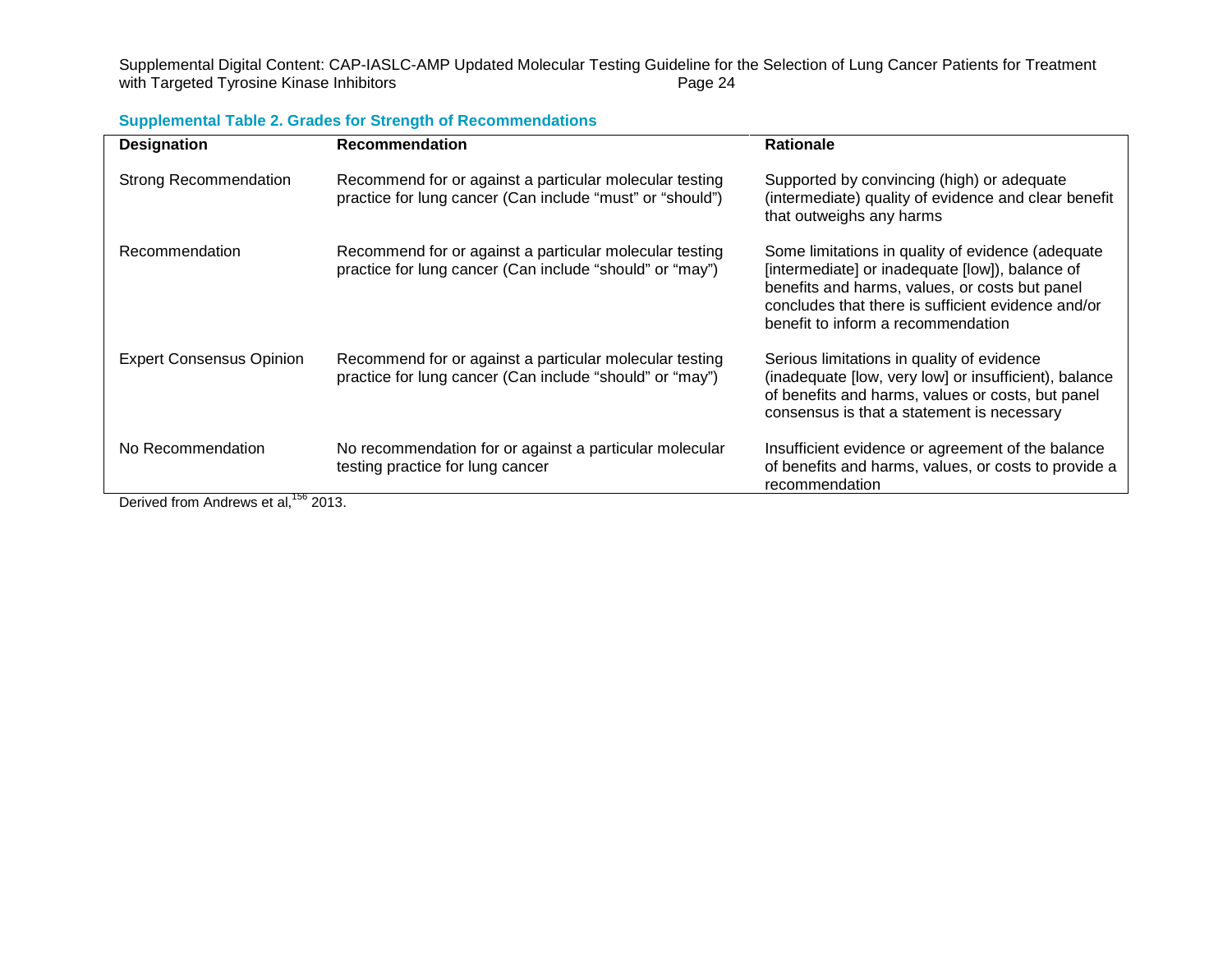|                                                                                                                                                                                                                                                                                                                  | <b>No</b>                | <b>Probably No</b>       | <b>Uncertain</b> | <b>Probably Yes</b>    | <b>Yes</b>               | <b>Varies</b> |
|------------------------------------------------------------------------------------------------------------------------------------------------------------------------------------------------------------------------------------------------------------------------------------------------------------------|--------------------------|--------------------------|------------------|------------------------|--------------------------|---------------|
| 1. Strong Recommendation: ROS1 testing must be performed on all advanced stage lung adenocarcinoma patients, irrespective of clinical                                                                                                                                                                            |                          |                          |                  |                        |                          |               |
| characteristics.                                                                                                                                                                                                                                                                                                 |                          |                          |                  |                        |                          |               |
| <b>Benefits and Harms</b>                                                                                                                                                                                                                                                                                        |                          |                          |                  |                        |                          |               |
| Are the desirable anticipated effects large?                                                                                                                                                                                                                                                                     | ✓                        |                          |                  | $\checkmark$           | ✓                        |               |
| Are the undesirable anticipated effects small?                                                                                                                                                                                                                                                                   |                          |                          |                  | $\checkmark\checkmark$ | ✓                        |               |
| Are the desirable effects large relative to undesirable                                                                                                                                                                                                                                                          |                          |                          | ✓                | ✓✓                     | ✓                        |               |
| effects?                                                                                                                                                                                                                                                                                                         |                          |                          |                  |                        |                          |               |
| <b>Resources Required</b>                                                                                                                                                                                                                                                                                        |                          |                          |                  |                        |                          |               |
| Are the resources required small?                                                                                                                                                                                                                                                                                | $\equiv$                 | $\overline{\phantom{0}}$ | ✓✓✓              | $\equiv$               | $\overline{\phantom{0}}$ | ✓             |
| <b>Feasibility</b>                                                                                                                                                                                                                                                                                               |                          |                          |                  |                        |                          |               |
| Is the option (or recommendation) feasible to                                                                                                                                                                                                                                                                    |                          |                          | ✓                | $\checkmark$           | ✓                        |               |
| implement?                                                                                                                                                                                                                                                                                                       |                          |                          |                  |                        |                          |               |
| <b>Acceptability</b>                                                                                                                                                                                                                                                                                             |                          |                          |                  |                        |                          |               |
| Is the option acceptable to key stakeholders?                                                                                                                                                                                                                                                                    |                          |                          | $\checkmark$     |                        | ✓✓✓                      |               |
| 2. Expert Consensus Opinion: ROS1 IHC may be used as a screening test in advanced stage lung adenocarcinoma patients; however, positive ROS1                                                                                                                                                                     |                          |                          |                  |                        |                          |               |
| IHC results should be confirmed by a molecular or cytogenetic method.                                                                                                                                                                                                                                            |                          |                          |                  |                        |                          |               |
| <b>Benefits and Harms</b>                                                                                                                                                                                                                                                                                        |                          |                          |                  |                        |                          |               |
| Are the desirable anticipated effects large?                                                                                                                                                                                                                                                                     |                          |                          |                  | $\checkmark\checkmark$ | $\checkmark$             |               |
| Are the undesirable anticipated effects small?                                                                                                                                                                                                                                                                   | ✓                        |                          |                  | $\sqrt{\sqrt{}}$       |                          |               |
| Are the desirable effects large relative to undesirable                                                                                                                                                                                                                                                          |                          |                          |                  | ✓                      | $\checkmark$             |               |
| effects?                                                                                                                                                                                                                                                                                                         |                          |                          |                  |                        |                          |               |
| <b>Resources Required</b>                                                                                                                                                                                                                                                                                        |                          |                          |                  |                        |                          |               |
| Are the resources required small?                                                                                                                                                                                                                                                                                | $\overline{\phantom{0}}$ |                          | ✓                | $\checkmark$           | ✓                        |               |
| <b>Feasibility</b>                                                                                                                                                                                                                                                                                               |                          |                          |                  |                        |                          |               |
| Is the option (or recommendation) feasible to                                                                                                                                                                                                                                                                    |                          |                          |                  | $\checkmark\checkmark$ | ✓                        |               |
| implement?                                                                                                                                                                                                                                                                                                       |                          |                          |                  |                        |                          |               |
| <b>Acceptability</b>                                                                                                                                                                                                                                                                                             |                          |                          |                  |                        |                          |               |
| Is the option acceptable to key stakeholders?                                                                                                                                                                                                                                                                    |                          |                          | $\checkmark$     | $\checkmark$           | ✓                        |               |
| 3. Expert Consensus Opinion: BRAF molecular testing is currently not indicated as a routine stand-alone assay outside the context of a clinical trial. It<br>is appropriate to include BRAF as part of larger testing panels performed either initially or when routine EGFR, ALK, and ROS1 testing is negative. |                          |                          |                  |                        |                          |               |
| <b>Benefits and Harms</b>                                                                                                                                                                                                                                                                                        |                          |                          |                  |                        |                          |               |
| Are the desirable anticipated effects large?                                                                                                                                                                                                                                                                     | ✓                        |                          |                  | ✓                      |                          |               |
| Are the undesirable anticipated effects small?                                                                                                                                                                                                                                                                   |                          |                          |                  | $\checkmark$           | ✓                        |               |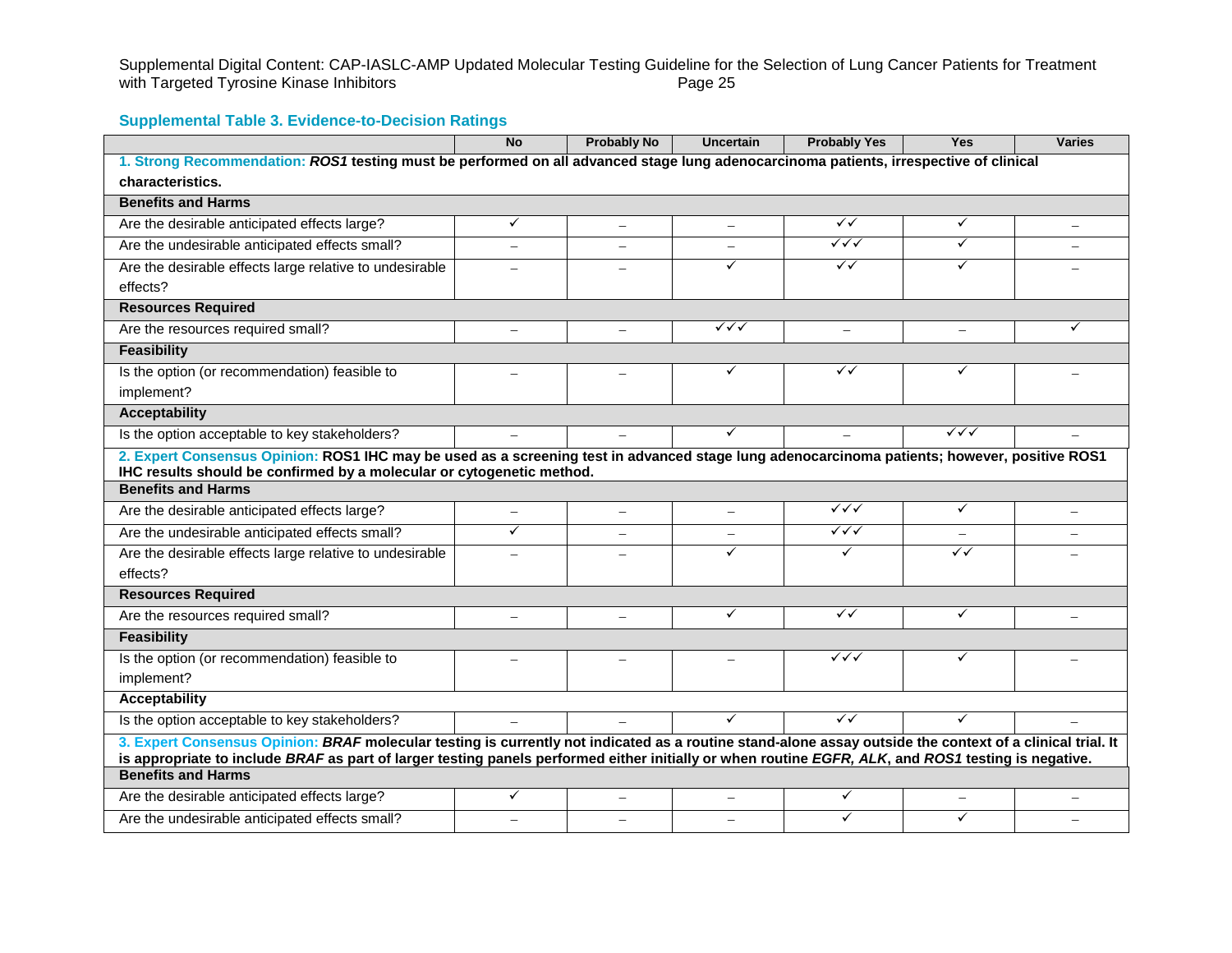Supplemental Digital Content: CAP-IASLC-AMP Updated Molecular Testing Guideline for the Selection of Lung Cancer Patients for Treatment<br>with Targeted Tyrosine Kinase Inhibitors<br>Page 26 with Targeted Tyrosine Kinase Inhibitors

|                                                                                                                                                                                                                                                                                                                                              | <b>No</b> | <b>Probably No</b> | <b>Uncertain</b> | <b>Probably Yes</b>      | <b>Yes</b>               | <b>Varies</b>            |  |
|----------------------------------------------------------------------------------------------------------------------------------------------------------------------------------------------------------------------------------------------------------------------------------------------------------------------------------------------|-----------|--------------------|------------------|--------------------------|--------------------------|--------------------------|--|
| Are the desirable effects large relative to undesirable<br>effects?                                                                                                                                                                                                                                                                          |           |                    |                  |                          |                          |                          |  |
| 3. Expert Consensus Opinion: BRAF molecular testing is currently not indicated as a routine stand-alone assay outside the context of a clinical trial. It                                                                                                                                                                                    |           |                    |                  |                          |                          |                          |  |
| is appropriate to include BRAF as part of larger testing panels performed either initially or when routine EGFR, ALK, and ROS1 testing is negative.<br><b>Resources Required</b>                                                                                                                                                             |           |                    |                  |                          |                          |                          |  |
| Are the resources required small?                                                                                                                                                                                                                                                                                                            |           | ✓                  |                  | ✓                        |                          |                          |  |
| <b>Feasibility</b>                                                                                                                                                                                                                                                                                                                           |           |                    |                  |                          |                          |                          |  |
| Is the option (or recommendation) feasible to                                                                                                                                                                                                                                                                                                |           |                    |                  | ✓✓                       | L,                       |                          |  |
| implement?                                                                                                                                                                                                                                                                                                                                   |           |                    |                  |                          |                          |                          |  |
| <b>Acceptability</b>                                                                                                                                                                                                                                                                                                                         |           |                    |                  |                          |                          |                          |  |
| Is the option acceptable to key stakeholders?                                                                                                                                                                                                                                                                                                |           |                    |                  |                          |                          | ✓                        |  |
| 4. Expert Consensus Opinion: RET molecular testing is not recommended as a routine stand-alone assay outside the context of a clinical trial. It is<br>appropriate to include RET as part of larger testing panels performed either initially or when routine EGFR, ALK, and ROS1 testing is negative.                                       |           |                    |                  |                          |                          |                          |  |
| <b>Benefits and Harms</b>                                                                                                                                                                                                                                                                                                                    |           |                    |                  |                          |                          |                          |  |
| Are the desirable anticipated effects large?                                                                                                                                                                                                                                                                                                 | $\equiv$  | ✓                  |                  | $\checkmark$             |                          |                          |  |
| Are the undesirable anticipated effects small?                                                                                                                                                                                                                                                                                               |           |                    | $\checkmark$     |                          | $\checkmark$             |                          |  |
| Are the desirable effects large relative to undesirable                                                                                                                                                                                                                                                                                      |           |                    | $\checkmark$     |                          | $\checkmark$             |                          |  |
| effects?                                                                                                                                                                                                                                                                                                                                     |           |                    |                  |                          |                          |                          |  |
| <b>Resources Required</b>                                                                                                                                                                                                                                                                                                                    |           |                    |                  |                          |                          |                          |  |
| Are the resources required small?                                                                                                                                                                                                                                                                                                            |           | $\checkmark$       | $\checkmark$     | ✓                        |                          |                          |  |
| <b>Feasibility</b>                                                                                                                                                                                                                                                                                                                           |           |                    |                  |                          |                          |                          |  |
| Is the option (or recommendation) feasible to                                                                                                                                                                                                                                                                                                |           |                    |                  |                          | ✓✓✓                      |                          |  |
| implement?                                                                                                                                                                                                                                                                                                                                   |           |                    |                  |                          |                          |                          |  |
| <b>Acceptability</b>                                                                                                                                                                                                                                                                                                                         |           |                    |                  |                          |                          |                          |  |
| Is the option acceptable to key stakeholders?                                                                                                                                                                                                                                                                                                |           |                    |                  |                          | $\checkmark\checkmark$   |                          |  |
| 5. Expert Consensus Opinion: ERBB2 (HER2) molecular testing is not indicated as a routine stand-alone assay outside the context of a clinical trial. It<br>is appropriate to include ERBB2 (HER2) mutation analysis as part of a larger testing panel performed either initially or when routine EGFR, ALK, and<br>ROS1 testing is negative. |           |                    |                  |                          |                          |                          |  |
| <b>Benefits and Harms</b>                                                                                                                                                                                                                                                                                                                    |           |                    |                  |                          |                          |                          |  |
| Are the desirable anticipated effects large?                                                                                                                                                                                                                                                                                                 | $\equiv$  | ✓✓                 | $\checkmark$     | $\overline{\phantom{0}}$ | $\overline{\phantom{0}}$ | $\overline{\phantom{0}}$ |  |
| Are the undesirable anticipated effects small?                                                                                                                                                                                                                                                                                               |           |                    |                  | $\checkmark\checkmark$   |                          |                          |  |
| Are the desirable effects large relative to undesirable                                                                                                                                                                                                                                                                                      |           |                    |                  | $\checkmark\checkmark$   |                          |                          |  |
| effects?                                                                                                                                                                                                                                                                                                                                     |           |                    |                  |                          |                          |                          |  |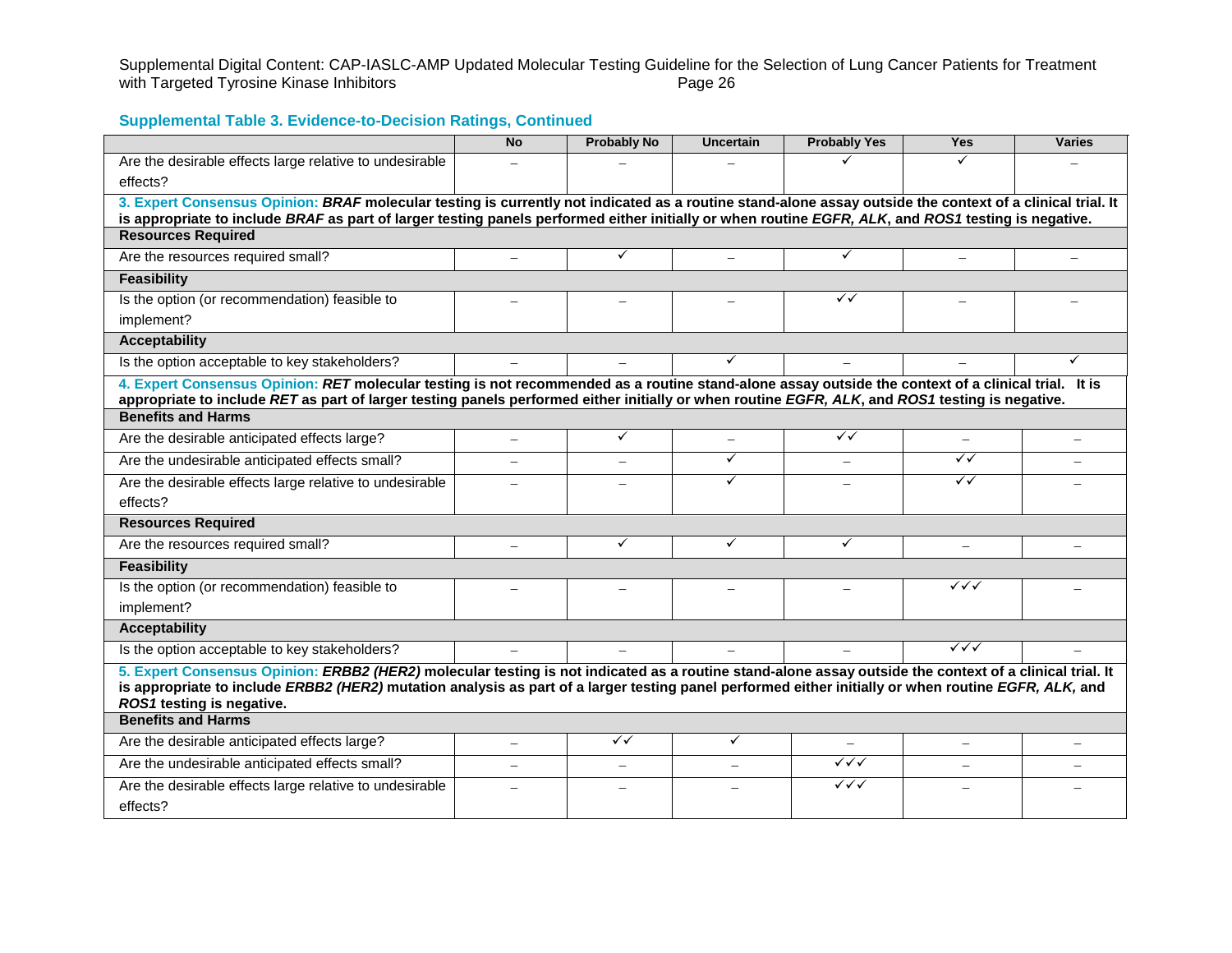Supplemental Digital Content: CAP-IASLC-AMP Updated Molecular Testing Guideline for the Selection of Lung Cancer Patients for Treatment<br>with Targeted Tyrosine Kinase Inhibitors<br>Page 27 with Targeted Tyrosine Kinase Inhibitors

|                                                                                                                                                                                                                                                                                                                               | <b>No</b>                | <b>Probably No</b>       | <b>Uncertain</b> | <b>Probably Yes</b>      | <b>Yes</b>   | <b>Varies</b>            |
|-------------------------------------------------------------------------------------------------------------------------------------------------------------------------------------------------------------------------------------------------------------------------------------------------------------------------------|--------------------------|--------------------------|------------------|--------------------------|--------------|--------------------------|
| <b>Resources Required</b>                                                                                                                                                                                                                                                                                                     |                          |                          |                  |                          |              |                          |
| Are the resources required small?                                                                                                                                                                                                                                                                                             |                          |                          |                  | $\checkmark$             | ✓            |                          |
| <b>Feasibility</b>                                                                                                                                                                                                                                                                                                            |                          |                          |                  |                          |              |                          |
| Is the option (or recommendation) feasible to                                                                                                                                                                                                                                                                                 | $=$                      |                          |                  | $\checkmark$             | ✓            |                          |
| implement?                                                                                                                                                                                                                                                                                                                    |                          |                          |                  |                          |              |                          |
| <b>Acceptability</b>                                                                                                                                                                                                                                                                                                          |                          |                          |                  |                          |              |                          |
| Is the option acceptable to key stakeholders?                                                                                                                                                                                                                                                                                 |                          |                          |                  | $\checkmark$             |              |                          |
| 6. Expert Consensus Opinion: KRAS molecular testing is not indicated as a routine stand-alone assay as a sole determinant of targeted therapy. It is<br>appropriate to include KRAS molecular testing as part of larger testing panels performed either initially or when routine EGFR, ALK, and ROS1 testing<br>is negative. |                          |                          |                  |                          |              |                          |
| <b>Benefits and Harms</b>                                                                                                                                                                                                                                                                                                     |                          |                          |                  |                          |              |                          |
| Are the desirable anticipated effects large?                                                                                                                                                                                                                                                                                  | $\overline{\phantom{0}}$ | $\checkmark\checkmark$   |                  | $\overline{\phantom{0}}$ |              | $\overline{\phantom{0}}$ |
| Are the undesirable anticipated effects small?                                                                                                                                                                                                                                                                                |                          | $\equiv$                 |                  | ✓                        | $\checkmark$ |                          |
| Are the desirable effects large relative to undesirable<br>effects?                                                                                                                                                                                                                                                           |                          |                          | ✓                | ✓                        | ✓            |                          |
| <b>Resources Required</b>                                                                                                                                                                                                                                                                                                     |                          |                          |                  |                          |              |                          |
| Are the resources required small?                                                                                                                                                                                                                                                                                             | $\equiv$                 | $\overline{\phantom{0}}$ |                  | ✓                        | $\checkmark$ |                          |
| <b>Feasibility</b>                                                                                                                                                                                                                                                                                                            |                          |                          |                  |                          |              |                          |
| Is the option (or recommendation) feasible to                                                                                                                                                                                                                                                                                 |                          |                          |                  | ✓                        | $\checkmark$ |                          |
| implement?                                                                                                                                                                                                                                                                                                                    |                          |                          |                  |                          |              |                          |
| <b>Acceptability</b>                                                                                                                                                                                                                                                                                                          |                          |                          |                  |                          |              |                          |
| Is the option acceptable to key stakeholders?                                                                                                                                                                                                                                                                                 |                          |                          |                  | ✓                        | $\checkmark$ |                          |
| 7. Expert Consensus Opinion: MET molecular testing is not indicated as a routine stand-alone assay outside the context of a clinical trial. It is                                                                                                                                                                             |                          |                          |                  |                          |              |                          |
| appropriate to include MET as part of larger testing panels performed either initially or when routine EGFR, ALK, and ROS1 testing is negative.                                                                                                                                                                               |                          |                          |                  |                          |              |                          |
| <b>Benefits and Harms</b>                                                                                                                                                                                                                                                                                                     |                          |                          |                  |                          |              |                          |
| Are the desirable anticipated effects large?                                                                                                                                                                                                                                                                                  | $\overline{\phantom{0}}$ | $\overline{\phantom{m}}$ | ✓                |                          | ✓            |                          |
| Are the undesirable anticipated effects small?                                                                                                                                                                                                                                                                                |                          | ✓                        |                  | $\checkmark$             |              |                          |
| Are the desirable effects large relative to                                                                                                                                                                                                                                                                                   | $\overline{\phantom{0}}$ |                          | ✓                | ✓                        |              |                          |
| undesirable effects?                                                                                                                                                                                                                                                                                                          |                          |                          |                  |                          |              |                          |
| <b>Resources Required</b>                                                                                                                                                                                                                                                                                                     |                          |                          |                  |                          |              |                          |
| Are the resources required small?                                                                                                                                                                                                                                                                                             |                          | ✓                        | ✓                |                          |              |                          |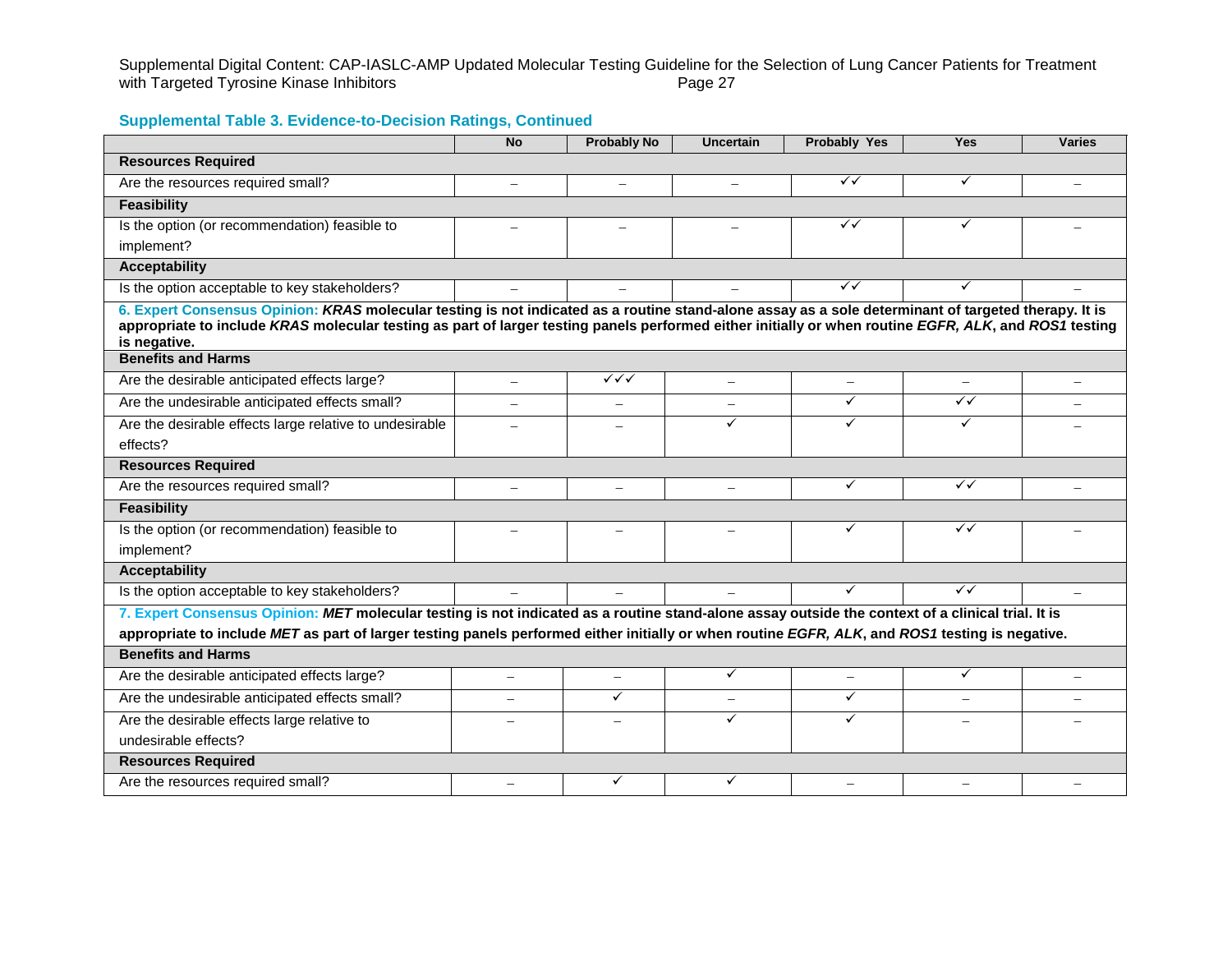Supplemental Digital Content: CAP-IASLC-AMP Updated Molecular Testing Guideline for the Selection of Lung Cancer Patients for Treatment<br>with Targeted Tyrosine Kinase Inhibitors<br>Page 28 with Targeted Tyrosine Kinase Inhibitors

|                                                                                                                                                      | <b>No</b>                | <b>Probably No</b>       | <b>Uncertain</b>         | <b>Probably Yes</b>              | <b>Yes</b>               | <b>Varies</b> |
|------------------------------------------------------------------------------------------------------------------------------------------------------|--------------------------|--------------------------|--------------------------|----------------------------------|--------------------------|---------------|
| <b>Feasibility</b>                                                                                                                                   |                          |                          |                          |                                  |                          |               |
| Is the option (or recommendation) feasible to                                                                                                        |                          |                          |                          | ✓                                | ✓                        |               |
| implement?                                                                                                                                           |                          |                          |                          |                                  |                          |               |
| <b>Acceptability</b>                                                                                                                                 |                          |                          |                          |                                  |                          |               |
| Is the option acceptable to key stakeholders?                                                                                                        | $\overline{\phantom{m}}$ | $\overline{\phantom{0}}$ | $\qquad \qquad -$        | $\checkmark$                     | $\equiv$                 | ✓             |
| 8. Recommendation: Immunohistochemistry (IHC) is an equivalent alternative to FISH for ALK testing.                                                  |                          |                          |                          |                                  |                          |               |
| <b>Benefits and Harms</b>                                                                                                                            |                          |                          |                          |                                  |                          |               |
| Are the desirable anticipated effects large?                                                                                                         | $\overline{\phantom{m}}$ | $\overline{\phantom{m}}$ | $\overline{\phantom{0}}$ | $\checkmark$                     | $\checkmark\checkmark$   |               |
| Are the undesirable anticipated effects small?                                                                                                       | ✓                        | $\sqrt{}$                |                          | ✓                                | $\overline{\phantom{m}}$ | $\equiv$      |
| Are the desirable effects large relative to                                                                                                          |                          |                          |                          |                                  |                          |               |
| undesirable effects?                                                                                                                                 |                          |                          |                          |                                  |                          |               |
| <b>Resources Required</b>                                                                                                                            |                          |                          |                          |                                  |                          |               |
| Are the resources required small?                                                                                                                    |                          |                          |                          | $\checkmark\checkmark\checkmark$ |                          |               |
| <b>Feasibility</b>                                                                                                                                   |                          |                          |                          |                                  |                          |               |
| Is the option (or recommendation) feasible to                                                                                                        |                          | $\overline{\phantom{0}}$ |                          | $\checkmark$                     | $\checkmark\checkmark$   |               |
| implement?                                                                                                                                           |                          |                          |                          |                                  |                          |               |
| <b>Acceptability</b>                                                                                                                                 |                          |                          |                          |                                  |                          |               |
| Is the option acceptable to key stakeholders?                                                                                                        | $\equiv$                 | $\equiv$                 |                          | ✓                                | $\checkmark\checkmark$   |               |
| 9. Expert Consensus Opinion: Multiplexed genetic sequencing panels are preferred over multiple single-gene tests to identify other treatment options |                          |                          |                          |                                  |                          |               |
| beyond EGFR, ALK, and ROS1.                                                                                                                          |                          |                          |                          |                                  |                          |               |
| <b>Benefits and Harms</b>                                                                                                                            |                          |                          |                          |                                  |                          |               |
| Are the desirable anticipated effects large?                                                                                                         | $\overline{\phantom{m}}$ | $\overline{\phantom{0}}$ |                          | $\equiv$                         | ✓                        | $\equiv$      |
| Are the undesirable anticipated effects small?                                                                                                       | $\overline{\phantom{0}}$ | ✓                        |                          | $\overline{\phantom{0}}$         | $\overline{\phantom{m}}$ |               |
| Are the desirable effects large relative to                                                                                                          |                          |                          |                          |                                  | ✓                        |               |
| undesirable effects?                                                                                                                                 |                          |                          |                          |                                  |                          |               |
| <b>Resources Required</b>                                                                                                                            |                          |                          |                          |                                  |                          |               |
| Are the resources required small?                                                                                                                    | ✓                        | $\equiv$                 |                          | $\overline{\phantom{0}}$         |                          |               |
| <b>Feasibility</b>                                                                                                                                   |                          |                          |                          |                                  |                          |               |
| Is the option (or recommendation) feasible to                                                                                                        |                          |                          |                          |                                  |                          | ✓             |
| implement?                                                                                                                                           |                          |                          |                          |                                  |                          |               |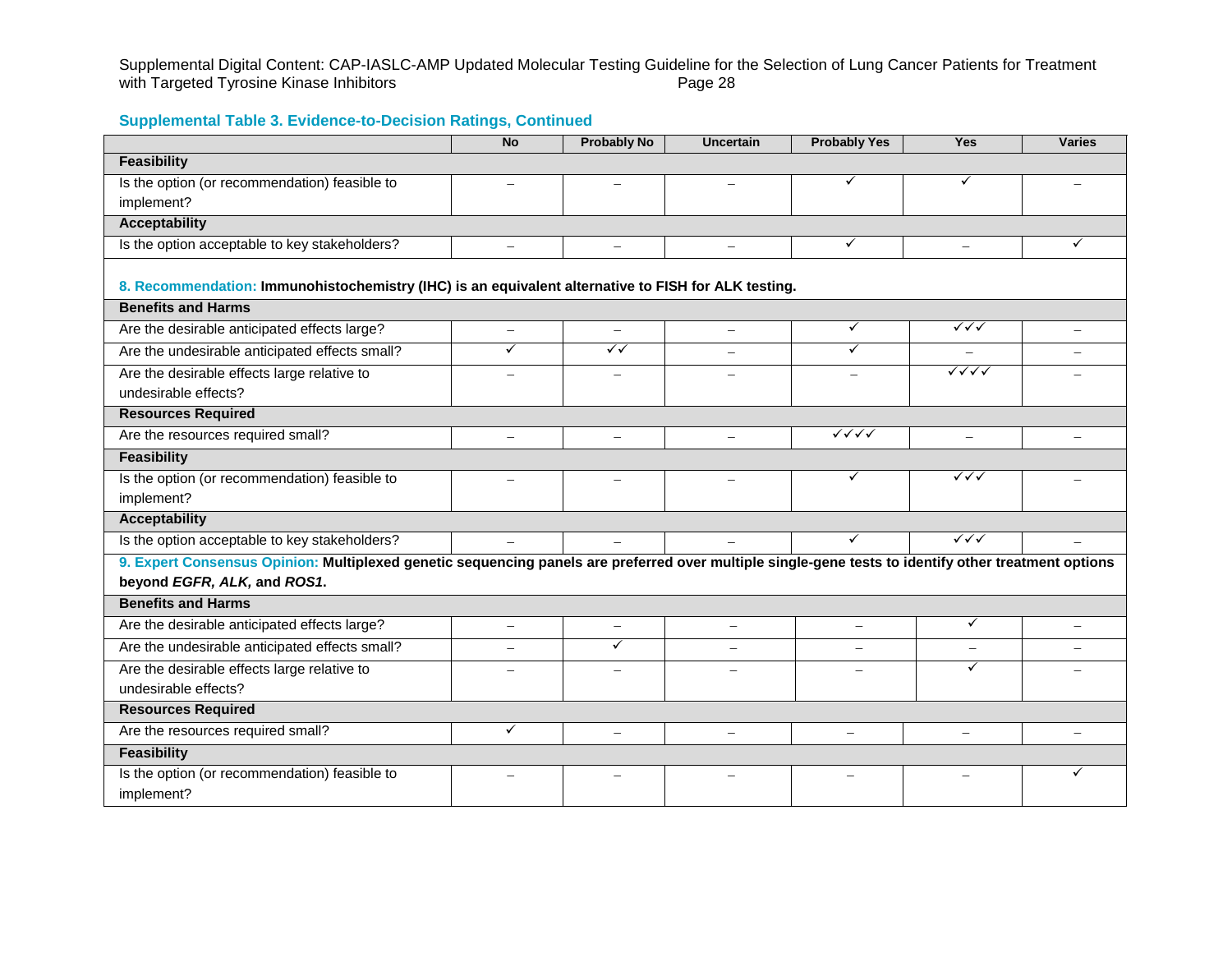Supplemental Digital Content: CAP-IASLC-AMP Updated Molecular Testing Guideline for the Selection of Lung Cancer Patients for Treatment<br>with Targeted Tyrosine Kinase Inhibitors<br>Page 29 with Targeted Tyrosine Kinase Inhibitors

|                                                                                                                                                  | <b>No</b>                | <b>Probably No</b>       | <b>Uncertain</b>         | <b>Probably Yes</b>      | <b>Yes</b>               | <b>Varies</b> |
|--------------------------------------------------------------------------------------------------------------------------------------------------|--------------------------|--------------------------|--------------------------|--------------------------|--------------------------|---------------|
| <b>Acceptability</b>                                                                                                                             |                          |                          |                          |                          |                          |               |
| Is the option acceptable to key stakeholders?                                                                                                    |                          |                          |                          |                          |                          | ✓             |
| 14. No Recommendation: There is currently insufficient evidence to support a recommendation for or against routine testing for ALK mutational    |                          |                          |                          |                          |                          |               |
| status for lung adenocarcinoma patients with sensitizing ALK mutations who have progressed after treatment with an ALK-targeted tyrosine kinase  |                          |                          |                          |                          |                          |               |
| inhibitor.                                                                                                                                       |                          |                          |                          |                          |                          |               |
| <b>Benefits and Harms</b>                                                                                                                        |                          |                          |                          |                          |                          |               |
| Are the desirable anticipated effects large?                                                                                                     | $\overline{\phantom{0}}$ | ✓✓✓                      | $\checkmark$             | $\overline{\phantom{0}}$ | $\overline{\phantom{0}}$ | ÷             |
| Are the undesirable anticipated effects small?                                                                                                   |                          | $\checkmark$             | $\checkmark$             | $\overline{\checkmark}$  |                          |               |
| Are the desirable effects large relative to                                                                                                      |                          | $\overline{\phantom{m}}$ |                          | $\overline{\phantom{0}}$ |                          |               |
| undesirable effects?                                                                                                                             |                          |                          |                          |                          |                          |               |
| <b>Resources Required</b>                                                                                                                        |                          |                          |                          |                          |                          |               |
| Are the resources required small?                                                                                                                |                          | $\checkmark$             | $\checkmark$             | $\checkmark$             |                          |               |
| <b>Feasibility</b>                                                                                                                               |                          |                          |                          |                          |                          |               |
| Is the option (or recommendation) feasible to                                                                                                    |                          |                          | $\checkmark$             | ✓                        |                          | ✓             |
| implement?                                                                                                                                       |                          |                          |                          |                          |                          |               |
| <b>Acceptability</b>                                                                                                                             |                          |                          |                          |                          |                          |               |
| Is the option acceptable to key stakeholders?                                                                                                    | $\equiv$                 | $\overline{\phantom{0}}$ | $\checkmark$             | $\checkmark$             |                          | ✓             |
| 15. No Recommendation: There is currently insufficient evidence to support the use of circulating cell-free plasma DNA (cfDNA) molecular methods |                          |                          |                          |                          |                          |               |
| for the diagnosis of primary lung adenocarcinoma.                                                                                                |                          |                          |                          |                          |                          |               |
| <b>Benefits and Harms</b>                                                                                                                        |                          |                          |                          |                          |                          |               |
| Are the desirable anticipated effects large?                                                                                                     | $\overline{\phantom{0}}$ | $\checkmark$             | ✓                        | $\overline{\phantom{0}}$ |                          |               |
| Are the undesirable anticipated effects small?                                                                                                   | $\overline{\phantom{m}}$ | $\overline{\phantom{m}}$ | $\overline{\phantom{0}}$ | $\checkmark$             | ✓                        |               |
| Are the desirable effects large relative to                                                                                                      |                          |                          |                          | $\checkmark$             |                          |               |
| undesirable effects?                                                                                                                             |                          |                          |                          |                          |                          |               |
| <b>Resources Required</b>                                                                                                                        |                          |                          |                          |                          |                          |               |
| Are the resources required small?                                                                                                                |                          | $\overline{\phantom{0}}$ | $\checkmark$             | $\checkmark$             |                          |               |
| <b>Feasibility</b>                                                                                                                               |                          |                          |                          |                          |                          |               |
| Is the option (or recommendation) feasible to                                                                                                    |                          |                          |                          | ✓✓                       |                          |               |
| implement?                                                                                                                                       |                          |                          |                          |                          |                          |               |
| <b>Acceptability</b>                                                                                                                             |                          |                          |                          |                          |                          |               |
| Is the option acceptable to key stakeholders?                                                                                                    | $\overline{\phantom{0}}$ | $\overline{\phantom{0}}$ | $\overline{\phantom{0}}$ | ✓✓                       | $\overline{\phantom{0}}$ | ✓             |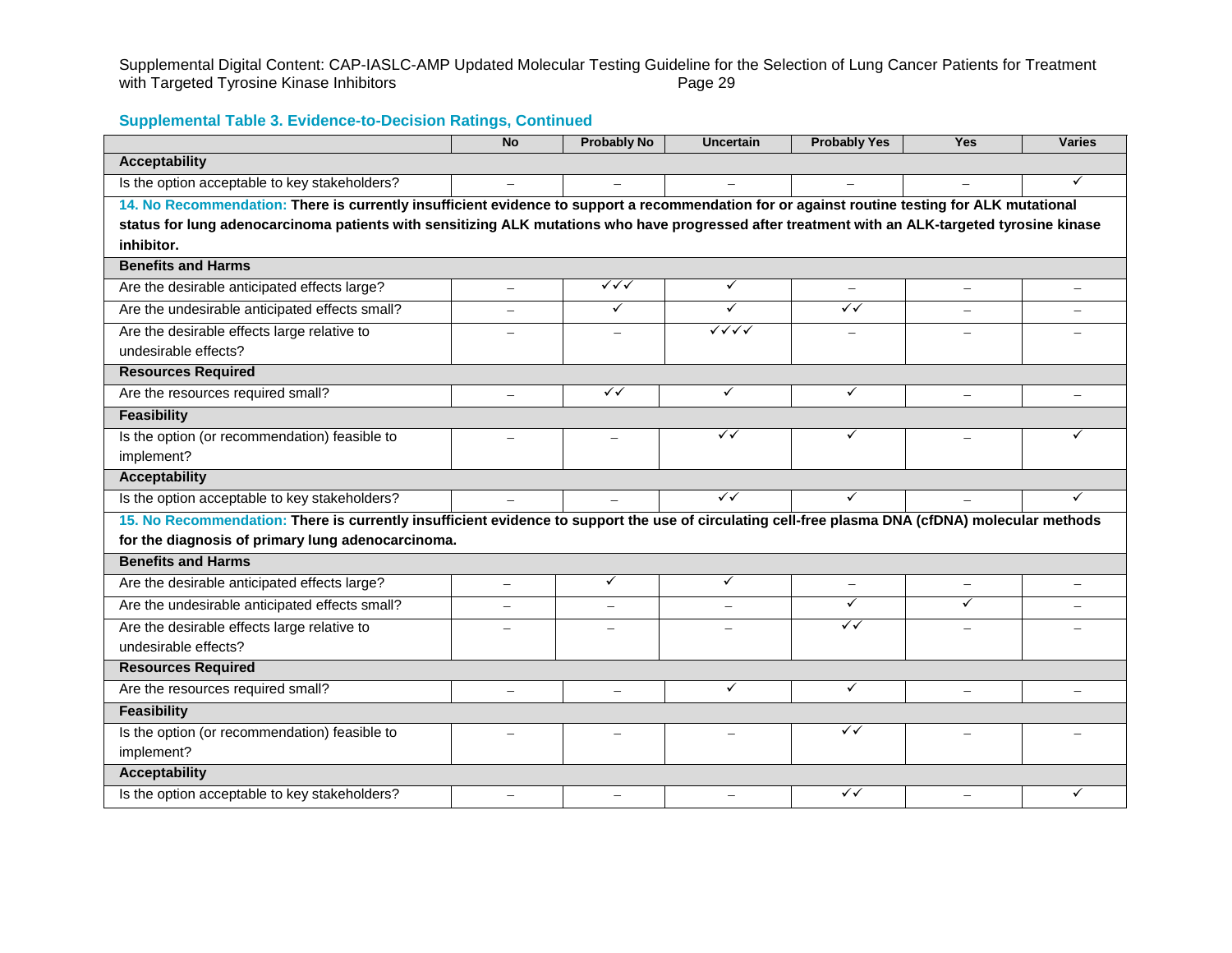Supplemental Digital Content: CAP-IASLC-AMP Updated Molecular Testing Guideline for the Selection of Lung Cancer Patients for Treatment<br>with Targeted Tyrosine Kinase Inhibitors<br>Page 30 with Targeted Tyrosine Kinase Inhibitors

|                                                                                                                                                    | <b>No</b>                | <b>Probably No</b>       | <b>Uncertain</b>         | <b>Probably Yes</b>      | <b>Yes</b>               | <b>Varies</b>            |
|----------------------------------------------------------------------------------------------------------------------------------------------------|--------------------------|--------------------------|--------------------------|--------------------------|--------------------------|--------------------------|
| 16. Recommendation: In some clinical settings in which tissue is limited and/or insufficient for molecular testing, physicians may use a cell-free |                          |                          |                          |                          |                          |                          |
| plasma DNA (cfDNA) assay for EGFR.                                                                                                                 |                          |                          |                          |                          |                          |                          |
| <b>Benefits and Harms</b>                                                                                                                          |                          |                          |                          |                          |                          |                          |
| Are the desirable anticipated effects large?                                                                                                       |                          | $\equiv$                 | $\overline{\phantom{0}}$ | $\overline{\phantom{0}}$ | $\sqrt{}$                | ✓                        |
| Are the undesirable anticipated effects small?                                                                                                     |                          | $\overline{\phantom{0}}$ |                          |                          | $\sqrt{}$                |                          |
| Are the desirable effects large relative to                                                                                                        |                          |                          |                          |                          | $\checkmark$             |                          |
| undesirable effects?                                                                                                                               |                          |                          |                          |                          |                          |                          |
| <b>Resources Required</b>                                                                                                                          |                          |                          |                          |                          |                          |                          |
| Are the resources required small?                                                                                                                  | $\overline{\phantom{0}}$ | $\overline{\phantom{m}}$ | ✓                        | $\checkmark$             | $\overline{\phantom{0}}$ | $\overline{\phantom{0}}$ |
| <b>Feasibility</b>                                                                                                                                 |                          |                          |                          |                          |                          |                          |
| Is the option (or recommendation) feasible to                                                                                                      | $\equiv$                 | $\overline{\phantom{0}}$ | $\equiv$                 | $\checkmark$             | $\overline{\phantom{0}}$ | $\overline{\phantom{0}}$ |
| implement?                                                                                                                                         |                          |                          |                          |                          |                          |                          |
| <b>Acceptability</b>                                                                                                                               |                          |                          |                          |                          |                          |                          |
| Is the option acceptable to key stakeholders?                                                                                                      |                          |                          |                          | $\overline{\checkmark}$  |                          |                          |
| 17. Expert Consensus Opinion: Physicians may use cell-free plasma DNA (cfDNA) methods to identify EGFR T790M mutations in lung                     |                          |                          |                          |                          |                          |                          |
| adenocarcinoma patients with progression or acquired resistance to EGFR-targeted tyrosine kinase inhibitors; testing of the tumor sample is        |                          |                          |                          |                          |                          |                          |
| recommended if the plasma result is negative.                                                                                                      |                          |                          |                          |                          |                          |                          |
| <b>Benefits and Harms</b>                                                                                                                          |                          |                          |                          |                          |                          |                          |
| Are the desirable anticipated effects large?                                                                                                       | $\equiv$                 | $\overline{\phantom{0}}$ | $\overline{\phantom{m}}$ | $\overline{\phantom{m}}$ | ✓                        | ✓                        |
| Are the undesirable anticipated effects small?                                                                                                     |                          |                          |                          |                          | $\checkmark$             |                          |
| Are the desirable effects large relative to                                                                                                        |                          | $\overline{\phantom{0}}$ |                          | ✓                        | ✓                        |                          |
| undesirable effects?                                                                                                                               |                          |                          |                          |                          |                          |                          |
| <b>Resources Required</b>                                                                                                                          |                          |                          |                          |                          |                          |                          |
| Are the resources required small?                                                                                                                  |                          | $\overline{\phantom{0}}$ | $\checkmark$             | ✓                        |                          |                          |
| <b>Feasibility</b>                                                                                                                                 |                          |                          |                          |                          |                          |                          |
| Is the option (or recommendation) feasible to                                                                                                      |                          |                          |                          | ✓                        | ✓                        |                          |
| implement?                                                                                                                                         |                          |                          |                          |                          |                          |                          |
| <b>Acceptability</b>                                                                                                                               |                          |                          |                          |                          |                          |                          |
| Is the option acceptable to key stakeholders?                                                                                                      | $\overline{\phantom{0}}$ |                          |                          | ✓                        | ✓                        |                          |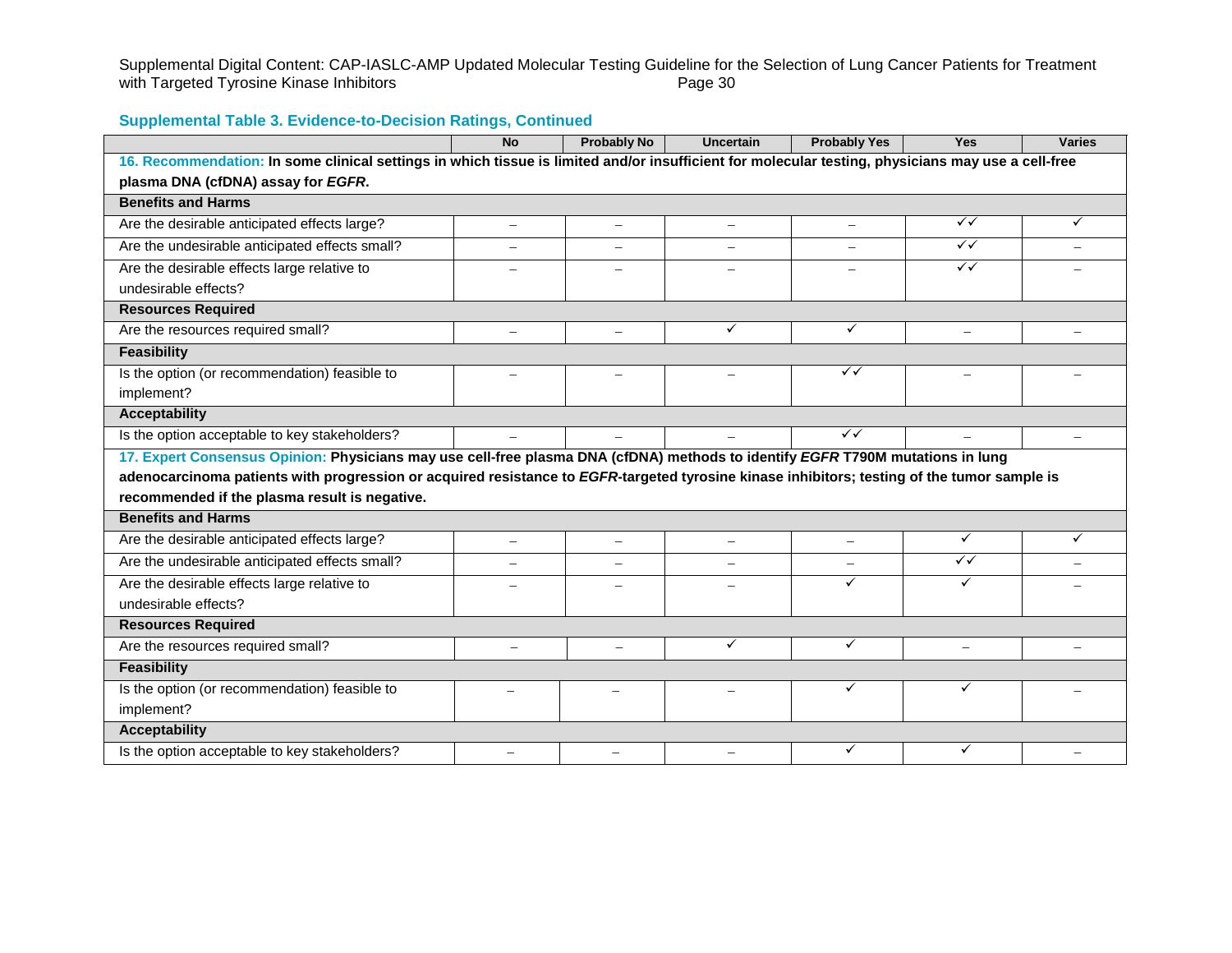Supplemental Digital Content: CAP-IASLC-AMP Updated Molecular Testing Guideline for the Selection of Lung Cancer Patients for Treatment<br>with Targeted Tyrosine Kinase Inhibitors<br>Page 31 with Targeted Tyrosine Kinase Inhibitors

## **Supplemental Table 3. Evidence-to-Decision Ratings, Continued**

|                                                                                                                                                    | <b>No</b> | <b>Probably No</b> | <b>Uncertain</b> | <b>Probably Yes</b> | <b>Yes</b>   | <b>Varies</b> |
|----------------------------------------------------------------------------------------------------------------------------------------------------|-----------|--------------------|------------------|---------------------|--------------|---------------|
| 18. No Recommendation: There is currently insufficient evidence to support the use of circulating tumor cell (CTC) molecular analysis for the      |           |                    |                  |                     |              |               |
| diagnosis of primary lung adenocarcinoma, the identification of EGFR or other mutations, or the identification of EGFR T790M mutations at the time |           |                    |                  |                     |              |               |
| of EGFR TKI-resistance.                                                                                                                            |           |                    |                  |                     |              |               |
| <b>Benefits and Harms</b>                                                                                                                          |           |                    |                  |                     |              |               |
| Are the desirable anticipated effects large?                                                                                                       |           |                    |                  | $\checkmark$        |              |               |
| Are the undesirable anticipated effects small?                                                                                                     |           |                    |                  |                     | $\checkmark$ |               |
| Are the desirable effects large relative to undesirable                                                                                            |           |                    |                  |                     | $\checkmark$ |               |
| effects?                                                                                                                                           |           |                    |                  |                     |              |               |
| <b>Resources Required</b>                                                                                                                          |           |                    |                  |                     |              |               |
| Are the resources required small?                                                                                                                  |           |                    |                  |                     |              |               |
| Feasibility                                                                                                                                        |           |                    |                  |                     |              |               |
| Is the option (or recommendation) feasible to                                                                                                      |           |                    |                  |                     |              |               |
| implement?                                                                                                                                         |           |                    |                  |                     |              |               |
| <b>Acceptability</b>                                                                                                                               |           |                    |                  |                     |              |               |
| Is the option acceptable to key stakeholders?<br>.                                                                                                 |           |                    |                  |                     |              |               |

 $\checkmark$  = one expert panel vote;  $\checkmark\checkmark$  = two expert panel votes;  $\checkmark\checkmark\checkmark$  = three expert panel votes

Abbreviations: IHC, immunohistochemistry; FISH, fluorescence in situ hybridization; TKI, tyrosine kinase inhibitor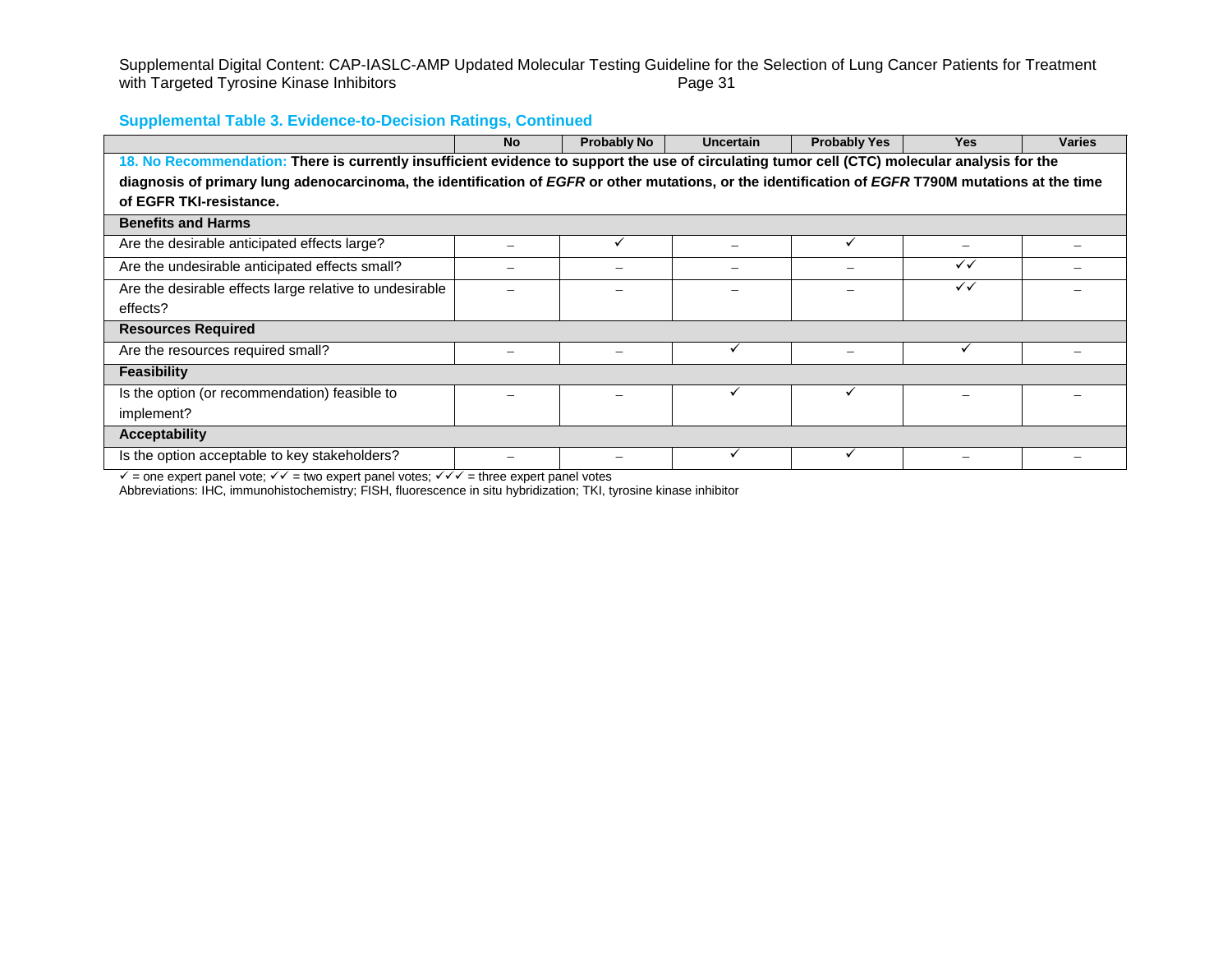Supplemental Digital Content: CAP-IASLC-AMP Updated Molecular Testing Guideline for the Selection of Lung Cancer Patients for Treatment<br>with Targeted Tyrosine Kinase Inhibitors<br>Page 32 with Targeted Tyrosine Kinase Inhibitors

## **Supplemental Table 4a. 2013 vs 2017 Grades for Strength of Recommendations**

| <b>Rationale</b>                                                                                                                                                                                                                 | 2013 Recommendation Designation | 2017 Recommendation Designation |
|----------------------------------------------------------------------------------------------------------------------------------------------------------------------------------------------------------------------------------|---------------------------------|---------------------------------|
| Convincing (high) or adequate (intermediate) quality<br>of evidence and clear benefit that outweighs any<br>harms                                                                                                                | Recommendation                  | <b>Strong Recommendation</b>    |
| Adequate (intermediate) or inadequate (low) quality<br>of evidence with balance of benefits and harms,<br>values, or costs but panel concludes that there is<br>sufficient evidence and/or benefit to inform a<br>recommendation | Recommendation                  | Recommendation                  |
| Inadequate (low) or insufficient evidence with<br>balance of benefits and harms, values, or costs, but<br>panel consensus that a statement is necessary                                                                          | Suggestion                      | <b>Expert Consensus Opinion</b> |
| Inadequate (very low) or insufficient evidence<br>quality evidence, with balance of benefits and<br>harms, values, or costs, but panel consensus that a<br>statement is necessary                                                | <b>Expert Consensus Opinion</b> | <b>Expert Consensus Opinion</b> |
| Insufficient evidence, confidence, or agreement of<br>the balance of benefits and harms, values, or costs<br>to provide a recommendation<br>Derived from Andrews et al, <sup>156</sup> 2013.                                     | <b>Expert Consensus Opinion</b> | No Recommendation               |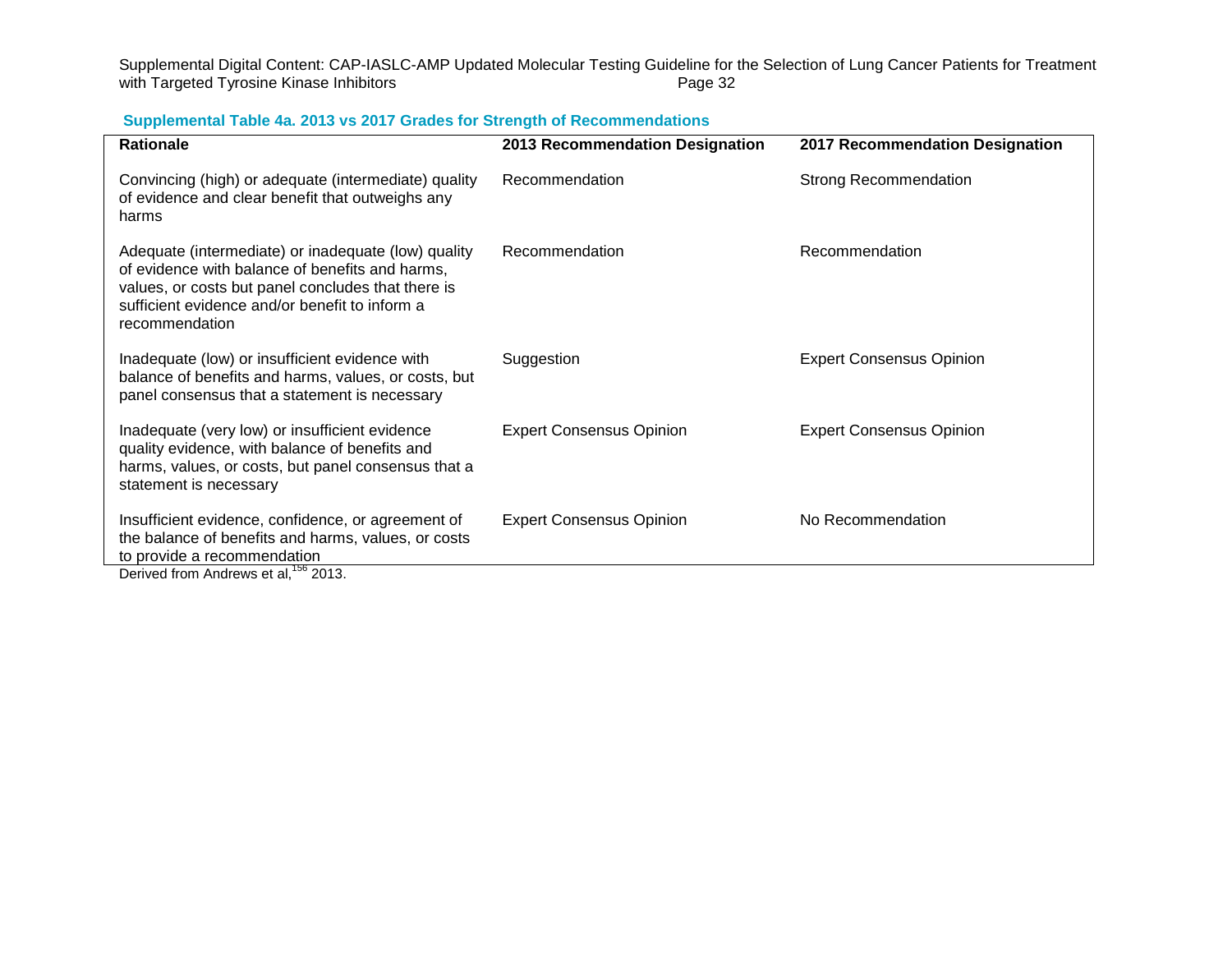Supplemental Digital Content: CAP-IASLC-AMP Updated Molecular Testing Guideline for the Selection of Lung Cancer Patients for Treatment<br>with Targeted Tyrosine Kinase Inhibitors<br>Page 33 with Targeted Tyrosine Kinase Inhibitors

| Reaffirmed Guideline Statements with Updated Strength of Recommendations* |                                                                 |  |  |  |  |  |
|---------------------------------------------------------------------------|-----------------------------------------------------------------|--|--|--|--|--|
| 2013 Statements                                                           | 2017 Statements                                                 |  |  |  |  |  |
| 1.1b: Recommendation: ALK molecular testing should be used to             | Strong Recommendation: Physicians must use ALK testing to       |  |  |  |  |  |
| select patients for ALK-targeted tyrosine kinase inhibitor therapy,       | select lung adenocarcinoma patients for ALK-targeted therapy    |  |  |  |  |  |
| patients with lung adenocarcinoma should not be excluded from testing     | irrespective of clinical characteristics or when adenocarcinoma |  |  |  |  |  |
| based on clinical characteristics.                                        | cannot be excluded.                                             |  |  |  |  |  |
| 2.1a: Recommendation: EGFR mutation testing should be ordered at          | Strong Recommendation: Physicians must use EGFR and             |  |  |  |  |  |
| the time of diagnosis for patients presenting with advanced stage         | ALK molecular testing for lung adenocarcinoma patients at the   |  |  |  |  |  |
| disease (stage IV according to the 7th edition Tumor Node Metastasis      | time of diagnosis for patients presenting with advanced stage   |  |  |  |  |  |
| (TNM) staging system) who are suitable for therapy or at time of          | disease or at progression in patients who originally presented  |  |  |  |  |  |
| recurrence or progression in patients who originally presented with lower | with lower stage disease but were not previously tested.        |  |  |  |  |  |
| stage disease but were not previously tested.                             |                                                                 |  |  |  |  |  |
| 2.1b: Suggestion: ALK rearrangement testing should be ordered at the      |                                                                 |  |  |  |  |  |
| time of diagnosis for patients presenting with advanced stage disease     |                                                                 |  |  |  |  |  |
| (stage IV according to the 7th edition TNM staging system) who are        |                                                                 |  |  |  |  |  |
| suitable for therapy or at time of recurrence or progression in patients  |                                                                 |  |  |  |  |  |
| who originally presented with lower stage disease but were not            |                                                                 |  |  |  |  |  |
| previously tested.                                                        |                                                                 |  |  |  |  |  |
| 1.2: Recommendation: In the setting of lung cancer resection              | Strong Recommendation: Physicians may use EGFR and              |  |  |  |  |  |
| specimens, EGFR and ALK testing is recommended for                        | ALK testing in tumors with histologies other than               |  |  |  |  |  |
| adenocarcinomas and mixed lung cancers with an adenocarcinoma             | adenocarcinoma when clinical features indicate a higher         |  |  |  |  |  |
| component, regardless of histologic grade. In the setting of full excised | probability of an oncogenic driver.                             |  |  |  |  |  |
| lung cancer specimens, EGFR and ALK testing is not recommended in         |                                                                 |  |  |  |  |  |
| lung cancers that lack any adenocarcinoma component, such as pure         |                                                                 |  |  |  |  |  |
| squamous cell carcinomas and pure small cell carcinomas.                  |                                                                 |  |  |  |  |  |
| 1.3: Recommendation: In the setting of more limited lung cancer           |                                                                 |  |  |  |  |  |
| specimens (biopsies, cytology) where an adenocarcinoma component          |                                                                 |  |  |  |  |  |
| cannot be completely excluded, EGFR and ALK testing may be                |                                                                 |  |  |  |  |  |
| performed in cases showing squamous or small cell histology but clinical  |                                                                 |  |  |  |  |  |
| criteria (e.g., young age, lack of smoking history) may be useful in      |                                                                 |  |  |  |  |  |
| selecting a subset of these samples for testing.                          |                                                                 |  |  |  |  |  |

## **Supplemental Table 4b. List of Reaffirmed Guideline Statements Rewritten Using GLIDES**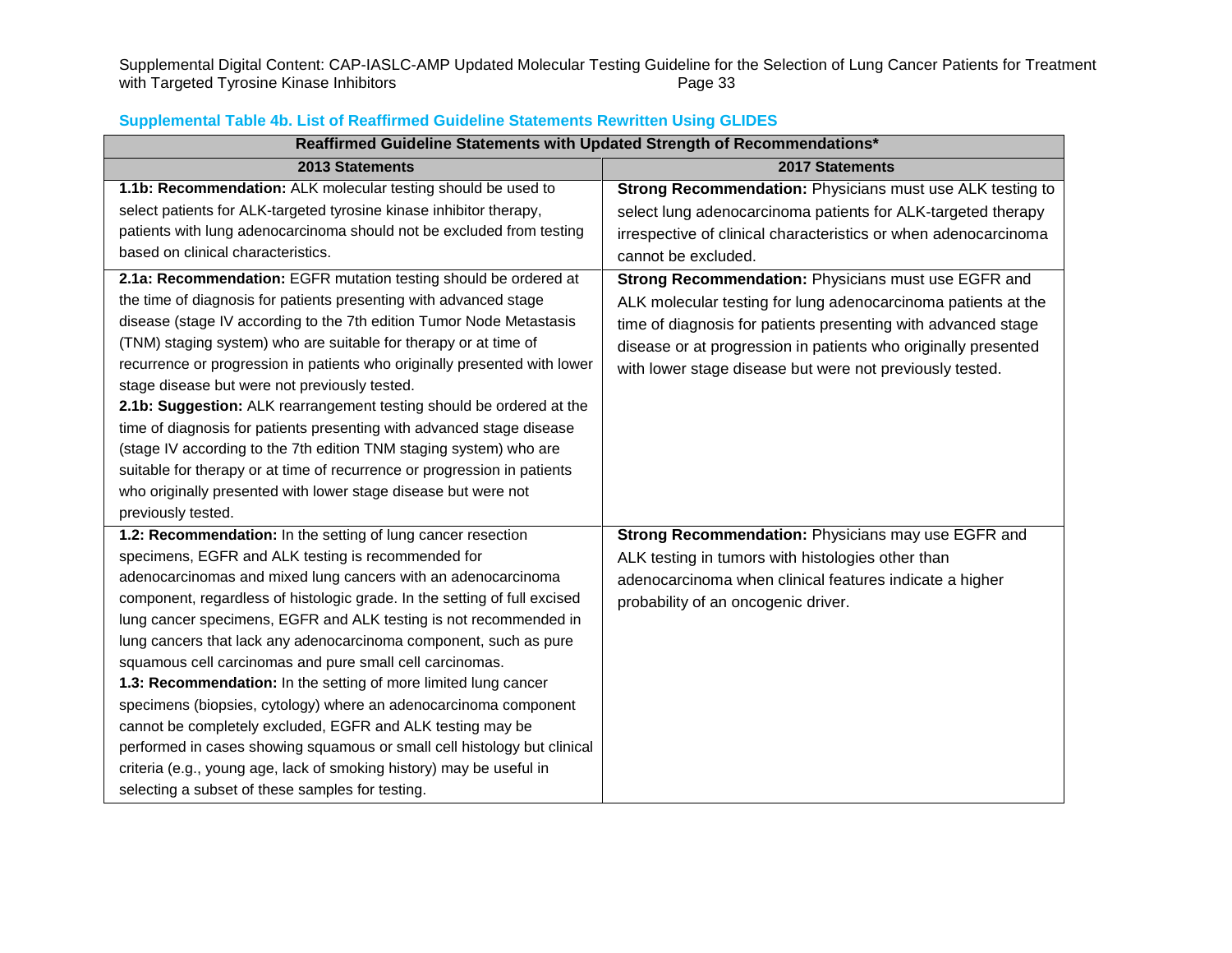Supplemental Digital Content: CAP-IASLC-AMP Updated Molecular Testing Guideline for the Selection of Lung Cancer Patients for Treatment<br>with Targeted Tyrosine Kinase Inhibitors<br>Page 34 with Targeted Tyrosine Kinase Inhibitors

| 1.1a: Recommendation: EGFR molecular testing should be used to        | Strong recommendation: Physicians must use EGFR                                                               |
|-----------------------------------------------------------------------|---------------------------------------------------------------------------------------------------------------|
| select patients for EGFR-targeted tyrosine kinase inhibitor therapy,  | molecular testing to select lung adenocarcinoma patients for                                                  |
| patients with lung adenocarcinoma should not be excluded from         | EGFR-targeted therapy, irrespective of clinical characteristics or<br>when adenocarcinoma cannot be excluded. |
| testing based on clinical characteristics.                            |                                                                                                               |
| 4.1. Expert consensus opinion: Pathologists should use formalin-      | Recommendation: Pathologists should use formalin-fixed,                                                       |
| fixed, paraffin-embedded specimens or fresh, frozen, or alcohol-fixed | paraffin-embedded specimens or fresh, frozen, or alcohol-fixed                                                |
| specimens for PCR-based EGFR mutation tests. Other tissue             | specimens for lung cancer biomarker molecular testing. Other                                                  |
| treatments (eg, acidic or heavy metal fixatives, or decalcifying      | tissue treatments, such as acidic or heavy metal fixatives, or                                                |
| solutions) should be avoided in specimens destined for EGFR           | acid decalcifying solutions, should be avoided in specimens                                                   |
| testing.                                                              | destined for molecular testing.                                                                               |
| 6.4. Recommendation: Immunohistochemistry for total EGFR is not       | Strong Recommendation: Laboratories should not use total                                                      |
| recommended for selection of EGFR TKI therapy                         | EGFR expression by IHC testing to select patients for EGFR-                                                   |
|                                                                       | targeted tyrosine kinase inhibitor therapy.                                                                   |
| 12.1: Expert consensus opinion: EGFR mutation testing reports         | Recommendation: Pathologists and laboratories should                                                          |
| and ALK FISH reports should include a results and interpretation      | ensure that lung cancer biomarker testing reports of all types                                                |
| section readily understandable by clinical oncologists and by         | include both results and interpretation sections readily                                                      |
| nonspecialist pathologists.                                           | understandable by clinical oncologists and by non-specialist                                                  |
|                                                                       | pathologists.                                                                                                 |
| 13.1: Expert consensus opinion: EGFR and ALK testing validation       | Strong recommendation: Laboratories must use clinically                                                       |
| should follow the same guidelines as for other molecular diagnostics  | validated lung cancer biomarker testing methods with                                                          |
| and FISH tests.                                                       | appropriate performance characteristics, following standardized                                               |
|                                                                       | best practice guidelines for each technology.                                                                 |
| 14.1. Expert consensus opinion: Laboratories should follow similar    | Strong Recommendation: Laboratories should ensure that                                                        |
| quality control and quality assurance policies and procedures for     | lung cancer biomarker testing follows similar quality control and                                             |
| EGFR and ALK testing in lung cancers as for other clinical laboratory | quality assurance policies and procedures as for other clinical                                               |
| assays. In particular, Laboratories performing EGFR and ALK testing   | laboratory assays.                                                                                            |
| for TKI therapy should enroll in proficiency testing, if available.   |                                                                                                               |

## **Supplemental Table 4b. List of Reaffirmed Guideline Statements Rewritten Using GLIDES, continued**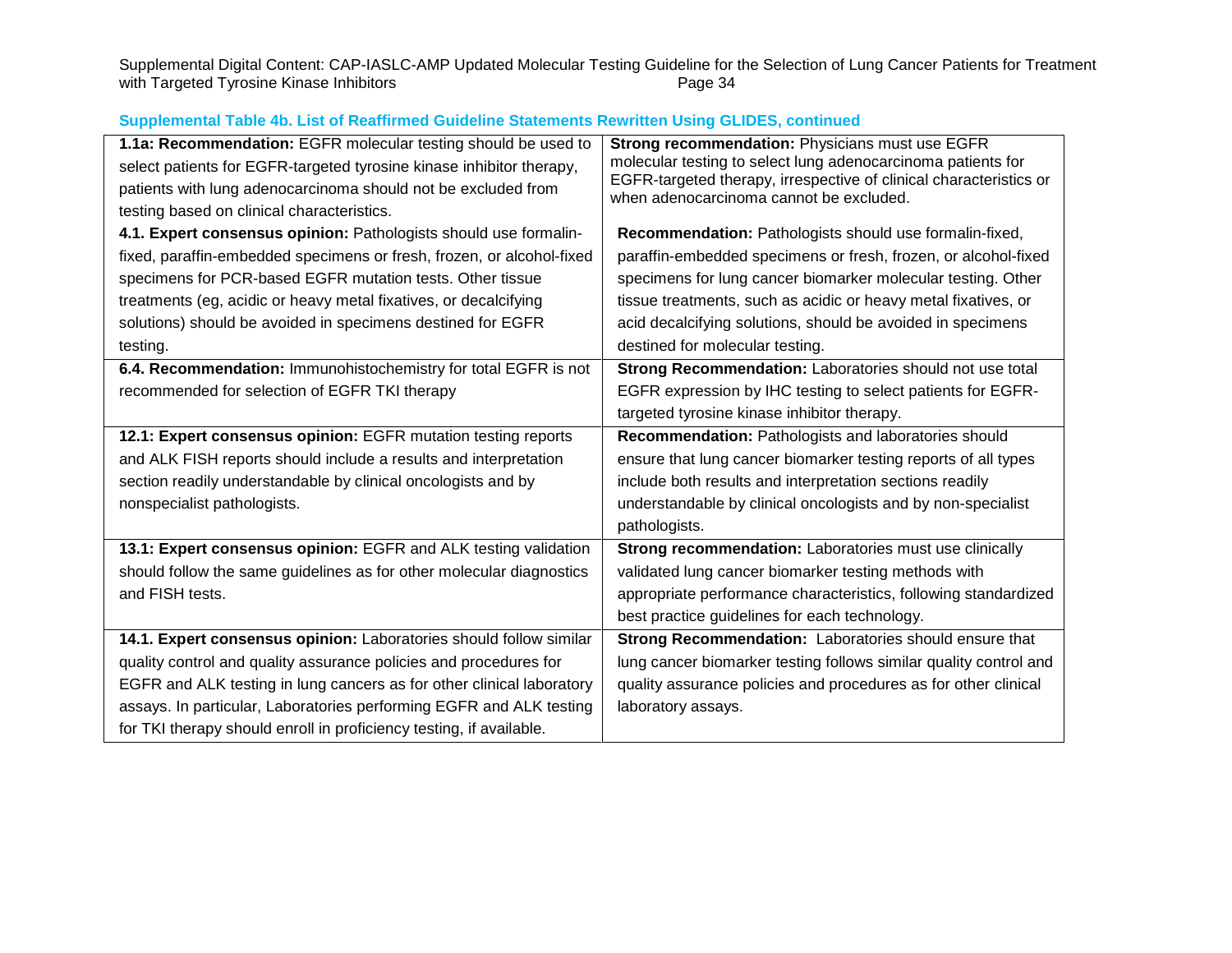Supplemental Digital Content: CAP-IASLC-AMP Updated Molecular Testing Guideline for the Selection of Lung Cancer Patients for Treatment<br>with Targeted Tyrosine Kinase Inhibitors<br>Page 35 with Targeted Tyrosine Kinase Inhibitors

| List of Reaffirmed Guideline Statements with No Change in the Strength of Recommendations* |                                                                       |
|--------------------------------------------------------------------------------------------|-----------------------------------------------------------------------|
| 2013 Statements                                                                            | 2017 Statements                                                       |
| 2.2a: Expert consensus opinion: EGFR testing of tumors at diagnosis                        | Expert Consensus Opinion: Molecular testing of tumors at              |
| from patients presenting with stage I, II, or III disease is encouraged but                | diagnosis from patients presenting with early stage disease is        |
| the decision to do so should be made locally by each laboratory, in                        | encouraged, but the decision to do so should be made locally by       |
| collaboration with its oncology team.                                                      | each laboratory, in collaboration with its multidisciplinary oncology |
| 2.2b: Expert consensus opinion: ALK testing of tumors at diagnosis                         | team.                                                                 |
| from patients presenting with stage I, II, or III disease is encouraged, but               |                                                                       |
| the decision to do so should be made locally by each laboratory, in                        |                                                                       |
| collaboration with its oncology team.                                                      |                                                                       |
| 1.4: Recommendation: To determine EGFR and ALK status for initial                          | Recommendation: Physicians should use molecular testing for           |
| treatment selection, primary tumors or metastatic lesions are equally                      | the appropriate genetic targets on either primary or metastatic lung  |
| suitable for testing.                                                                      | lesions to guide initial therapy selection.                           |
| 2.3: Recommendation: Tissue should be prioritized for EGFR and ALK                         | Recommendation: Pathologists and laboratories should utilize          |
| testing.                                                                                   | tissue sparing techniques to preserve tumor tissue for diagnosis      |
|                                                                                            | and to enable subsequent lung cancer biomarker testing.               |
| 9.3. Expert consensus opinion: A pathologist should be involved in                         | Expert consensus opinion: Pathologists should select samples          |
| the selection of sections for FISH testing, by assessing tumor                             | for lung cancer biomarker testing.                                    |
| architecture, cytology, and specimen quality.                                              |                                                                       |
| 5.3. Expert consensus opinion: A pathologist should assess the tumor                       | Expert consensus opinion: Pathologists should assess the              |
| content of each specimen and either perform, or guide a trained                            | tumor content of each specimen. When indicated, pathologists          |
| technologist to perform, microdissection for tumor cell enrichment, when                   | should directly perform, or guide a trained technologist to perform,  |
| needed.                                                                                    | microdissection for tumor cell enrichment.                            |
| 5.1: Expert consensus opinion: Pathologists should determine the                           | Expert consensus opinion: Pathologists should determine the           |
| adequacy of specimens for EGFR testing by assessing cancer cell                            | adequacy of specimens for lung cancer biomarker molecular             |
| content and DNA quantity and quality.                                                      | testing by assessing cancer cell content, tissue preservation, and    |
|                                                                                            | nucleic acid quantity and quality.                                    |
| 1.5: Expert consensus opinion: In patients with multiple, apparently                       | Expert consensus opinion: In patients with multiple, apparently       |
| separate, primary lung adenocarcinomas, each tumor may be tested but                       | separate, primary lung adenocarcinomas, laboratories may test         |
| testing of multiple different areas within a single tumor is not necessary.                | each tumor, but testing of multiple different areas within a single   |
|                                                                                            | tumor is not necessary.                                               |

## **Supplemental Table 4b. List of Reaffirmed Guideline Statements Rewritten Using GLIDES, continued**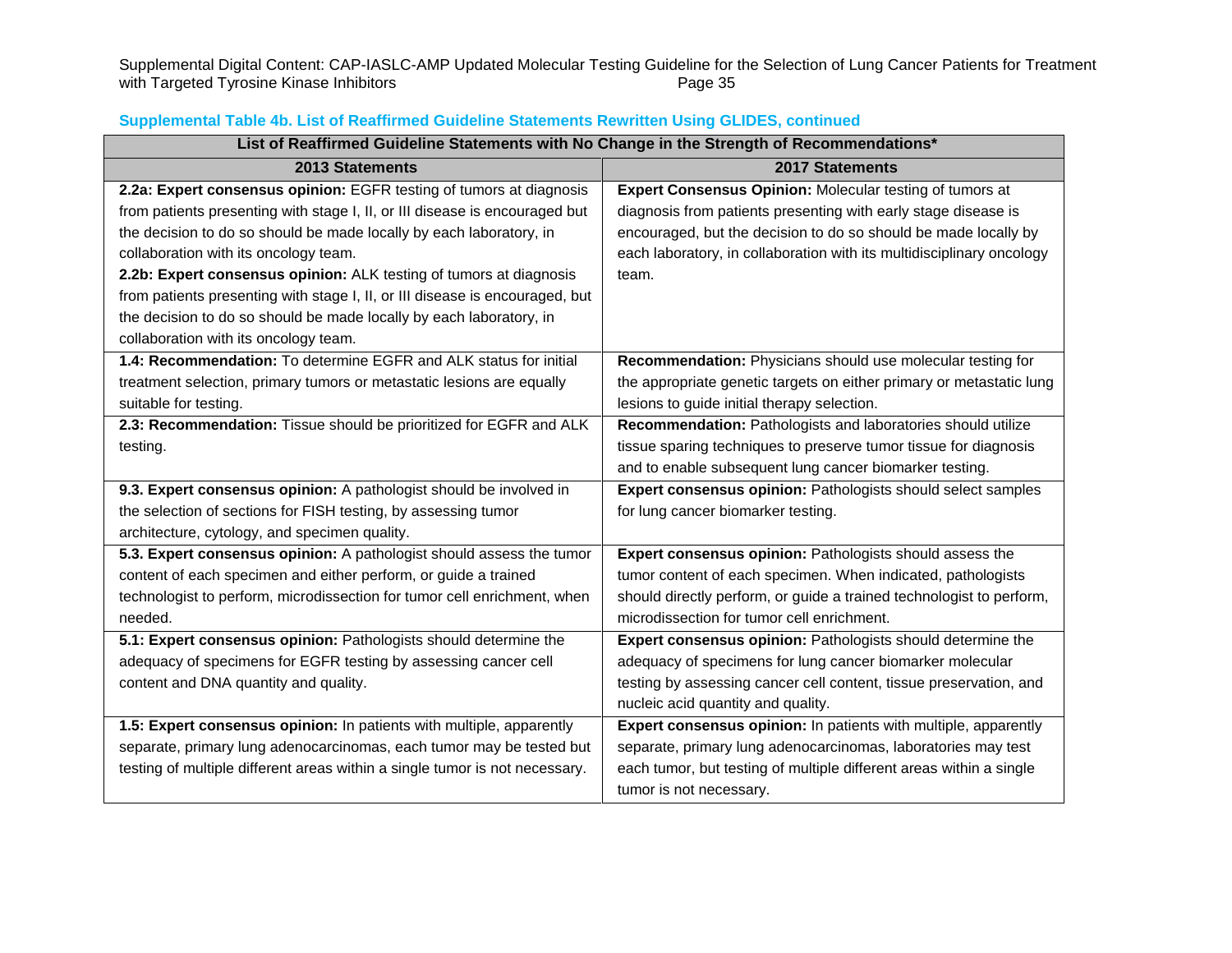Supplemental Digital Content: CAP-IASLC-AMP Updated Molecular Testing Guideline for the Selection of Lung Cancer Patients for Treatment<br>with Targeted Tyrosine Kinase Inhibitors<br>Page 36 with Targeted Tyrosine Kinase Inhibitors

| 3.2. Expert consensus opinion: Laboratories with average turnaround        | Expert consensus opinion: In laboratories with average                            |
|----------------------------------------------------------------------------|-----------------------------------------------------------------------------------|
| times beyond two weeks need to make available a more rapid test-           | turnaround times beyond two weeks, the laboratory should ensure                   |
| either in house or through a reference laboratory-in instances of clinical | that a more rapid in-house or reference laboratory testing option is              |
| urgency.                                                                   | available for specimens from patients with advanced stage lung                    |
|                                                                            | cancer.                                                                           |
| 3.1: Expert consensus opinion: EGFR and ALK results should be              | Expert consensus opinion: Laboratories should have lung                           |
| available within two weeks (10 working days) of receiving the specimen     | cancer biomarker testing results available for oncology team                      |
| in the testing laboratory.                                                 | review within two weeks (10 working days) of receiving the                        |
|                                                                            | specimen in the testing laboratory.                                               |
| 3.3. Expert consensus opinion: Laboratory departments should               | Expert Consensus Opinion: Laboratories should establish                           |
| establish processes to ensure that specimens that have a final             | processes to ensure that specimens that have a histopathological                  |
| histopathological diagnosis are sent to outside molecular pathology        | diagnosis are sent to the molecular pathology laboratory within 3                 |
| laboratories within 3 working days of receiving requests and to            | working days of receiving requests.                                               |
| intramural molecular pathology laboratories within 24 hours.               |                                                                                   |
| 9.4. Expert consensus opinion: A pathologist should participate in the     | Expert consensus opinion: Pathologists should participate in the                  |
| interpretation of ALK FISH slides, either by performing the analysis       | interpretation of FISH, either by performing the analysis directly or             |
| directly or by reviewing the interpretations of cytogeneticists or         | by reviewing the interpretations of cytogeneticists or technologists              |
| technologists with specialized training in solid tumor FISH analysis.      | with specialized training in solid tumor FISH analysis.                           |
|                                                                            |                                                                                   |
| 6.3 Expert consensus opinion: Clinical EGFR mutation testing should        | <b>Expert Consensus Opinion: Clinical EGFR mutation testing</b>                   |
| be able to detect all individual mutations that have been reported with a  | should be able to detect all individual mutations that have been                  |
| frequency of at least 1% of EGFR-mutated lung adenocarcinomas.             | reported with a frequency of at least 1% of EGFR-mutated lung<br>adenocarcinomas. |
| 6.2. Expert consensus opinion: Laboratories should use EGFR test           | Expert consensus opinion: Laboratories should employ, or have                     |
| methods that are able to detect mutations in specimens with at least       | available at an external reference laboratory, clinical lung cancer               |
| 50% cancer cell content, although laboratories are strongly encouraged     | biomarker molecular testing assays that are able to detect                        |
| to employ (or have available at an external reference laboratory) more     | molecular alterations in specimens with as little as 20% cancer                   |
| sensitive tests that are able to detect mutations in specimens with as     | cells.                                                                            |
| little as 10% cancer cells.                                                |                                                                                   |
| 6.5. Recommendation: EGFR copy number analysis (ie, FISH or CISH)          | Recommendation: Pathologists and laboratories should not use                      |
| is NOT recommended for selection of EGFR TKI therapy.                      | EGFR copy number analysis (i.e., FISH or CISH) to select patients                 |
|                                                                            | for EGFR-targeted tyrosine kinase inhibitor therapy.                              |

## **Supplemental Table 4b. List of Reaffirmed Guideline Statements Rewritten Using GLIDES, continued**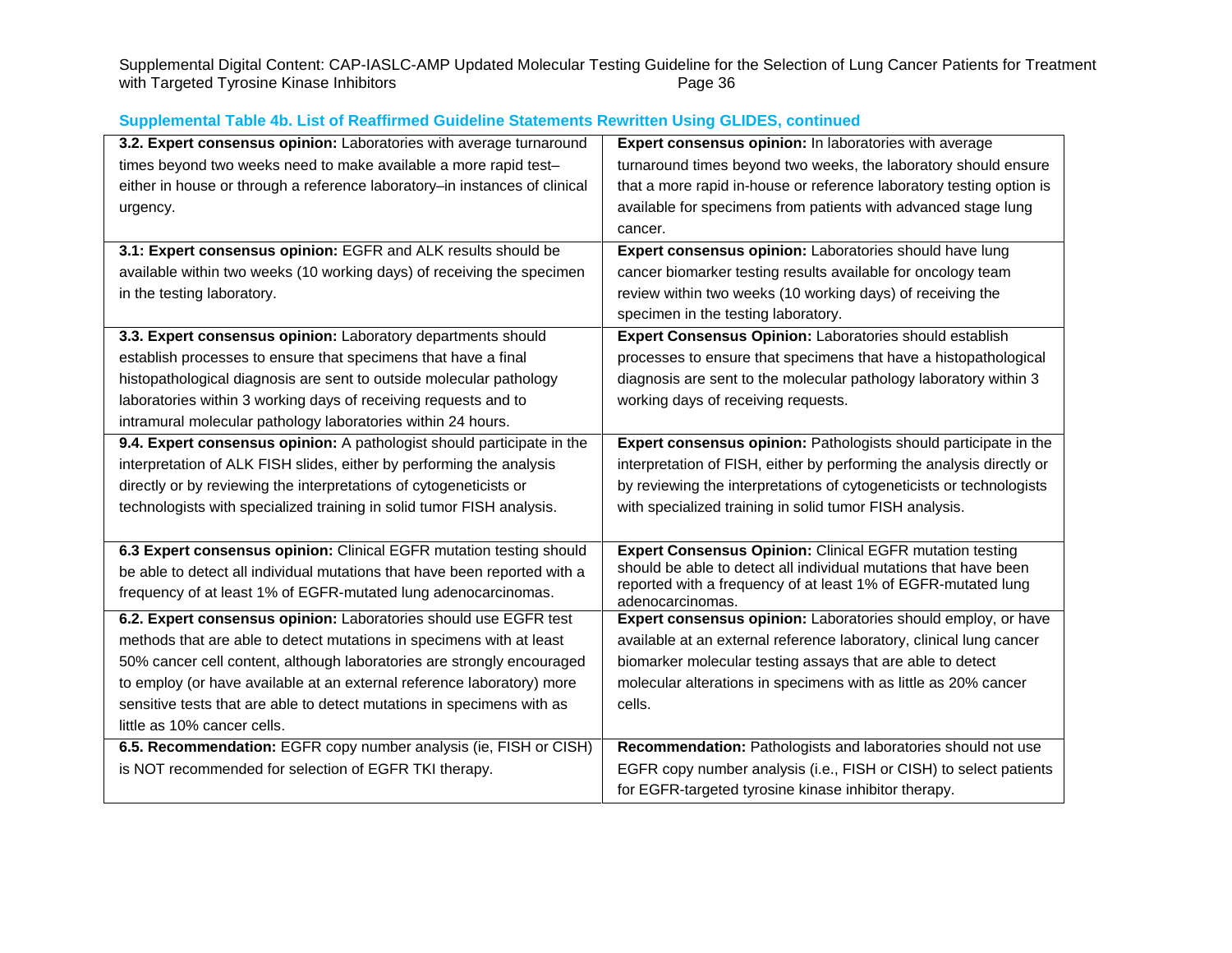Supplemental Digital Content: CAP-IASLC-AMP Updated Molecular Testing Guideline for the Selection of Lung Cancer Patients for Treatment<br>with Targeted Tyrosine Kinase Inhibitors<br>Page 37 with Targeted Tyrosine Kinase Inhibitors

# **Supplemental Table 4b. List of Reaffirmed Guideline Statements Rewritten Using GLIDES, continued**

| 5.2. Expert consensus opinion: Each laboratory should establish the | <b>Expert consensus opinion:</b> Laboratories should establish  |
|---------------------------------------------------------------------|-----------------------------------------------------------------|
| minimum proportion and number of cancer cells needed for mutation   | laboratory-specific requirements for the minimum proportion and |
| detection during validation.                                        | number of cancer cells needed for mutation detection during     |
|                                                                     | validation.                                                     |

\*All reaffirmed statements achieved between 94% to 98% agreement during the open comment period.

Abbreviations: CISH, chromogenic in situ hybridization; DNA, deoxyribonucleic acid; GLIDES, Guidelines Into Decision Support; FISH, fluorescence in situ hybridization; IHC, immunohistochemistry; PCR, polymerase chain reaction; TKI, tyrosine kinase inhibitor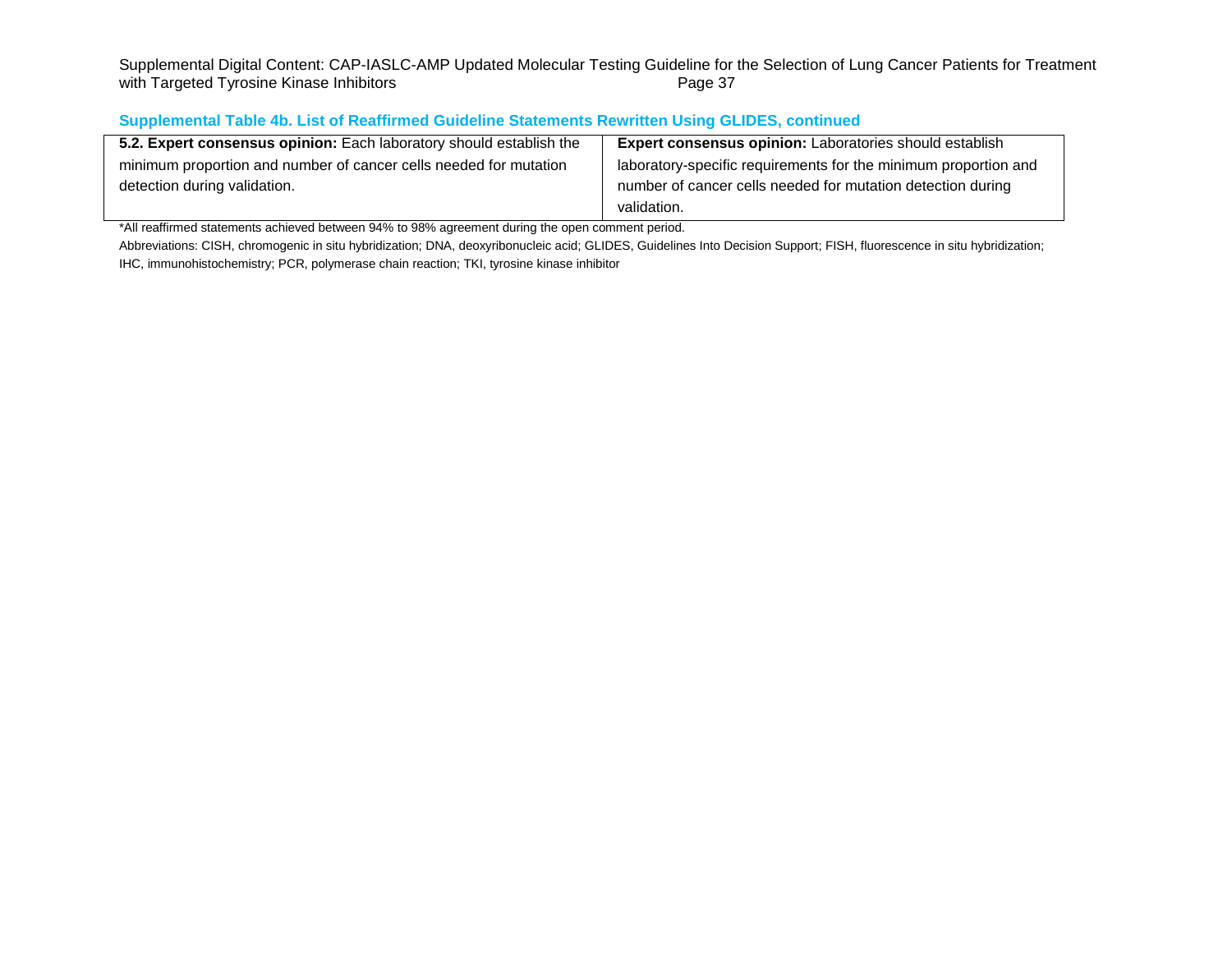| <b>Study</b>                          |                  |                |                          |                |                                            | <b>AMSTAR Assessment</b> |                |             |                     |                 |                     | Based on a |   | <b>Funding</b> | <b>Overall</b>         |
|---------------------------------------|------------------|----------------|--------------------------|----------------|--------------------------------------------|--------------------------|----------------|-------------|---------------------|-----------------|---------------------|------------|---|----------------|------------------------|
|                                       | Q <sub>1</sub>   | Q <sub>2</sub> | Q <sub>3</sub>           | Q <sub>4</sub> | Q <sub>5</sub>                             | Q <sub>6</sub>           | Q <sub>7</sub> | Q8          | Q <sub>9</sub>      | Q <sub>10</sub> | Q11                 | <b>SR</b>  |   | reported       | Quality                |
| Meta-Analysis (n=2)                   |                  |                |                          |                |                                            |                          |                |             |                     |                 |                     |            |   |                |                        |
| Wang et al <sup>141</sup>             |                  |                |                          | N              |                                            |                          |                | ν           |                     | ν               | N                   |            |   |                | High                   |
| 2014                                  |                  |                |                          |                |                                            |                          |                |             |                     |                 |                     |            |   |                |                        |
| Chen et al $^{132}$                   |                  | $\check{ }$    | $\check{ }$              | N              |                                            | $\check{ }$              |                | $\check{ }$ |                     | $\check{ }$     |                     |            |   | v              | High                   |
| 2014                                  |                  |                |                          |                |                                            |                          |                |             |                     |                 |                     |            |   |                |                        |
| Systematic Review (n=1)               |                  |                |                          |                |                                            |                          |                |             |                     |                 |                     |            |   |                |                        |
| Ellison et al <sup>133</sup>          | $\check{ }$      | N              | ν                        | N              | N                                          | 丷                        | N              | UC          | Υ                   | N               |                     | N/A        |   | N              | Intermediate           |
| 2013                                  |                  |                |                          |                |                                            |                          |                |             |                     |                 |                     |            |   |                |                        |
| <b>Study</b>                          |                  |                |                          |                | Presence of bias as defined by ROBINs Tool |                          | <b>Balance</b> |             | <b>Reporting of</b> |                 | <b>Reporting of</b> |            |   | <b>Funding</b> | <b>Overall Quality</b> |
|                                       | <b>Selection</b> |                | <b>Misclassification</b> |                | <b>Attrition</b>                           | Recall                   | between        |             | baseline            |                 | adjustments when    |            |   | reported       |                        |
|                                       |                  |                |                          |                |                                            |                          | groups         |             | characteristics     |                 | differences present |            |   |                |                        |
| Single-arm Phase II NRCT (n=1)        |                  |                |                          |                |                                            |                          |                |             |                     |                 |                     |            |   |                |                        |
|                                       | $\checkmark$     | N              |                          |                | N                                          | N                        | UC.            | v           |                     |                 | $\checkmark$        |            | Y |                | Intermediate           |
| Cappuzzo et<br>al <sup>154</sup> 2015 |                  |                |                          |                |                                            |                          |                |             |                     |                 |                     |            |   |                |                        |

### **Supplemental Table 5. Quality Assessment Results for New Evidence Informing the 2013 Recommendations**

Abbreviations: AMSTAR, Assessing the Methodological Quality of Systematic Reviews; N, no; N/A, not applicable; NRCT, non-randomized clinical trial; ROBINs, Risk of Bias in Non-randomized Studies of Intervention; SR, systematic review; UC, unclear; Y, yes.

### **Supplemental Table 6. Quality Assessment Results for Statement 1**

**1. Strong Recommendation:** *ROS1* **testing must be performed on all advanced stage lung adenocarcinoma patients, irrespective of clinical characteristics.**

| <b>Study</b>                     |                  | Presence of bias as defined by ROBINs Tool   |                  |              | <b>Balance</b> | <b>Reporting of</b>    | <b>Reporting of</b> | <b>Funding</b> | <b>Overall Quality</b> |
|----------------------------------|------------------|----------------------------------------------|------------------|--------------|----------------|------------------------|---------------------|----------------|------------------------|
|                                  | <b>Selection</b> | <b>Misclassification</b>                     | <b>Attrition</b> | Recall       | between        | <b>baseline</b>        | adjustments when    | reported       |                        |
|                                  |                  |                                              |                  |              | groups         | <b>characteristics</b> | differences present |                |                        |
| Single-arm Phase I NRCT (n=1)    |                  |                                              |                  |              |                |                        |                     |                |                        |
| Shaw et al <sup>45</sup>         |                  | N                                            | N                | $\checkmark$ | <b>NA</b>      |                        | N                   | Y              | Intermediate           |
| 2014                             |                  |                                              |                  |              |                |                        |                     |                |                        |
| Prospective Cohort Study (n=1)   |                  |                                              |                  |              |                |                        |                     |                |                        |
| Chen et al <sup>88</sup>         | N                | N                                            | N                | N            | Υ              | Υ                      | N                   | Y              | Intermediate           |
| 2014                             |                  |                                              |                  |              |                |                        |                     |                |                        |
|                                  |                  | Prospective-Retrospective Cohort Study (n=1) |                  |              |                |                        |                     |                |                        |
| Go et al $^{25}$ 2013            | <b>NA</b>        | <b>NA</b>                                    | <b>NA</b>        | <b>NA</b>    | N              |                        | N                   | Y              | Intermediate -         |
|                                  |                  |                                              |                  |              |                |                        |                     |                | low                    |
| Retrospective Cohort Study (n=6) |                  |                                              |                  |              |                |                        |                     |                |                        |
| Bergethon et                     | <b>NA</b>        | <b>NA</b>                                    | <b>NA</b>        | <b>NA</b>    | Y              | Υ                      | N                   | Υ              | Low                    |
| $al^{17}$ 2012                   |                  |                                              |                  |              |                |                        |                     |                |                        |
| Cai et al $^{84}$                | <b>NA</b>        | <b>NA</b>                                    | <b>NA</b>        | <b>NA</b>    | Υ              | v                      | N                   |                | Low                    |
| 2013                             |                  |                                              |                  |              |                |                        |                     |                |                        |
| Warth et al <sup>94</sup>        | <b>NA</b>        | <b>NA</b>                                    | <b>NA</b>        | <b>NA</b>    | UC.            | N                      | N                   | Υ              | Low                    |
| 2014                             |                  |                                              |                  |              |                |                        |                     |                |                        |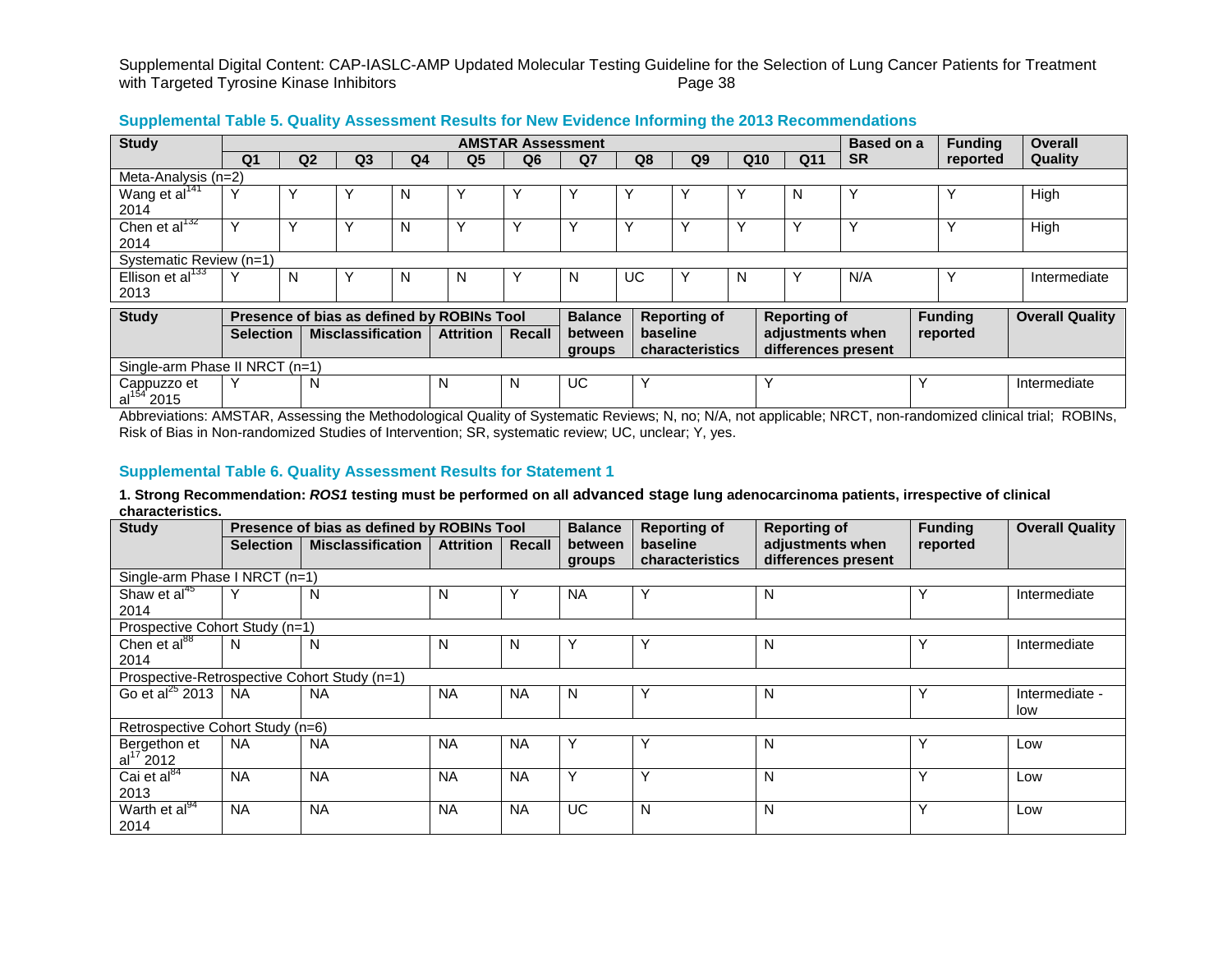| Lee et al $^{106}$<br>2015             | <b>NA</b> | <b>NA</b> | <b>NA</b> | <b>NA</b> |   | N | Low      |
|----------------------------------------|-----------|-----------|-----------|-----------|---|---|----------|
| Mazieres et<br>al $^{39}$ 2015         | <b>NA</b> | <b>NA</b> | <b>NA</b> | <b>NA</b> |   | N | Low      |
| Scheffler et<br>al <sup>111</sup> 2015 | <b>NA</b> | <b>NA</b> | <b>NA</b> | <b>NA</b> | N | N | Very low |

Abbreviations: N, no; NA, not assessed based on study type; NRCT, non-randomized clinical trials; ROBINs, Risk of Bias in Non-randomized Studies of Intervention; UC, unclear; Y, yes.

### **Supplemental Table 7. Summary of Studies for Statement 1**

**1. Strong Recommendation:** *ROS1* **testing must be performed on all advanced stage lung adenocarcinoma patients, irrespective of clinical characteristics.**

| <i>ROS1</i> Mutational Status Association with Patient and Tumor Characteristics |                                        |                                                                  |           |                                    |                                    |                                             |  |  |  |  |
|----------------------------------------------------------------------------------|----------------------------------------|------------------------------------------------------------------|-----------|------------------------------------|------------------------------------|---------------------------------------------|--|--|--|--|
| <b>Patient or Tumor Characteristic</b>                                           |                                        | <b>Number Studies Reporting</b><br><b>Significant Prevalence</b> |           | <b>Studies</b>                     |                                    | Number of ROS1 rearrangements<br>identified |  |  |  |  |
| Younger age                                                                      |                                        |                                                                  |           | Chen et al $^{88}$ 2014            |                                    | 12                                          |  |  |  |  |
|                                                                                  |                                        |                                                                  |           | Bergethon et al <sup>17</sup> 2012 |                                    | 18                                          |  |  |  |  |
| Adenocarcinoma                                                                   |                                        | 2                                                                |           | Go et al $^{25}$ 2013              |                                    | 16                                          |  |  |  |  |
|                                                                                  |                                        |                                                                  |           | Bergethon et al <sup>17</sup> 2012 |                                    | 18                                          |  |  |  |  |
| Female                                                                           |                                        | 2                                                                |           | Go et al $^{25}$ 2013              |                                    | 16                                          |  |  |  |  |
|                                                                                  |                                        |                                                                  |           | Warth et al <sup>94</sup> 2014     |                                    | 68                                          |  |  |  |  |
| Non-Asian (compared to Asian)                                                    |                                        |                                                                  |           | Bergethon et al <sup>17</sup> 2012 |                                    | 18                                          |  |  |  |  |
| Never-smokers (compared to smokers)                                              |                                        | $\overline{2}$                                                   |           |                                    | Bergethon et al <sup>17</sup> 2012 | 18                                          |  |  |  |  |
|                                                                                  |                                        |                                                                  |           | Lee et al $^{106}$ 2015            |                                    | 9                                           |  |  |  |  |
| <b>Advanced Disease</b>                                                          |                                        | 2                                                                |           |                                    | Go et al $^{25}$ 2013              | 16                                          |  |  |  |  |
|                                                                                  |                                        |                                                                  |           | Bergethon et al <sup>17</sup> 2012 |                                    | 18                                          |  |  |  |  |
| ROS1 Rearrangement Positive Patients treated with Crizotinib                     |                                        |                                                                  |           |                                    |                                    |                                             |  |  |  |  |
| <b>Study, Study Type</b>                                                         | <b>Number of Patients treated with</b> |                                                                  |           | <b>Response Rate</b>               | <b>Disease Control Rate</b>        | <b>Overall Survival</b>                     |  |  |  |  |
|                                                                                  | <b>Crizotinib</b>                      |                                                                  |           |                                    |                                    |                                             |  |  |  |  |
| Shaw et al <sup>45</sup> 2014                                                    |                                        | 50 (25 patients with ROS1 fusion and 25                          |           | All patients: 72%;                 | <b>NR</b>                          | <b>NR</b>                                   |  |  |  |  |
| <b>NRCT</b>                                                                      |                                        | patients ROS1 rearrangement negative)                            |           | 95%CI, 58-84%                      |                                    |                                             |  |  |  |  |
| Mazieres et al <sup>39</sup> 2015                                                | 31 with ROS1 rearrangement             |                                                                  | 80%       |                                    | 86.6%                              | <b>NR</b>                                   |  |  |  |  |
| <b>RCS</b>                                                                       |                                        |                                                                  |           |                                    |                                    |                                             |  |  |  |  |
| Scheffler et al <sup>111</sup> 2015                                              | 5 with ROS1 rearrangement              |                                                                  | <b>NR</b> |                                    | <b>NR</b>                          | Median 65.8 months (estimate as not         |  |  |  |  |
| <b>RCS</b>                                                                       |                                        |                                                                  |           |                                    |                                    | reached); range, 44.3-87.5 months           |  |  |  |  |

Abbreviations: CI, confidence interval; NR, Not reported, NRCT, non-randomized controlled trial; RCS, retrospective cohort study.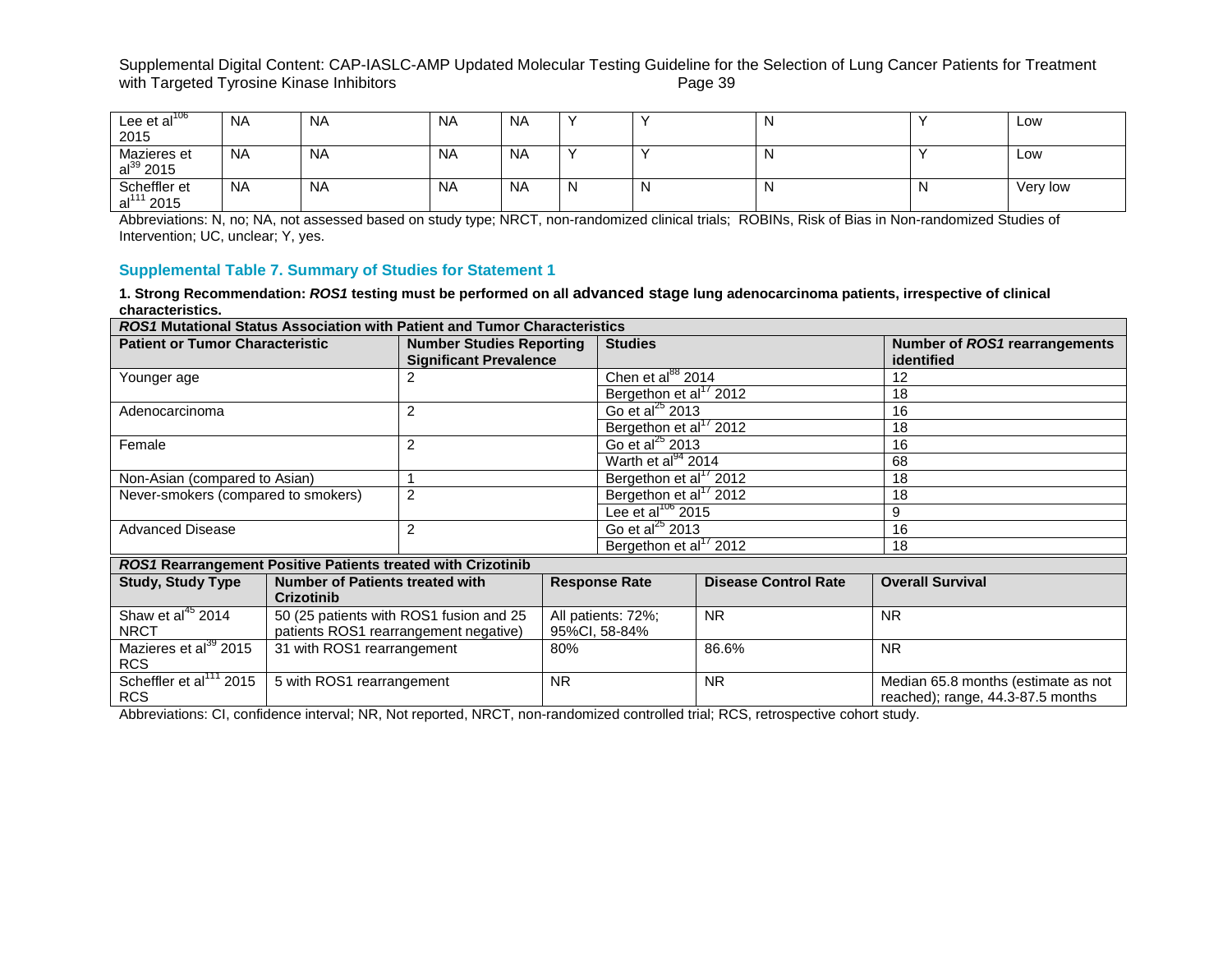#### **Supplemental Table 8. Quality Assessment Results for Statement 2**

#### **2. Expert Consensus Opinion: ROS1 immunohistochemistry (IHC) may be used as a screening test in advanced stage lung adenocarcinoma patients; however, positive ROS1 IHC results should be confirmed by a molecular or cytogenetic method.**

| <b>Study</b>                                   | Presence of bias as defined by ROBINs Tool |                                              |                  |           | <b>Balance</b>    | <b>Reporting of</b>         | <b>Reporting of</b>                     | <b>Funding</b> | <b>Overall Quality</b> |  |
|------------------------------------------------|--------------------------------------------|----------------------------------------------|------------------|-----------|-------------------|-----------------------------|-----------------------------------------|----------------|------------------------|--|
|                                                | <b>Selection</b>                           | <b>Misclassification</b>                     | <b>Attrition</b> | Recall    | between<br>groups | baseline<br>characteristics | adjustments when<br>differences present | reported       |                        |  |
| Prospective Cohort Studies (n=3)               |                                            |                                              |                  |           |                   |                             |                                         |                |                        |  |
| Mescam-<br>Mancini et al <sup>42</sup><br>2014 | Υ                                          | N                                            | N                | N         | Υ                 | N                           | N                                       | Υ              | Intermediate-<br>low   |  |
| Sholl et al <sup>86</sup><br>2013              | N                                          | N                                            | Υ                | N         | Y                 | Y                           | N                                       | Υ              | Intermediate-<br>low   |  |
| Chen et al <sup>88</sup><br>2014               | N                                          | N                                            | N                | N         | Υ                 | Y                           | N                                       | Y              | Intermediate           |  |
|                                                |                                            | Prospective-Retrospective Cohort Study (n=1) |                  |           |                   |                             |                                         |                |                        |  |
| Cha et al $^{23}$<br>2014                      | <b>NA</b>                                  | <b>NA</b>                                    | <b>NA</b>        | <b>NA</b> | UC.               | N                           | N                                       | Y              | Low                    |  |
| Retrospective Cohort Studies (n=4)             |                                            |                                              |                  |           |                   |                             |                                         |                |                        |  |
| Warth et al <sup>94</sup><br>2014              | <b>NA</b>                                  | <b>NA</b>                                    | <b>NA</b>        | <b>NA</b> | UC.               | N                           | N                                       | Υ              | Low                    |  |
| Yoshida et al <sup>96</sup><br>2014            | <b>NA</b>                                  | <b>NA</b>                                    | <b>NA</b>        | <b>NA</b> | Y                 | N                           | N                                       | Y              | Low                    |  |
| Boyle et al <sup>99</sup><br>2015              | <b>NA</b>                                  | <b>NA</b>                                    | <b>NA</b>        | <b>NA</b> | UC.               | N                           | N                                       | Y              | Very low               |  |
| Shan et al <sup>112</sup><br>2015              | <b>NA</b>                                  | <b>NA</b>                                    | <b>NA</b>        | <b>NA</b> | Y                 | N                           | N                                       | Y              | Low                    |  |

Abbreviations: N, no; NA, not assessed based on study type; ROBINs, Risk of Bias in Non-randomized Studies of Intervention; UC, unclear; Y, yes.

### **Supplemental Table 9. Summary of Studies for Statement 2**

**2. Expert Consensus Opinion: ROS1 IHC may be used as a screening test in advanced stage lung adenocarcinoma patients; however, positive ROS1 IHC results should be confirmed by a molecular or cytogenetic method.**

| <b>Index Test</b> | <b>Reference</b><br>Test | <b>Study</b>                               | <b>Total</b><br><b>Cases</b> | <b>Sensitivity of Index test</b>                                                                | <b>Specificity of Index Test</b>                                                           |
|-------------------|--------------------------|--------------------------------------------|------------------------------|-------------------------------------------------------------------------------------------------|--------------------------------------------------------------------------------------------|
| IHC               | <b>FISH</b>              | Mescam-Mancini<br>et al <sup>42</sup> 2014 | 121                          | 100%                                                                                            | 96.9%                                                                                      |
|                   |                          | Sholl et al <sup>86</sup> 2013             | 220                          | IHC 3+: 87.5%<br>IHC 2-3+: 100%                                                                 | $HC 3 + 98.0\%$<br>IHC 2-3+: 92.0%                                                         |
|                   |                          | Cha et al $^{23}$ 2014                     | 330                          | H-score $\geq$ 100: 100%<br>Extent of $\geq 75\%$ : 100%<br>Staining intensity $\geq 2 + 100\%$ | H-score $\geq$ 100: 97.8%<br>Extent of ≥75%: 96.8%<br>Staining intensity $\geq 2$ +: 95.0% |
|                   |                          | Yoshida et al <sup>96</sup><br>2014        | 270                          | H-score $\geq$ 150 cut off: 94%<br>$\geq$ 75% positive cells cut off: 94%                       | H-score $\geq$ 150 cut off: 98%<br>$\geq$ 75% positive cells cut off: 90%                  |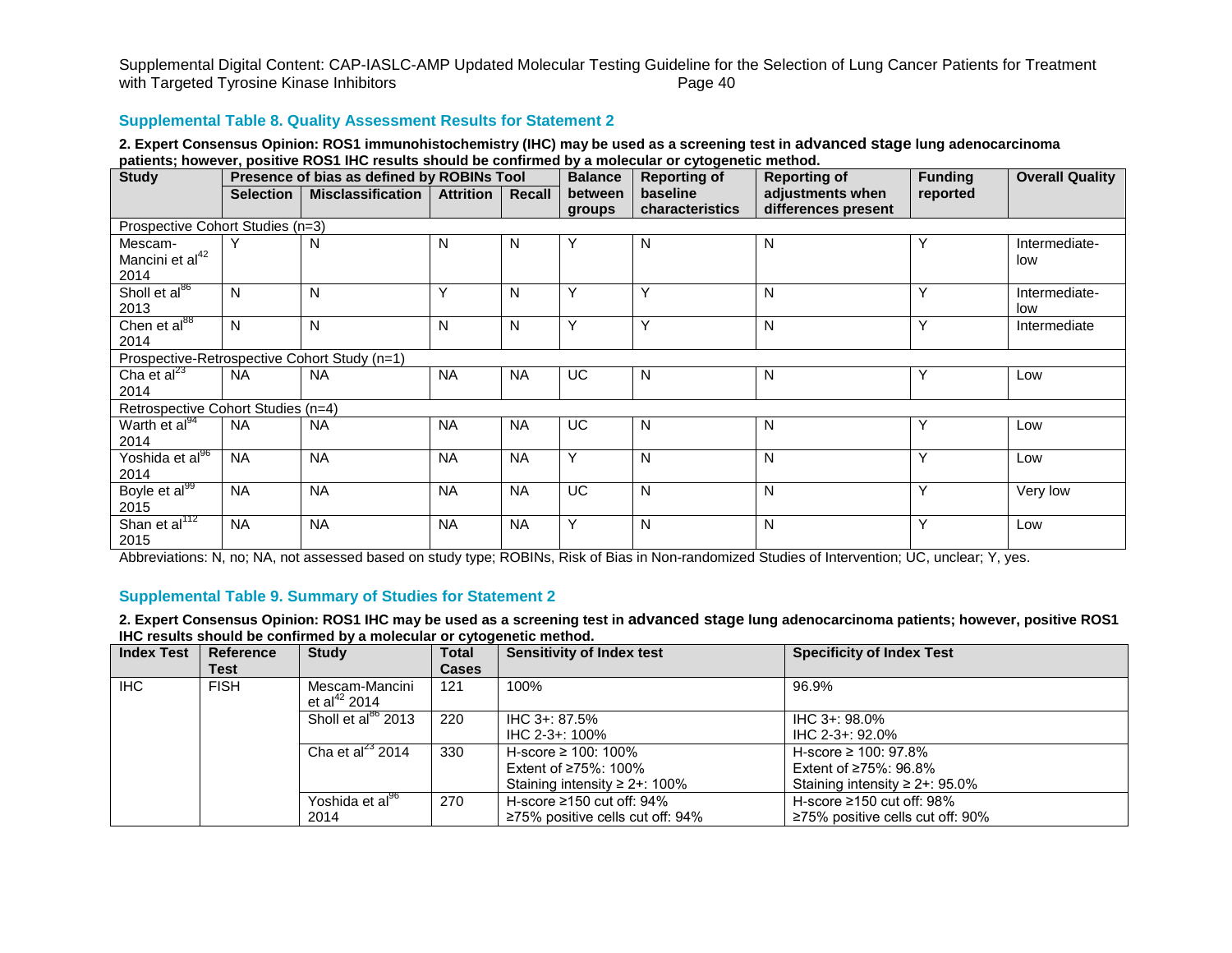|            |        |                                |     | $\geq$ 2+ intensity cut off: 94% | $\geq$ 2+ staining intensity cut off: 87% |
|------------|--------|--------------------------------|-----|----------------------------------|-------------------------------------------|
|            |        | 122015<br>Shan et al'          | -60 | IHC 1+: 100%                     | IHC 1+: 93.6%                             |
|            |        |                                |     | IHC 2+: 76.9%                    | IHC 2+: 95.7%                             |
| <b>IHC</b> | RT-PCR | Boyle et al <sup>99</sup> 2015 | -33 | H-score cutoff of 100-130: 100%  | H-score cutoff of 100-130: 100%           |

Abbreviations: FISH, fluorescence in situ hybridization; H-score, histo-score; IHC, immunohistochemistry; RT-PCR, reverse transcription polymerase chain reaction

#### **Supplemental Table 10 – Quality Assessment Results for Statement 3**

**3. Expert Consensus Opinion:** *BRAF* **molecular testing is currently not indicated as a routine stand-alone assay outside the context of a clinical trial. It is appropriate to include** *BRAF* **as part of larger testing panels performed either initially or when routine** *EGFR, ALK***, and** *ROS1* **testing is negative.**

| <b>Study</b>                           | Presence of bias as defined by ROBINs Tool |                          |                  |              | <b>Balance</b>    | <b>Reporting of</b>         | <b>Reporting of</b>                     | <b>Funding</b> | <b>Overall Quality</b> |
|----------------------------------------|--------------------------------------------|--------------------------|------------------|--------------|-------------------|-----------------------------|-----------------------------------------|----------------|------------------------|
|                                        | <b>Selection</b>                           | <b>Misclassification</b> | <b>Attrition</b> | Recall       | between<br>groups | baseline<br>characteristics | adjustments when<br>differences present | reported       |                        |
| Single-arm Phase II NRCT (n=2)         |                                            |                          |                  |              |                   |                             |                                         |                |                        |
| Planchard et<br>$al^{128}$ 2016        | Υ                                          | N                        | N                | N            | <b>NA</b>         | Υ                           | N                                       | Υ              | Intermediate-<br>low   |
| Planchard et<br>al <sup>129</sup> 2016 | Υ                                          | N                        | N                | N            | <b>NA</b>         | Y                           | N                                       | Υ              | Intermediate-<br>low   |
| Prospective Cohort Studies (n=4)       |                                            |                          |                  |              |                   |                             |                                         |                |                        |
| Hsu et al $^{27}$<br>2015              | N                                          | N                        | N                | N            | <b>UC</b>         | Υ                           | N                                       | Υ              | Intermediate-<br>low   |
| Kinno et al <sup>31</sup><br>2014      | N                                          | N                        | N                | N            | <b>NA</b>         | N                           | N                                       | Υ              | Low                    |
| Li et al $^{32}$ 2013                  | N                                          | N                        | N                | Y            | <b>UC</b>         | Y                           | N                                       | Y              | Intermediate -<br>low  |
| Li et al $^{33}$ 2014                  | N                                          | N                        | N                | $\mathsf{N}$ | UC                | Y                           | $\vee$                                  | $\checkmark$   | Intermediate           |
| Retrospective Cohort Studies (n=3)     |                                            |                          |                  |              |                   |                             |                                         |                |                        |
| Cardarella et<br>$al^{22}$ 2013        | NA.                                        | <b>NA</b>                | <b>NA</b>        | <b>NA</b>    | <b>UC</b>         | N                           | N                                       | Υ              | Low                    |
| Brutsugun et<br>al <sup>119</sup> 2014 | <b>NA</b>                                  | <b>NA</b>                | <b>NA</b>        | <b>NA</b>    | Y                 | N                           | N                                       | Υ              | Low                    |
| Marchetti et<br>$al^{36}$ 2011         | <b>NA</b>                                  | <b>NA</b>                | <b>NA</b>        | <b>NA</b>    | N                 | N                           | N                                       | Υ              | Very low               |

Abbreviations: N, no; NA, not assessed based on study type; NRCT, non-randomized controlled trial; ROBINs, Risk of Bias in Non-randomized Studies of Intervention; UC, unclear; Y, yes.

#### **Supplemental Table 11. Summary of Studies for Statement 3**

**3. Expert Consensus Opinion:** *BRAF* **molecular testing is currently not indicated as a routine stand-alone assay outside the context of a clinical trial. It is appropriate to include** *BRAF* **as part of larger testing panels performed either initially or when routine** *EGFR, ALK***, and** *ROS1* **testing is negative.**

| <b>BRAF Mutational Status Association with Patient and Tumor Characteristics</b>                                        |                               |                               |            |  |  |  |  |  |  |  |
|-------------------------------------------------------------------------------------------------------------------------|-------------------------------|-------------------------------|------------|--|--|--|--|--|--|--|
| Number of <i>BRAF</i> mutations<br>Number Studies Reporting<br><b>Studies</b><br><b>Patient or Tumor Characteristic</b> |                               |                               |            |  |  |  |  |  |  |  |
|                                                                                                                         | <b>Significant Prevalence</b> |                               | identified |  |  |  |  |  |  |  |
| Female                                                                                                                  |                               | Li et al $^{\circ\circ}$ 2014 | 26         |  |  |  |  |  |  |  |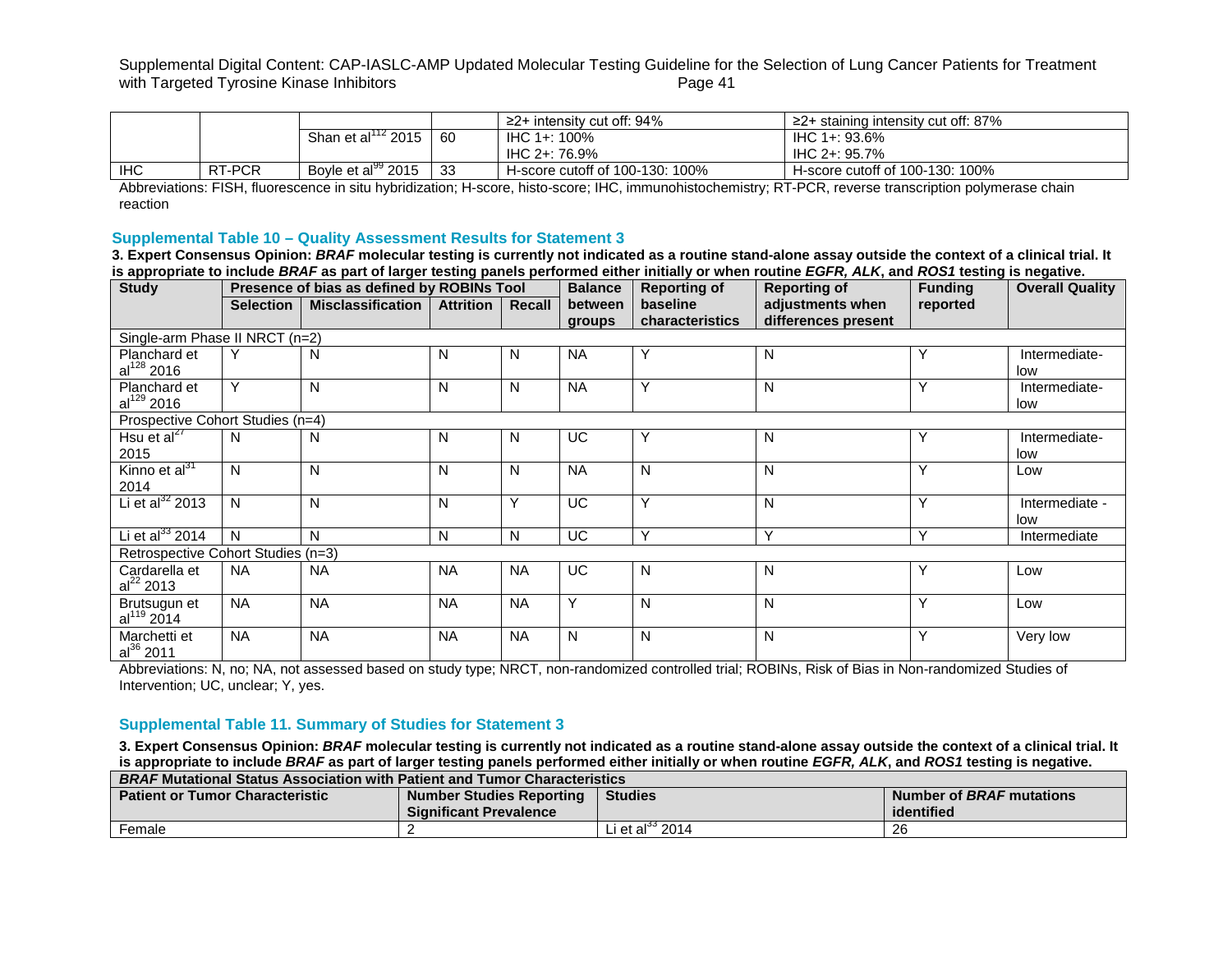|                                                                                    |                                             |                           |                         | Marchetti et al <sup>36</sup> 2011 |                                  | 21 p.V600E mutations             |  |  |  |
|------------------------------------------------------------------------------------|---------------------------------------------|---------------------------|-------------------------|------------------------------------|----------------------------------|----------------------------------|--|--|--|
| Never smoker (compared with                                                        |                                             |                           |                         | Marchetti et al <sup>36</sup> 2011 |                                  | 21 p.V600E mutations             |  |  |  |
| former/current smoker)                                                             |                                             |                           |                         |                                    |                                  |                                  |  |  |  |
| Smokers (compared with non-smokers)                                                |                                             |                           |                         | Marchetti et al <sup>36</sup> 2011 |                                  | 15 non-p.V600E mutations         |  |  |  |
|                                                                                    |                                             |                           |                         |                                    |                                  |                                  |  |  |  |
| <b>BRAF Mutation Positive Patients treated with BRAF Inhibitor</b><br>(Dabrafenib) |                                             |                           |                         |                                    |                                  |                                  |  |  |  |
| <b>Study, Study</b>                                                                | <b>Number of Patients treated with BRAF</b> | <b>Response Rate (RR)</b> |                         | <b>Disease Control Rate</b>        | <b>Progression Free Survival</b> |                                  |  |  |  |
| Type                                                                               | <b>Inhibitor</b>                            |                           |                         |                                    |                                  |                                  |  |  |  |
| Planchard et al <sup>128</sup>                                                     | 78 patients positive for p.V600E mutation   |                           | Partial RR: 33%; 95%Cl, |                                    | 58%; 95%CI, 46-67%               | <b>NR</b>                        |  |  |  |
| 2016                                                                               |                                             |                           | 23-45%                  |                                    |                                  |                                  |  |  |  |
| <b>NRCT</b>                                                                        |                                             |                           |                         |                                    |                                  |                                  |  |  |  |
| Planchard et a <sup>129</sup>                                                      | 57 patients positive for p.V600E mutation   |                           | Overall RR: 63.2%;      |                                    | 75.4%; 95%CI, 62.2-85.9%         | 8.6 months; range, 5.2-19.1      |  |  |  |
| 2016                                                                               | Dabrafenib plus MEK inhibitor Trametinib    |                           | 95%CI, 49-75.6% (by     |                                    | (by independent reviewer)        | months (by independent reviewer) |  |  |  |
| <b>NRCT</b>                                                                        |                                             |                           |                         | independent reviewer)              |                                  |                                  |  |  |  |

Abbreviations: CI, confidence interval; NR, not reported, NRCT, non-randomized controlled trial; RR, response rate.

#### **Supplemental Table 12. Quality Assessment Results for Statement 4**

**4. Expert Consensus Opinion:** *RET* **molecular testing is not recommended as a routine stand-alone assay outside the context of a clinical trial. It is appropriate to include** *RET* **as part of larger testing panels performed either initially or when routine** *EGFR, ALK***, and** *ROS1* **testing is negative.**

| <b>Study</b>                       |                                | Presence of bias as defined by ROBINs Tool |                  |           | <b>Balance</b> | <b>Reporting of</b> | <b>Reporting of</b> | <b>Funding</b> | <b>Overall Quality</b> |  |  |  |
|------------------------------------|--------------------------------|--------------------------------------------|------------------|-----------|----------------|---------------------|---------------------|----------------|------------------------|--|--|--|
|                                    | <b>Selection</b>               | <b>Misclassification</b>                   | <b>Attrition</b> | Recall    | between        | baseline            | adjustments when    | reported       |                        |  |  |  |
|                                    |                                |                                            |                  |           | groups         | characteristics     | differences present |                |                        |  |  |  |
|                                    | Prospective Cohort Study (n=1) |                                            |                  |           |                |                     |                     |                |                        |  |  |  |
| Wang et al <sup>82</sup>           |                                | N                                          | N                | N         |                |                     |                     |                | Intermediate-          |  |  |  |
| 2012                               |                                |                                            |                  |           |                |                     |                     |                | low                    |  |  |  |
| Retrospective Cohort Studies (n=2) |                                |                                            |                  |           |                |                     |                     |                |                        |  |  |  |
| Lee et al $106$                    | <b>NA</b>                      | <b>NA</b>                                  | <b>NA</b>        | <b>NA</b> |                |                     |                     |                | Low                    |  |  |  |
| 2015                               |                                |                                            |                  |           |                |                     |                     |                |                        |  |  |  |
| Tsai et al <sup>115</sup>          | <b>NA</b>                      | <b>NA</b>                                  | <b>NA</b>        | <b>NA</b> |                |                     |                     |                | Low                    |  |  |  |
| 2015                               |                                |                                            |                  |           |                |                     |                     |                |                        |  |  |  |

Abbreviations: N, no; NA, not assessed based on study type; ROBINs, Risk of Bias in Non-randomized Studies of Intervention; Y, yes.

#### **Supplemental Table 13. Summary of Studies for Statement 4**

**4. Expert Consensus Opinion:** *RET* **molecular testing is not recommended as a routine stand-alone assay outside the context of a clinical trial. It is appropriate to include** *RET* **as part of larger testing panels performed either initially or when routine** *EGFR, ALK***, and** *ROS1* **testing is negative.**

| <b>RET Mutational Status Association with Patient and Tumor Characteristics</b>     |                                                         |                               |                         |                              |  |  |  |  |  |  |  |  |
|-------------------------------------------------------------------------------------|---------------------------------------------------------|-------------------------------|-------------------------|------------------------------|--|--|--|--|--|--|--|--|
| <b>Patient or Tumor Characteristic</b>                                              | <b>Number Studies Reporting</b>                         | <b>Studies</b>                |                         | Number of RET Rearrangements |  |  |  |  |  |  |  |  |
|                                                                                     | <b>Significant Prevalence</b>                           |                               |                         | <b>Identified</b>            |  |  |  |  |  |  |  |  |
| Never smoker                                                                        |                                                         | Lee at al <sup>106</sup> 2015 |                         | 15                           |  |  |  |  |  |  |  |  |
| Younger age (55 years vs 64 years)                                                  |                                                         | Lee at al $^{106}$ 2015       |                         | 15                           |  |  |  |  |  |  |  |  |
| Clinical Outcomes of RET Rearrangement Positive Patients treated with Standard Care |                                                         |                               |                         |                              |  |  |  |  |  |  |  |  |
| <b>Study, Study Type</b>                                                            | Number of RET Rearrangement-<br><b>Comparison Group</b> |                               | <b>Overall Survival</b> |                              |  |  |  |  |  |  |  |  |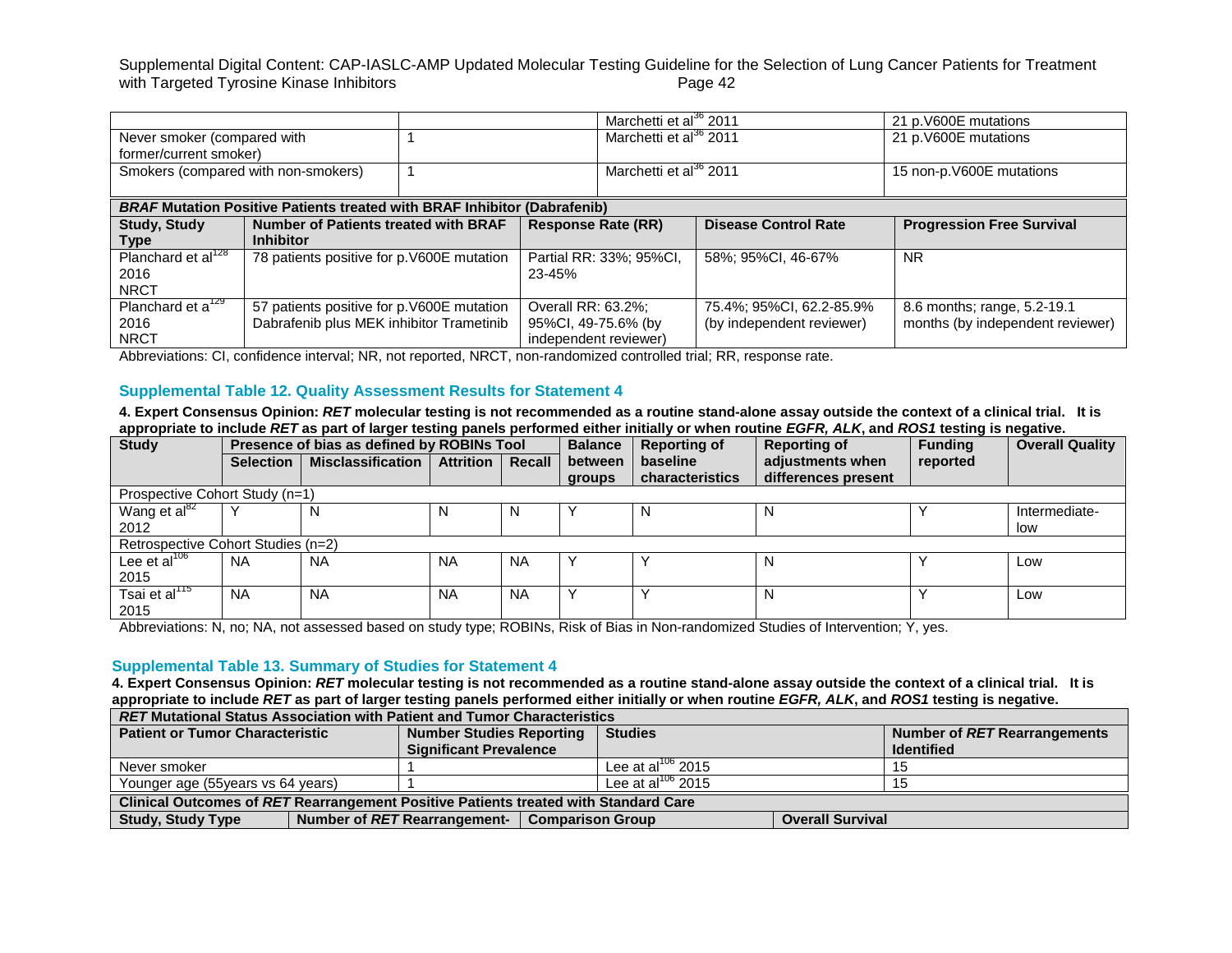Supplemental Digital Content: CAP-IASLC-AMP Updated Molecular Testing Guideline for the Selection of Lung Cancer Patients for Treatment<br>with Targeted Tyrosine Kinase Inhibitors<br>Page 43 with Targeted Tyrosine Kinase Inhibitors

|                          | <b>Positive Patients</b> |                         |                                                                                                    |
|--------------------------|--------------------------|-------------------------|----------------------------------------------------------------------------------------------------|
| Tsai et al $^{115}$ 2015 |                          |                         | Patients negative for <i>EGFR, ALK,</i> and   <i>RET</i> -pos: median 22.4 months; range, 8.8-36.0 |
| <b>RCS</b>               |                          | RET alterations (n=190) | months                                                                                             |
|                          |                          |                         | Comparator: median 12.0months; range, 9.0-15.0                                                     |
|                          |                          |                         | $P = 07$                                                                                           |

Abbreviations: n, number; pos, positive; RCS, retrospective cohort study.

# **Supplemental Table 14. Quality Assessment Results for Statement 5**

**5. Expert Consensus Opinion:** *ERBB2 (HER2)* **molecular testing is not indicated as a routine stand-alone assay outside the context of a clinical trial. It is appropriate to include** *ERBB2 (HER2)* **mutation analysis as part of a larger testing panel performed either initially or when routine** *EGFR, ALK,* **and**  *ROS1* **testing is negative.**

| <b>Study</b>                         |                                            |                |                          |                |                  | <b>AMSTAR Assessment</b> |           |                                                              |          |                 |     |                |                     | <b>Based on a</b> |                        | <b>Funding</b> | Overall       |
|--------------------------------------|--------------------------------------------|----------------|--------------------------|----------------|------------------|--------------------------|-----------|--------------------------------------------------------------|----------|-----------------|-----|----------------|---------------------|-------------------|------------------------|----------------|---------------|
|                                      | Q <sub>1</sub>                             | Q <sub>2</sub> | Q3                       | Q <sub>4</sub> | Q <sub>5</sub>   | Q <sub>6</sub>           | Q7        | Q8                                                           |          | Q9              | Q10 |                | Q11                 | <b>SR</b>         |                        | reported       | Quality       |
| Meta-Analysis (n=1)                  |                                            |                |                          |                |                  |                          |           |                                                              |          |                 |     |                |                     |                   |                        |                |               |
| Liu et al $^{34}$ 2010               | Y                                          | Υ              |                          |                |                  | Υ                        | Y         | Υ                                                            |          | Υ               | Υ   |                |                     | Υ                 |                        | Υ              | High          |
| <b>Study</b>                         | Presence of bias as defined by ROBINs Tool |                |                          |                |                  |                          |           | <b>Balance</b><br><b>Reporting of</b><br><b>Reporting of</b> |          |                 |     | <b>Funding</b> |                     |                   | <b>Overall Quality</b> |                |               |
|                                      | <b>Selection</b>                           |                | <b>Misclassification</b> |                | <b>Attrition</b> | Recall                   | between   |                                                              | baseline |                 |     |                | adjustments when    |                   |                        | reported       |               |
|                                      |                                            |                |                          |                |                  |                          | groups    |                                                              |          | characteristics |     |                | differences present |                   |                        |                |               |
| Single-arm Phase II NRCT (n=1)       |                                            |                |                          |                |                  |                          |           |                                                              |          |                 |     |                |                     |                   |                        |                |               |
| Kris et al $^{126}$                  | Υ                                          | N              |                          |                | N                | Y                        | <b>NA</b> | Y                                                            |          |                 |     | $\mathsf{N}$   |                     |                   | Υ                      |                | Intermediate  |
| 2015                                 |                                            |                |                          |                |                  |                          |           |                                                              |          |                 |     |                |                     |                   |                        |                |               |
| Prospective Cohort Studies (n=2)     |                                            |                |                          |                |                  |                          |           |                                                              |          |                 |     |                |                     |                   |                        |                |               |
| Hsu et $al^{27}$                     | N                                          | N              |                          |                | N                | N                        | UC        | Y                                                            |          |                 |     | $\mathsf{N}$   |                     |                   | Υ                      |                | Intermediate- |
| 2015                                 |                                            |                |                          |                |                  |                          |           |                                                              |          |                 |     |                |                     |                   |                        |                | low           |
| Yoshizaw et97                        | N <sub>1</sub>                             | N              |                          |                | N                | N                        | Y         | Y                                                            |          |                 |     | N              |                     |                   | Υ                      |                | Intermediate  |
| al 2014                              |                                            |                |                          |                |                  |                          |           |                                                              |          |                 |     |                |                     |                   |                        |                |               |
| Retrospective Cohort Studies (n=6)   |                                            |                |                          |                |                  |                          |           |                                                              |          |                 |     |                |                     |                   |                        |                |               |
| Aleric et al <sup>14</sup>           | <b>NA</b>                                  | <b>NA</b>      |                          |                | <b>NA</b>        | <b>NA</b>                | Y         | Y                                                            |          |                 |     | N              |                     |                   | N                      |                | Low           |
| 2012                                 |                                            |                |                          |                |                  |                          |           | N                                                            |          |                 |     | $\mathsf{N}$   |                     |                   | Y                      |                |               |
| Calikusu et<br>al <sup>19</sup> 2009 | <b>NA</b>                                  | <b>NA</b>      |                          |                | <b>NA</b>        | <b>NA</b>                | N         |                                                              |          |                 |     |                |                     |                   |                        |                | Very low      |
| Tomizawa et                          | <b>NA</b>                                  | <b>NA</b>      |                          |                | <b>NA</b>        | <b>NA</b>                | N         | Y                                                            |          |                 |     | N              |                     |                   | Υ                      |                | Low           |
| $al^{80}$ 2011                       |                                            |                |                          |                |                  |                          |           |                                                              |          |                 |     |                |                     |                   |                        |                |               |
| Arcila et al <sup>81</sup>           | <b>NA</b>                                  | <b>NA</b>      |                          |                | <b>NA</b>        | <b>NA</b>                | N         | Y                                                            |          |                 |     | N              |                     |                   | Y                      |                | Low           |
| 2012                                 |                                            |                |                          |                |                  |                          |           |                                                              |          |                 |     |                |                     |                   |                        |                |               |
| Shan et al <sup>113</sup>            | <b>NA</b>                                  | <b>NA</b>      |                          |                | <b>NA</b>        | <b>NA</b>                | Y         | Y                                                            |          |                 |     | N              |                     |                   | Υ                      |                | Low           |
| 2015                                 |                                            |                |                          |                |                  |                          |           |                                                              |          |                 |     |                |                     |                   |                        |                |               |
| Suzuki et al <sup>114</sup>          | <b>NA</b>                                  | <b>NA</b>      |                          |                | <b>NA</b>        | <b>NA</b>                | N         | N                                                            |          |                 |     | N              |                     |                   | Y                      |                | Very low      |
| 2015                                 |                                            |                |                          |                |                  |                          |           |                                                              |          |                 |     |                |                     |                   |                        |                |               |

Abbreviations: AMSTAR, Assessing the Methodological Quality of Systematic Reviews; N, no; NA, not assessed based on study type; NRCT, non-randomized clinical trial; ROBINs, Risk of Bias in Non-randomized Studies of Intervention; SR, systematic review; UC, unclear; Y, yes.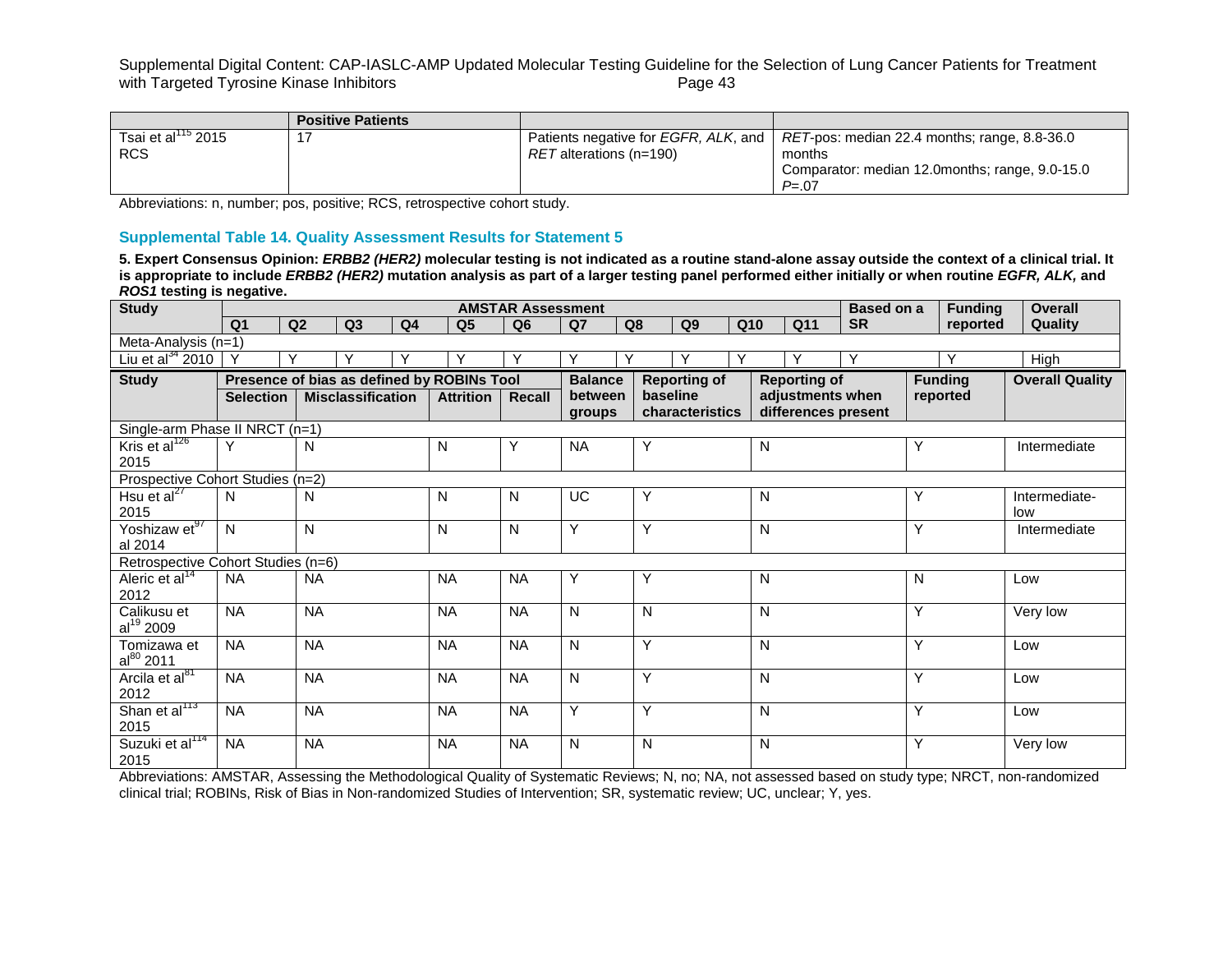## **Supplemental Table 15. Summary of Studies for Statement 5**

**5. Expert Consensus Opinion:** *ERBB2 (HER2)* **molecular testing is not indicated as a routine stand-alone assay outside the context of a clinical trial. It is appropriate to include** *ERBB2 (HER2)* **mutation analysis as part of a larger testing panel performed either initially or when routine** *EGFR, ALK,* **and**  *ROS1* **testing is negative.**

|                                        |                                           | <b>ERBB2(HER2) Mutational Status Association with Patient and Tumor Characteristics</b>          |                                   |                                                        |
|----------------------------------------|-------------------------------------------|--------------------------------------------------------------------------------------------------|-----------------------------------|--------------------------------------------------------|
| <b>Patient or Tumor Characteristic</b> |                                           | <b>Number Studies Reporting</b><br><b>Significant Prevalence</b>                                 | <b>Studies</b>                    | Number of ERBB2(HER2)<br><b>Alterations Identified</b> |
| IIIA).                                 | Advanced stage (stage IIIB-IV vs stage I- |                                                                                                  | Hsu et al <sup>27</sup> 2015      | 36 mutations                                           |
| Early stage (stage I vs stage II-IV)   |                                           |                                                                                                  | Tomizawa et al <sup>80</sup> 2011 | 13 mutations                                           |
| Adenocarcinoma                         |                                           | $\overline{2}$                                                                                   | Tomizawa et al <sup>80</sup> 2011 | 13 mutations                                           |
|                                        |                                           |                                                                                                  | Suzuki et al <sup>114</sup> 2015  | 46 mutations                                           |
| Female                                 |                                           | $\overline{2}$                                                                                   | Tomizawa et al <sup>80</sup> 2011 | 13 mutations                                           |
|                                        |                                           |                                                                                                  | Suzuki et al <sup>114</sup> 2015  | 222 amplifications                                     |
| Never smoker                           |                                           | 4                                                                                                | Tomizawa et al <sup>80</sup> 2011 | 13 mutations                                           |
|                                        |                                           |                                                                                                  | Arcila et al <sup>81</sup> 2012   | 26 mutations                                           |
|                                        |                                           |                                                                                                  | Shan et al $^{113}$ 2015          | 11 exon 20 insertions                                  |
|                                        |                                           |                                                                                                  | Suzuki et al <sup>114</sup> 2015  | 46 mutations                                           |
| Younger age                            |                                           | 3                                                                                                | Tomizawa et al <sup>80</sup> 2011 | 13 mutations                                           |
|                                        |                                           |                                                                                                  | Arcila et al <sup>81</sup> 2012   | 26 mutations                                           |
|                                        |                                           |                                                                                                  | Suzuki et al <sup>114</sup> 2015  | 222 amplifications, 46 mutations                       |
|                                        |                                           | ERBB2 Mutation Positive and ERBB2(HER2) Amplification Positive Patients treated with Dacomitinib |                                   |                                                        |
| <b>Study, Study</b>                    | <b>Number of Patients</b>                 | <b>Response Rate</b>                                                                             | <b>Progression Free Survival</b>  | <b>Overall Survival</b>                                |
| Type                                   | treated with Dacomitinib                  |                                                                                                  |                                   |                                                        |
| Kris et al $^{126}$ 2015               | 26 with <i>ERBB2(HER2)</i>                | 12.0%; 95%CI, 2.0-30.0%                                                                          | Median 3 months; range, 2-4       | Median 9.0 months; range, 7-21                         |
| <b>NRCT</b>                            | mutation                                  |                                                                                                  | months                            | months                                                 |
|                                        | 4 with ERBB2(HER2)<br>amplification       | 0%; 95%CI, 0-60.0%                                                                               | Median not reached                | Median not reached                                     |

Abbreviations: CI, confidence interval; NRCT, non-randomized controlled trial.

## **Supplemental Table 16. Quality Assessment Results for Statement 6**

**6. Expert Consensus Opinion:** *KRAS* **molecular testing is not indicated as a routine stand-alone assay as a sole determinant of targeted therapy. It is appropriate to include** *KRAS* **molecular testing as part of larger testing panels performed either initially or when routine** *EGFR, ALK***, and** *ROS1* **testing is negative.**

| <b>Study</b>        |    |                |    |    |    | <b>Based on a</b> | <b>Funding</b> | <b>Overall</b> |    |                 |     |           |          |              |
|---------------------|----|----------------|----|----|----|-------------------|----------------|----------------|----|-----------------|-----|-----------|----------|--------------|
|                     | Q1 | Q <sub>2</sub> | Q3 | Q4 | Q5 | Q6                | Q7             | Q8             | Q9 | Q <sub>10</sub> | Q11 | <b>SR</b> | reported | Quality      |
| Meta-Analyses (n=2) |    |                |    |    |    |                   |                |                |    |                 |     |           |          |              |
| Mao et al $35$      |    |                |    |    |    |                   | N              | N              |    |                 |     |           | N        | High-        |
| 2010                |    |                |    |    |    |                   |                |                |    |                 |     |           |          | Intermediate |
| Meng et al          |    |                |    |    |    |                   |                |                |    |                 |     |           |          | High         |
| 2013                |    |                |    |    |    |                   |                |                |    |                 |     |           |          |              |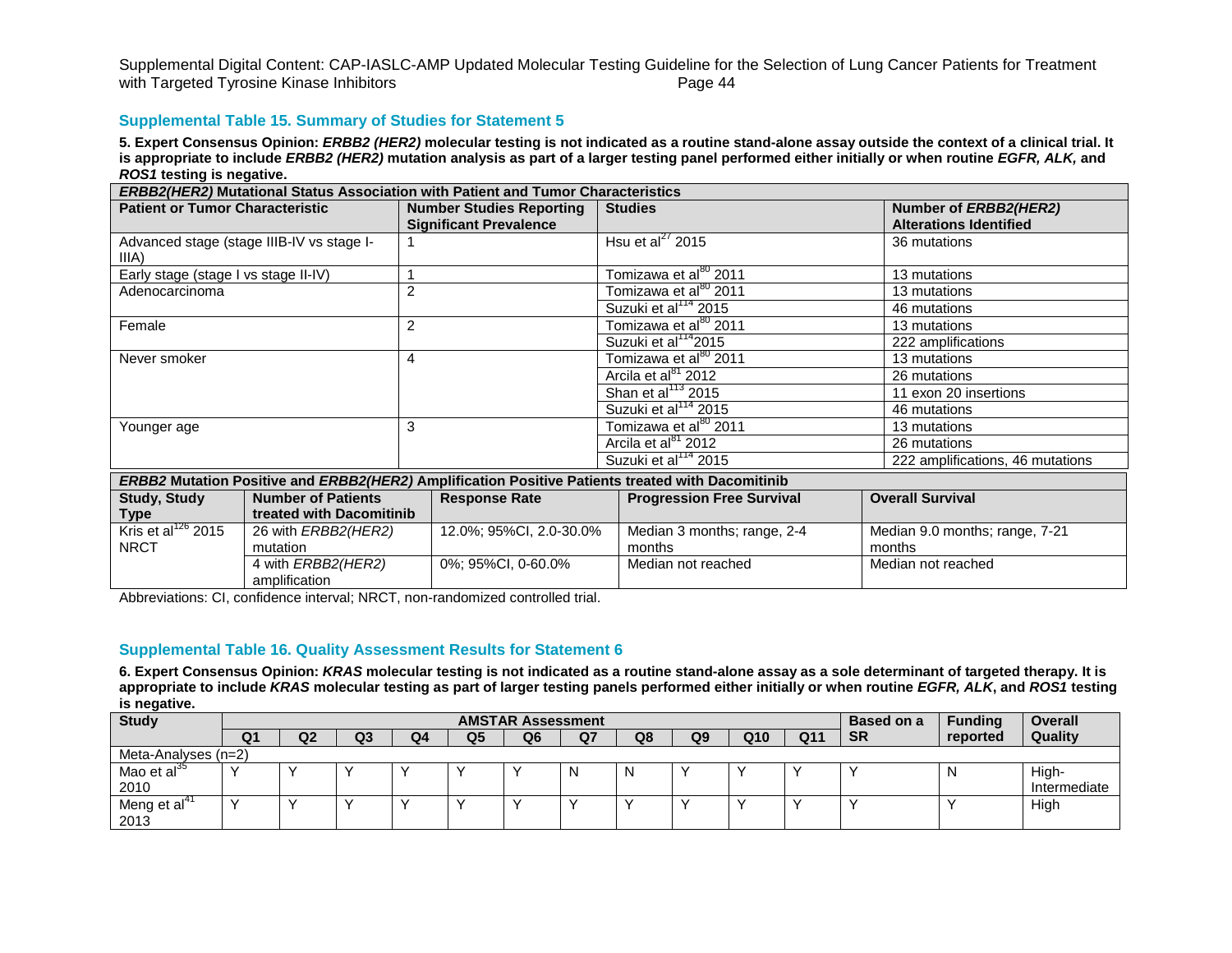Supplemental Digital Content: CAP-IASLC-AMP Updated Molecular Testing Guideline for the Selection of Lung Cancer Patients for Treatment<br>with Targeted Tyrosine Kinase Inhibitors<br>Page 45 with Targeted Tyrosine Kinase Inhibitors

| <b>Study</b>                       |                  | Presence of bias as defined by ROBINs Tool |                  |           | <b>Balance</b>    | <b>Reporting of</b>         | <b>Reporting of</b>                     | <b>Funding</b> | <b>Overall Quality</b> |  |  |  |
|------------------------------------|------------------|--------------------------------------------|------------------|-----------|-------------------|-----------------------------|-----------------------------------------|----------------|------------------------|--|--|--|
|                                    | <b>Selection</b> | <b>Misclassification</b>                   | <b>Attrition</b> | Recall    | between<br>groups | baseline<br>characteristics | adjustments when<br>differences present | reported       |                        |  |  |  |
| Prospective Cohort Studies (n=4)   |                  |                                            |                  |           |                   |                             |                                         |                |                        |  |  |  |
| Fiala et al $^{24}$<br>2013        | N                | N                                          | N                | N         | N                 | N                           | N                                       |                | Low                    |  |  |  |
| Hsu et al $^{27}$<br>2015          | N                | N                                          | N                | N         | UC.               |                             | N                                       |                | Intermediate-<br>low   |  |  |  |
| Li et al $^{32}$ 2013              | N                | N                                          | N                | Υ         | UC                |                             | N                                       |                | Intermediate-<br>low   |  |  |  |
| Li et al $^{33}$ 2014              | N                | N                                          | N                | N         | UC                |                             | $\checkmark$                            |                | Intermediate           |  |  |  |
| Retrospective Cohort Study (n=1)   |                  |                                            |                  |           |                   |                             |                                         |                |                        |  |  |  |
| Yeung et al <sup>117</sup><br>2015 | <b>NA</b>        | <b>NA</b>                                  | NA               | <b>NA</b> | $\checkmark$      |                             | N                                       | N              | Low                    |  |  |  |

Abbreviations: AMSTAR, Assessing the Methodological Quality of Systematic Reviews; N, no; NA, not assessed based on study type; ROBINs, Risk of Bias in Non-randomized Studies of Intervention ; SR, systematic review; UC, unclear; Y, yes.

### **Supplemental Table 17. Summary of Studies for Statement 6**

**6. Expert Consensus Opinion:** *KRAS* **molecular testing is not indicated as a routine stand-alone assay as a sole determinant of targeted therapy. It is appropriate to include** *KRAS* **molecular testing as part of larger testing panels performed either initially or when routine** *EGFR, ALK***, and** *ROS1* **testing is negative.**

|                     |                                        | <b>KRAS Mutational Status Association with Patient and Tumor Characteristics</b> |                      |                                                |                         |                                 |
|---------------------|----------------------------------------|----------------------------------------------------------------------------------|----------------------|------------------------------------------------|-------------------------|---------------------------------|
|                     | <b>Patient or Tumor Characteristic</b> | <b>Number Studies Reporting</b>                                                  |                      | <b>Studies</b>                                 |                         | <b>Number of KRAS Mutations</b> |
|                     |                                        | <b>Significant Prevalence</b>                                                    |                      |                                                |                         | <b>Identified</b>               |
|                     | Current/former smoker (compared with   | 5                                                                                |                      | Mao et al $^{35}$ 2010                         |                         | 308                             |
| never smoker)       |                                        |                                                                                  |                      | Fiala et al $^{24}$ 2013                       |                         | 440                             |
|                     |                                        |                                                                                  |                      | Hsu et al $^{27}$ 2015                         |                         | 93                              |
|                     |                                        |                                                                                  |                      | Li et al $^{33}$ 2014                          |                         | 429                             |
|                     |                                        |                                                                                  |                      | Yeung et al <sup>117</sup> 2015                |                         | 17                              |
|                     | Heavy smoker (>20 packs/year vs ≤20    |                                                                                  |                      | Li et al $^{32}$ 2013                          |                         | 38                              |
| packs/year)         |                                        |                                                                                  |                      |                                                |                         |                                 |
| Male                |                                        | 2                                                                                |                      | Hsu et al <sup>27</sup> 2015                   | 93                      |                                 |
|                     |                                        |                                                                                  |                      | Yeung et al <sup>117</sup> 2015                |                         | 17                              |
| Younger age         |                                        |                                                                                  |                      | Li et al $^{32}$ 2013                          | 38                      |                                 |
| Adenocarcinoma      |                                        | 3                                                                                |                      | Mao et al $^{35}$ 2010                         | 308                     |                                 |
|                     |                                        |                                                                                  |                      | Fiala et al $^{24}$ 2013                       |                         | 398                             |
|                     |                                        |                                                                                  |                      | Li et al $^{33}$ 2014                          |                         | 429                             |
|                     | Invasive mucinous adenocarcinoma       |                                                                                  |                      | Li et al $^{32}$ 2013                          |                         | 38                              |
|                     |                                        | Clinical Outcomes of KRAS Mutations Positive Patients treated with Standard Care |                      |                                                |                         |                                 |
| <b>Study, Study</b> | Number of KRAS                         | Comparison                                                                       | <b>Response Rate</b> |                                                | <b>Overall Survival</b> |                                 |
| <b>Type</b>         | <b>Mutations-</b>                      | Group                                                                            |                      |                                                |                         |                                 |
|                     | <b>Positive Patients</b>               |                                                                                  |                      |                                                |                         |                                 |
| Mao et al $^{35}$   | 308                                    | <b>KRAS</b> wild-type                                                            |                      | <b>KRAS-pos Objective RR with EGFR-TKI: 3%</b> | <b>NR</b>               |                                 |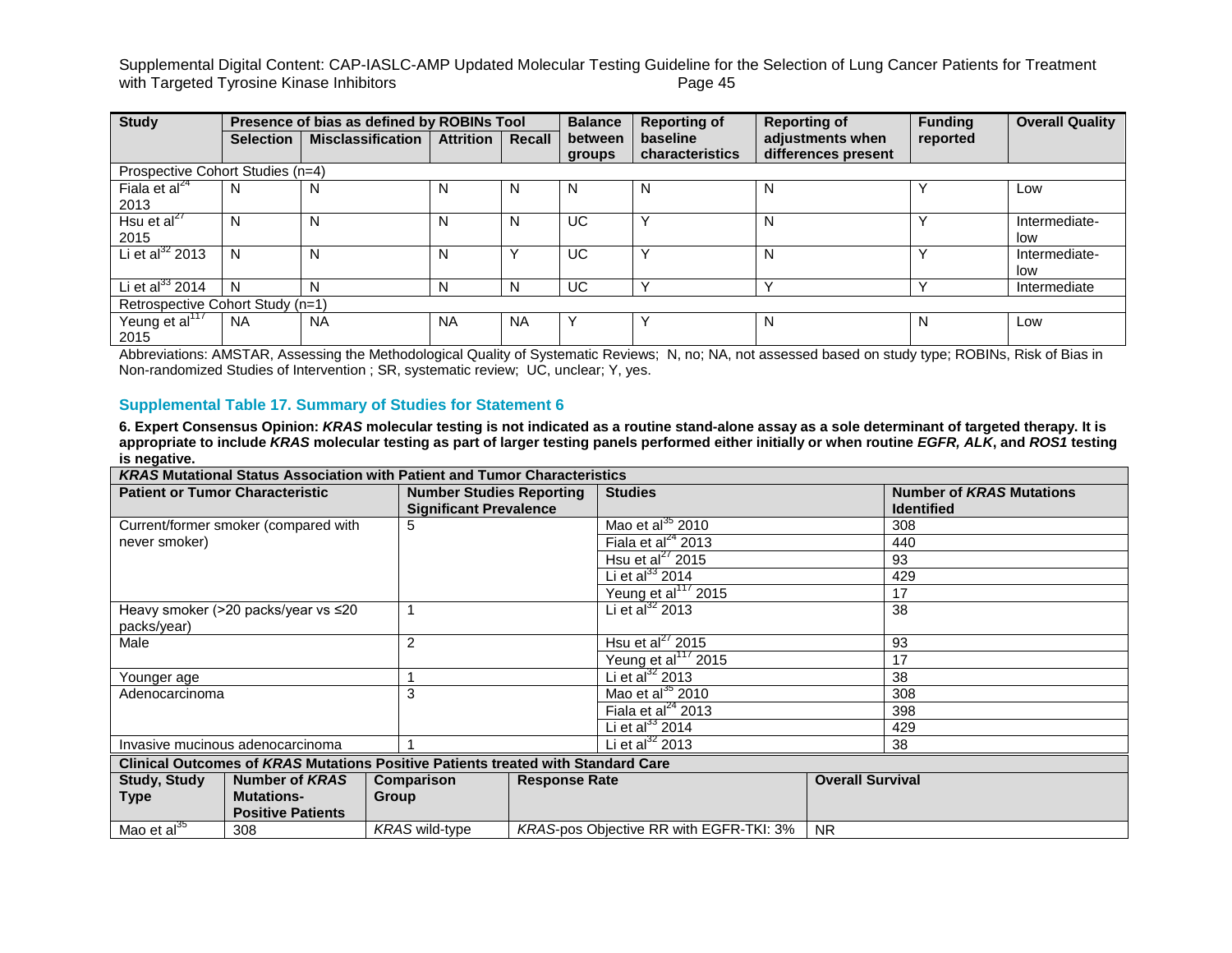| 2010           |                    | patients (n=1162) | <b>KRAS-neg Objective RR with EGFR=TKI:</b> |                                           |
|----------------|--------------------|-------------------|---------------------------------------------|-------------------------------------------|
| MA             |                    |                   | 26%                                         |                                           |
| Meng et $al41$ | Total not reported | KRAS wild-type    | <b>NR</b>                                   | HR. 1.45: 95%CI. 1.29-1.62                |
| 2013           |                    | patients          |                                             | (HR>1 implies worse survival for KRAS pos |
| MA             |                    |                   |                                             | versus KRAS wt)                           |

Abbreviations: n, number; CI, confidence interval; HR, hazard ratio; MA, meta-analysis; neg, negative; NR, not reported, pos, positive; RR, response rate; TKI, tyrosine kinase inhibitor; wt, wild-type.

## **Supplemental Table 18. Quality Assessment Results for Statement 7**

**7. Expert Consensus Opinion:** *MET* **molecular testing is not indicated as a routine stand-alone assay outside the context of a clinical trial. It is appropriate to include** *MET* **as part of larger testing panels performed either initially or when routine** *EGFR, ALK***, and** *ROS1* **testing is negative.**

| appropriate to molday mer as part or larger testing panels performed ethicr imitally or when rounded by AER, and NOOT testing is negative.<br><b>Study</b> |                  |                |           |                                            |                |                  |                | <b>AMSTAR Assessment</b> |                   |     |          |                     |     |   |                                         | Based on a            |     | <b>Funding</b>   | <b>Overall</b> |                        |
|------------------------------------------------------------------------------------------------------------------------------------------------------------|------------------|----------------|-----------|--------------------------------------------|----------------|------------------|----------------|--------------------------|-------------------|-----|----------|---------------------|-----|---|-----------------------------------------|-----------------------|-----|------------------|----------------|------------------------|
|                                                                                                                                                            | Q <sub>1</sub>   | Q2             |           | Q <sub>3</sub>                             | Q <sub>4</sub> | Q <sub>5</sub>   |                | Q <sub>6</sub>           | Q <sub>7</sub>    |     | Q8       | Q <sub>9</sub>      | Q10 |   | Q11                                     | <b>SR</b>             |     | reported         | <b>Quality</b> |                        |
| Meta-Analysis (n=1)                                                                                                                                        |                  |                |           |                                            |                |                  |                |                          |                   |     |          |                     |     |   |                                         |                       |     |                  |                |                        |
| Guo et al <sup>26</sup>                                                                                                                                    |                  | Y              |           | Y                                          | Υ              | Υ                |                | Υ                        | Υ                 | Y   |          | Y                   | Υ   |   | Y                                       | Υ                     |     |                  | High           |                        |
| 2014                                                                                                                                                       |                  |                |           |                                            |                |                  |                |                          |                   |     |          |                     |     |   |                                         |                       |     |                  |                |                        |
| <b>Study</b>                                                                                                                                               |                  |                |           | <b>Cochrane Risk of Bias Domains</b>       |                |                  |                | <b>Validated</b>         |                   |     | Adequate | <b>ITT</b>          |     |   | <b>Adequate</b>                         | Adequate              |     | <b>Conflicts</b> |                | <b>Overall</b>         |
|                                                                                                                                                            |                  | $\overline{2}$ | 3         | 4                                          | 5              | 6                | $\overline{7}$ | measures                 |                   | F/U |          | reported            |     |   | power                                   | power of<br>subgroups |     | reported         |                | Quality                |
| $RCTs$ (n=1)                                                                                                                                               |                  |                |           |                                            |                |                  |                |                          |                   |     |          |                     |     |   |                                         |                       |     |                  |                |                        |
| Spigel et al <sup>47</sup><br>2013                                                                                                                         | LR.              | LR.            | UR.       | <b>UR</b>                                  | <b>UR</b>      | <b>LR</b>        |                | Υ                        |                   |     |          |                     |     | Y |                                         | Υ                     |     | Y                | High-          | Intermediate           |
| <b>Study</b>                                                                                                                                               |                  |                |           | Presence of bias as defined by ROBINs Tool |                |                  |                |                          | <b>Balance</b>    |     |          | <b>Reporting of</b> |     |   | <b>Reporting of</b>                     |                       |     | <b>Funding</b>   |                | <b>Overall Quality</b> |
|                                                                                                                                                            | <b>Selection</b> |                |           | <b>Misclassification</b>                   |                | <b>Attrition</b> |                | Recall                   | between<br>groups |     | baseline | characteristics     |     |   | adjustments when<br>differences present |                       |     | reported         |                |                        |
| Prospective Cohort Study (n=1)                                                                                                                             |                  |                |           |                                            |                |                  |                |                          |                   |     |          |                     |     |   |                                         |                       |     |                  |                |                        |
| Kowalczuk et<br>$al^{91}$ 2014                                                                                                                             | N.               |                | N         |                                            |                | N                |                | N                        | Y                 |     | Y        |                     |     | Υ |                                         |                       | Υ   |                  | Intermediate   |                        |
| Retrospective Cohort Studies (n=4)                                                                                                                         |                  |                |           |                                            |                |                  |                |                          |                   |     |          |                     |     |   |                                         |                       |     |                  |                |                        |
| Jin et al $^{29}$ 2014                                                                                                                                     | <b>NA</b>        |                | <b>NA</b> |                                            |                | <b>NA</b>        |                | <b>NA</b>                | Υ                 |     | N        |                     |     | N |                                         |                       | Y   |                  | Low            |                        |
| Jurmeister et<br>$al^{103}$ 2015                                                                                                                           | NA.              |                | <b>NA</b> |                                            |                | <b>NA</b>        |                | <b>NA</b>                | Y                 |     | Υ        |                     |     | N |                                         | Y                     |     |                  | Low            |                        |
| Noroet al <sup>109</sup><br>2015                                                                                                                           | <b>NA</b>        |                | <b>NA</b> |                                            |                | <b>NA</b>        |                | <b>NA</b>                | Y                 |     | Y        |                     |     | N |                                         |                       | Y   |                  | Low            |                        |
| Weingertner et<br>$al116$ 2015                                                                                                                             | NA.              |                | <b>NA</b> | <b>NA</b>                                  |                |                  | <b>NA</b>      | Y<br>Y                   |                   |     |          |                     | N   |   | Y                                       |                       | Low |                  |                |                        |

Abbreviations: AMSTAR, Assessing the Methodological Quality of Systematic Reviews; F/U, follow-up; ITT, intention to treat; LR, low risk; N, no; NA, not assessed based on study type; ROBINs, Risk of Bias in Non-randomized Studies of Intervention; RCT, randomized clinical trial; SR, systematic review; UR, unclear risk; Y, yes.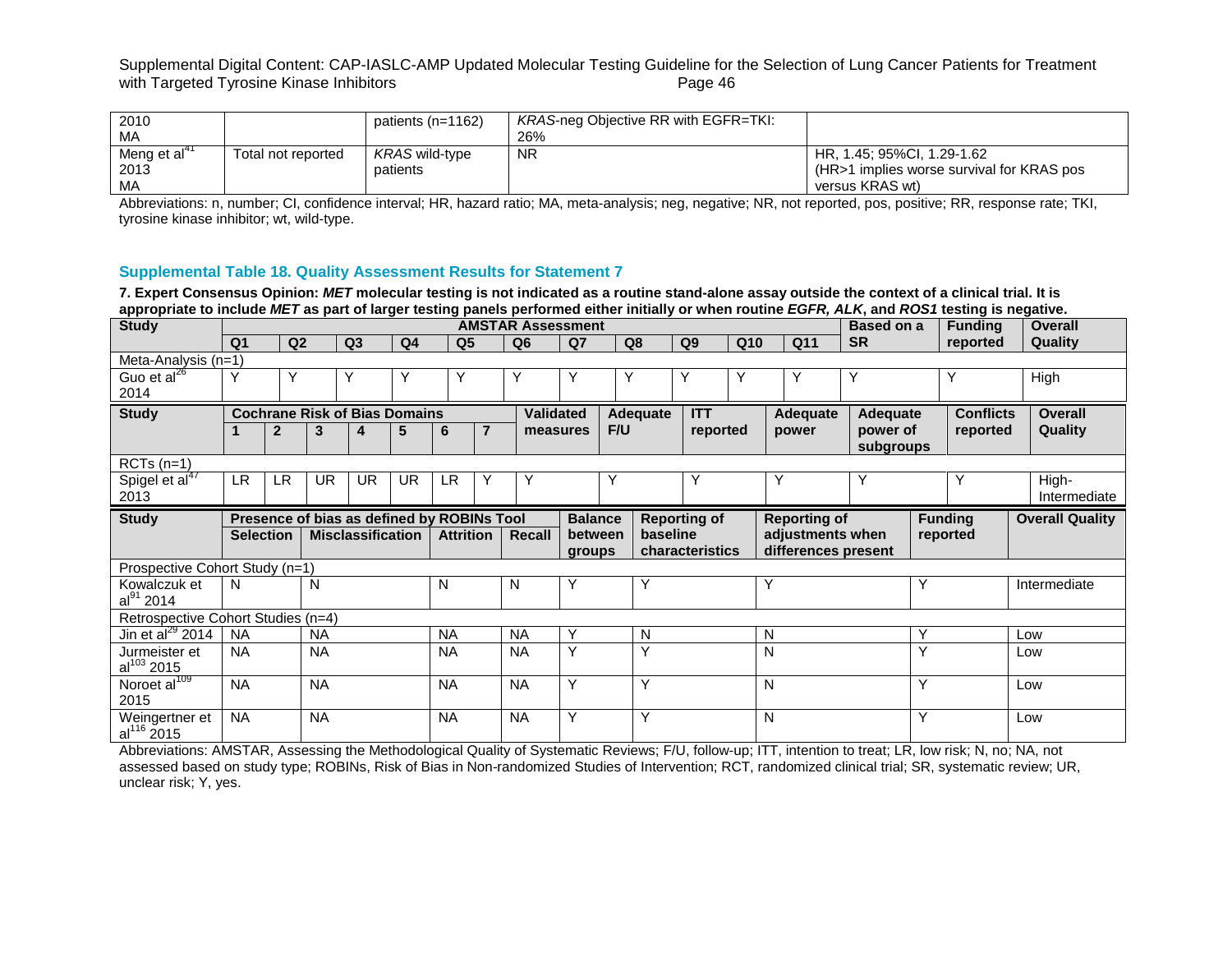# **Supplemental Table 19. Summary of Studies for Statement 7**

**7. Expert Consensus Opinion:** *MET* **molecular testing is not indicated as a routine stand-alone assay outside the context of a clinical trial. It is appropriate to include** *MET* **as part of larger testing panels performed either initially or when routine** *EGFR, ALK***, and** *ROS1* **testing is negative.** *MET* **Mutational Status Association with Patient and Tumor Characteristics** 

|                            | <u>matational otatas Association mith i ationt and Tuniol Onalactoristics</u>           |  |                                 |                  |                                                                |                                     |  |  |  |
|----------------------------|-----------------------------------------------------------------------------------------|--|---------------------------------|------------------|----------------------------------------------------------------|-------------------------------------|--|--|--|
|                            | <b>Patient or Tumor Characteristic</b>                                                  |  | <b>Number Studies Reporting</b> | <b>Studies</b>   |                                                                | <b>Number of MET Mutations</b>      |  |  |  |
|                            |                                                                                         |  | <b>Significant Prevalence</b>   |                  |                                                                | <b>Identified</b>                   |  |  |  |
| Pleural invasion           |                                                                                         |  |                                 |                  | Jurmeister et al <sup>103</sup> 2015                           | 38 MET alterations                  |  |  |  |
| Lymphatic vessel invasion  |                                                                                         |  |                                 |                  |                                                                |                                     |  |  |  |
| Lymph node metastases      |                                                                                         |  |                                 |                  |                                                                |                                     |  |  |  |
|                            | Clinical Outcomes of MET Mutation Positive Patients treated with erlotinib plus MET MAb |  |                                 |                  |                                                                |                                     |  |  |  |
| <b>Study, Study</b>        | <b>Number of MET Mutation-Positive</b>                                                  |  | <b>Response Rate for MET-</b>   |                  | <b>Progression Free Survival for</b>                           | <b>Overall Survival for MET-pos</b> |  |  |  |
| Type                       | Patients treated with MET MAb                                                           |  | Pos                             |                  | MET-pos                                                        |                                     |  |  |  |
| Spigel et al <sup>47</sup> | 137 total patients randomized to MET                                                    |  | $MET$ MAb + erlotinib: 8.6%     |                  | MET MAb + erlotinib: 2.9                                       | MET MAb $+$ erlotinib: 12.6 months  |  |  |  |
| 2013                       | MAb plus erlotinib or placebo plus                                                      |  | Placebo + erlotinib: 3.2%       |                  | months                                                         | Placebo + erlotinib: 3.8 months     |  |  |  |
| <b>RCT</b>                 | erlotinib                                                                               |  |                                 |                  | Placebo $+$ erlotinib: 1.5 months                              | $P = 0.002$                         |  |  |  |
|                            | 66 patients <i>MET</i> -pos                                                             |  |                                 |                  | $P = 0.04$                                                     |                                     |  |  |  |
|                            | Clinical Outcomes of MET Mutation Positive Patients treated with Standard Care          |  |                                 |                  |                                                                |                                     |  |  |  |
| <b>Study, Study</b>        | <b>Number of MET Mutation-Positive</b>                                                  |  | <b>Comparison Group</b>         |                  |                                                                |                                     |  |  |  |
| Type                       | <b>Patients</b>                                                                         |  |                                 |                  |                                                                |                                     |  |  |  |
| Guo et al <sup>26</sup>    | Total not reported                                                                      |  | Low MET GCN                     |                  | Low MET GCN versus High MET GCN: HR, 1.61; 95%CI, 1.15-2.25;   |                                     |  |  |  |
| 2014                       | High MET gene copy number (GCN)                                                         |  | Low MET protein                 |                  | $P = 0.005$                                                    |                                     |  |  |  |
| МA                         | High MET protein expression                                                             |  | expression                      |                  |                                                                |                                     |  |  |  |
|                            |                                                                                         |  |                                 |                  | Low MET protein expression versus High MET protein expression: |                                     |  |  |  |
|                            |                                                                                         |  |                                 |                  | HR, 2.18; 95%CI, 1.60-2.97; P<.001                             |                                     |  |  |  |
|                            |                                                                                         |  |                                 |                  |                                                                |                                     |  |  |  |
|                            |                                                                                         |  |                                 |                  | (>1 favors poor prognosis with high ME GCN/expression)         |                                     |  |  |  |
| Jin et al $^{29}$ 2014     | 34 with MET gene copy number gain                                                       |  |                                 | MET CNG-negative | MET CNG-pos: median 66 months                                  |                                     |  |  |  |
| <b>RCS</b>                 | (CNG)                                                                                   |  |                                 |                  |                                                                |                                     |  |  |  |
|                            |                                                                                         |  |                                 |                  | MET CNG-neg: median 78 months<br>$P = 01$                      |                                     |  |  |  |

Abbreviations: CI, confidence interval; CNG, copy number gain; GCN, gene copy number; HR, hazard ratio; MA, meta-analysis; MAb, monoclonal antibody; neg, negative; pos, positive; RCS, retrospective cohort study; RCT, randomized controlled trial.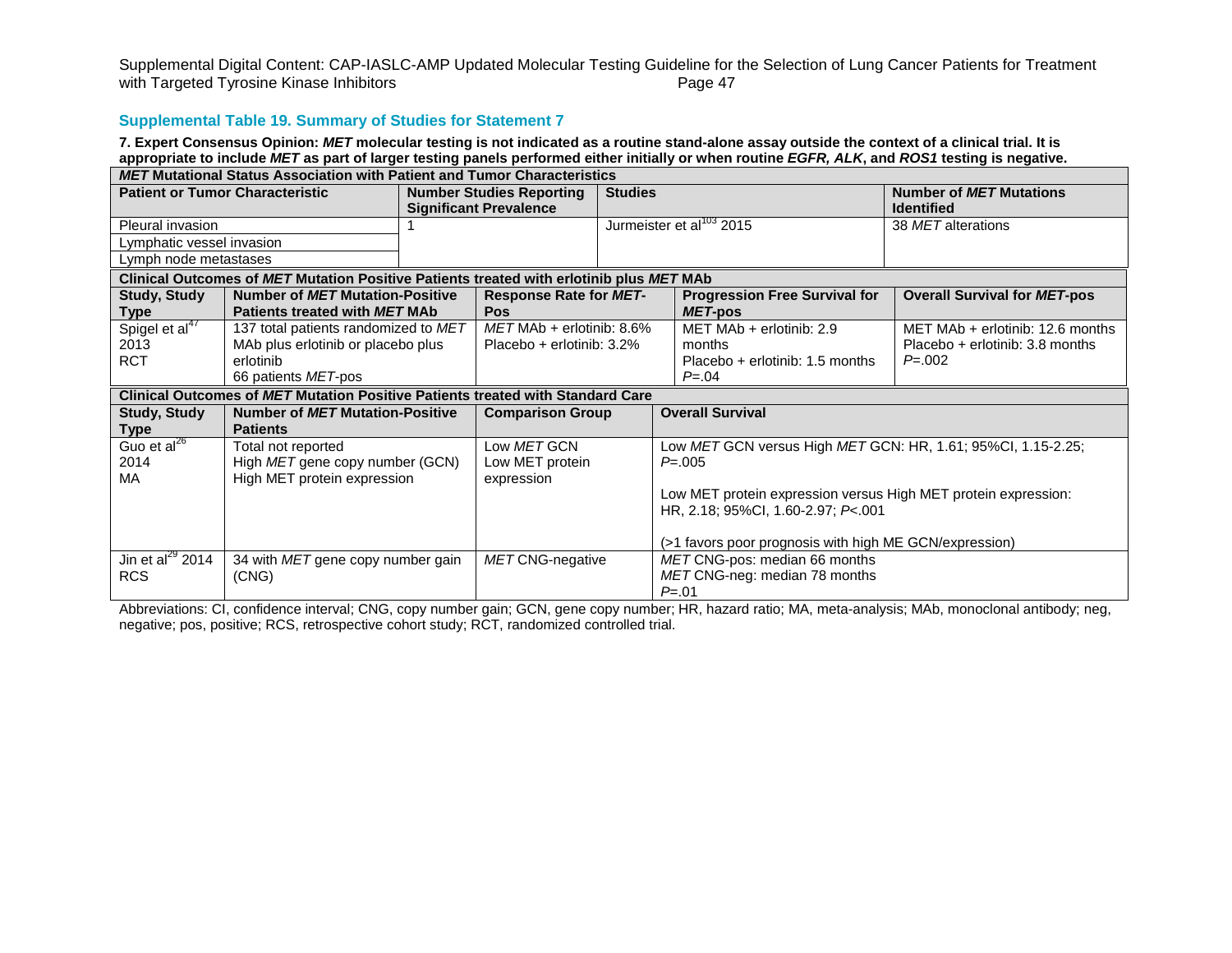Supplemental Digital Content: CAP-IASLC-AMP Updated Molecular Testing Guideline for the Selection of Lung Cancer Patients for Treatment<br>with Targeted Tyrosine Kinase Inhibitors<br>Page 48 with Targeted Tyrosine Kinase Inhibitors

# **Supplemental Table 20. Quality Assessment Results for Statement 8**

| 8. Recommendation: Immunohistochemistry (IHC) is an equivalent alternative to fluorescence in situ hybridization (FISH) for ALK testing. |  |
|------------------------------------------------------------------------------------------------------------------------------------------|--|
|------------------------------------------------------------------------------------------------------------------------------------------|--|

| <b>Study</b>                                   |                         | Presence of bias as defined by ROBINs Tool |                  |                         | <b>Balance</b> | <b>Reporting of</b> | <b>Reporting of</b>     | <b>Funding</b> | <b>Overall Quality</b> |  |  |  |
|------------------------------------------------|-------------------------|--------------------------------------------|------------------|-------------------------|----------------|---------------------|-------------------------|----------------|------------------------|--|--|--|
|                                                | <b>Selection</b>        | <b>Misclassification</b>                   | <b>Attrition</b> | Recall                  | between        | baseline            | adjustments when        | reported       |                        |  |  |  |
|                                                |                         |                                            |                  |                         | groups         | characteristics     | differences present     |                |                        |  |  |  |
| Prospective Cohort Studies (n=6)               |                         |                                            |                  |                         |                |                     |                         |                |                        |  |  |  |
| McLeer-Florin<br>et al $^{40}$ 2012            | Υ                       | $\mathsf{N}$                               | Y                | $\mathsf{N}$            | ${\sf N}$      | ${\sf N}$           | $\overline{\mathsf{N}}$ | $\overline{N}$ | Low                    |  |  |  |
| Park et al <sup>51</sup><br>2012               | Y                       | $\overline{\mathsf{N}}$                    | $\overline{N}$   | $\overline{\mathsf{N}}$ | $\overline{Y}$ | $\overline{Y}$      | Y                       | $\overline{Y}$ | Intermediate           |  |  |  |
| Minca et al <sup>54</sup><br>2013              | $\mathsf{N}$            | ${\sf N}$                                  | Y                | ${\sf N}$               | Y              | Y                   | Υ                       | Υ              | Intermediate-<br>low   |  |  |  |
| To et al <sup>55</sup> 2013                    | $\overline{\mathsf{N}}$ | ${\sf N}$                                  | ${\sf N}$        | Y                       | $\overline{Y}$ | $\overline{Y}$      | $\mathsf{N}$            | $\mathsf{N}$   | Intermediate-<br>low   |  |  |  |
| Ilie et al $102$<br>2015                       | Y                       | $\mathsf{N}$                               | $\overline{Y}$   | $\overline{N}$          | $\overline{Y}$ | $\overline{N}$      | $\overline{N}$          | $\overline{N}$ | Low                    |  |  |  |
| Lantuejoul et<br>$al^{105} 2015$               | Y                       | $\overline{N}$                             | $\overline{N}$   | $\overline{N}$          | $\overline{N}$ | $\overline{N}$      | $\overline{\mathsf{N}}$ | $\overline{N}$ | Low                    |  |  |  |
| Prospective-Retrospective Cohort Studies (n=3) |                         |                                            |                  |                         |                |                     |                         |                |                        |  |  |  |
| Sholl et al <sup>46</sup><br>2013              | <b>NA</b>               | <b>NA</b>                                  | <b>NA</b>        | <b>NA</b>               | $\overline{Y}$ | Y                   | Y                       | $\overline{N}$ | Intermediate           |  |  |  |
| Cutz et al <sup>59</sup><br>2014               | <b>NA</b>               | <b>NA</b>                                  | N <sub>A</sub>   | <b>NA</b>               | Υ              | $\mathsf{N}$        | $\overline{N}$          | Y              | Intermediate-<br>low   |  |  |  |
| Savic et al <sup>110</sup><br>2015             | <b>NA</b>               | <b>NA</b>                                  | <b>NA</b>        | <b>NA</b>               | Y              | $\overline{N}$      | N                       | $\overline{N}$ | Intermediate-<br>low   |  |  |  |
| Retrospective Cohort Studies (n=11)            |                         |                                            |                  |                         |                |                     |                         |                |                        |  |  |  |
| <b>Blackhall et</b><br>$al^{56}$ 2014          | <b>NA</b>               | <b>NA</b>                                  | <b>NA</b>        | <b>NA</b>               | ${\sf N}$      | $\overline{N}$      | $\mathsf{N}$            | Υ              | Low                    |  |  |  |
| Conde et al <sup>58</sup><br>2014              | <b>NA</b>               | <b>NA</b>                                  | N <sub>A</sub>   | N <sub>A</sub>          | Υ              | $\overline{N}$      | N                       | $\overline{Y}$ | Low                    |  |  |  |
| Tantraworasin<br>et al <sup>61</sup> 2014      | <b>NA</b>               | <b>NA</b>                                  | <b>NA</b>        | N <sub>A</sub>          | Ÿ              | $\overline{Y}$      | N                       | $\overline{Y}$ | Low                    |  |  |  |
| Wang et al <sup>62</sup><br>2014               | <b>NA</b>               | <b>NA</b>                                  | <b>NA</b>        | <b>NA</b>               | $\overline{Y}$ | Ÿ                   | $\overline{N}$          | $\overline{Y}$ | Low                    |  |  |  |
| Yang et al <sup>83</sup><br>2012               | <b>NA</b>               | <b>NA</b>                                  | <b>NA</b>        | <b>NA</b>               | Y              | $\mathsf{N}$        | N                       | $\overline{Y}$ | Low                    |  |  |  |
| Ying et al <sup>87</sup><br>2013               | <b>NA</b>               | <b>NA</b>                                  | <b>NA</b>        | <b>NA</b>               | $\overline{Y}$ | Y                   | $\mathsf{N}$            | $\overline{N}$ | Low                    |  |  |  |
| Shan et al <sup>93</sup><br>2014               | <b>NA</b>               | <b>NA</b>                                  | <b>NA</b>        | <b>NA</b>               | ${\sf N}$      | ${\sf N}$           | ${\sf N}$               | ${\sf N}$      | Very low               |  |  |  |
| Zwaenepoel et<br>$al^{98}$ 2014                | <b>NA</b>               | <b>NA</b>                                  | <b>NA</b>        | <b>NA</b>               | $\overline{N}$ | $\overline{N}$      | N                       | $\overline{Y}$ | Low                    |  |  |  |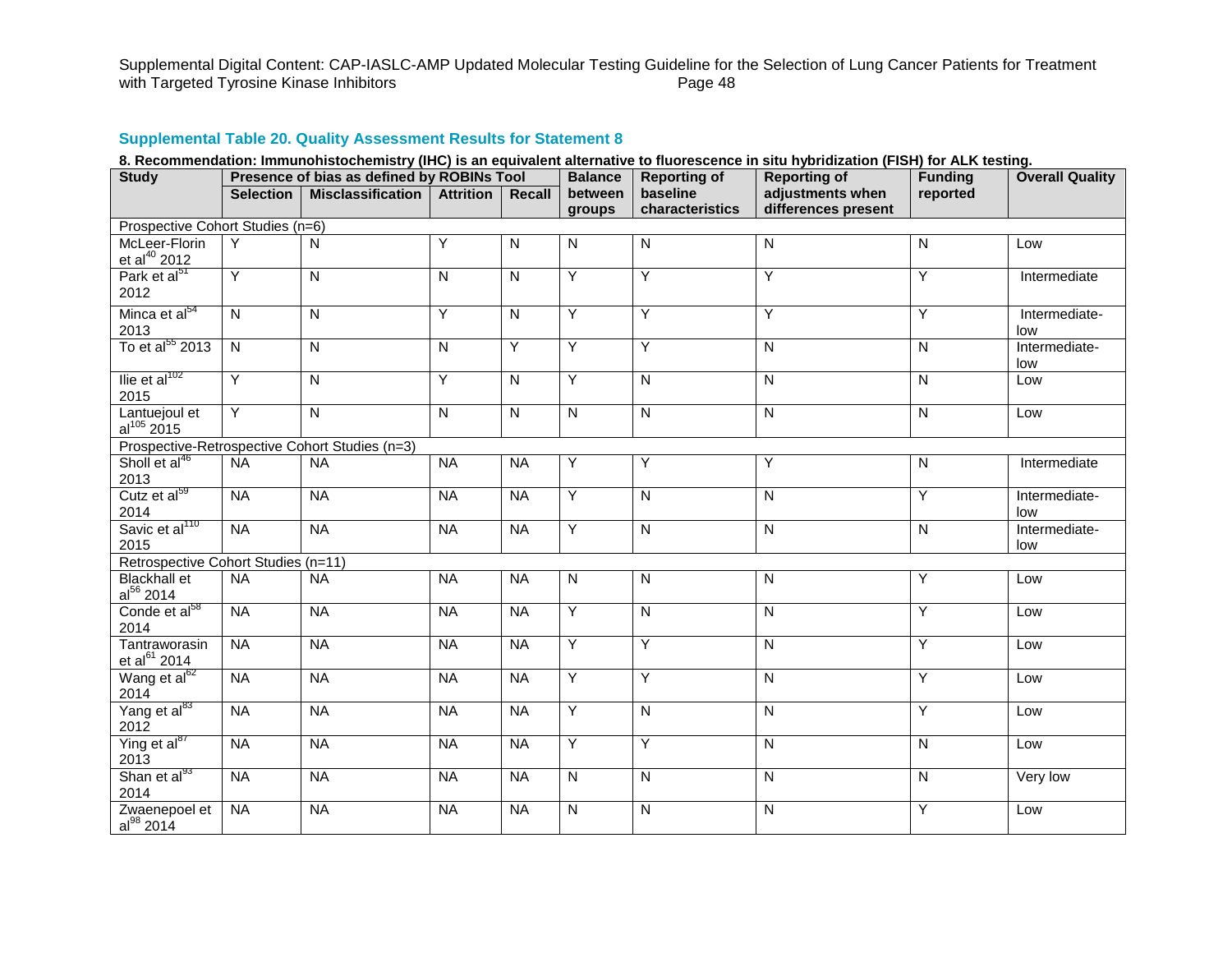# Supplemental Digital Content: CAP-IASLC-AMP Updated Molecular Testing Guideline for the Selection of Lung Cancer Patients for Treatment<br>with Targeted Tyrosine Kinase Inhibitors<br>Page 49 with Targeted Tyrosine Kinase Inhibitors

| Gruber et al <sup>101</sup> | NA        | <b>NA</b> | <b>NA</b> | <b>NA</b> |  | N | Low |
|-----------------------------|-----------|-----------|-----------|-----------|--|---|-----|
| 2015                        |           |           |           |           |  |   |     |
| Jurmeister et               | <b>NA</b> | <b>NA</b> | <b>NA</b> | <b>NA</b> |  | N | Low |
| $al^{103}$ 2015             |           |           |           |           |  |   |     |
| Ali et al <sup>118</sup>    | <b>NA</b> | <b>NA</b> | <b>NA</b> | <b>NA</b> |  | N | Low |
| 2014                        |           |           |           |           |  |   |     |

Abbreviations: N, no; NA, not assessed based on study type; ROBINs, Risk of Bias in Non-randomized Studies of Intervention; Y, yes.

# **Supplemental Table 21. Summary of Studies for Statement 8**

# **8. Recommendation: Immunohistochemistry (IHC) is an equivalent alternative to FISH for ALK testing.**

| <b>Index</b>   | <b>Reference</b> | <b>Study</b>                         | <b>Total</b> | <b>Sensitivity of Index test</b>                                                                                       | <b>Specificity of Index</b>                                                                                            | <b>PPV of Index Test</b>                                                                             | <b>NPV of Index Test</b>                                                                                     |
|----------------|------------------|--------------------------------------|--------------|------------------------------------------------------------------------------------------------------------------------|------------------------------------------------------------------------------------------------------------------------|------------------------------------------------------------------------------------------------------|--------------------------------------------------------------------------------------------------------------|
| <b>Test</b>    | <b>Test</b>      |                                      | <b>Cases</b> |                                                                                                                        | <b>Test</b>                                                                                                            |                                                                                                      |                                                                                                              |
| H <sub>C</sub> | <b>FISH</b>      | McFleer-Florin<br>et al $^{40}$ 2012 | 100          | 95%                                                                                                                    | 100%                                                                                                                   | <b>NR</b>                                                                                            | <b>NR</b>                                                                                                    |
|                |                  | Park et al <sup>51</sup>             | 262          | IHC 1+ staining: 100%                                                                                                  | IHC 1+ staining: 97.7%                                                                                                 | N <sub>R</sub>                                                                                       | <b>NR</b>                                                                                                    |
|                |                  | 2012                                 |              | IHC 2-3+ staining: 80.0%                                                                                               | IHC 2-3+ staining: 99.2%                                                                                               |                                                                                                      |                                                                                                              |
|                |                  | Minca et al <sup>54</sup><br>2013    | 231          | 100%: 95%CI, 96-100%                                                                                                   | 100%; 95%CI, 97-100%                                                                                                   | 100%; 95%CI, 86-100%                                                                                 | 100%; 95%Cl, 97-100%                                                                                         |
|                |                  | To et al <sup>55</sup> 2013          | 351          | 100%                                                                                                                   | 100%                                                                                                                   | <b>NR</b>                                                                                            | <b>NR</b>                                                                                                    |
|                |                  | Cutz et al <sup>59</sup><br>2014     | 28           | Equivocal cases =<br>positive: 100%; 95%CI,<br>81.5-100%<br>Equivocal cases $=$<br>negative: 100%; 95%Cl,<br>81.5-100% | Equivocal cases =<br>positive: 91.8%; 95%CI,<br>88.5-94.5%<br>Equivocal cases =<br>negative: 100%; 95%CI,<br>99.0-100% | <b>NR</b>                                                                                            | <b>NR</b>                                                                                                    |
|                |                  | llie et al $102$<br>2015             | 176          | 81.0%                                                                                                                  | 99.0%                                                                                                                  | <b>NR</b>                                                                                            | <b>NR</b>                                                                                                    |
|                |                  | Lantuejoul et<br>$al^{105} 2015$     | 547          | 5A4: 87%; 95%Cl, 79-<br>92%<br>D5F3: 92%; 95%CI, 83-<br>97%                                                            | 5A4: 89%; 95%CI, 85-<br>92%<br>D5F3: 76%; 95%CI, 70-<br>82%                                                            | <b>NR</b>                                                                                            | <b>NR</b>                                                                                                    |
|                |                  | Sholl et al <sup>46</sup><br>2013    | 186          | 93.0%                                                                                                                  | 100%                                                                                                                   | <b>NR</b>                                                                                            | <b>NR</b>                                                                                                    |
|                |                  | Savic et al <sup>110</sup><br>2015   | 303          | Prospective cohort:<br>90.6%; 95%CI, 78.9-<br>95.6%<br>Retrospective cohort:<br>96%; 95%CI, 84.5-96%                   | Prospective cohort:<br>99.3%; 95%CI, 97.9-<br>99.9%<br>Retrospective cohort:<br>100%; 95%CI, 93.6-<br>100%             | Prospective cohort:<br>93.5%; 95%CI, 81.5-<br>98.7%<br>Retrospective cohort:<br>100%; 95%CI, 88-100% | Prospective cohort:<br>98.9%; 95%CI, 97.5-<br>99.5%<br>Retrospective cohort:<br>97.8%; 95%CI, 91.6-<br>97.8% |
|                |                  | Conde et al <sup>58</sup><br>2014    | 156          | 5A4: 98%; 95%CI, 95-<br>100%,<br>D5F3: 98%; 95%Cl, 95-                                                                 | 5A4: 100%; 95%CI, 100-<br>100%<br>D5F3: 100%; 95%CI,                                                                   | 5A4: 100%; 95%CI, 100-<br>100%<br>D5F3: 100%; 95%CI,                                                 | 5A4: 98%; 95%CI, 96-<br>100%<br>D5F3: 98%; 95%CI, 96-                                                        |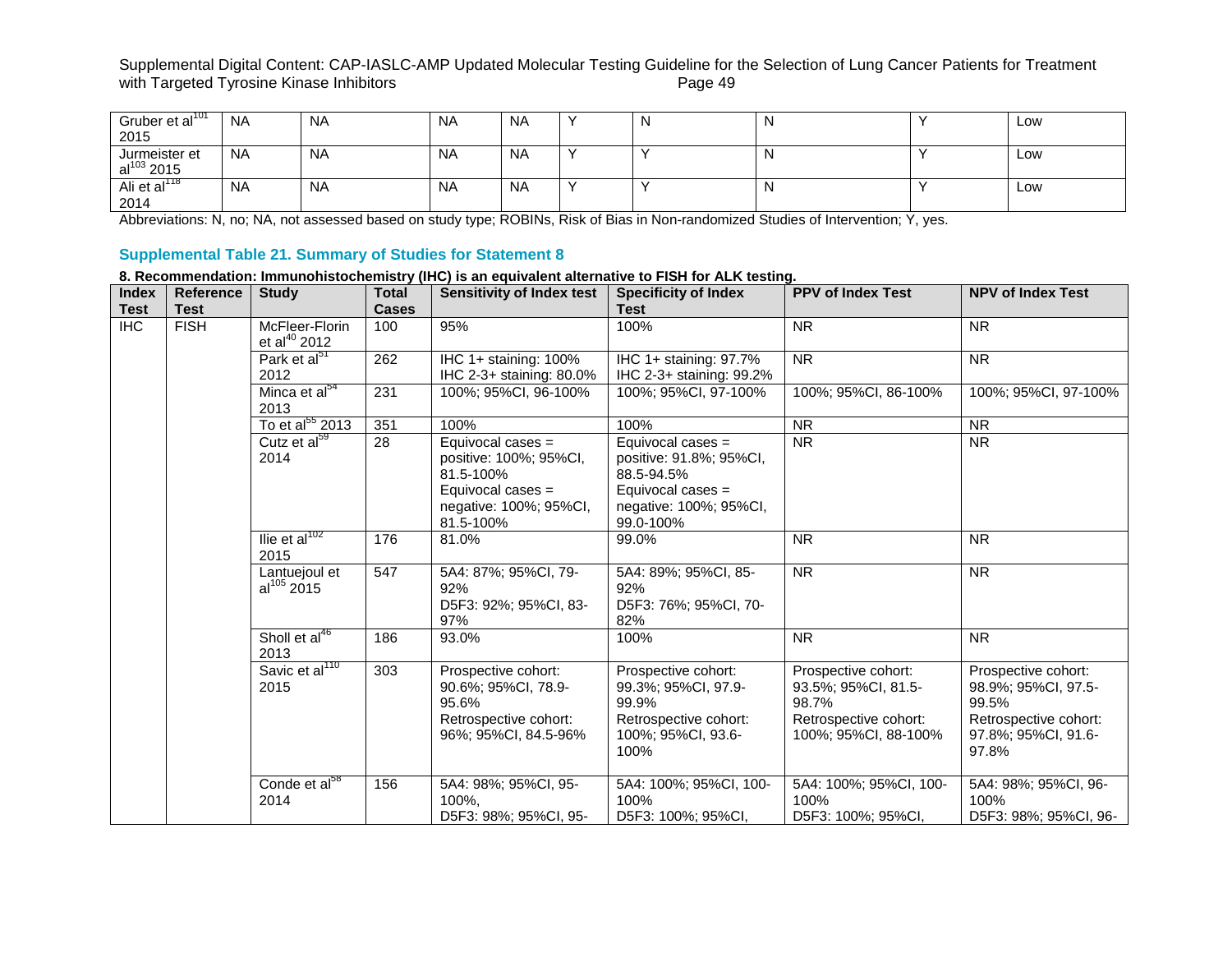|             |      |                                           |      | 100%                         | 100-100%                     | 100-100%                     | 100%                        |
|-------------|------|-------------------------------------------|------|------------------------------|------------------------------|------------------------------|-----------------------------|
|             |      | Tantraworasin<br>et al <sup>61</sup> 2014 | 267  | 80%; 95%CI, 75.0-84.8%       | 94.9%; 95%CI, 92.3-<br>97.6% | 38.1%; 95%CI, 32.3-<br>43.9% | 99.2%; 95%CI, 98.1-<br>100% |
|             |      | Wang et al <sup>62</sup><br>2014          | 430  | 100%                         | 98.2%                        | <b>NR</b>                    | <b>NR</b>                   |
|             |      | Shan et al <sup>93</sup><br>2014          | 297  | 100%                         | 81.8%                        | <b>NR</b>                    | <b>NR</b>                   |
|             |      | Gruber et al <sup>101</sup><br>2015       | 218  | D5F3: 95.0%<br>1A4: 100%     | D5F3: 99.5%<br>1A4: 99.1%    | <b>NR</b>                    | <b>NR</b>                   |
| <b>FISH</b> | IHC. | Blackhall et al <sup>56</sup><br>2014     | 1281 | 81.3%; 95%CI, 63.6-<br>92.8% | 99.0%; 95%CI, 96.2-<br>99.9% | <b>NR</b>                    | <b>NR</b>                   |

Abbreviations: CI, confidence interval; FISH, fluorescence in situ hybridization ; IHC, immunohistochemistry; NPV, negative predictive value; NR, not reported; PPV, positive predictive value

## **Supplemental Table 22. Quality Assessment Results for Statement 9**

9. Expert Consensus Opinion: Multiplexed genetic sequencing panels are preferred over multiple single-gene tests to identify other treatment options **beyond** *EGFR, ALK,* **and** *ROS1***.**

| <b>Study</b>                       |                  | Presence of bias as defined by ROBINs Tool     |                  |           | <b>Balance</b> | <b>Reporting of</b> | <b>Reporting of</b> | <b>Funding</b> | <b>Overall Quality</b> |  |  |
|------------------------------------|------------------|------------------------------------------------|------------------|-----------|----------------|---------------------|---------------------|----------------|------------------------|--|--|
|                                    | <b>Selection</b> | <b>Misclassification</b>                       | <b>Attrition</b> | Recall    | between        | baseline            | adjustments when    | reported       |                        |  |  |
|                                    |                  |                                                |                  |           | groups         | characteristics     | differences present |                |                        |  |  |
| Prospective Cohort Studies (n=1)   |                  |                                                |                  |           |                |                     |                     |                |                        |  |  |
| Tuononen et                        | N                | N                                              | N                | N         |                | N                   | N                   |                | Intermediate-          |  |  |
| $al^{120}$ 2013                    |                  |                                                |                  |           |                |                     |                     |                | low                    |  |  |
|                                    |                  | Prospective-Retrospective Cohort Studies (n=2) |                  |           |                |                     |                     |                |                        |  |  |
| Han et al $152$                    | <b>NA</b>        | <b>NA</b>                                      | <b>NA</b>        | <b>NA</b> | UC             |                     | N                   | $\checkmark$   | Low                    |  |  |
| 2014                               |                  |                                                |                  |           |                |                     |                     |                |                        |  |  |
| Scarpa et al <sup>153</sup>        | <b>NA</b>        | <b>NA</b>                                      | <b>NA</b>        | <b>NA</b> | UC.            |                     | N                   | $\check{ }$    | Low                    |  |  |
| 2013                               |                  |                                                |                  |           |                |                     |                     |                |                        |  |  |
| Retrospective Cohort Studies (n=2) |                  |                                                |                  |           |                |                     |                     |                |                        |  |  |
| Drilon et $\overline{al^{100}}$    | <b>NA</b>        | <b>NA</b>                                      | <b>NA</b>        | <b>NA</b> | UC             |                     | N                   |                | Low                    |  |  |
| 2015                               |                  |                                                |                  |           |                |                     |                     |                |                        |  |  |
| Su et al $^{48}$ 2014              | <b>NA</b>        | <b>NA</b>                                      | <b>NA</b>        | <b>NA</b> | N              |                     | N                   | N              | Low                    |  |  |

Abbreviations: N, no; NA, not assessed based on study type; ROBINs, Risk of Bias in Non-randomized Studies of Intervention; UC, unclear; Y, yes.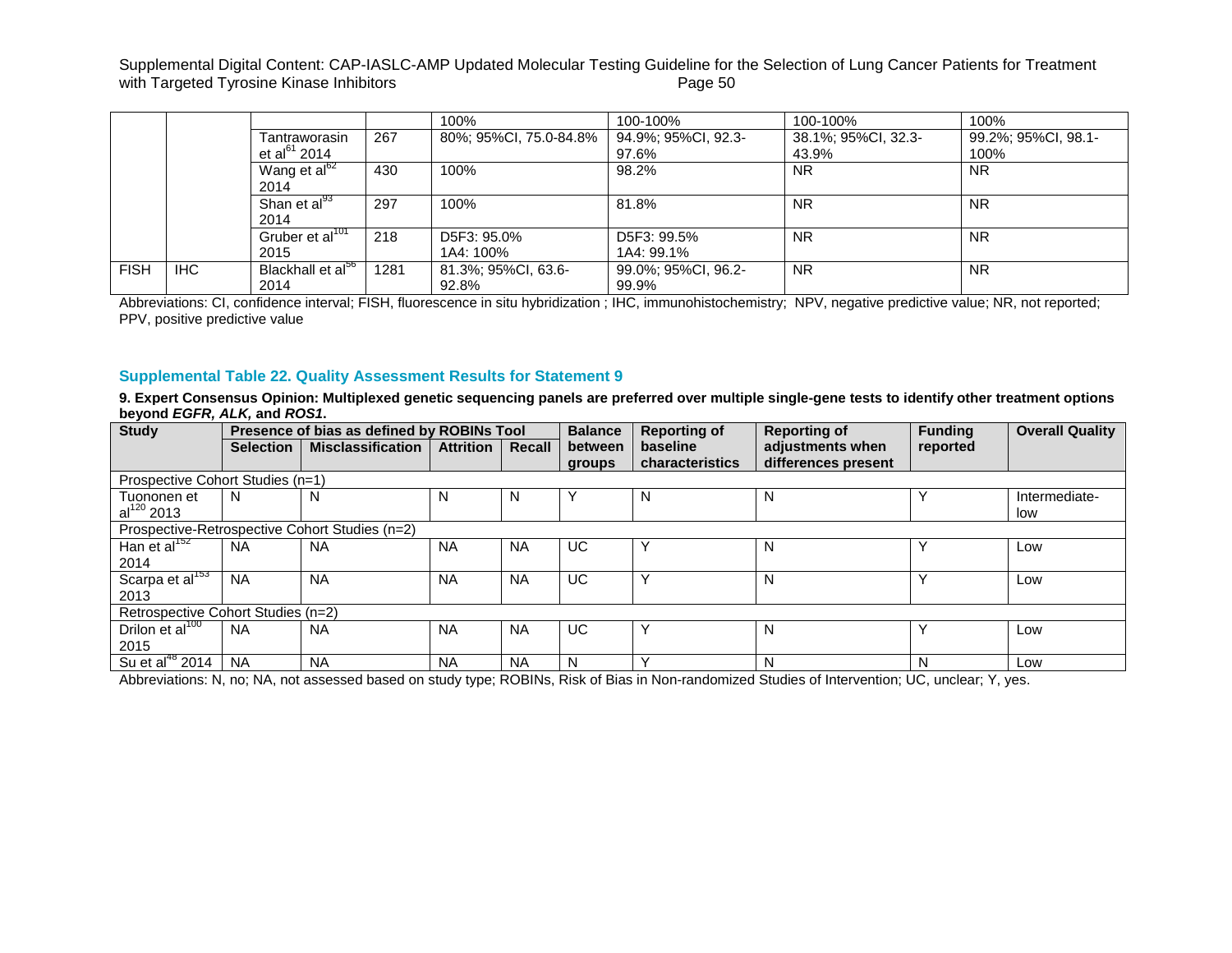### **Supplemental Table 23. Summary of Studies for Statement 9**

9. Expert Consensus Opinion: Multiplexed genetic sequencing panels are preferred over multiple single-gene tests to identify other treatment options **beyond** *EGFR, ALK,* **and** *ROS1***.**

| <b>Index Test</b>                                        | <b>Reference Test</b> | <b>Study</b>                          | <b>Concordance between Index and Reference</b><br>Tests                                 | <b>Sensitivity of Index</b><br>Test | <b>Specificity of Index</b><br>Test |
|----------------------------------------------------------|-----------------------|---------------------------------------|-----------------------------------------------------------------------------------------|-------------------------------------|-------------------------------------|
| IonTorrent NGS,<br>(Thermo Fisher)                       | Sanger<br>sequencing  | Scarpa et al <sup>153</sup> 2013      | Gene mutations identified by NGS: 24/36<br>Mutations confirmed by Sanger: 23/24         | <b>NR</b>                           | <b>NR</b>                           |
| Waltham, MA,<br>USA)                                     |                       | Han et al <sup>152</sup> 2014         | EGFR mutations: 90.3%<br>KRAS mutation: 93.5%<br>PIK3CA mutations: 90.3%                | <b>NR</b>                           | <b>NR</b>                           |
| SNaPshot Assay<br>(Thermo Fisher<br>Waltham, MA,<br>USA) |                       | Su et al <sup>48</sup> 2014           |                                                                                         | 100%                                | 98.4%                               |
| <b>NGS</b>                                               | <b>Real-time PCR</b>  | Tuononen et al <sup>120</sup><br>2013 | EGFR mutations: 24.7% by NGS, 22.2% by PCR<br>KRAS mutation: 30.8% by NGS, 32.1% by PCR | <b>NR</b>                           | <b>NR</b>                           |

Abbreviation: NGS, next generation sequencing; NR, not reported, PCR, polymerase chain reaction.

## **Supplemental Table 24. Quality Assessment Results for Statement 12**

**12. Strong Recommendation: In lung adenocarcinoma patients who harbor sensitizing EGFR mutations and have progressed after treatment with an**  *EGFR***-targeted tyrosine kinase inhibitor,** *EGFR* **T790M mutational testing should be used to guide selection of treatment with third generation EGFR inhibitors.**

| <b>Study</b>                     |                  |                |                          |    |                                            | <b>AMSTAR Assessment</b> |                |             |                        |                 |   |                     | Based on a |              | <b>Funding</b> | <b>Overall</b>         |
|----------------------------------|------------------|----------------|--------------------------|----|--------------------------------------------|--------------------------|----------------|-------------|------------------------|-----------------|---|---------------------|------------|--------------|----------------|------------------------|
|                                  | Q1               | Q <sub>2</sub> | Q <sub>3</sub>           | Q4 | Q <sub>5</sub>                             | Q <sub>6</sub>           | Q7             | Q8          | Q <sub>9</sub>         | Q <sub>10</sub> |   | Q11                 | <b>SR</b>  |              | reported       | Quality                |
| Meta-Analysis $(n=1)$            |                  |                |                          |    |                                            |                          |                |             |                        |                 |   |                     |            |              |                |                        |
| Ding et al <sup>124</sup>        | $\checkmark$     | Υ              |                          | N  |                                            |                          | Y              | Y           | Y                      |                 |   |                     |            |              |                | High                   |
| 2014                             |                  |                |                          |    |                                            |                          |                |             |                        |                 |   |                     |            |              |                |                        |
| <b>Study</b>                     |                  |                |                          |    | Presence of bias as defined by ROBINs Tool |                          | <b>Balance</b> |             | <b>Reporting of</b>    |                 |   | <b>Reporting of</b> |            |              | <b>Funding</b> | <b>Overall Quality</b> |
|                                  | <b>Selection</b> |                | <b>Misclassification</b> |    | <b>Attrition</b>                           | Recall                   | between        | baseline    |                        |                 |   | adjustments when    |            |              | reported       |                        |
|                                  |                  |                |                          |    |                                            |                          | groups         |             | <b>characteristics</b> |                 |   | differences present |            |              |                |                        |
| Single-arm Phase I NRCT (n=2)    |                  |                |                          |    |                                            |                          |                |             |                        |                 |   |                     |            |              |                |                        |
| Janne et al <sup>75</sup>        | N                | N              |                          |    | N                                          | N                        | <b>NA</b>      | Υ           |                        |                 | N |                     |            | $\checkmark$ |                | Intermediate           |
| 2015                             |                  |                |                          |    |                                            |                          |                |             |                        |                 |   |                     |            |              |                |                        |
| Janjigian et                     | ٧                | N              |                          |    | N                                          |                          | <b>NA</b>      | Υ           |                        |                 | N |                     |            | $\checkmark$ |                | Intermediate           |
| $al^{70}$ 2014                   |                  |                |                          |    |                                            |                          |                |             |                        |                 |   |                     |            |              |                |                        |
| Prospective Cohort Study (n=1)   |                  |                |                          |    |                                            |                          |                |             |                        |                 |   |                     |            |              |                |                        |
| Sun et al <sup>69</sup>          | $\checkmark$     | N              |                          |    | N                                          |                          |                | Υ           |                        |                 | N |                     |            | $\checkmark$ |                | Intermediate           |
| 2013                             |                  |                |                          |    |                                            |                          |                |             |                        |                 |   |                     |            |              |                |                        |
| Retrospective Cohort Study (n=1) |                  |                |                          |    |                                            |                          |                |             |                        |                 |   |                     |            |              |                |                        |
| Hata et al <sup>65</sup>         | <b>NA</b>        | <b>NA</b>      |                          |    | <b>NA</b>                                  | <b>NA</b>                | v              | $\check{ }$ |                        |                 | N |                     |            | $\checkmark$ |                | Low                    |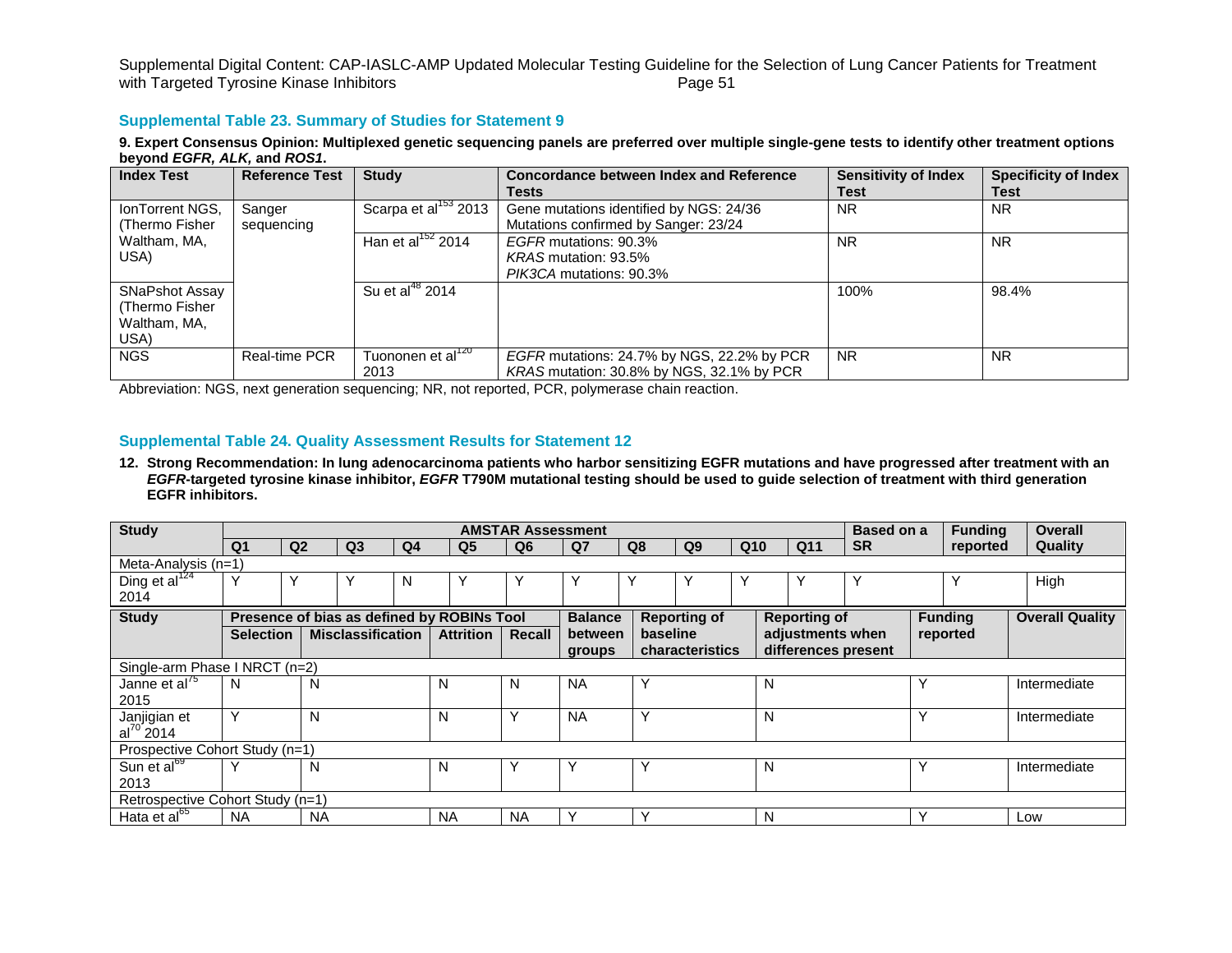| 2013                            |                                                        |                            |                    |               |            |                      |                                              |                           |                |
|---------------------------------|--------------------------------------------------------|----------------------------|--------------------|---------------|------------|----------------------|----------------------------------------------|---------------------------|----------------|
| Abbre <sup>,</sup><br>⁄iations: | $n$ cco<br>$\Delta$ $\Delta$ $\Delta$ $\sim$<br>ו שורו | ം;sessind "<br>Meth<br>the | logical<br>Quality | of Systematic | . Reviews: | 'NA.<br>no<br>w<br>. | not assessed<br>nn<br>. haear<br>vastu<br>vı | <b>NRC</b><br>study type: | non-randomized |

clinical trial; ROBINs, Risk of Bias in Non-randomized Studies of Intervention; SR, systematic review; Y, yes.

## **Supplemental Table 25. Summary of Studies for Statement 12**

**12. Strong Recommendation: In lung adenocarcinoma patients who harbor sensitizing EGFR mutations and have progressed after treatment with an**  *EGFR***-targeted tyrosine kinase inhibitor,** *EGFR* **T790M mutational testing should be used to guide selection of treatment with third generation EGFR inhibitors.**

| <b>Study, Study</b><br>Type                      | <b>Number</b><br><b>of</b><br><b>Patients</b> | EGFR T790M<br><b>Detection Timing</b>                         | <b>Post-Progression</b><br><b>Treatment</b><br>Regimen | <b>Response Rate (RR)</b>                                                                                      | <b>Disease Control Rate</b>                                                       | <b>Progression Free Survival (PFS)</b>                                                                                           |
|--------------------------------------------------|-----------------------------------------------|---------------------------------------------------------------|--------------------------------------------------------|----------------------------------------------------------------------------------------------------------------|-----------------------------------------------------------------------------------|----------------------------------------------------------------------------------------------------------------------------------|
| Ding et al $^{124}$<br>2014<br>MA                | 246                                           | Prior to first and<br>second line TKI                         | <b>NR</b>                                              | <b>NR</b>                                                                                                      | <b>NR</b>                                                                         | Patients with vs patients without<br>T790M mutation prior to treatment<br>with EGFR TKI: HR, 2.602;<br>95%CI, 1.011-6.695; P=.05 |
| Janne et al <sup>75</sup><br>2015<br><b>NRCT</b> | 253                                           | <b>NR</b>                                                     | AZD9291                                                | T790M-pos: 61%;<br>95%CI, 52-70%;<br>$n = 138$<br>T790M-neg: 21%;<br>95%CI, 12-34%; n=61                       | T790M-pos: 95%;<br>95%CI, 90-98%; n=138<br>T790M-neg: 61%;<br>95%Cl, 47-73%; n=61 | <b>NR</b>                                                                                                                        |
| Sun et al <sup>69</sup><br>2013<br><b>PCS</b>    | 70                                            | Rebiospy post-<br>progression                                 | Afatinib (n=34)                                        | T790M-pos: 5%<br>T790M-neg: 38%<br>$P = 01$                                                                    | <b>NR</b>                                                                         | T790M-pos: median 3.2months<br>T790M-neg: median 4.6months<br>$P = .33$                                                          |
| Janjigian et<br>$al^{70}$ 2014<br><b>NRCT</b>    | 126                                           | Post-progression<br>with fresh or<br>archived tumor<br>tissue | Afatinib plus<br>Cetuximab                             | T790M-pos: 32%;<br>95%CI, 21.8-44.5;<br>$n=71$<br>T790M-neg: 25%;<br>95%Cl, 13.8-38.3;<br>$n = 53$<br>$P = 34$ | <b>NR</b>                                                                         | T790M-pos: median 4.6months<br>T790M-neg: median 4.8months<br>$P = 64$                                                           |
| Hata et al <sup>65</sup><br>2013<br><b>RCS</b>   | 78                                            | Rebiopsy post-<br>progression                                 | TKI rechallenge<br>$(n=59)$                            | <b>NR</b>                                                                                                      | <b>NR</b>                                                                         | T790M-pos: median 31.4months;<br>range, 20.6-51.7; n=26<br>T790M-neg: median 11.4months;<br>range, 10.5-17.8: n=52<br>$P = 0.02$ |

Abbreviations: n, number; CI, confidence interval; HR, hazard ratio; MA, meta-analysis; neg, negative; NR, not reported; NRCT, non-randomized controlled trial; PCS, prospective cohort study; pos, positive; RCS, retrospective cohort study; TKI, tyrosine kinase inhibitor.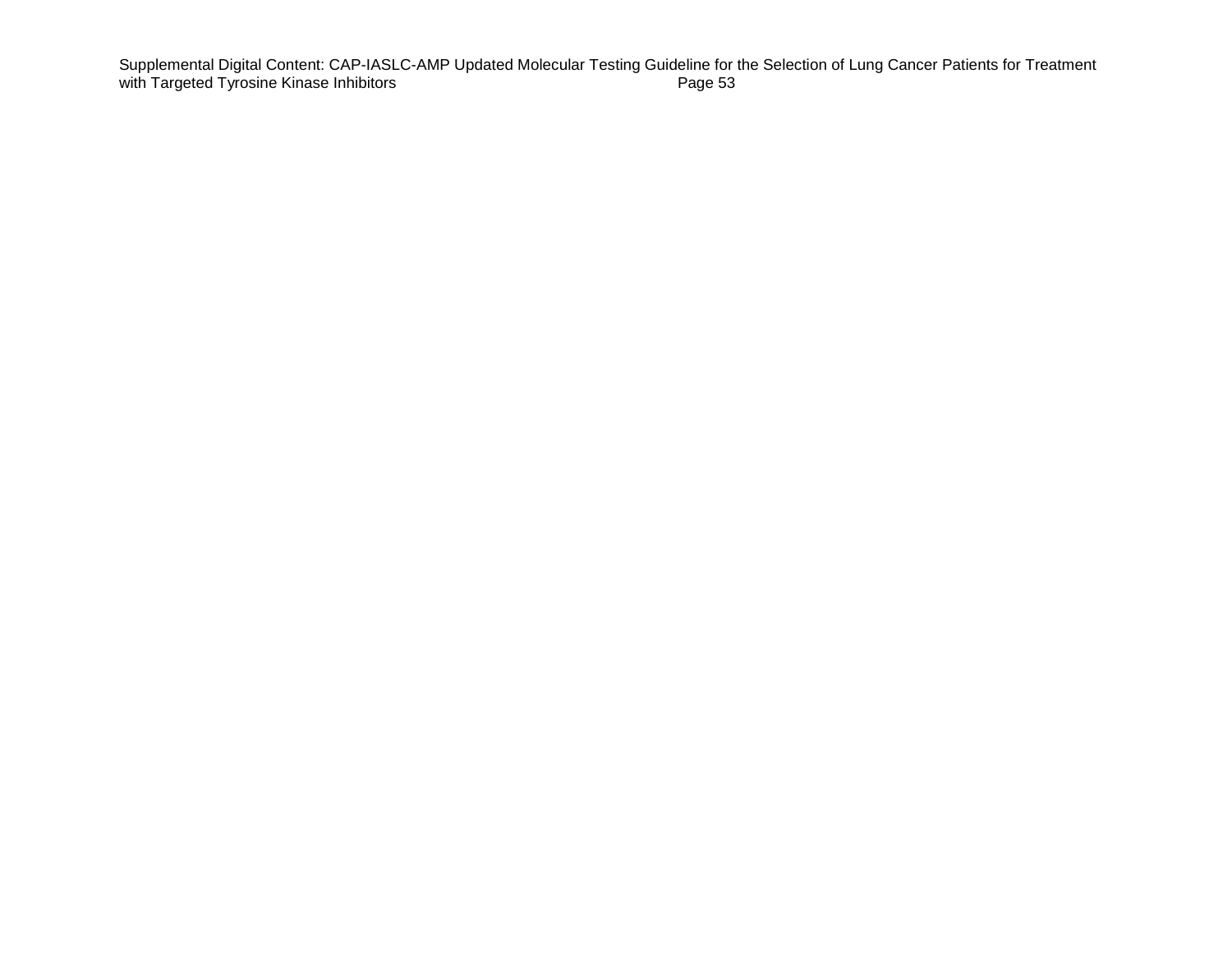#### **Supplemental Table 26. Quality Assessment Results for Statement 16**

16. Recommendation: In some clinical settings in which tissue is limited and/or insufficient for molecular testing, physicians may use a cell-free **plasma DNA (cfDNA) assay for** *EGFR***.**

| <b>Study</b>                                 |                  |                |                          |                |                                            | <b>AMSTAR Assessment</b> |                |    |                     |   |                     | <b>Based on a</b> |   | <b>Funding</b> | <b>Overall</b>         |
|----------------------------------------------|------------------|----------------|--------------------------|----------------|--------------------------------------------|--------------------------|----------------|----|---------------------|---|---------------------|-------------------|---|----------------|------------------------|
|                                              | Q <sub>1</sub>   | Q <sub>2</sub> | Q <sub>3</sub>           | Q <sub>4</sub> | Q5                                         | Q <sub>6</sub>           | Q7             | Q8 | Q <sub>9</sub>      |   | Q10<br>Q11          | <b>SR</b>         |   | reported       | Quality                |
| Meta-Analyses (n=2)                          |                  |                |                          |                |                                            |                          |                |    |                     |   |                     |                   |   |                |                        |
| Luo et al $^{92}$                            |                  | v              | $\check{ }$              |                |                                            | Y                        | ν              | Y  | Υ                   | ٧ | Υ                   | $\checkmark$      |   | Υ              | High                   |
| 2014                                         |                  |                |                          |                |                                            |                          |                |    |                     |   |                     |                   |   |                |                        |
| Li et al $^{125}$ 2014                       | Υ                | N              | Y                        | N              | Υ                                          | N                        | Υ              | Υ  | Y                   | N | Υ                   | $\checkmark$      |   | Υ              | High-                  |
|                                              |                  |                |                          |                |                                            |                          |                |    |                     |   |                     |                   |   |                | intermediate           |
| <b>Study</b>                                 |                  |                |                          |                | Presence of bias as defined by ROBINs Tool |                          | <b>Balance</b> |    | <b>Reporting of</b> |   | <b>Reporting of</b> |                   |   | <b>Funding</b> | <b>Overall Quality</b> |
|                                              | <b>Selection</b> |                | <b>Misclassification</b> |                | <b>Attrition</b>                           | Recall                   | between        |    | baseline            |   | adjustments when    |                   |   | reported       |                        |
|                                              |                  |                |                          |                |                                            |                          | groups         |    | characteristics     |   | differences present |                   |   |                |                        |
| Prospective Cohort Study (n=2)               |                  |                |                          |                |                                            |                          |                |    |                     |   |                     |                   |   |                |                        |
| Douillard et                                 | N                | N              |                          |                | N                                          | N                        | <b>NA</b>      | N  |                     |   | N                   |                   | Υ |                | Intermediate-          |
| $al^{90}$ 2014                               |                  |                |                          |                |                                            |                          |                |    |                     |   |                     |                   |   |                | low                    |
| Mok et al <sup>108</sup>                     | N                | N              |                          |                | N                                          | N                        | Υ              | v  |                     |   | Y                   |                   | Υ |                | High-                  |
| 2015                                         |                  |                |                          |                |                                            |                          |                |    |                     |   |                     |                   |   |                | intermediate           |
| Prospective-Retrospective Cohort Study (n=1) |                  |                |                          |                |                                            |                          |                |    |                     |   |                     |                   |   |                |                        |
| Kukita et al <sup>67</sup>                   | <b>NA</b>        | <b>NA</b>      |                          |                | <b>NA</b>                                  | <b>NA</b>                | Υ              | N  |                     |   | N                   |                   | N |                | Low                    |
| 2013                                         |                  |                |                          |                |                                            |                          |                |    |                     |   |                     |                   |   |                |                        |
| Oxnard et $al43$                             | <b>NA</b>        | <b>NA</b>      |                          |                | <b>NA</b>                                  | <b>NA</b>                | <b>NA</b>      | N  |                     |   | <b>NA</b>           |                   | Y |                | Intermediate-          |
| 2014                                         |                  |                |                          |                |                                            |                          |                |    |                     |   |                     |                   |   |                | low                    |

Abbreviations: AMSTAR, Assessing the Methodological Quality of Systematic Reviews; N, no; NA, not assessed based on study type; ROBINs, Risk of Bias in Non-randomized Studies of Intervention; SR, systematic review; Y, yes.

## **Supplemental Table 27. Summary of Studies for Statement 16**

16. Recommendation: In some clinical settings in which tissue is limited and/or insufficient for molecular testing, physicians may use a cell-free **plasma DNA (cfDNA) assay for** *EGFR***.**

| <b>Index Test</b>                                        | Reference<br>Test                | <b>Study</b>                  | <b>Total</b><br><b>Cases</b> | <b>Sensitivity of Index</b><br>test | <b>Specificity of Index</b><br>Test | <b>PPV of Index</b><br><b>Test</b> | <b>NPV of Index</b><br><b>Test</b> | Concordance<br>between<br>Index and<br>Reference<br><b>Test</b> |
|----------------------------------------------------------|----------------------------------|-------------------------------|------------------------------|-------------------------------------|-------------------------------------|------------------------------------|------------------------------------|-----------------------------------------------------------------|
| cfDNA<br>from                                            | Tumor<br>tissue:                 | Luo et al $^{92}$ 2014        | 2012                         | 67.4%; 95%CI, 51.7-<br>80.0%        | 93.5%; 95%CI, 88.8-<br>96.3%        | <b>NR</b>                          | <b>NR</b>                          | <b>NR</b>                                                       |
| peripheral<br>blood:<br>multiple<br>detection<br>methods | multiple<br>detection<br>methods | Li et al <sup>125</sup> 2014  | 1591                         | 65.0%; 95%CI, 61-<br>68%            | 88%; 95%CI, 86-90%                  | <b>NR</b>                          | <b>NR</b>                          | <b>NR</b>                                                       |
| cfDNA                                                    | Tumor                            | Douillard et al <sup>90</sup> | $105 -$                      | 65.7%; 95%CI, 55.8-                 | 99.8%; 95%CI, 99.0-                 | 98.6%; 95%CI,                      | 93.8%; 95%CI.                      | 94.3%; 95%CI,                                                   |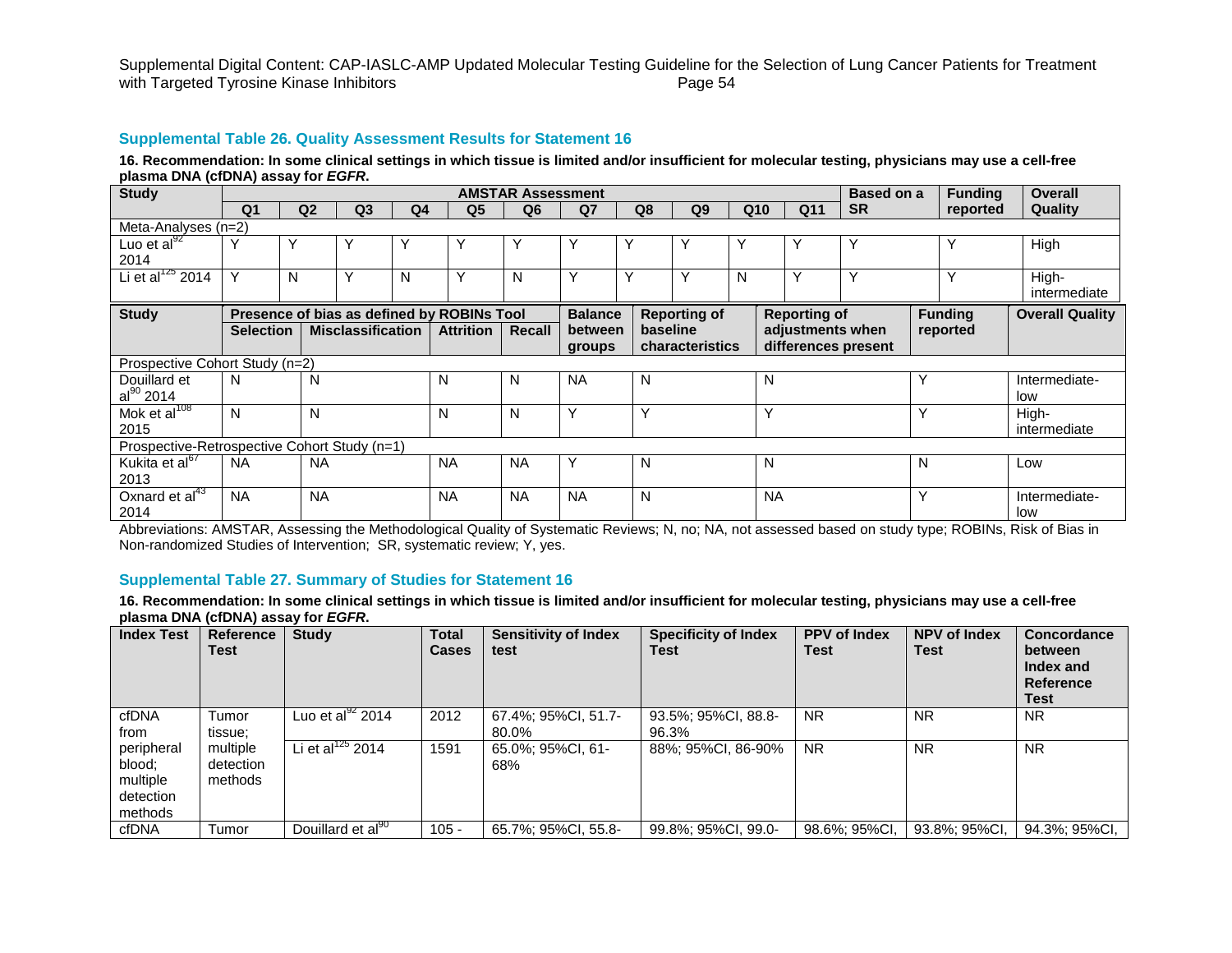| from blood:<br><b>ARMS</b><br>detection | tissue;<br><b>ARMS</b><br>detection                       | 2014                                           | 652                                        | 74.7%; n=105                                                                                                      | 100%; n=547                                                                                                      | 92.3-100%;<br>$n = 70$ | $91.5 - 95.5$ ;<br>n=582 | $92.3 - 96.0$ ;<br>n=652 |
|-----------------------------------------|-----------------------------------------------------------|------------------------------------------------|--------------------------------------------|-------------------------------------------------------------------------------------------------------------------|------------------------------------------------------------------------------------------------------------------|------------------------|--------------------------|--------------------------|
| cfDNA<br>from blood;<br><b>PCR</b>      | Tumor<br>tissue;<br><b>PCR</b>                            | Mok et al <sup>108</sup> 2015                  | 447                                        | 75%                                                                                                               | 96%                                                                                                              | 94%                    | 85%                      | 88%                      |
| cfDNA;<br>NGS, PNA-<br>LNA PCR<br>clamp | Tumor<br>tissue:<br><b>PNA-LNA</b><br><b>PCR</b><br>clamp | Kukita et al <sup>67</sup> 2013                | 54                                         | 78%; 95%CI, 44-93%                                                                                                | 92%; 95%CI, 66-98%                                                                                               | <b>NR</b>              | <b>NR</b>                | 86%; 95%CI,<br>66-95%    |
| cfDNA<br>from<br>plasma;<br>ddPCR       | Tumor<br>tissue;<br>assay not<br>reported                 | Oxnard et al <sup>43</sup><br>$2014^{\dagger}$ | 46 (23)<br>L858R.<br>23<br>exon<br>19 del) | L858R: 67%; 95%CI,<br>35-90% (1 copy/mL<br>threshold)<br>19 del: 67%; 95%CI,<br>30-93% (6 copies/mL<br>threshold) | L858R: 82%; 95%CI,<br>48-98% (1 copy/mL<br>threshold)<br>19del: 79%; 95%CI,<br>49-95% (6 copies/mL<br>threshold) | <b>NR</b>              | <b>NR</b>                | <b>NR</b>                |

 $^{\dagger}$  Sensitivity and specificity calculated from reported true positive, false positive, true negative and false negative cases for L858R and exon 19 deletion assays. Abbreviations: ARMS, amplification refractory mutation system; cfDNA, cell-free DNA; CI, confidence interval, ddPCR, droplet digital polymerase chain reaction; n, number; NGS, next generation sequencing; NPV, negative predictive value; NR, not reported; PCR, polymerase chain reaction; PNA-LNA PCR, peptide nucleic acid-locked nucleic acid polymerase chain reaction; PPV, positive predictive value.

## **Supplemental Table 28. Quality Assessment Results for Statement 17**

17. Expert Consensus Opinion: Physicians may use cell-free plasma DNA (cfDNA) methods to identify EGFR T790M mutations in lung adenocarcinoma patients with progression or acquired resistance to EGFR-targeted tyrosine kinase inhibitors; testing of the tumor sample is **recommended if the plasma result is negative.**

| <b>Study</b>                       | Presence of bias as defined by ROBINs Tool |                          |                  |           | <b>Balance</b> | <b>Reporting of</b> | <b>Reporting of</b> | <b>Funding</b> | <b>Overall Quality</b> |
|------------------------------------|--------------------------------------------|--------------------------|------------------|-----------|----------------|---------------------|---------------------|----------------|------------------------|
|                                    | <b>Selection</b>                           | <b>Misclassification</b> | <b>Attrition</b> | Recall    | between        | baseline            | adjustments when    | reported       |                        |
|                                    |                                            |                          |                  |           | groups         | characteristics     | differences present |                |                        |
| Prospective Cohort Studies (n=2)   |                                            |                          |                  |           |                |                     |                     |                |                        |
| Wei et al $^{127}$                 |                                            | N                        | N                | N         | N              |                     | N                   |                | Intermediate-          |
| 2016                               |                                            |                          |                  |           |                |                     |                     |                | low                    |
| Oxnard et al $130$                 |                                            |                          | N                | N         |                | N                   | N                   |                | Intermediate-          |
| 2016                               |                                            |                          |                  |           |                |                     |                     |                | low                    |
| Retrospective Cohort Studies (n=2) |                                            |                          |                  |           |                |                     |                     |                |                        |
| Sakai et al <sup>68</sup>          | <b>NA</b>                                  | <b>NA</b>                | <b>NA</b>        | <b>NA</b> | N              |                     | N                   | N              | Low                    |
| 2013                               |                                            |                          |                  |           |                |                     |                     |                |                        |
| Wang et al <sup>74</sup>           | <b>NA</b>                                  | <b>NA</b>                | <b>NA</b>        | <b>NA</b> | $\checkmark$   |                     | N                   |                | Low                    |
| 2014                               |                                            |                          |                  |           |                |                     |                     |                |                        |

Abbreviations: N, no; NA, not assessed based on study type; ROBINs, Risk of Bias in Non-randomized Studies of Intervention; Y, yes.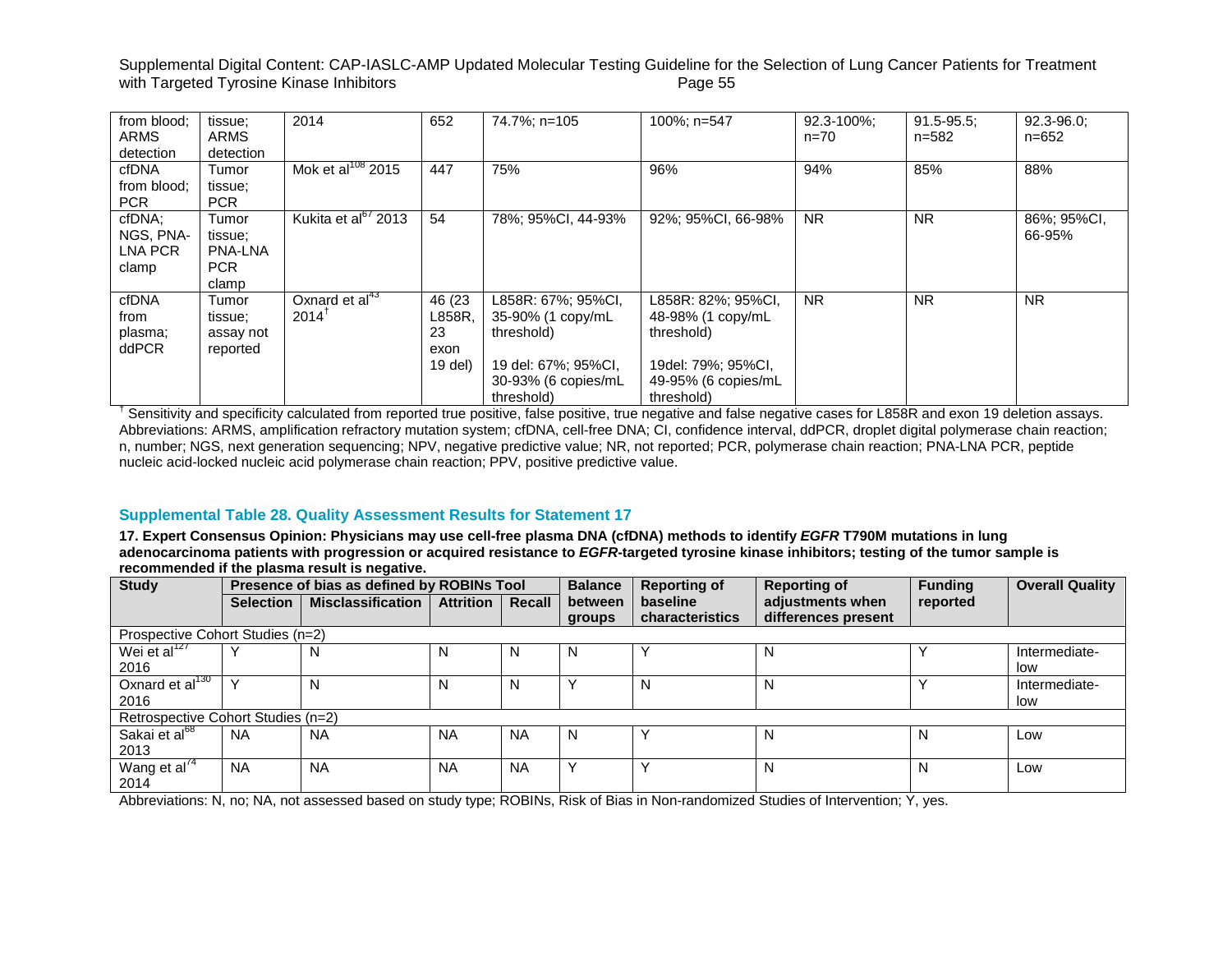# **Supplemental Table 29. Summary of Studies for Statement 17**

17. Expert Consensus Opinion: Physicians may use cell-free plasma DNA (cfDNA) methods to identify EGFR T790M mutations in lung adenocarcinoma patients with progression or acquired resistance to EGFR-targeted tyrosine kinase inhibitors; testing of the tumor sample is **recommended if the plasma result is negative.**

| <b>Study</b>                 | <b>Index Test</b>                                                                                                                                                                               | <b>Reference</b><br><b>Test</b>                                                                             | <b>Sensitivity of</b><br><b>Index Test</b> | <b>Concordance between</b><br><b>Index and Reference Test</b>                                                  | <b>Objective Response Rate</b><br>following treatment with<br>3 <sup>rd</sup> -generation EGFR-TKI                                                                                                                                                                | <b>Progression Free Survival</b><br>following treatment with<br>3rd-generation EGFR-TKI                                                                                                                                                                                                                                      |
|------------------------------|-------------------------------------------------------------------------------------------------------------------------------------------------------------------------------------------------|-------------------------------------------------------------------------------------------------------------|--------------------------------------------|----------------------------------------------------------------------------------------------------------------|-------------------------------------------------------------------------------------------------------------------------------------------------------------------------------------------------------------------------------------------------------------------|------------------------------------------------------------------------------------------------------------------------------------------------------------------------------------------------------------------------------------------------------------------------------------------------------------------------------|
| Oxnard et<br>$al^{130}$ 2016 | cfDNA from<br>plasma; BEAMing<br>genotyping assay<br>(Sysmex Inostics,<br>Mundelein, IL,<br>USA)                                                                                                | Tumor<br>tissue;<br><b>BEAMing</b><br>genotyping<br>assay<br>(Sysmex<br>Inostics,<br>Mundelein,<br>IL, USA) | 70.3%; 95%CI,<br>63-77%                    | <b>NR</b>                                                                                                      | Tumor genotyping (n=231)<br>T790M-pos (n=173): 62%;<br>95%CI, 54-70%<br>T790M-neg (n=58): 26%;<br>95%CI, 15-39%<br>P< 0.001<br>Plasma genotyping<br>$(n=266)$<br>T790M-pos (n=164): 63%;<br>95%CI, 55-70%<br>T790M-neg (n=102): 46%;<br>95%CI, 36-56%<br>$P = 01$ | Tumor genotyping (n=231)<br>T790M-pos (n=173):<br>9.7months; range 8.3-12.5<br>months<br>T790M-neg (n=58):<br>3.4months; range 2.1-<br>4.3months<br>P<.001<br>Plasma genotyping (n=266)<br>T790M-pos (n=164):<br>9.7months; range 8.3-<br>11.1months<br>T790M-neg (n=102): 8.2<br>months, range 5.3-10.9<br>months $P = .19$ |
| Wei et al $^{127}$<br>2016   | cfDNA from<br>peripheral blood;<br>droplet digital<br><b>PCR</b>                                                                                                                                | Rebiopsy<br>tissue                                                                                          | $\overline{\text{NR}}$                     | T790M positive group: 76%<br>T790M negative group: 88%                                                         | $\overline{\text{NR}}$                                                                                                                                                                                                                                            | <b>NR</b>                                                                                                                                                                                                                                                                                                                    |
| Sakai et<br>$al^{68}$ 2013   | cfDNA from<br>plasma, peripheral<br>blood;<br>MassARRAY<br>(Agena<br>Bioscience, San<br>Diego, CA, USA)<br>with modification<br>for SABER assay<br>(Agena<br>Bioscience, San<br>Diego, CA, USA) | Sequencing                                                                                                  | <b>NR</b>                                  | T790M mutation detected in<br>21/75 plasma samples by<br>SABER and confirmed with<br>sequencing in 14/21 cases | $\overline{\text{NR}}$                                                                                                                                                                                                                                            | $\overline{\text{NR}}$                                                                                                                                                                                                                                                                                                       |
| Wang et<br>$al^{74} 2014$    | cfDNA from<br>peripheral blood;<br>ARMS, digital-<br>PCR, denaturing<br><b>HPLC</b>                                                                                                             | Tumor tissue                                                                                                | <b>NR</b>                                  | pre-TKI: ARMS detected<br>T790M in 5.5% (n=6/103)<br>and D-PCR in 31.1%<br>$(n=32/103)$                        | <b>NR</b>                                                                                                                                                                                                                                                         | <b>NR</b>                                                                                                                                                                                                                                                                                                                    |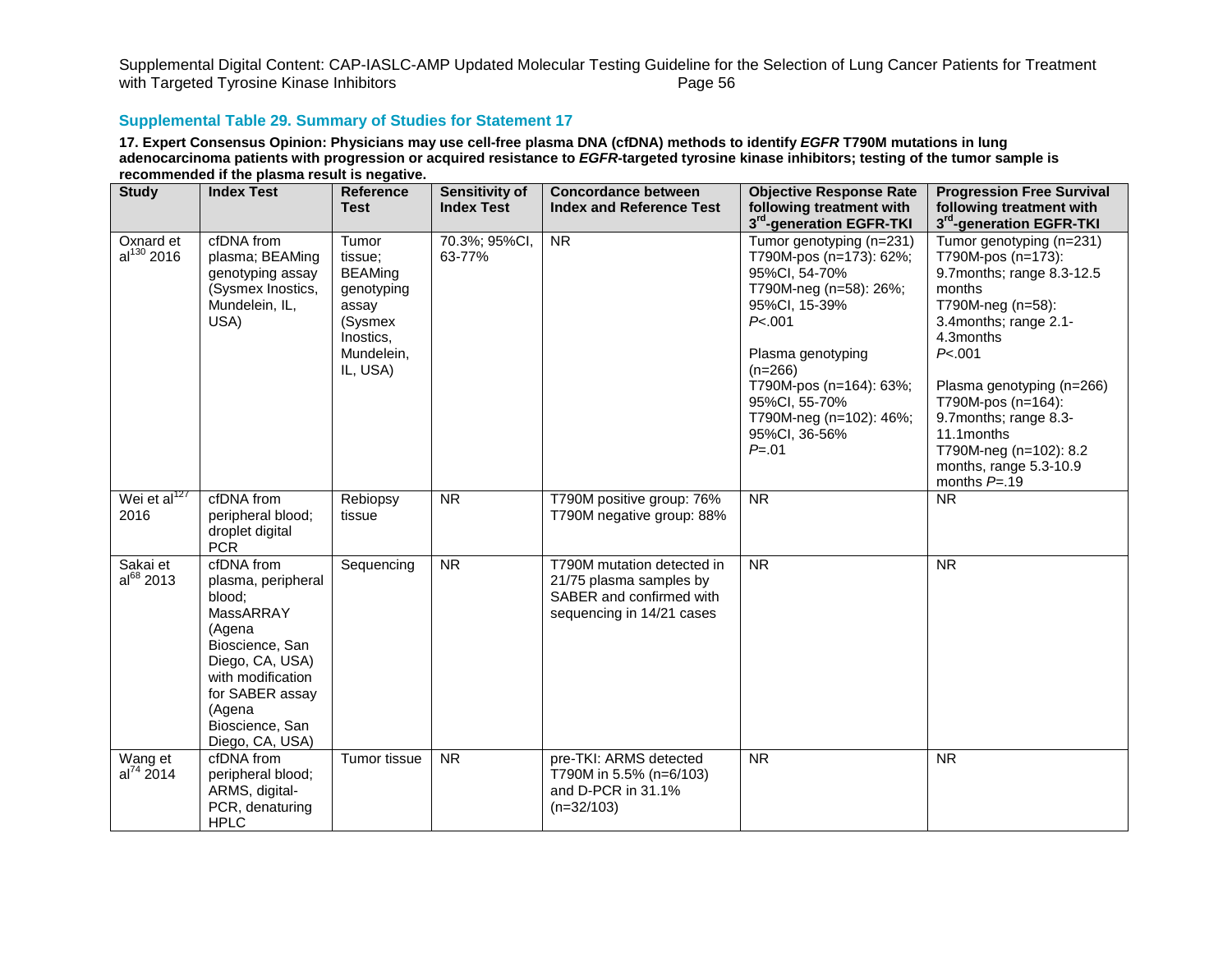# Supplemental Digital Content: CAP-IASLC-AMP Updated Molecular Testing Guideline for the Selection of Lung Cancer Patients for Treatment<br>with Targeted Tyrosine Kinase Inhibitors<br>Page 57 with Targeted Tyrosine Kinase Inhibitors

|  |  | post-TKI: ARMS detected<br>25.2% (n=34/135) and D- |  |
|--|--|----------------------------------------------------|--|
|  |  | PCR detected 43.0%<br>(n=58/135)                   |  |

Abbreviations: ARMS, amplification refractory mutation system; cfDNA, cell free deoxyribonucleic acid; CI, confidence interval; D-PCR, digital polymerase chain reaction; HPLC, highperformance liquid chromatography; n, number; neg, negative; NR, not reported; P, probability value; PCR, polymerase chain reaction; pos, positive.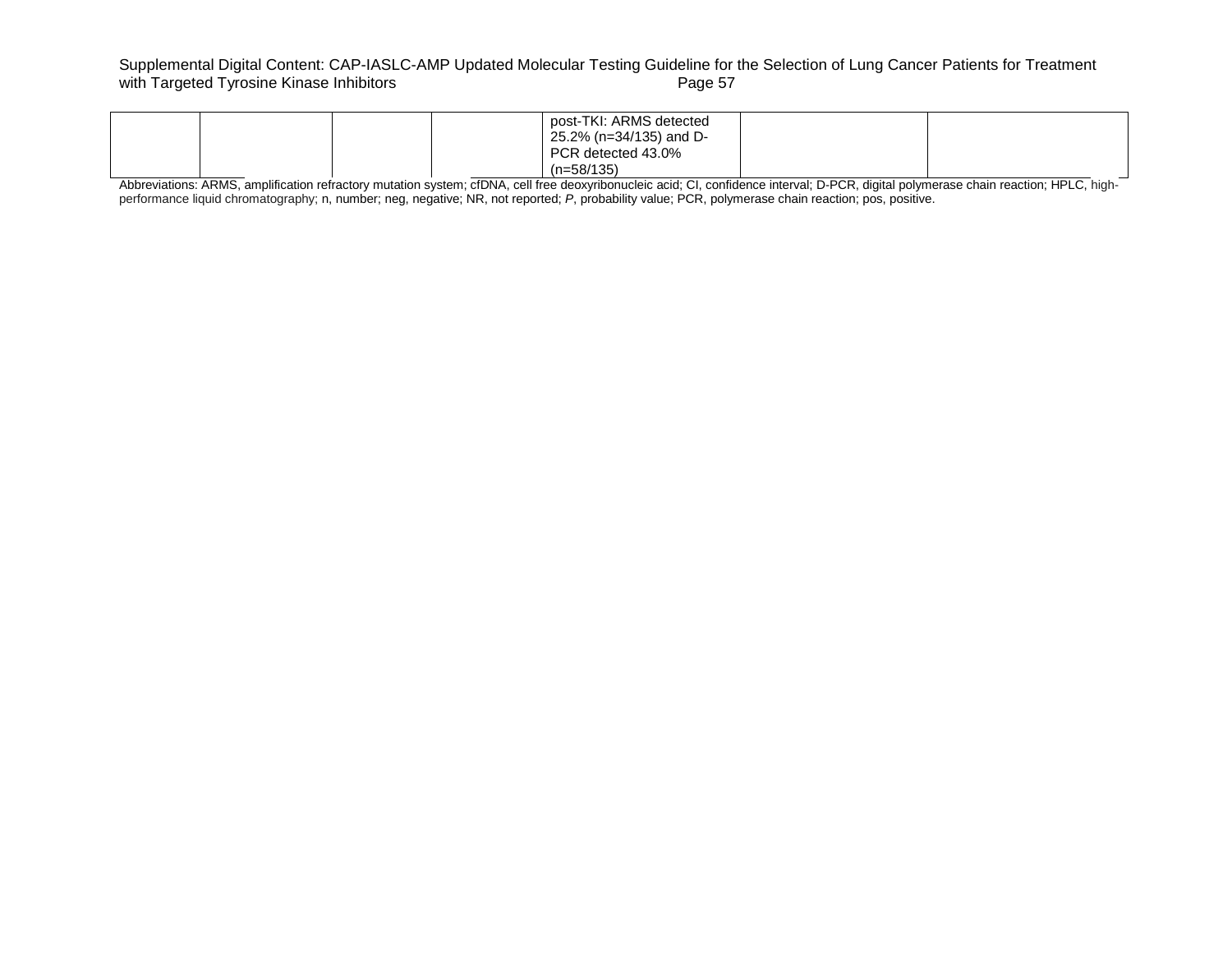**Supplemental Figure 1. Literature Review Flow Diagram –Reaffirmation of 2013 recommendations**



\*Excluded based on expert opinion, did not meet minimum quality standards, presented incomplete data or data that were not in useable formats Adapted from Moher D, Liberati A, Tetzlaff J, Altman DG. Preferred reporting items for systematic reviews and meta-analyses: the PRISMA statement. *PLoS Med.* 2009;6:e1000097. doi: 10.1371/journal.pmed.1000097157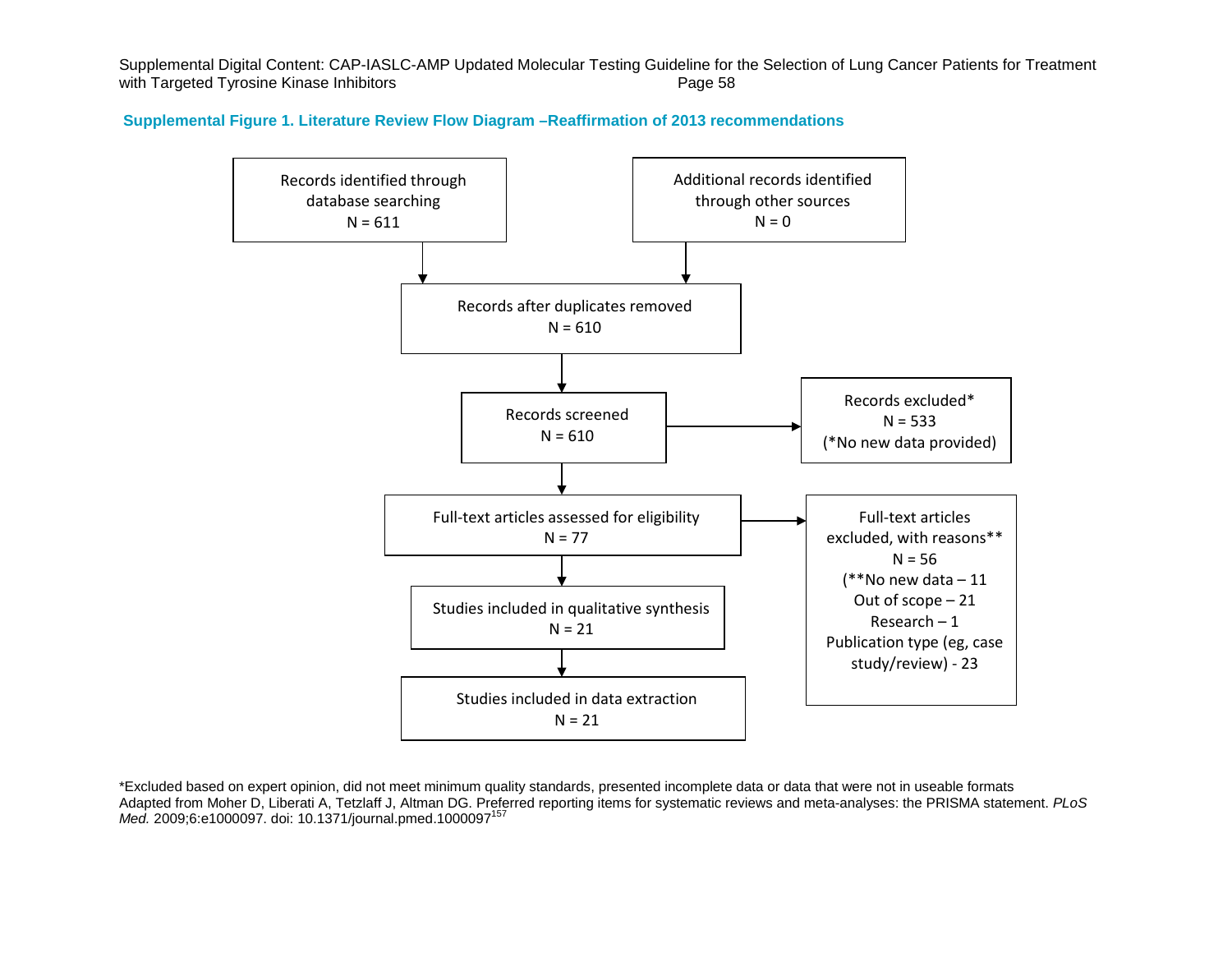

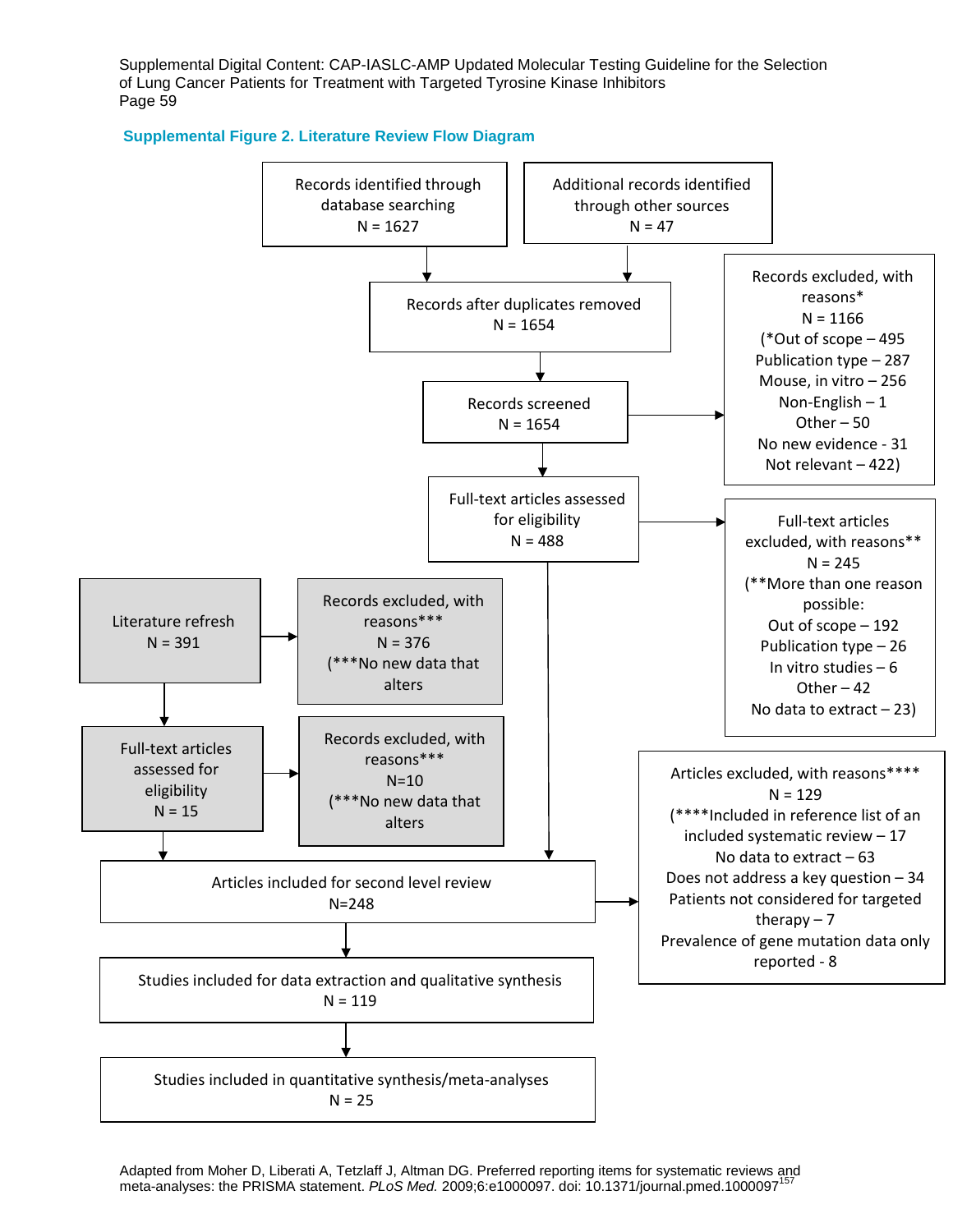# **Appendix 1: Literature search strategies**

**Final OVID search strategy (Reaffirmation of 2013 Recommendations) – Run 5/17/15**  Database: Ovid MEDLINE(R) In-Process & Other Non-Indexed Citations and Ovid MEDLINE(R) <1946 to Present>, Ovid MEDLINE(R) Daily Update <May 15, 2015> Search Strategy: --------------------------------------------------------------------------------

- 1 \*lung neoplasms/ (128612)<br>2 \*carcinoma, non-small-cell l
- 2 \*carcinoma, non-small-cell lung/ (30288)
- 3 NSCLC.tw. (22334)
- 4 \*adenocarcinoma/ (93995)<br>5 (lung or pulmonary).tw. (73
- 5 (lung or pulmonary).tw. (739486)
- 6 (cancer\$ or carcinoma\$ or neoplasm\$ or malignan\$ or tumo?r\$).tw. (2350924)
- 7 (adenocarcinoma\$ or "non?small cell").tw. (106212)
- 8 4 or 7 (152171)
- 9 5 and 8 (29696)
- 10 5 and 6 (212502)
- 11 or/1-3 (134111)
- 12 or/9-11 (242880)
- 13 (K?RAS or B?RAF or ALK? or EGFR or "epidermal growth factor receptor").tw. (57213)
- 14 "Kirsten ras protein".tw. (3)
- 15 Receptor, Epidermal Growth Factor/ (30262)
- 
- 16 or/13-15 (66200) 17 (mutation or amplification or "gene copy number" or rearrangement or fusion or translocation or inversion or IHC

or immunohistochemistry or FISH or ISH or "in situ hybridization").tw. (918741)

- 18 12 and 16 and 17 (4513)
- 19 limit 18 to (english language and yr="2012 -Current") (2413)
- 20 animals/ not humans/ (3947090)
- 21 19 not 20 (2389)
- 22 ("cell line\$" or "cell culture\$" or mouse or murine or "in vitro").ti. (555059)
- 23 21 not 22 (2333)
- remove duplicates from 23 (2229)
- 25 practice guideline/ (20132)<br>26 health planning guidelines/
- health planning guidelines/ (3885)
- 27 guideline\*.ti. (52899)
- 28 (practice adj3 parameter\*).ti,ab. (1241)<br>29 clinical protocols/ (20973)
- clinical protocols/ (20973)
- 30 guidance.ti,ab. (66887)
- 31 care pathway\*.ti,ab. (1890)
- 32 critical pathway/ (4883)
- 33 (clinical adj3 pathway\*).ti,ab. (3617)
- 34 algorithms/ (184927)
- 35 consensus development conference.pt. (9516)
- 36 consensus development conference nih.pt. (745)
- 37 or/25-36 (349019)
- 38 Letter/ or comment/ or editorial/ (1408794)
- 39 37 not 38 (334300)
- 40 24 and 39 (34)<br>41 ((comprehensiv
- 41 ((comprehensive\* or integrative or systematic\*) adj3 (bibliographic\* or review\* or literature)).ti,ab. (89130)

42 (meta-analy\* or metaanaly\* or "research synthesis" or ((information or data) adj3 systhesis) or (data adj2 extract\*)).ti,ab. (98980)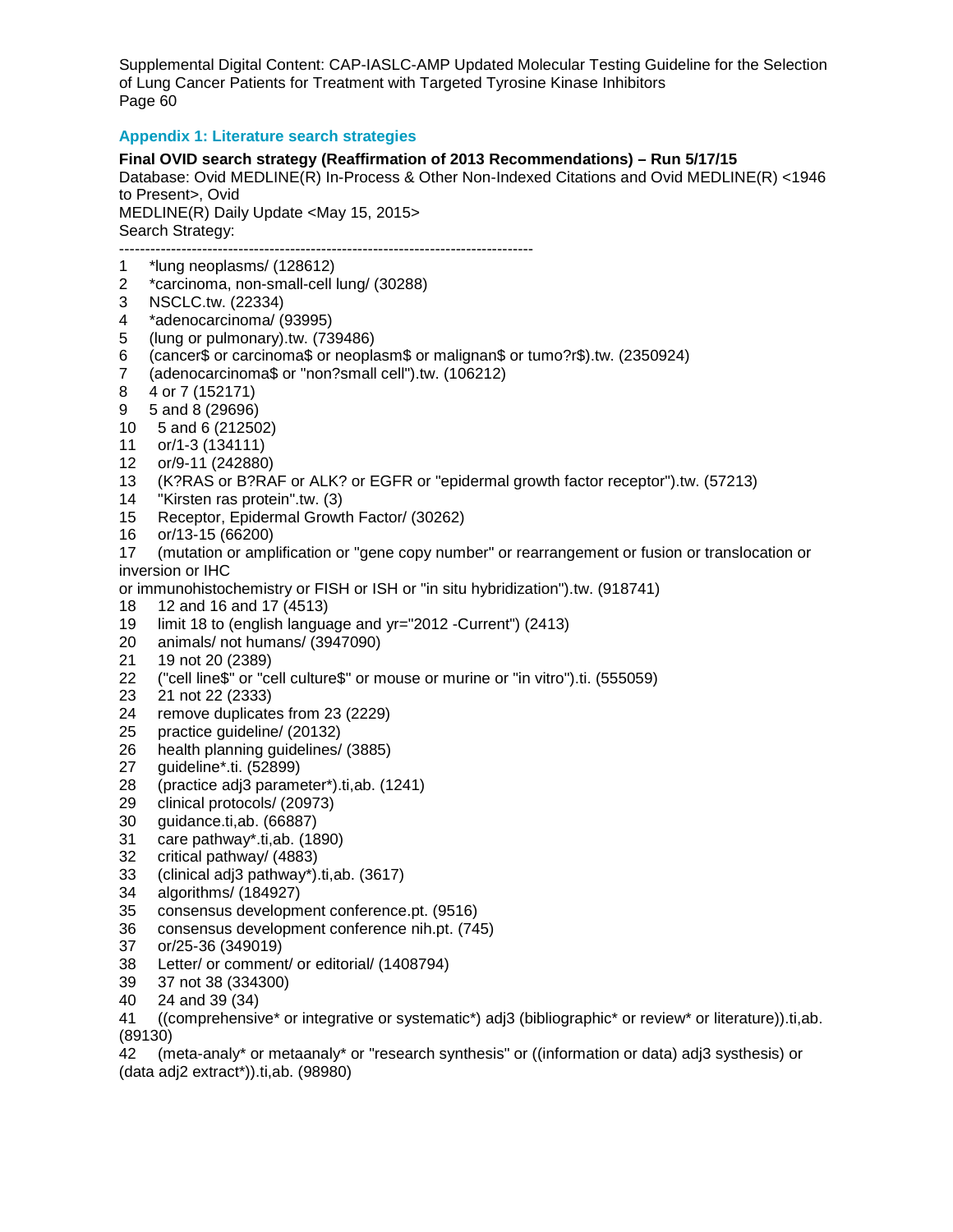43 (cinahl or (cochrane adj3 trial\*) or embase or medline or psyclit or (psychinfo not "psychinfo database") or pubmed or scopus or "sociological abstracts" or "web of science" or bids or cancerlit).ab. (96233)

44 ("cochrane database of systematic reviews" or evidence report technology assessment or evidence report technology assessment summary).jn. (11640)

- 45 evidence report: technology assessment\*.jn. (220)
- 46 meta-analysis as topic/ (14250)
- 47 meta-analysis.pt. (55901)
- 48 (systematic adj (review\$1 or overview\$1)).tw. (65695)
- 49 (review adj5 (rationale or evidence)).ti,ab. and review.pt. (26897)
- 50 (exp Review Literature as Topic/ or review.pt. or exp review/) and systematic.tw. (66665)

51 ("reference list\$" or bibliograph\$ or hand-search\$ or "relevant journals" or "manual search\$").ab. (28124)

52 (pooled analy\$ or "statistical pooling" or "mathematical pooling" or "statistical summar\$" or "mathematical summar\$" or "quantitative synthes#s" or "quantitative overview").tw. (5976)

53 ("study selection" or "selection criteria" or "data extraction" or "quality assessment" or "jadad scale" or "methodological quality").ab. (44328)

- 54 Review/ (1979569)
- 55 53 and 54 (26440)
- 
- 56 or/41-52,55 (254372) 57 comment/ or letter/ or editorial/ (1408794)
- 58 56 not 57 (246680)
- 59 24 and 58 (82)<br>60 40 or 59 (114)
- 60 40 or 59 (114)

61 ("clinical trial" or "clinical trial, phase i" or "clinical trial, phase ii" or "clinical trial, phase iii" or "clinical trial, phase iv").pt. (521845)

- 62 "controlled clinical trial".pt. (89500)
- 63 "multicenter study".pt. (186681)
- 64 "randomized controlled trial".pt. (395487)
- 65 double-blind method/ (130391)
- 
- 66 random allocation/ (83416) single blind method/ (20469)
- 68 clinical trials as topic/ (172930)
- 
- 69 clinical trials, phase i as topic/ (4332)
- 70 clinical trials, phase ii as topic/ (6174)<br>71 clinical trials, phase iii as topic/ (6767) clinical trials, phase iii as topic/ (6767)
- 72 clinical trials, phase iv as topic/ (228)<br>73 exp controlled clinical trials as topic/ (
- exp controlled clinical trials as topic/ (103466)
- 74 multicenter studies as topic/ (16003)
- 75 (RCT or (allocat\$ adj2 random\$)).tw. (33154)
- 76 ((randomi?ed adj7 trial\*) or (controlled adj3 trial\*) or (clinical adj2 trial\*) or ((single or doubl\* or tripl\*
- or treb\*) and (blind\* or mask\*))).ti,ab. (526049)
- 77 early termination of clinical trials/ (357)<br>78 case report.tw. (219044)
- case report.tw. (219044)
- 79 Letter/ or comment/ or editorial/ (1408794)
- 80 historical article/ (316205)
- 81 or/78-80 (1921507)
- 82 or/61-77 (1283237)
- 83 82 not 81 (1230952)
- 84 24 and 83 (370)
- 85 24 and 82 (373)
- 86 remove duplicates from 85 (333)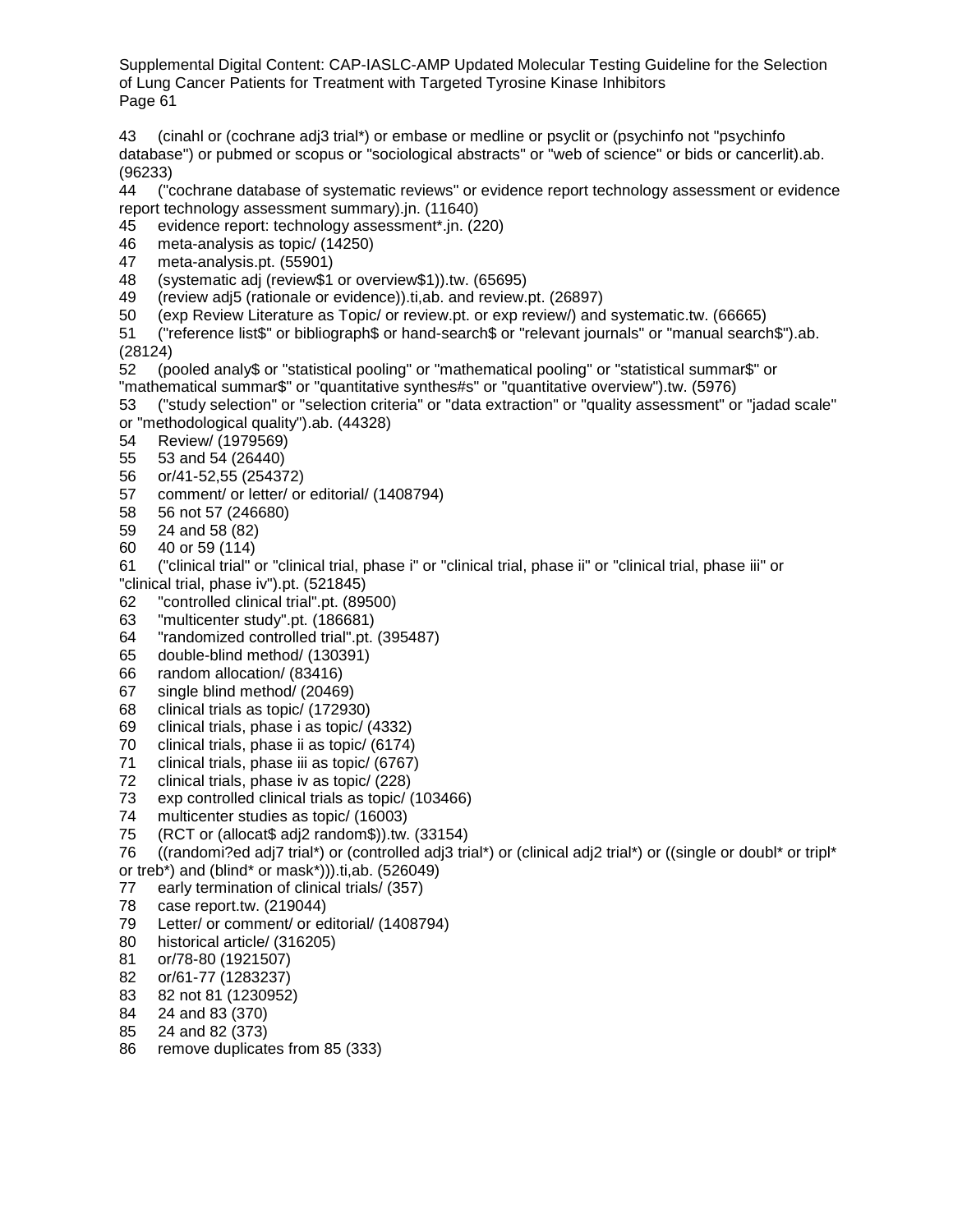# **Final OVID search strategy (New Recommendations) – Run Thursday, May 21, 2015 @ 3:27 p.m. CST.**

Database: Ovid MEDLINE(R) In-Process & Other Non-Indexed Citations and Ovid MEDLINE(R) <1946 to Present>, Ovid MEDLINE(R) Daily Update <May 20, 2015> Search Strategy: --------------------------------------------------------------------------------

1 \*lung neoplasms/ (128711)

- 2 \*carcinoma, non-small-cell lung/ (30315)
- 
- 3 NSCLC.tw. (22335)<br>4 \*adenocarcinoma/ (9
- 4 \*adenocarcinoma/ (94051)<br>5 (lung or pulmonary).tw. (73 5 (lung or pulmonary).tw. (739745)
- 6 (cancer\$ or carcinoma\$ or neoplasm\$ or malignan\$ or tumo?r\$).tw. (2352022)
- 7 (adenocarcinoma\$ or "non?small?cell").tw. (104537)
- 8 4 or 7 (150553)
- 9 5 and 8 (28054)
- 10 5 and 6 (212608)
- 11 or/1-3 (134199)
- 12 or/9-11 (243010)

13 ((ROS\$ or RET or MET or c?Met or B?raf or HER?2 or ERBB?2 or HGFR) adj5 (mutation\$ or protein\$ or activation\$ or receptor\$ or pathway\$ or gene\$ or translocation\$ or rearrangement\$ or oncogene\$ or fusion\$ or expression\$ or over?expression\$ or amplification\$ or inversion\$ or deletion\$)).tw. (55143)

- 14 ras Proteins/ (10449)
- 15 Proto-oncogene proteins c-ret/ (2858)
- 16 proto-oncogene proteins c-met/ (3686)
- 17 proto-oncogene proteins b-raf/ (4455)
- 18 Receptor, ErbB-2/ (17223)
- 19 Genes, erbB-2/ (2755)
- 20 Ros1 protein.nm. (176)
- MET protein, human.nm. (691)
- 22 or/13-21 (79074)
- 23 \*Antibodies, Monoclonal, Humanized/ (7598)<br>24 \*antibodies, monoclonal/ (76879)
- 24 \* antibodies, monoclonal/ (76879)<br>25 exp \* antineoplastic agents/ (4959
- 25 exp \*antineoplastic agents/ (495922)
- 26 exp \*antineoplastic protocols/ (72676)<br>27 \*angiogenesis inhibitors/ (12300)
- \*angiogenesis inhibitors/ (12300)
- 28 \*molecular targeted therapy/ (4610)
- 29 \*protein kinase inhibitors/ (13643)
- 30 \*protein-tyrosine kinases/ai (3136)
- 31 \*receptor, epidermal growth factor/ai (3247)
- 
- 32 pyrazoles/ (20078) pyridines/ (43821)
- 34 pyrimidines/ (35905)
- 35 AZD9291.nm. (3)
- 36 BIBW 2992.nm. (153)
- CH5424802.nm. (16)
- 38 CO-1686.nm. (2)
- 39 Bevacizumab.nm. (7314)
- 40 Ceritinib.nm. (21)
- 41 Crizotinib.nm. (381)
- 42 Erlotinib.nm. (2558)
- 43 Gefitinib.nm. (3263)
- 44 IMC-11F8 monoclonal antibody.nm. (9)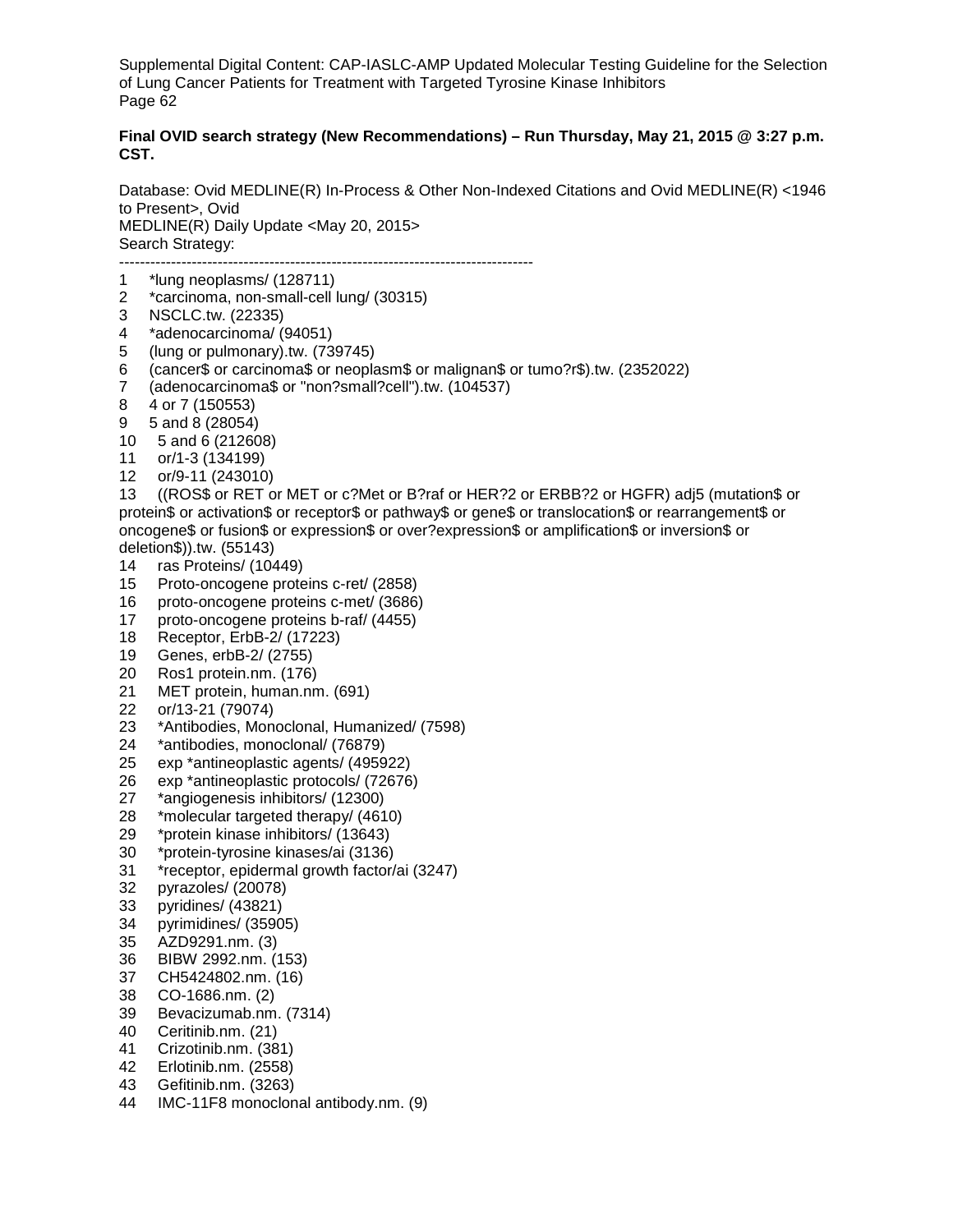- 45 Nivolumab.nm. (91)
- 46 Ramucirumab.nm. (67)<br>47 Trastuzumab.nm. (4411
- 47 Trastuzumab.nm. (4411)

48 (bevacizumab or ramucirumab or trastuzumab or erlotinib or afatinib or crizotinib or ceritinib or gefitinib or nivolumab or brigatinib or alectinib or necitumumab or rociletinib).tw. (21524)

- 49 ((tyrosine or kinase\$ or egfr or c?met or met or pan?HER or HER?2 or ROS?1 or ALK? or ALK?1
- or EGFR or VEGF\$ or BRAF or RET\$) adj3 (inhibitor\$ or receptor\$ or targeted)).tw. (142747)
- 50 (AZD?9291 or CO?1686 or IMC?11F8 or AP?26113 or CH5424802 or LDK378 or TKI\$).tw. (3856)
- 51 ((molecular or target\$) adj3 (therap\$ or treatment\$)).tw. (136403)

52 (Avastin or Xalkori or Tarceva or Iressa or Gilotrif or Zykadia or Cyramza or Herclon or Herceptin).tw. (3508)

- 53 or/23-52 (942520)
- 54 exp Analysis of Variance/ (287597)
- 
- 55 Cluster Analysis/ (45100) 56 Decision Support Techniques/ (13458)
- 57 Disease Progression/ (110974)
- 58 Drug Resistance, Neoplasm/ (30828)
- 59 Prognosis/ (377858)
- 60 Risk Assessment/ (185547)
- 61 "Sensitivity and Specificity"/ (288028)
- 62 exp Survival Analysis/ (199631)
- 63 Survival Rate/ (132059)
- 64 exp Treatment Outcome/ (701139)<br>65 neoplasm recurrence, local/ (87715)
- neoplasm recurrence, local/ (87715)
- 66 neoplasm metastasis/ (85048)
- 67 recurrence/ (151067)<br>68 ((improve\$ or overall)
- ((improve\$ or overall or time) adj3 survival).tw. (164337)
- 69 ((prognos\$ or predict\$ or therap\$ or treatment) adj3 (marker\$ or value or respons\$)).tw. (267525)
- 70 (disease\$ adj3 (control or surviv\$)).tw. (88140)
- 71 ((progression\$ or recurrence\$ or prevalence) adj3 (disease or time or survival or rate)).tw.

- (173665) (response and (partial or complete or rate)).tw. (285483)
- 73 non?respon\$.tw. (15432)
- 74 ("clinical usefulness" or (predict\$ adj3 ability)).tw. (21235)
- 75 RECIST.tw. (2141)<br>76 (statistical\$ adj3 sig
- 76 (statistical\$ adj3 significan\$).tw. (344803)
- 77 prognos\$.ab. /freq=3 (48475)<br>78 (Clinicopathologic or patient\$)
- $((\text{clinicopathologic or patient}\$)$  adj3 characteristic $$)$ .tw. (56425)
- 79 (patient adj3 (sex or ethnicity or age or population\$)).tw. (78025)
- 80 (smoking adj3 (history or status)).tw. (26383)
- 81 (hazard adj3 ratio).tw. (45197)
- 82 or/54-81 (3028374)
- 83 High-Throughput Nucleotide Sequencing/ (7194)<br>84 Molecular Diagnostic Techniques/ (6287)
- Molecular Diagnostic Techniques/ (6287)
- 85 Multiplex polymerase chain reaction/ (1940)
- 86 exp Sequence Analysis, DNA/ (168606)<br>87 sequence analysis, RNA/ (6790)
- sequence analysis, RNA/ (6790)
- 88 immunohistochemistry/ (254885)
- 89 exp Nucleic Acid Amplification Techniques/ (389333)
- 90 in situ hybridization, fluorescence/ (36268)
- 91 Sequence Analysis, Protein/ (11435)
- 92 Oligonucleotide Array Sequence Analysis/ (59401)
- 93 genome, human/ (21314)
- 94 exp polymerase chain reaction/ (384165)
- 95 nucleic acid denaturation/ (10654)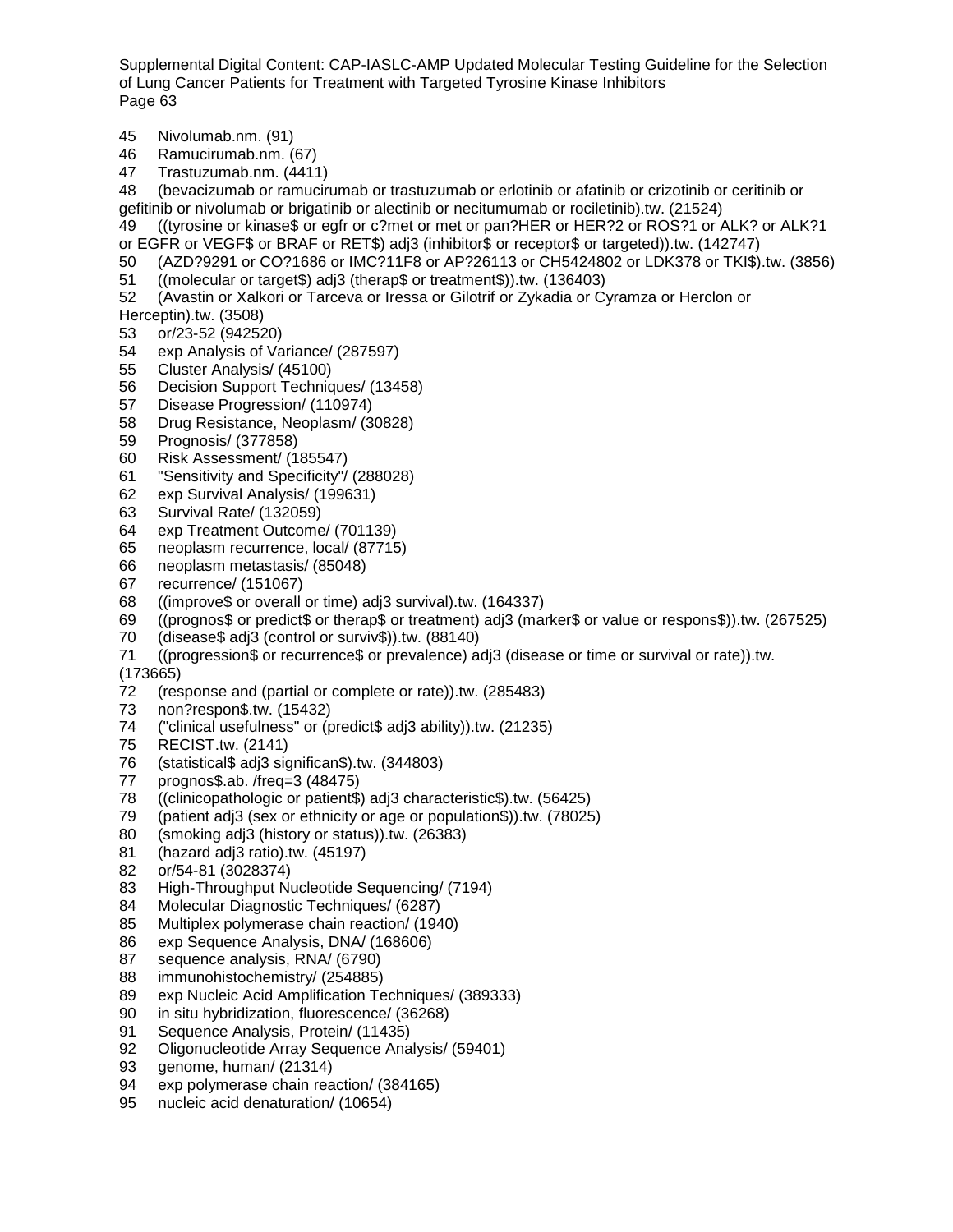96 neoplastic cells, circulating/ (7252)

97 (circulating adj ("tumor cells" or DNA or RNA or miRNA\$ or "nucleic acid")).tw. (3604)<br>98 (immunohistochem\$ or IHC or "in situ hybridi#ation" or FISH or Sanger or PCR or anti

98 (immunohistochem\$ or IHC or "in situ hybridi#ation" or FISH or Sanger or PCR or antibod? or pyro?sequencing or NGS or "next?generation" or sequencing).tw. (1248110)

99 ("core biopsy" or "core needle" or "cell?block" or "fine?needle" or "paraffin?embedded" or "formalin?fixed" or FFPE or micro?dissection or micro?array).tw. (75933)

100 (detection adj3 (system? or platform\$)).tw. (14318)

101 ((real?time or reverse or chain) adj3 polymerase).tw. (181299)

- 102 (("gene expression" or mutation?) adj3 (detection or analys#s or status or profiling)).tw. (55306)
- 103 (ChIP?seq\$ or ChIP?array\$).tw. (30)
- 104 (macro?dissection or micro?dissection or spectrometry or "laser capture" or fresh?frozen).tw. (174894)
- 105 or/83-104 (1945271)
- 106 "sensitivity and specificity"/ (288028)<br>107 "reproducibility of results"/ (291186)
- "reproducibility of results"/ (291186)
- 108 "predictive value of tests"/ (151488)
- 109 Kaplan-Meier Estimate/ (35323)
- 110 proportional hazards models/ (49606)
- 111 ("laboratory method\$" or "test\$ method\$" or "positive predictive value" or "negative predictive value" or "false positive\$" or "true positive\$" or "false negative\$" or "true negative\$" or "turn?around time").tw. (107352)
- 112 ((specimen or sample or diagnostic) adj3 (adequate or adequacy or sufficien\$)).tw. (4551)

113 (accuracy or precision or perform\$ or "limit of detection" or screen\$ or confirm\$ or specificity or sensitivity or algorithm or variability or heterogeneity or validat? or validity or prognostic or predictive or concordance or reproducibility).tw. (4494958)

- 114 or/106-113 (4755608)
- 12 and 22 and 53 and 82 (1253)
- 116 12 and 22 and 105 and 114 (1012)
- 117 115 or 116 (1808)
- 118 remove duplicates from 117 (1759)
- 119 limit 118 to (english language and yr="2007 -Current") (1329)<br>120 animals/ not humans/ (3948958)
- animals/ not humans/ (3948958)
- 121 119 not 120 (1305)
- 122 ("cell line\$" or "cell culture\$" or mouse or murine or "in vitro").ti. (555167)<br>123 121 not 122 (1263)
- 123 121 not 122 (1263)
- practice guideline/ or practice guideline.pt. (20183)
- 125 health planning guidelines/ (3885)<br>126 guideline\*.ti. (52942)
- 126 guideline\*.ti. (52942)
- 127 (practice adj3 parameter\*).ti,ab. (1240)
- 128 clinical protocols/ (20984)
- 129 guidance.ti,ab. (66933)
- 130 care pathway\*.ti,ab. (1896)
- 131 critical pathway/ (4895)<br>132 (clinical adj3 pathway\*).
- 132 (clinical adj3 pathway\*).ti,ab. (3625)
- 133 algorithms/ (185146)
- 134 consensus development conference/ or consensus development conference.pt. (9521)<br>135 consensus development conference nih/ or consensus development conference nih.pt.
- 135 consensus development conference nih/ or consensus development conference nih.pt. (745)
- 136 or/124-135 (349353)
- 137 Letter/ or comment/ or editorial/ (1408986)
- 138 136 not 137 (334620)

139 ((comprehensive\* or integrative or systematic\*) adj3 (bibliographic\* or review\* or literature)).ti,ab. (89195)

140 (meta-analy\* or metaanaly\* or "research synthesis" or ((information or data) adj3 systhesis) or (data adj2 extract\*)).ti,ab. (99049)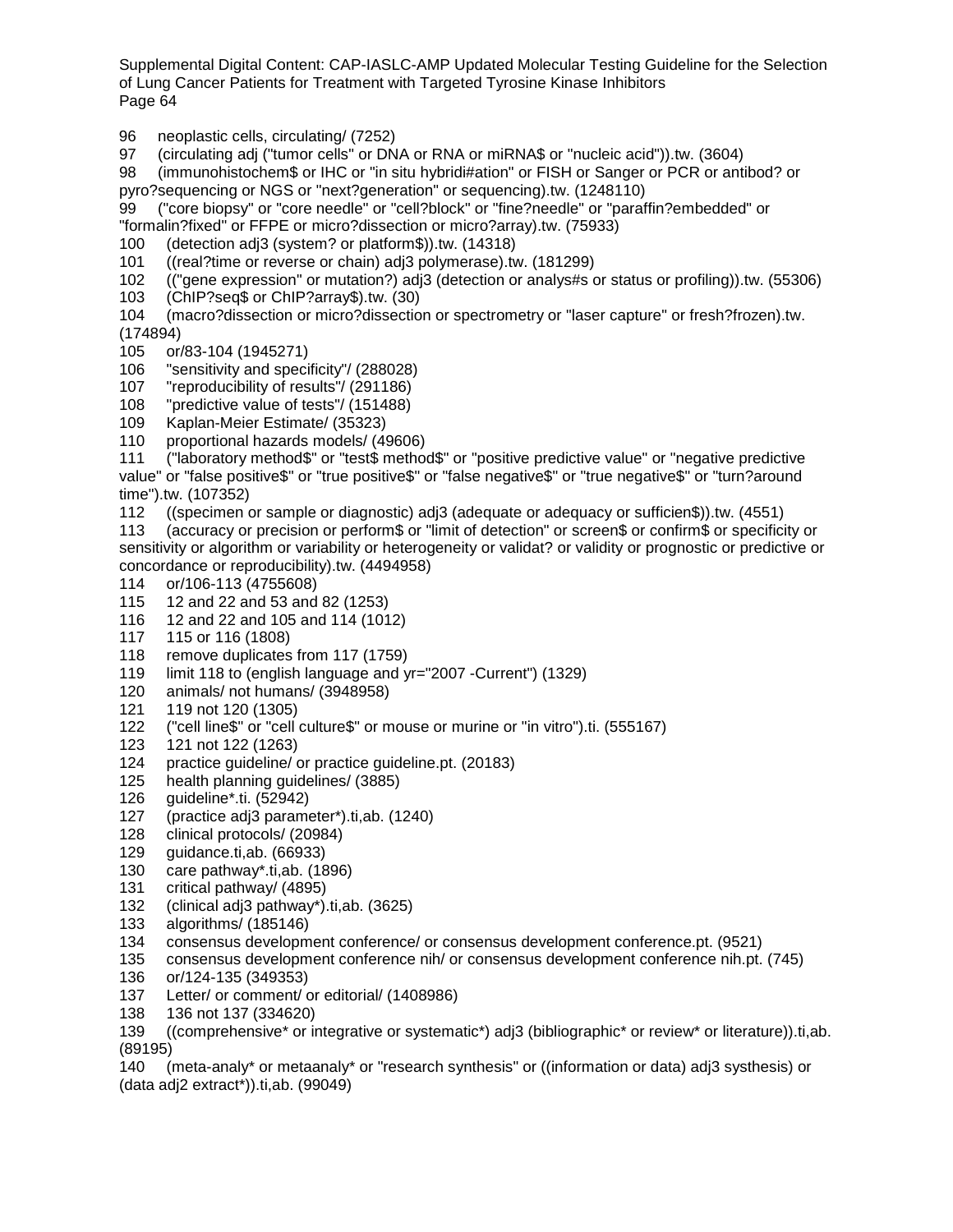141 (cinahl or (cochrane adj3 trial\*) or embase or medline or psyclit or (psychinfo not "psychinfo database") or pubmed or scopus or "sociological abstracts" or "web of science" or bids or cancerlit).ab. (96313)

142 ("cochrane database of systematic reviews" or evidence report technology assessment or evidence report technology assessment summary).jn. (11640)

143 evidence report: technology assessment\*.jn. (220)

- 144 meta-analysis as topic/ (14256)
- 145 meta-analysis/ or meta-analysis.pt. (56024)
- 146 (systematic adj (review\$1 or overview\$1)).tw. (65729)
- 147 (review adj5 (rationale or evidence)).ti,ab. and review.pt. (26963)
- 148 (exp Review Literature as Topic/ or review.pt. or exp review/) and systematic.tw. (66851)

149 ("reference list\$" or bibliograph\$ or hand-search\$ or "relevant journals" or "manual search\$").ab. (28145)

150 (pooled analy\$ or "statistical pooling" or "mathematical pooling" or "statistical summar\$" or "mathematical summar\$" or "quantitative synthes#s" or "quantitative overview").tw. (5988)

- 151 ("study selection" or "selection criteria" or "data extraction" or "quality assessment" or "jadad scale" or "methodological quality").ab. (44345)
- 152 Review/ (1981734)
- 153 151 and 152 (26471)
- 154 or/139-150,153 (254597)
- 155 comment/ or letter/ or editorial/ (1408986)
- 156 154 not 155 (246904)

157 ("clinical trial" or "clinical trial, phase i" or "clinical trial, phase ii" or "clinical trial, phase iii" or "clinical trial, phase iv").pt. (521956)

158 clinical trial/ or clinical trial, phase i/ or clinical trial, phase ii/ or clinical trial, phase iii/ or clinical trial, phase iv/ (521956)

- 159 "controlled clinical trial"/ or "controlled clinical trial".pt. (89540)
- 160 "multicenter study"/ or "multicenter study".pt. (186869)
- 161 "randomized controlled trial"/ or "randomized controlled trial".pt. (395785)
- 162 double-blind method/ (130450)
- 163 random allocation/ (83499)<br>164 single blind method/ (20491
- single blind method/ (20491)
- 165 clinical trials as topic/ (172995)
- 166 clinical trials, phase i as topic/ (4332)<br>167 clinical trials, phase ii as topic/ (6179)
- clinical trials, phase ii as topic/ (6179)
- 168 clinical trials, phase iii as topic/ (6773)
- 169 clinical trials, phase iv as topic/ (228)<br>170 exp controlled clinical trials as topic/ (
- exp controlled clinical trials as topic/ (103547)
- 171 multicenter studies as topic/ (16011)
- 172 (RCT or (allocat\$ adj2 random\$)).tw. (33167)
- 173 ((randomi?ed adj7 trial\*) or (controlled adj3 trial\*) or (clinical adj2 trial\*) or ((single or doubl\* or tripl\*
- or treb\*) and (blind\* or mask\*))).ti,ab. (526303)
- 174 early termination of clinical trials/ (357)
- 175 case report.tw. (219147)
- 176 Letter/ or comment/ or editorial/ (1408986)
- 177 historical article/ (316336)
- 178 or/175-177 (1921921)
- 179 or/157-174 (1284035)
- 180 179 not 178 (1231721)
- 181 or/157-175 (1501555)
- 182 181 not 176 (1447444)
- 183 epidemiologic studies/ (6197)
- 184 exp case control studies/ (717372)
- 185 exp cohort studies/ (1437287)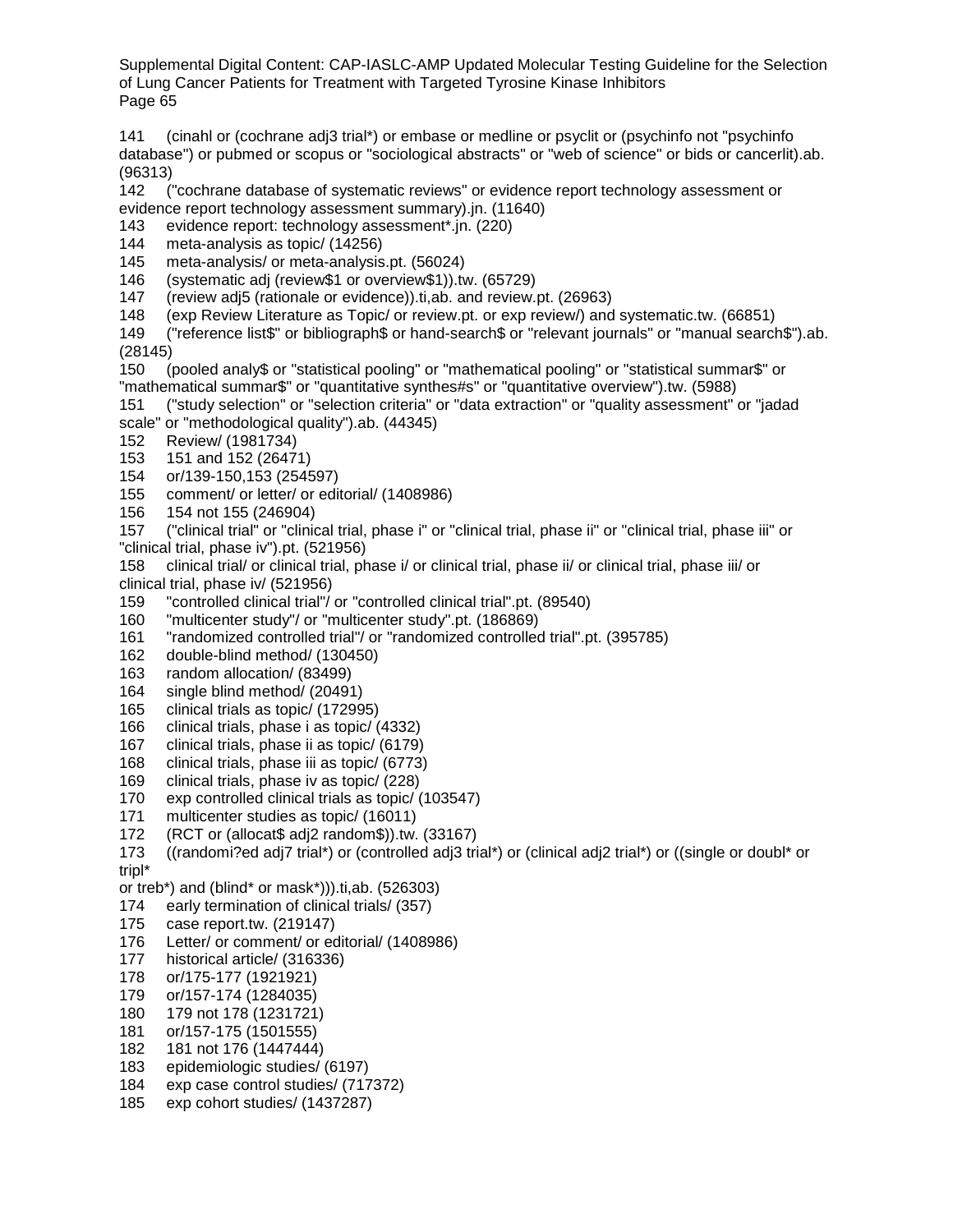186 case control.tw. (85500) 187 (cohort adj (study or studies)).tw. (101532) 188 cohort analy\$.tw. (4260) 189 (follow up adj (study or studies)).tw. (39180) 190 (observational adj (study or studies)).tw. (52634) 191 cross-sectional studies/ (193993) 192 matched-pair analysis/ (4232) 193 retrospective studies/ (533224) 194 (longitudinal or retrospective or prospective or "cross sectional").tw. (967162) 195 "case series".tw. (41260) 196 case reports.pt. (1734427)<br>197 "case report\$".tw. (259587  $"case report$  $".tw. (259587)$ 198 or/183-195 (2165587) 199 or/183-197 (3857416) comparative study/ or comparative study.pt. (1707965) 201 evaluation studies/ or evaluation studies.pt. (203791) 202 research support, nih, extramural/ or research support, nih, extramural.pt. (932206) 203 research support, nih, intramural/ or research support, nih, intramural.pt. (43320) 204 research support, non us gov't/ or research support, non us gov't.pt. (6152218) 205 research support, us gov't, phs/ or research support, us gov't, phs.pt. (1464417) 206 validation studies/ or validation studies.pt. or validation studies as topic/ (73837) 207 evaluation studies/ or evaluation studies.pt. or evaluation studies as topic/ (323688) 208 scientific integrity review/ or scientific integrity review.pt. (391)<br>209 technical report/ or technical report.pt. (2322) technical report/ or technical report.pt. (2322) 210 or/200-209 (8581814) 211 comment/ or letter/ or editorial/ (1408986)<br>212 210 not 211 (8467709) 212 210 not 211 (8467709) 213 138 or 156 or 182 or 199 (5127295) 214 138 or 156 or 180 or 198 (3455194) 215 138 or 156 or 180 or 198 or 212 (10224505) 216 138 or 156 or 182 or 199 or 212 (11776223)<br>217 123 and 214 (443) 123 and 214 (443) 218 217 not 176 (442) 219 (ALK or ALK?1 or "anaplastic lymphoma kinase").tw.  $(5218)$ <br>220 12 and 105 and 114 and 219 (417) 12 and 105 and 114 and 219 (417) 221 remove duplicates from 220 (403) 222 limit 221 to (english language and yr="2012 -Current") (328) 222 not 120 (325) 224 223 not 122 (323) 225 224 and 214 (98) 226 225 not 176 (98) 227 drug resistance, neoplasm/ (30828) 228 ((secondary or acquired) adj3 resistance).tw. (10306) 229 227 or 228 (38761) 230 ((ROS\$ or RET or MET or c?Met or B?raf or HER?2 or ERBB?2 or HGFR) adj5 (mutation\$ or protein\$ or activation\$ or receptor\$ or pathway\$ or gene\$ or translocation\$ or rearrangement\$ or oncogene\$ or fusion\$ or expression\$ or over?expression\$ amplification\$ or inversion\$ or deletion\$)).tw. (55143) 231 ras Proteins/ (10449) 232 Proto-oncogene proteins c-ret/ (2858) 233 proto-oncogene proteins c-met/ (3686) 234 proto-oncogene proteins b-raf/ (4455) 235 Receptor, ErbB-2/ (17223)

- 236 Genes, erbB-2/ (2755)
- 237 Ros1 protein.nm. (176)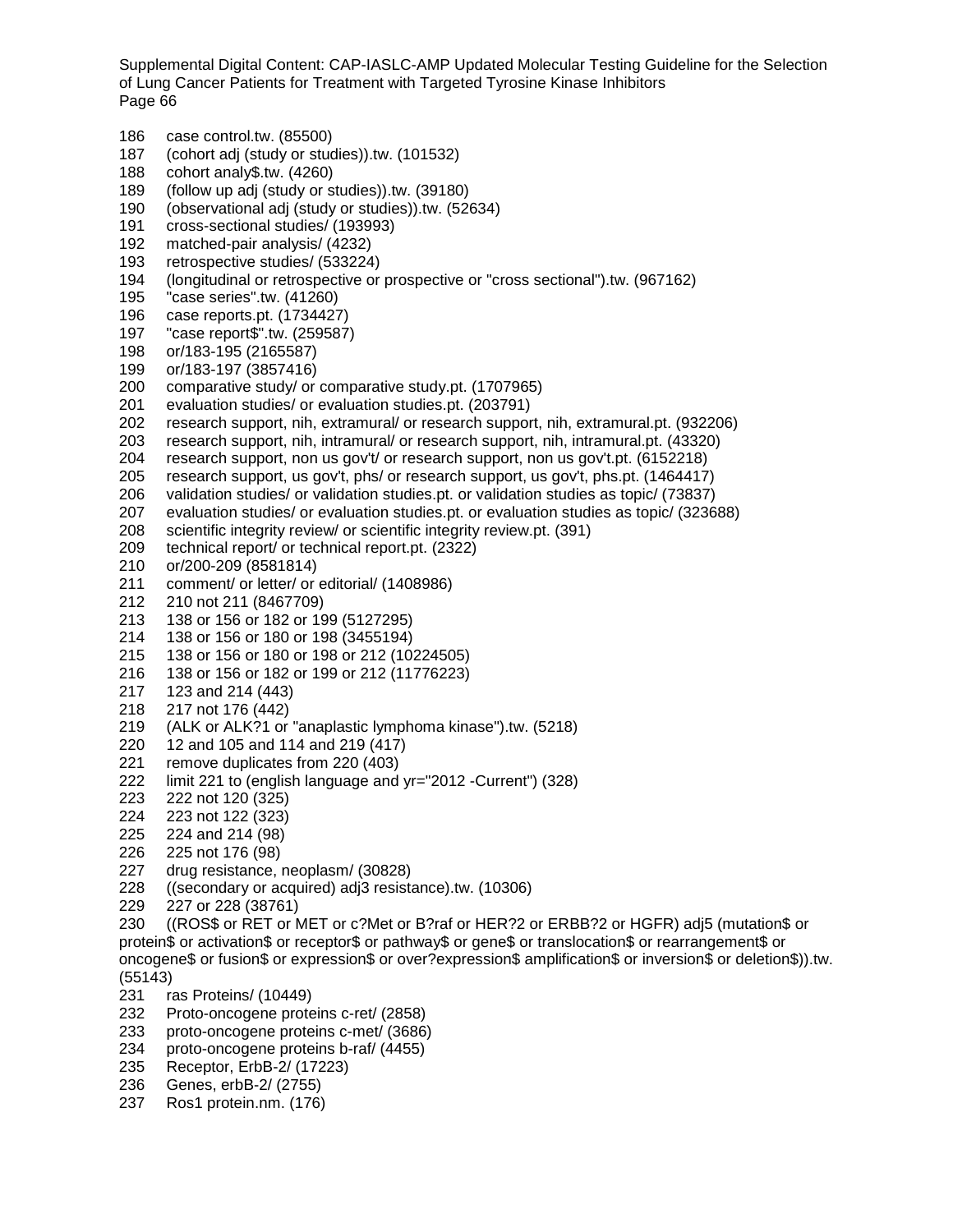238 MET protein, human.nm. (691) 239 exp tumor markers, biological/ (189528) 240 genetic testing/ (27910) 241 genetic markers/ (47180) 242 exp gene expression/ (363838) 243 Gene Amplification/ (15202) 244 Gene Expression Profiling/ (87822) 245 Gene Expression Regulation, Neoplastic/ (77906) 246 (K?RAS or B?RAF or ALK? or EGFR or "epidermal growth factor receptor").tw. (57258) 247 "Kirsten ras protein".tw. (3) 248 Receptor, Epidermal Growth Factor/ (30288) 249 or/230-248 (836472) 250 12 and 53 and 229 and 249 (1734) 251 limit 250 to (english language and yr="2012 -Current") (885) 252 remove duplicates from 251 (812) 253 252 not 120 (803) 254 253 not 122 (747) 255 254 and 216 (566) 256 255 not 176 (563) 257 \*small cell lung carcinoma/ (1585) 258 \*carcinoma, squamous cell/ (79226) 259 \*carcinoma, small cell/ (11644)<br>260 (("small cell" or "oat cell") adj5 ( 260 (("small cell" or "oat cell") adj5 (lung or pulmonary)).tw. (47271)<br>261 (lung or pulmonary).tw. or lung/ (791583) (lung or pulmonary).tw. or lung/ (791583) 262 258 or 259 (89975) 263 261 and 262 (16436)<br>264 ("squamous cancer? 264 (("squamous cancer?" or "squamous carcinoma?") adj5 (lung or pulmonary)).tw. (346) 265 257 or 260 or 263 or 264 (55785) 266 Disease Progression/ (110974) 267 Drug Resistance, Neoplasm/ (30828) 268 Prognosis/ (377858) 269 survival rate/ (132059)<br>270 exp Survival Analysis/ exp Survival Analysis/ (199631) 271 exp Treatment Outcome/ (701139)<br>272 neoplasm recurrence, local/ (87715) neoplasm recurrence, local/ (87715) 273 neoplasm metastasis/ (85048) 274 recurrence/ (151067)<br>275 ((improve\$ or overall  $($ improve\$ or overall or time) adj3 survival $)$ .tw. (164337) 276 ((prognos\$ or predict\$ or therap\$ or treatment) adj3 (marker\$ or value or respons\$)).tw. (267525) 277 (disease\$ adj3 (control or surviv\$)).tw. (88140) 278 ((progression\$ or recurrence\$ or prevalence) adj3 (disease or time or survival or rate)).tw. (173665) 279 (response adj3 (partial or complete or rate)).tw. (101318)<br>280 non?respon\$.tw. (15432) non?respon\$.tw. (15432) 281 ("clinical usefulness" or (predict\$ adj3 ability)).tw. (21235) 282 (hazard adj3 ratio).tw. (45197) 283 RECIST.tw. (2141) 284 (statistical\$ adj3 significan\$).tw. (344803) 285 prognos\$.ab. /freq=3 (48475) 286 (predictive adj2 (value or marker\$)).tw. (67151) 287 ((secondary or acquired) adj3 resist\$).tw. (12238) 288 or/266-287 (2223123) 289 12 and 249 and 265 and 288 (7301)

- 290 limit 289 to (english language and yr="2011 -Current") (3366)
- 291 remove duplicates from 290 (3214)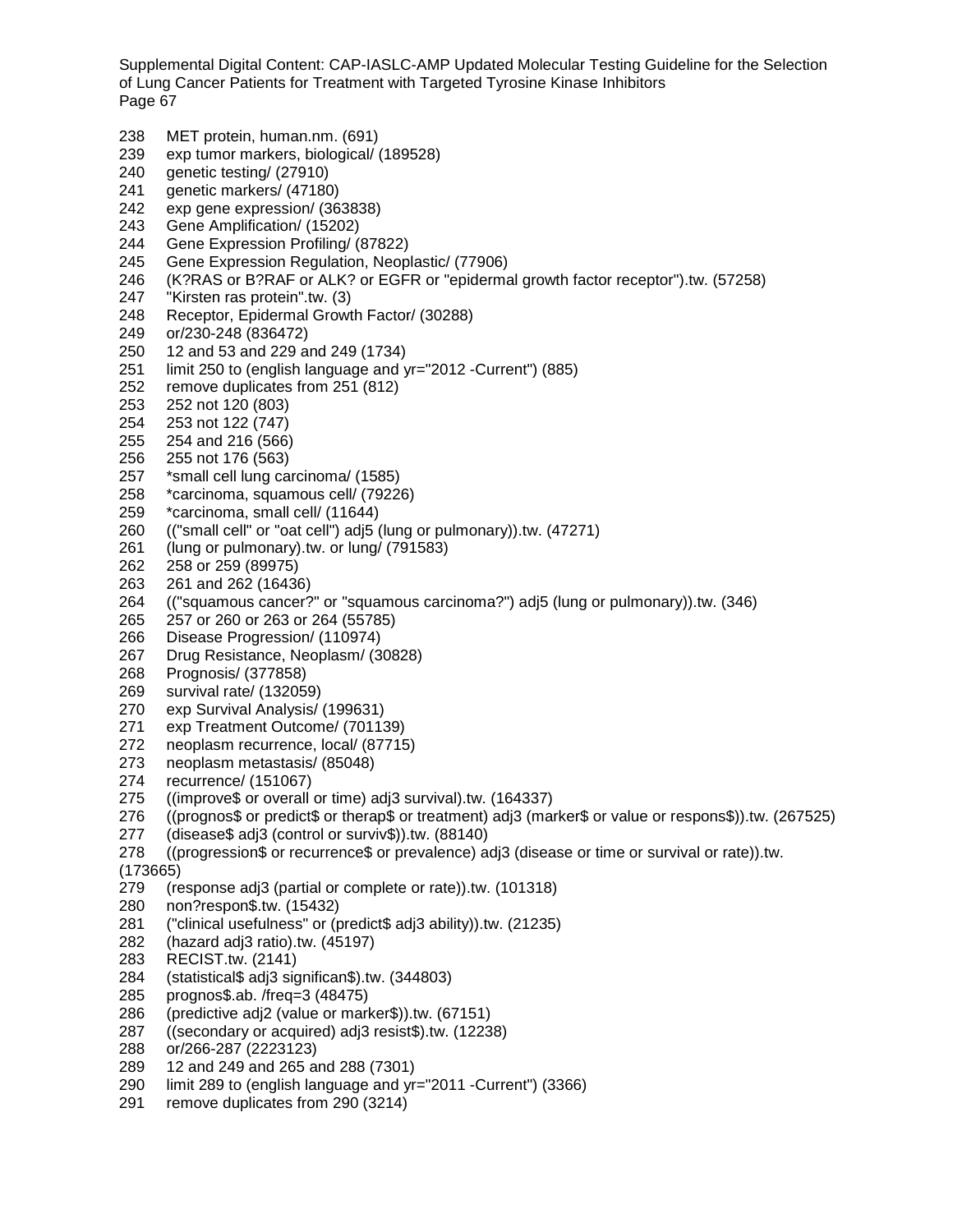- 292 291 not 120 (3203)
- 293 292 not 122 (3136)<br>294 ("non-small" or "nor
- 294 ("non-small" or "non-squamous").tw. (37346)
- 295 293 not 294 (270)<br>296 295 and 214 (109)
- 296 295 and 214 (109)<br>297 296 not 176 (108)
- 297 296 not 176 (108)
- 298 (circulating adj ("tumor cells" or DNA or RNA or miRNA\$ or "nucleic acid")).tw. (3604)
- 299 12 and 114 and 249 and 298 (128)<br>300 remove duplicates from 299 (121)
- remove duplicates from 299 (121)
- 301 limit 300 to (english language and yr="2012 -Current") (59)
- 302 301 not 120 (59)
- 303 302 not 122 (59)
- 304 214 and 303 (25)
- 305 304 not 176 (25)
- 218 or 226 or 256 or 297 or 305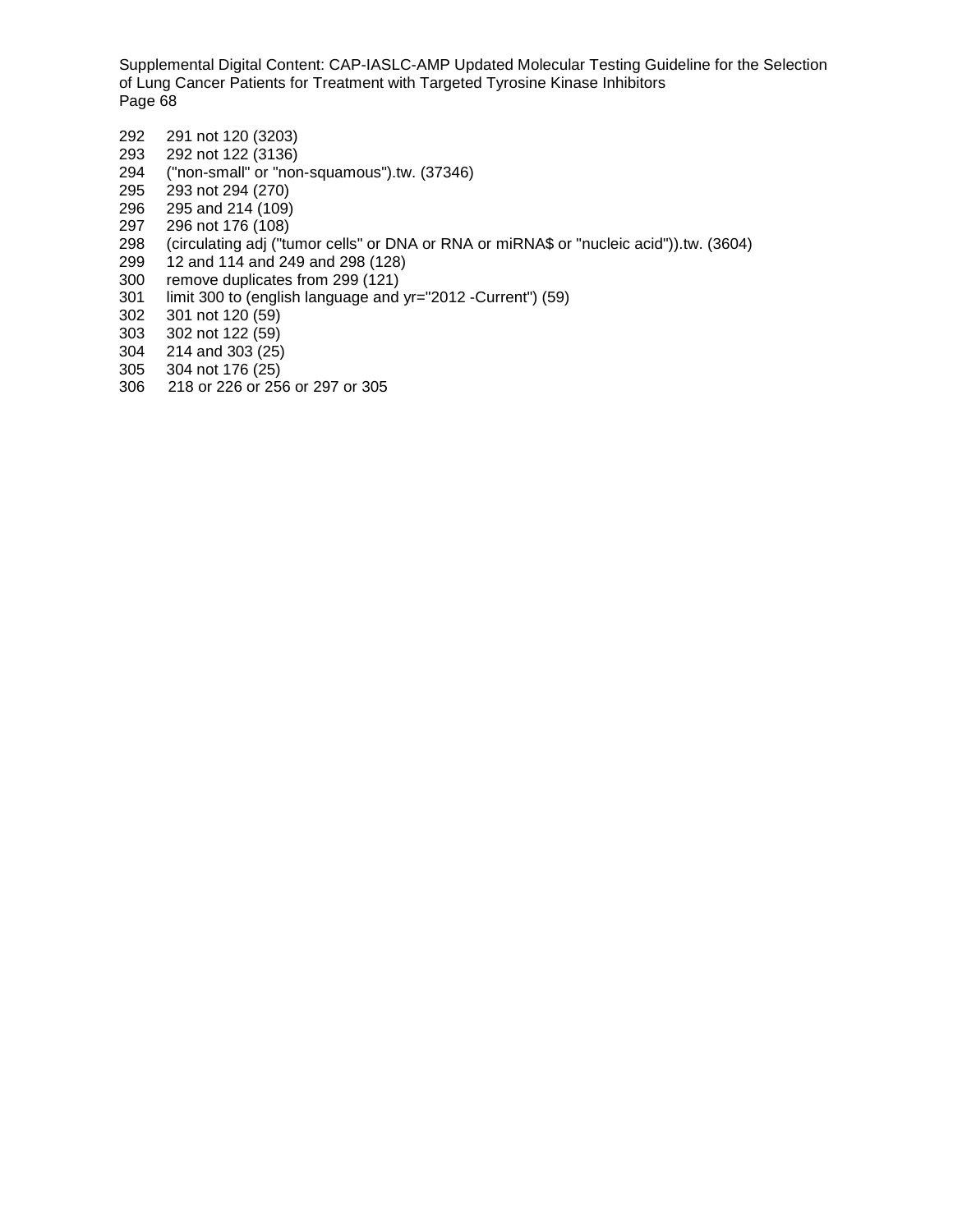# **REFERENCES**

1. Lindeman NI, Cagle PT, Beasley MB, et al. Molecular testing guideline for selection of lung cancer patients for EGFR and ALK tyrosine kinase inhibitors: guideline from the College of American Pathologists, International Association for the Study of Lung Cancer, and Association for Molecular Pathology. *Arch Pathol Lab Med*. 2013;137(6):828-860.

2. Lindeman NI, Cagle PT, Beasley MB, et al. Molecular testing guideline for selection of lung cancer patients for EGFR and ALK tyrosine kinase inhibitors: guideline from the College of American Pathologists, International Association for the Study of Lung Cancer, and Association for Molecular Pathology. *J Thorac Oncol*. 2013;8(7):823-859.

3. Lindeman NI, Cagle PT, Beasley MB, et al. Molecular testing guideline for selection of lung cancer patients for EGFR and ALK tyrosine kinase inhibitors: guideline from the College of American Pathologists, International Association for the Study of Lung Cancer, and Association for Molecular Pathology. *J Mol Diagn*. 2013;15(4):415-453.

4. Review Manager (RevMan). [Computer program]. Version 5.3. Copenhagen: The Nordic Cochrane Center, The Cochrane Collaboration; 2014

5. Harbord RM. metandi: Stata module for meta-analysis of diagnostic accurcy. Statistical Software Components, Boston College Department of Economics. 2008. Revised 15 Apr 2008.

6. Harbord RM, Whiting P. metandi: Meta-analysis of diagnostic accuracy using hierarchical logistic regression. *Stata Journal*. 2009;9(2):211-229.

7. Chu H, Cole SR. Bivariate meta-analysis of sensitivity and specificity with sparse data: a generalized linear mixed model approach (letter to the editor). *J Clin Epidemiol*. 2006;59(12):1331-1332; author reply 1332-1333.

8. Shea BJ, Grimshaw JM, Wells GA, et al. Development of AMSTAR: a measurement tool to assess the methodological quality of systematic reviews. *BMC Med Res Methodol*. 2007;7:10. doi: 10.1186/1471-2288-7-10

9. Higgins JP, Altman DG, Gotzsche PC, et al. The Cochrane Collaboration's tool for assessing risk of bias in randomised trials. *BMJ*. 2011;343:d5928. doi: 10.1136/bmj.d5928

10. Sterne JA, Hernan MA, Reeves BC, et al. ROBINS-I: a tool for assessing risk of bias in non-randomised studies of interventions. *BMJ*. 2016;355:i4919. doi: 10.1136/bmj.i4919

11. Neumann I, Brignardello-Petersen R, Wiercioch W, et al. The GRADE evidence-todecision framework: a report of its testing and application in 15 international guideline panels. *Implement Sci*. 2016;11:93. doi: 10.1186/s13012-016-0462-y

12. Yale University School of Medicine.GuideLines Into DEcision Support (GLIDES). http://medicine.yale.edu/cmi/glides/index.aspx. Accessed: June 21, 2017.

13. IOM (Institute of Medicine). *Clinical Practice Guidelines We Can Trust*. Washington, DC: The National Academies Press; 2011.<br>14. Aleric I, Razumovic JJ

14. Aleric I, Razumovic JJ, Koprivica B. HER-2/neu oncogene and estrogen receptor expression in non small cell lung cancer patients. *Medicinski Pregled*. 2012;65(5-6):210-215.

15. Al-Saad S, Al-Shibli K, Donnem T, Andersen S, Bremnes RM, Busund LT. Clinical significance of epidermal growth factor receptors in non-small cell lung cancer and a prognostic role for HER2 gene copy number in female patients. *J Thorac Oncol*. 2010;5(10):1536-1543.

16. Bean J, Brennan C, Shih JY, et al. MET amplification occurs with or without T790M mutations in EGFR mutant lung tumors with acquired resistance to gefitinib or erlotinib. *Proc Natl Acad Sci U S A*. 2007;104(52):20932-20937.

17. Bergethon K, Shaw AT, Ou SH, et al. ROS1 rearrangements define a unique molecular class of lung cancers. *J Clin Oncol*. 2012;30(8):863-870.

18. Bordi P, Tiseo M, Barbieri F, et al. Gene mutations in small-cell lung cancer (SCLC): results of a panel of 6 genes in a cohort of Italian patients. *Lung Cancer*. 2014;86(3):324-328.

19. Calikusu Z, Yildirim Y, Akcali Z, Sakalli H, Bal N, Ozyilkan O. Prognostic significance of the C-erbB-2 expression in turkish non-small cell lung cancer patients. *Asian Pac J Cancer Prev*. 2009;10(3):479-482.

20. Camps C, Jantus-Lewintre E, Cabrera A, et al. The identification of KRAS mutations at codon 12 in plasma DNA is not a prognostic factor in advanced non-small cell lung cancer patients. *Lung Cancer*. 2011;72(3):365-369.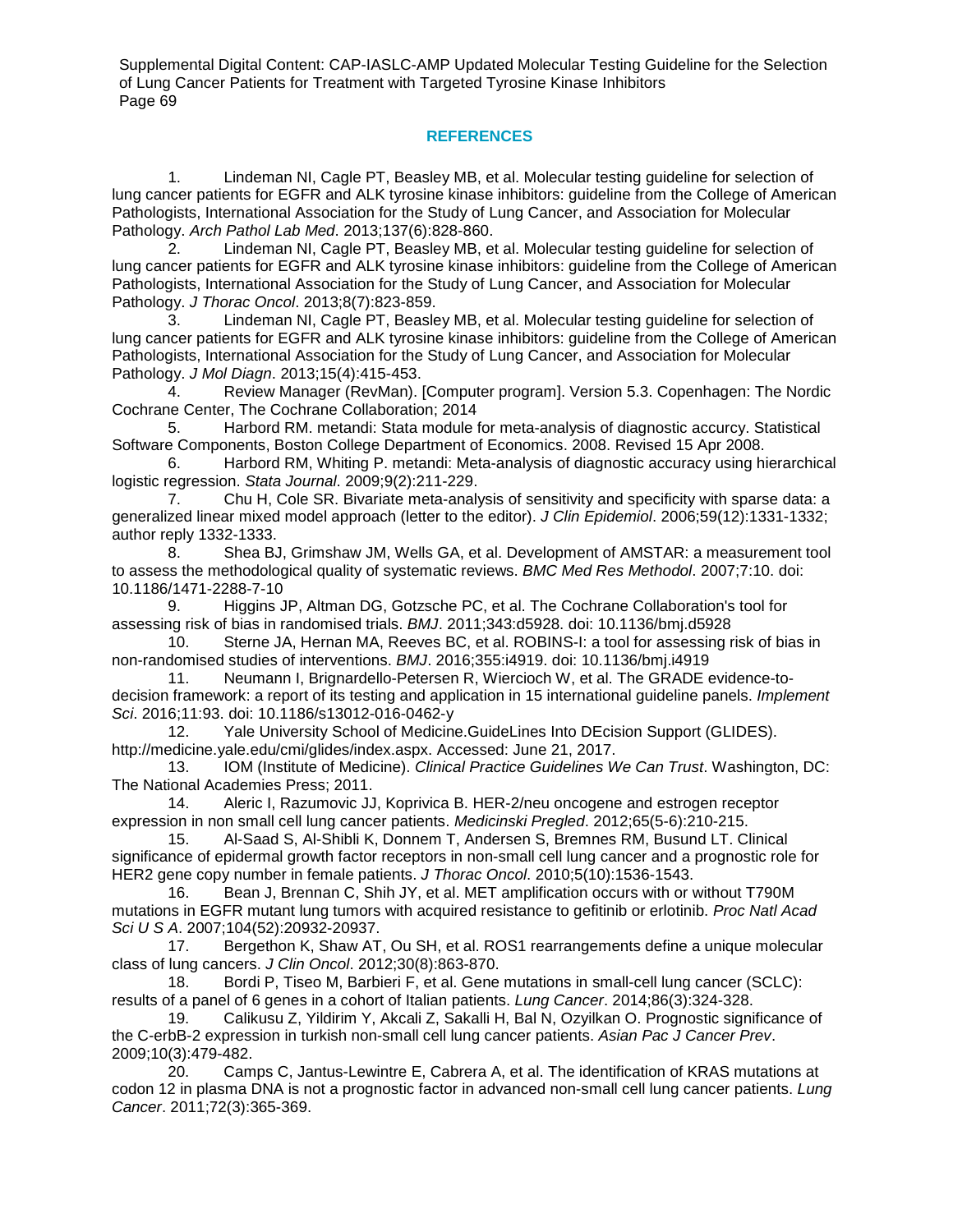21. Cappuzzo F, Ligorio C, Toschi L, et al. EGFR and HER2 gene copy number and response to first-line chemotherapy in patients with advanced non-small cell lung cancer (NSCLC).[Erratum appears in J Thorac Oncol. 2007 Jul;2(7):676 Note: Ligorio, Claudio [corrected to Ligorio, Claudia]]. *J Thorac Oncol*. 2007;2(5):423-429.

22. Cardarella S, Ogino A, Nishino M, et al. Clinical, pathologic, and biologic features associated with BRAF mutations in non-small cell lung cancer. *Clin Cancer Res*. 2013;19(16):4532-4540.

23. Cha YJ, Lee JS, Kim HR, et al. Screening of ROS1 rearrangements in lung adenocarcinoma by immunohistochemistry and comparison with ALK rearrangements. *PLoS One*  2014;9(7):e103333. doi: 10.371/journal.pone.0103333

24. Fiala O, Pesek M, Finek J, Benesova L, Belsanova B, Minarik M. The dominant role of G12C over other KRAS mutation types in the negative prediction of efficacy of epidermal growth factor receptor tyrosine kinase inhibitors in non-small cell lung cancer. *Cancer Genet*. 2013;206(1-2):26-31.

25. Go H, Kim DW, Kim D, et al. Clinicopathologic analysis of ROS1-rearranged non-smallcell lung cancer and proposal of a diagnostic algorithm. *J Thorac Oncol*. 2013;8(11):1445-1450.

26. Guo B, Cen H, Tan X, Liu W, Ke Q. Prognostic value of MET gene copy number and protein expression in patients with surgically resected non-small cell lung cancer: a meta-analysis of published literatures. *PLoS One*. 2014;9(6):e99399. doi: 10.1371/journal.pone.0099399

27. Hsu KH, Ho CC, Hsia TC, et al. Identification of five driver gene mutations in patients with treatment-naive lung adenocarcinoma in Taiwan. *PLoS One*. 2015;10(3):e0120852. doi. 10.1371/journal.pone.0120852

28. Huang L, An SJ, Chen ZH, Su J, Yan HH, Wu YL. MET expression plays differing roles in non-small-cell lung cancer patients with or without EGFR mutation. *J Thorac Oncol*. 2014;9(5):725-728.

29. Jin Y, Sun PL, Kim H, et al. MET gene copy number gain is an independent poor prognostic marker in Korean stage I lung adenocarcinomas. *Ann Surg Oncol*. 2014;21(2):621-628.

30. Kenmotsu H, Serizawa M, Koh Y, et al. Prospective genetic profiling of squamous cell lung cancer and adenosquamous carcinoma in Japanese patients by multitarget assays. *BMC Cancer*. 2014;14:786. doi: 10.1186/1471-2407-14-886

31. Kinno T, Tsuta K, Shiraishi K, et al. Clinicopathological features of nonsmall cell lung carcinomas with BRAF mutations. *Ann Oncol*. 2014;25(1):138-142.

32. Li H, Pan Y, Li Y, et al. Frequency of well-identified oncogenic driver mutations in lung adenocarcinoma of smokers varies with histological subtypes and graduated smoking dose. *Lung Cancer*. 2013;79(1):8-13.

33. Li S, Li L, Zhu Y, et al. Coexistence of EGFR with KRAS, or BRAF, or PIK3CA somatic mutations in lung cancer: a comprehensive mutation profiling from 5125 Chinese cohorts. *Br J Cancer*. 2014;110(11):2812-2820.

34. Liu L, Shao X, Gao W, et al. The role of human epidermal growth factor receptor 2 as a prognostic factor in lung cancer: a meta-analysis of published data. *J Thorac Oncol*. 2010;5(12):1922- 1932.

35. Mao C, Qiu LX, Liao RY, et al. KRAS mutations and resistance to EGFR-TKIs treatment in patients with non-small cell lung cancer: a meta-analysis of 22 studies. *Lung Cancer*. 2010;69(3):272- 278.

36. Marchetti A, Felicioni L, Malatesta S, et al. Clinical features and outcome of patients with non-small-cell lung cancer harboring BRAF mutations. *J Clin Oncol*. 2011;29(26):3574-3579.

37. Marotti JD, Schwab MC, McNulty NJ, et al. Cytomorphologic features of advanced lung adenocarcinomas tested for EGFR and KRAS mutations: a retrospective review of 50 cases. *Diagn Cytopathol*. 2013;41(1):15-21.

38. Mazieres J, Peters S, Lepage B, et al. Lung cancer that harbors an HER2 mutation: epidemiologic characteristics and therapeutic perspectives. *J Clin Oncol*. 2013;31(16):1997-2003.

39. Mazieres J, Zalcman G, Crino L, et al. Crizotinib therapy for advanced lung adenocarcinoma and a ROS1 rearrangement: results from the EUROS1 cohort. *J Clin Oncol*. 2015;33(9):992-999.

40. McLeer-Florin A, Moro-Sibilot D, Melis A, et al. Dual IHC and FISH testing for ALK gene rearrangement in lung adenocarcinomas in a routine practice: a French study. *J Thorac Oncol*. 2012;7(2):348-354.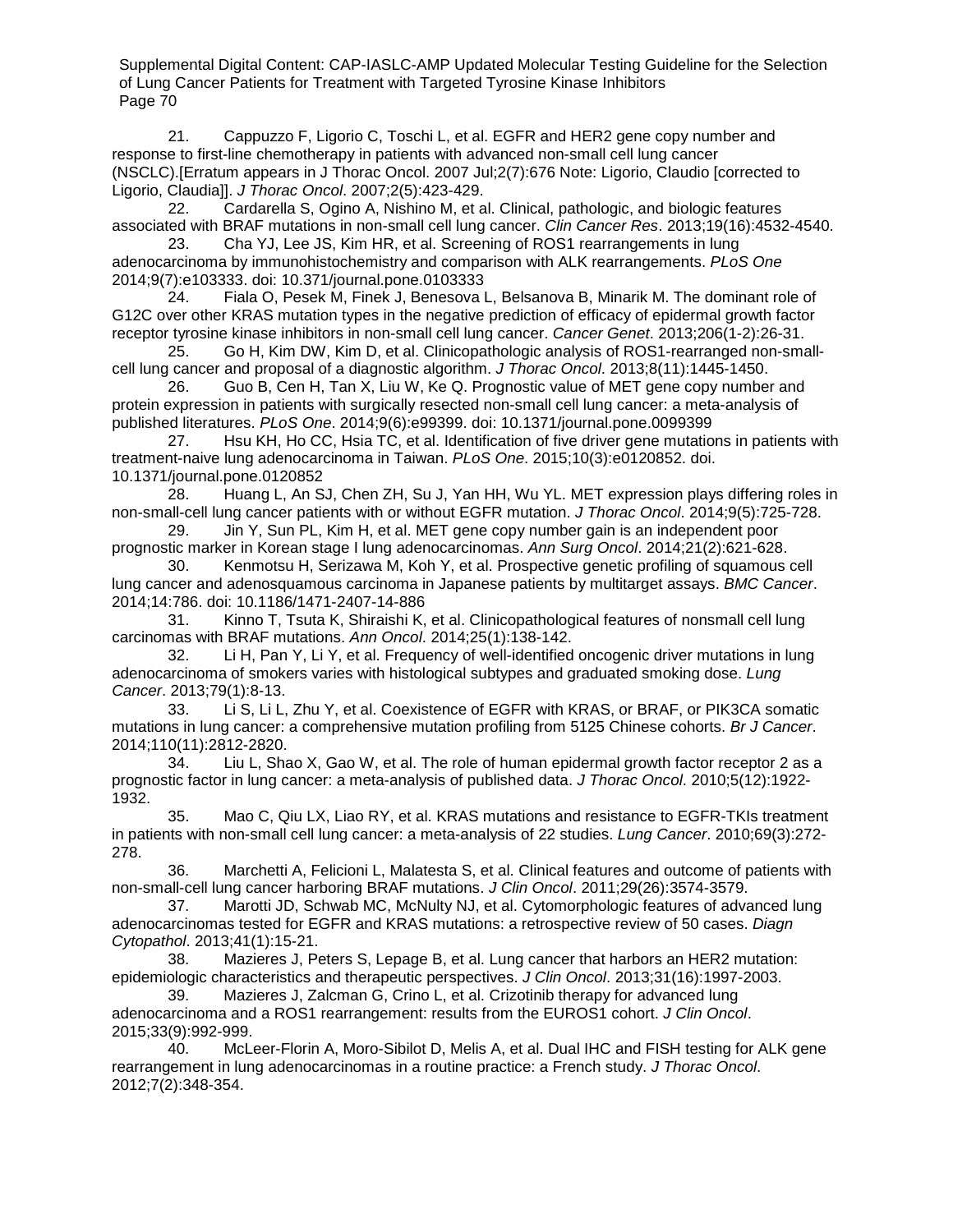41. Meng D, Yuan M, Li X, et al. Prognostic value of K-RAS mutations in patients with nonsmall cell lung cancer: a systematic review with meta-analysis. *Lung Cancer*. 2013;81(1):1-10.

42. Mescam-Mancini L, Lantuejoul S, Moro-Sibilot D, et al. On the relevance of a testing algorithm for the detection of ROS1-rearranged lung adenocarcinomas. *Lung Cancer*. 2014;83(2):168- 173.

43. Oxnard GR, Paweletz CP, Kuang Y, et al. Noninvasive detection of response and resistance in EGFR-mutant lung cancer using quantitative next-generation genotyping of cell-free plasma DNA. *Clin Cancer Res*. 2014;20(6):1698-1705.

44. Pan Y, Wang R, Ye T, et al. Comprehensive analysis of oncogenic mutations in lung squamous cell carcinoma with minor glandular component. *Chest*. 2014;145(3):473-479.

45. Shaw AT, Ou SH, Bang YJ, et al. Crizotinib in ROS1-rearranged non-small-cell lung cancer. *N Engl J Med*. 2014;371(21):1963-1971.

46. Sholl LM, Weremowicz S, Gray SW, et al. Combined use of ALK immunohistochemistry and FISH for optimal detection of ALK-rearranged lung adenocarcinomas. *J Thorac Oncol*. 2013;8(3):322-328.

47. Spigel DR, Ervin TJ, Ramlau RA, et al. Randomized phase II trial of Onartuzumab in combination with erlotinib in patients with advanced non-small-cell lung cancer. *J Clin Oncol*. 2013;31(32):4105-4114.

48. Su J, Zhang XC, An SJ, et al. Detecting the spectrum of multigene mutations in non-small cell lung cancer by Snapshot assay. *Chin J Cancer*. 2014;33(7):346-350.

49. Wu YC, Chang IC, Wang CL, et al. Comparison of IHC, FISH and RT-PCR methods for detection of ALK rearrangements in 312 non-small cell lung cancer patients in Taiwan. *PLoS One*. 2013;8(8):e70839. doi: 10.1371/journal.pone.0070839

50. Yu HA, Arcila ME, Rekhtman N, et al. Analysis of tumor specimens at the time of acquired resistance to EGFR-TKI therapy in 155 patients with EGFR-mutant lung cancers. *Clin Cancer Res*. 2013;19(8):2240-2247.

51. Park HS, Lee JK, Kim DW, et al. Immunohistochemical screening for anaplastic lymphoma kinase (ALK) rearrangement in advanced non-small cell lung cancer patients. *Lung Cancer*. 2012;77(2):288-292.

52. Soda M, Isobe K, Inoue A, et al. A prospective PCR-based screening for the EML4-ALK oncogene in non-small cell lung cancer. *Clin Cancer Res*. 2012;18(20):5682-5689.

53. Huang D, Kim DW, Kotsakis A, et al. Multiplexed deep sequencing analysis of ALK kinase domain identifies resistance mutations in relapsed patients following crizotinib treatment. *Genomics*. 2013;102(3):157-162.

Minca EC, Portier BP, Wang Z, et al. ALK status testing in non-small cell lung carcinoma: correlation between ultrasensitive IHC and FISH. *J Mol Diagn*. 2013;15(3):341-346.

55. To KF, Tong JH, Yeung KS, et al. Detection of ALK rearrangement by immunohistochemistry in lung adenocarcinoma and the identification of a novel EML4-ALK variant. *J Thorac Oncol*. 2013;8(7):883-891.

56. Blackhall FH, Peters S, Bubendorf L, et al. Prevalence and clinical outcomes for patients with ALK-positive resected stage I to III adenocarcinoma: results from the European Thoracic Oncology Platform Lungscape Project. *J Clin Oncol*. 2014;32(25):2780-2787.

57. Cabillic F, Gros A, Dugay F, et al. Parallel FISH and immunohistochemical studies of ALK status in 3244 non-small-cell lung cancers reveal major discordances. *J Thorac Oncol*. 2014;9(3):295- 306.

58. Conde E, Suarez-Gauthier A, Benito A, et al. Accurate identification of ALK positive lung carcinoma patients: novel FDA-cleared automated fluorescence in situ hybridization scanning system and ultrasensitive immunohistochemistry. *PLoS One*. 2014;9(9):e107200. doi: 10.1371/journal.pone.0107200

59. Cutz JC, Craddock KJ, Torlakovic E, et al. Canadian anaplastic lymphoma kinase study: a model for multicenter standardization and optimization of ALK testing in lung cancer. *J Thorac Oncol*. 2014;9(9):1255-1263.

60. Gruber K, Horn H, Kalla J, et al. Detection of rearrangements and transcriptional upregulation of ALK in FFPE lung cancer specimens using a novel, sensitive, quantitative reverse transcription polymerase chain reaction assay. *J Thorac Oncol*. 2014;9(3):307-315.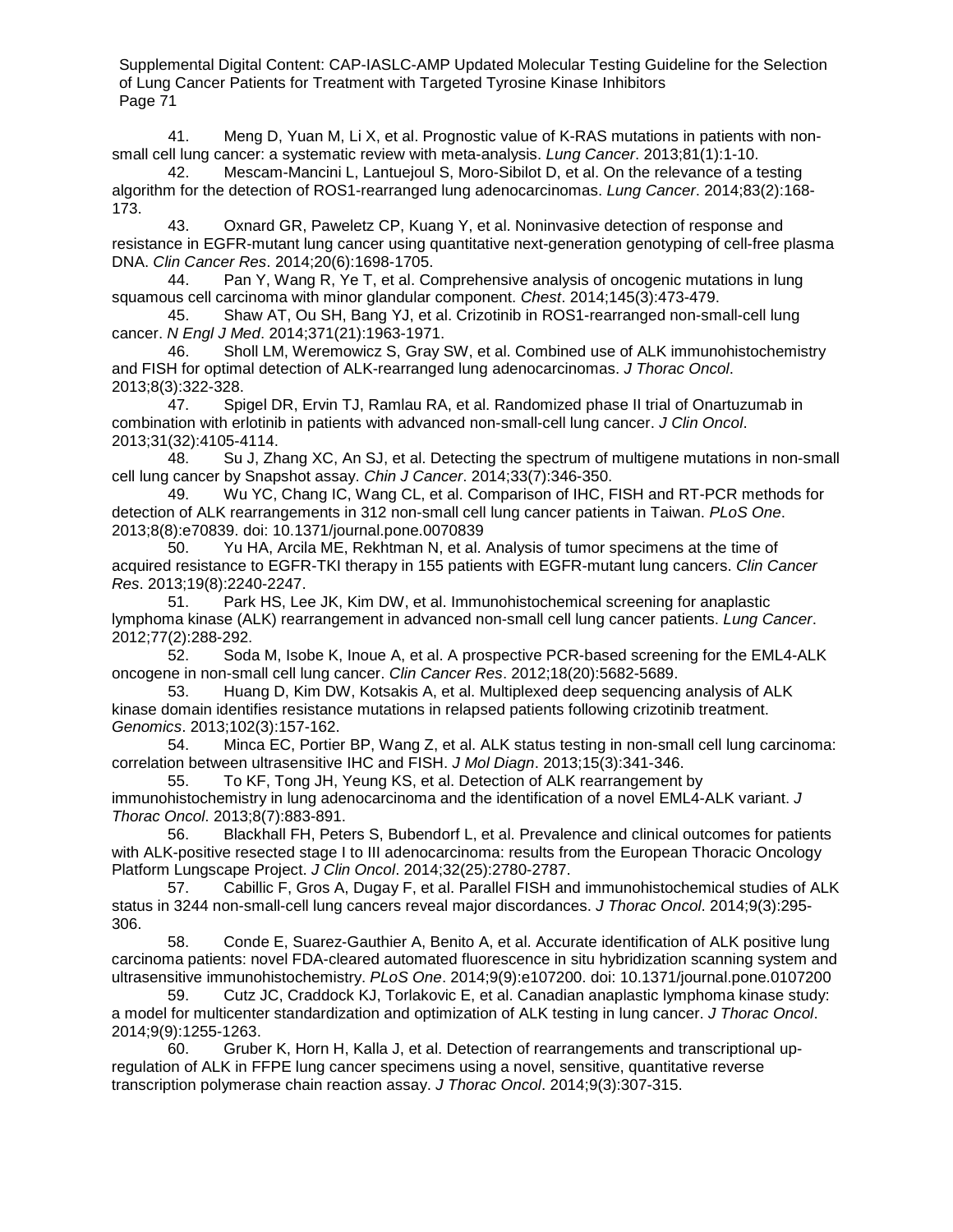61. Tantraworasin A, Lertprasertsuke N, Kongkarnka S, Euathrongchit J, Wannasopha Y, Saeteng S. Retrospective study of ALK rearrangement and clinicopathological implications in completely resected non- small cell lung cancer patients in Northern Thailand: role of screening with D5F3 antibodies. *Asian Pac J Cancer Prev*. 2014;15(7):3057-3063.

62. Wang J, Cai Y, Dong Y, et al. Clinical characteristics and outcomes of patients with primary lung adenocarcinoma harboring ALK rearrangements detected by FISH, IHC, and RT-PCR. *PLoS One*. 2014;9(7):e101551. doi: 10.1371/journal.pone.0101551

63. Zhou J, Zhao J, Sun K, et al. Accurate and economical detection of ALK positive lung adenocarcinoma with semiquantitative immunohistochemical screening. *PLoS One*. 2014;9(3):e92828. doi: 10.1371/journal.pone.0092828

64. Zhao F, Xu M, Lei H, et al. Clinicopathological characteristics of patients with non-smallcell lung cancer who harbor EML4-ALK fusion gene: a meta-analysis. *PLoS One*. 2015;10(2):e0117333. doi: 10.1371/journal.pone.0117333

65. Hata A, Katakami N, Yoshioka H, et al. Rebiopsy of non-small cell lung cancer patients with acquired resistance to epidermal growth factor receptor-tyrosine kinase inhibitor: comparison between T790M mutation-positive and mutation-negative populations. *Cancer*. 2013;119(24):4325-4332.

66. He C, Zheng L, Xu Y, Liu M, Li Y, Xu J. Highly sensitive and noninvasive detection of epidermal growth factor receptor T790M mutation in non-small cell lung cancer. *Clinica Chimica Acta*. 2013;425:119-124.

67. Kukita Y, Uchida J, Oba S, et al. Quantitative identification of mutant alleles derived from lung cancer in plasma cell-free DNA via anomaly detection using deep sequencing data. *PLoS One*. 2013;8(11):e81468. doi: 10.1371/journal.pone.0081468

68. Sakai K, Horiike A, Irwin DL, et al. Detection of epidermal growth factor receptor T790M mutation in plasma DNA from patients refractory to epidermal growth factor receptor tyrosine kinase inhibitor. *Cancer Science*. 2013;104(9):1198-1204.

69. Sun JM, Ahn MJ, Choi YL, Ahn JS, Park K. Clinical implications of T790M mutation in patients with acquired resistance to EGFR tyrosine kinase inhibitors. *Lung Cancer*. 2013;82(2):294-298.

70. Janjigian YY, Smit EF, Groen HJ, et al. Dual inhibition of EGFR with afatinib and cetuximab in kinase inhibitor-resistant EGFR-mutant lung cancer with and without T790M mutations. *Cancer Discov*. 2014;4(9):1036-1045.

71. Lee Y, Lee GK, Lee YS, et al. Clinical outcome according to the level of preexisting epidermal growth factor receptor T790M mutation in patients with lung cancer harboring sensitive epidermal growth factor receptor mutations. *Cancer*. 2014;120(14):2090-2098.

72. Li W, Ren S, Li J, et al. T790M mutation is associated with better efficacy of treatment beyond progression with EGFR-TKI in advanced NSCLC patients. *Lung Cancer*. 2014;84(3):295-300.

73. Shaw AT, Kim DW, Mehra R, et al. Ceritinib in ALK-rearranged non-small-cell lung cancer. *N Engl J Med*. 2014;370(13):1189-1197.

74. Wang Z, Chen R, Wang S, et al. Quantification and dynamic monitoring of EGFR T790M in plasma cell-free DNA by digital PCR for prognosis of EGFR-TKI treatment in advanced NSCLC. *PLoS One*. 2014;9(11):e110780. doi: 10.1371/journal.pone.0110780

75. Janne PA, Yang JC, Kim DW, et al. AZD9291 in EGFR inhibitor-resistant non-small-cell lung cancer. *N Engl J Med*. 2015;372(18):1689-1699.

76. Hata A, Katakami N, Yoshioka H, et al. How sensitive are epidermal growth factor receptor-tyrosine kinase inhibitors for squamous cell carcinoma of the lung harboring EGFR genesensitive mutations? *J Thorac Oncol*. 2013;8(1):89-95.

77. Marchetti A, Del Grammastro M, Felicioni L, et al. Assessment of EGFR mutations in circulating tumor cell preparations from NSCLC patients by next generation sequencing: toward a realtime liquid biopsy for treatment. *PLoS One*. 2014;9(8):e103883. doi: 10.1371/journal.pone.0103883

78. Gautschi O, Huegli B, Ziegler A, et al. Origin and prognostic value of circulating KRAS mutations in lung cancer patients. *Cancer Lett*. 2007;254(2):265-273.

79. Arcila ME, Oxnard GR, Nafa K, et al. Rebiopsy of lung cancer patients with acquired resistance to EGFR inhibitors and enhanced detection of the T790M mutation using a locked nucleic acidbased assay. *Clin Cancer Res*. 2011;17(5):1169-1180.

80. Tomizawa K, Suda K, Onozato R, et al. Prognostic and predictive implications of HER2/ERBB2/neu gene mutations in lung cancers. *Lung Cancer*. 2011;74(1):139-144.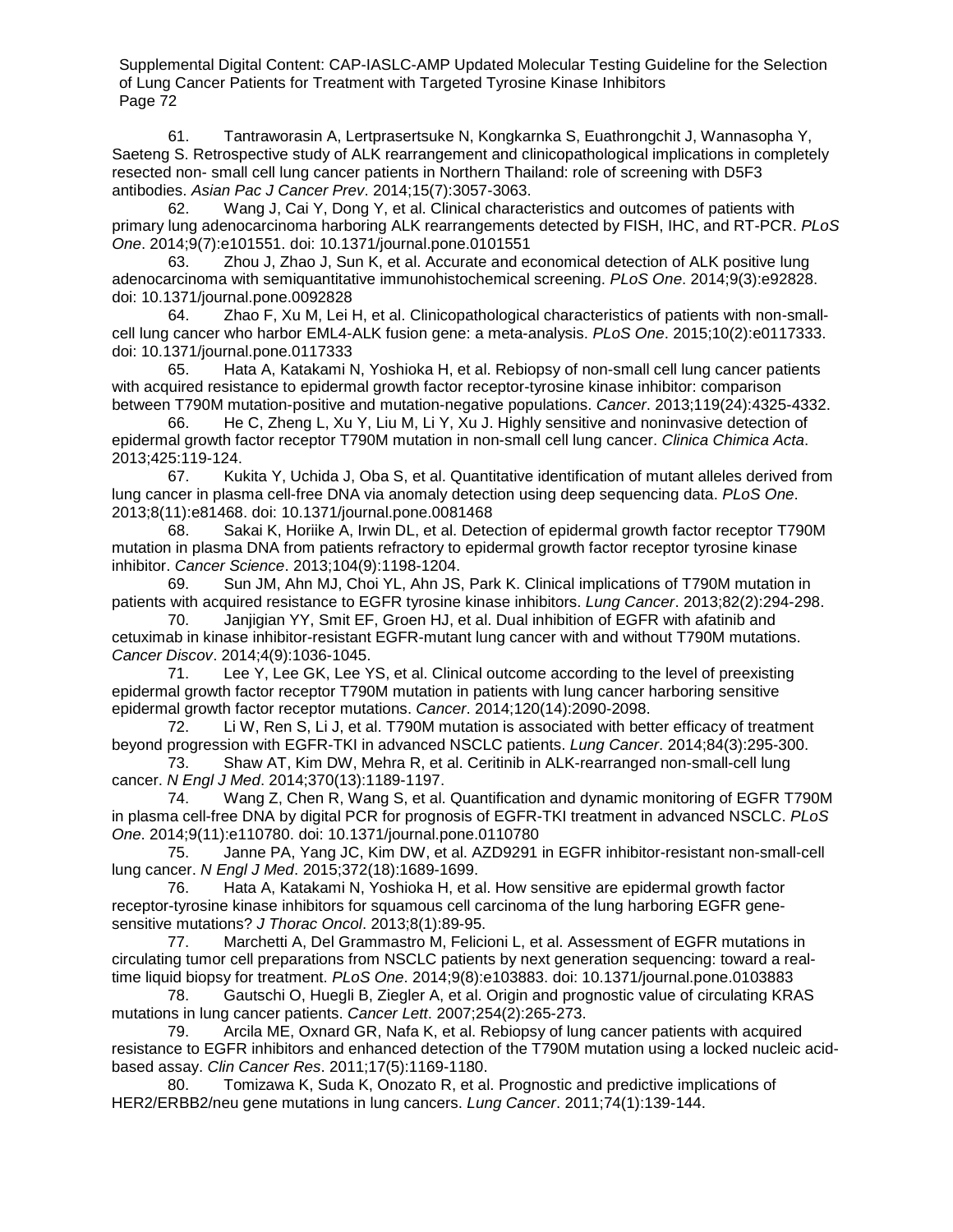81. Arcila ME, Chaft JE, Nafa K, et al. Prevalence, clinicopathologic associations, and molecular spectrum of ERBB2 (HER2) tyrosine kinase mutations in lung adenocarcinomas. *Clin Cancer Res*. 2012;18(18):4910-4918.

82. Wang R, Hu H, Pan Y, et al. RET fusions define a unique molecular and clinicopathologic subtype of non-small-cell lung cancer. *J Clin Oncol*. 2012;30(35):4352-4359.

83. Yang P, Kulig K, Boland JM, et al. Worse disease-free survival in never-smokers with ALK+ lung adenocarcinoma. *J Thorac Oncol*. 2012;7(1):90-97.

84. Cai W, Li X, Su C, et al. ROS1 fusions in Chinese patients with non-small-cell lung cancer. *Ann Oncol*. 2013;24(7):1822-1827.

85. Ilie M, Long E, Hofman V, et al. Diagnostic value of immunohistochemistry for the detection of the BRAFV600E mutation in primary lung adenocarcinoma Caucasian patients. *Ann Oncol*. 2013;24(3):742-748.

86. Sholl LM, Sun H, Butaney M, et al. ROS1 immunohistochemistry for detection of ROS1 rearranged lung adenocarcinomas. *Am J Surg Pathol*. 2013;37(9):1441-1449.

87. Ying J, Guo L, Qiu T, et al. Diagnostic value of a novel fully automated immunochemistry assay for detection of ALK rearrangement in primary lung adenocarcinoma. *Ann Oncol*. 2013;24(10):2589-2593.

88. Chen YF, Hsieh MS, Wu SG, et al. Clinical and the prognostic characteristics of lung adenocarcinoma patients with ROS1 fusion in comparison with other driver mutations in East Asian populations. *J Thorac Oncol*. 2014;9(8):1171-1179.

89. Couraud S, Vaca-Paniagua F, Villar S, et al. Noninvasive diagnosis of actionable mutations by deep sequencing of circulating free DNA in lung cancer from never-smokers: a proof-ofconcept study from BioCAST/IFCT-1002. *Clin Cancer Res*. 2014;20(17):4613-4624.

90. Douillard JY, Ostoros G, Cobo M, et al. Gefitinib treatment in EGFR mutated caucasian NSCLC: circulating-free tumor DNA as a surrogate for determination of EGFR status. *J Thorac Oncol*. 2014;9(9):1345-1353.

91. Kowalczuk O, Kozlowski M, Niklinska W, Kisluk J, Niklinska BJ, Niklinski J. Increased MET gene copy number but not mRNA level predicts postoperative recurrence in patients with non-small cell lung cancer. *Transl Oncol*. 2014;7(5):605-612.

92. Luo J, Shen L, Zheng D. Diagnostic value of circulating free DNA for the detection of EGFR mutation status in NSCLC: a systematic review and meta-analysis. *Sci Rep*. 2014;4:6269. doi: 10.1038/srep06269

93. Shan L, Lian F, Guo L, Yang X, Ying J, Lin D. Combination of conventional immunohistochemistry and qRT-PCR to detect ALK rearrangement. *Diagn Pathol*. 2014;9:3. doi: 10.1186/1746-1596-9-3

94. Warth A, Muley T, Dienemann H, et al. ROS1 expression and translocations in nonsmall-cell lung cancer: clinicopathological analysis of 1478 cases. *Histopathology*. 2014;65(2):187-194.

95. Wynes MW, Sholl LM, Dietel M, et al. An international interpretation study using the ALK IHC antibody D5F3 and a sensitive detection kit demonstrates high concordance between ALK IHC and ALK FISH and between evaluators. *J Thorac Oncol*. 2014;9(5):631-638.

96. Yoshida A, Tsuta K, Wakai S, et al. Immunohistochemical detection of ROS1 is useful for identifying ROS1 rearrangements in lung cancers. *Mod Pathol*. 2014;27(5):711-720.

97. Yoshizawa A, Sumiyoshi S, Sonobe M, et al. HER2 status in lung adenocarcinoma: a comparison of immunohistochemistry, fluorescence in situ hybridization (FISH), dual-ISH, and gene mutations. *Lung Cancer*. 2014;85(3):373-378.

98. Zwaenepoel K, Van Dongen A, Lambin S, Weyn C, Pauwels P. Detection of ALK expression in non-small-cell lung cancer with ALK gene rearrangements--comparison of multiple immunohistochemical methods. *Histopathology*. 2014;65(4):539-548.

99. Boyle TA, Masago K, Ellison KE, Yatabe Y, Hirsch FR. ROS1 immunohistochemistry among major genotypes of non-small-cell lung cancer. *Clin Lung Cancer*. 2015;16(2):106-111.

100. Drilon A, Wang L, Arcila ME, et al. Broad, hybrid capture-based next-generation sequencing identifies actionable genomic alterations in lung adenocarcinomas otherwise negative for such alterations by other genomic testing approaches. *Clin Cancer Res*. 2015;21(16):3631-3639.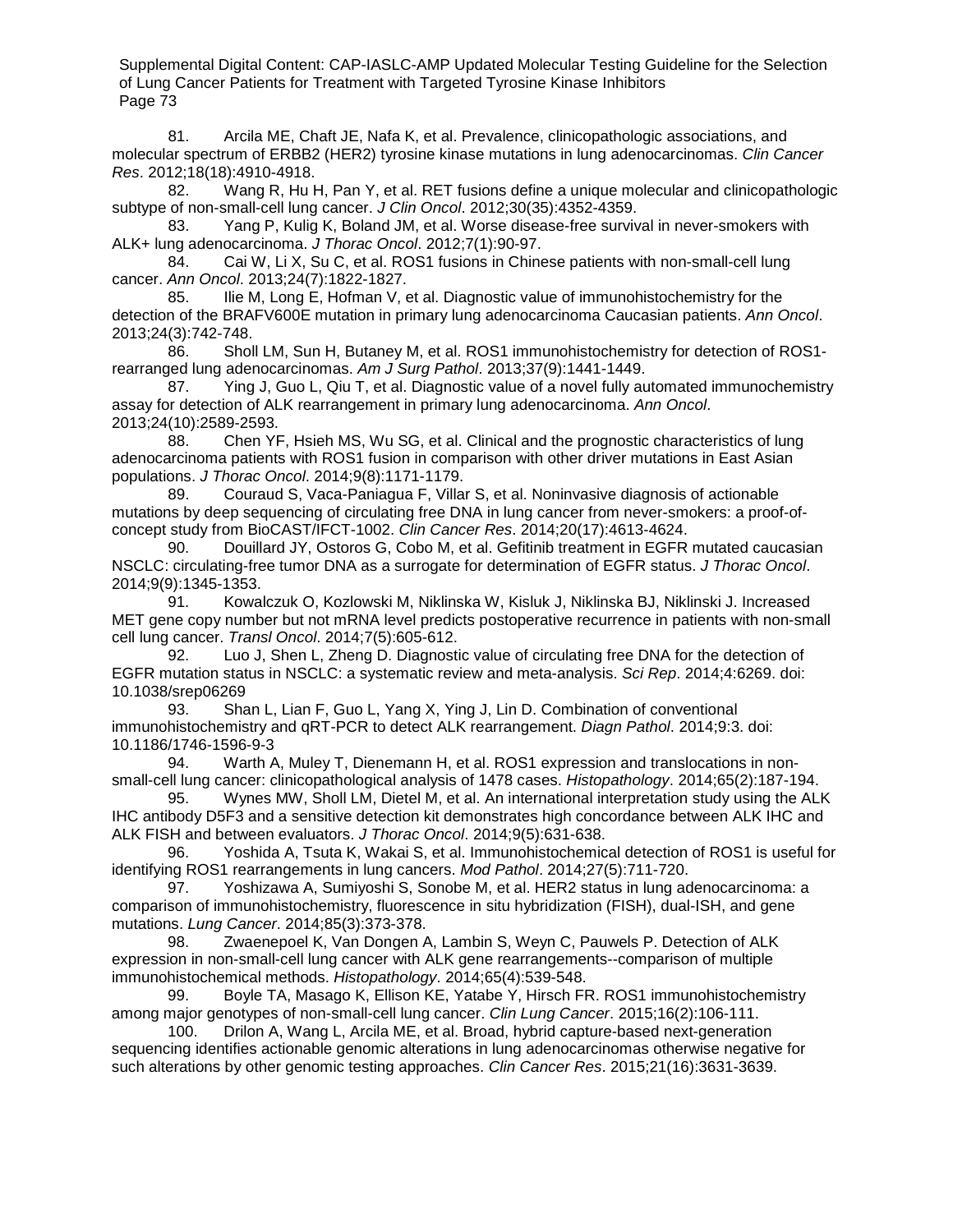101. Gruber K, Kohlhaufl M, Friedel G, Ott G, Kalla C. A novel, highly sensitive ALK antibody 1A4 facilitates effective screening for ALK rearrangements in lung adenocarcinomas by standard immunohistochemistry. *J Thorac Oncol*. 2015;10(4):713-716.

102. Ilie MI, Bence C, Hofman V, et al. Discrepancies between FISH and immunohistochemistry for assessment of the ALK status are associated with ALK 'borderline'-positive rearrangements or a high copy number: a potential major issue for anti-ALK therapeutic strategies. *Ann Oncol*. 2015;26(1):238-244.

103. Jurmeister P, Lenze D, Berg E, et al. Parallel screening for ALK, MET and ROS1 alterations in non-small cell lung cancer with implications for daily routine testing. *Lung Cancer*. 2015;87(2):122-129.

104. Kotoula V, Bobos M, Vassilakopoulou M, et al. Intact or broken-apart RNA: an alternative concept for ALK fusion screening in non-small cell lung cancer (NSCLC). *Appl Immunohistochem Mol Morphol*. 2015;23(1):60-70.

105. Lantuejoul S, Rouquette I, Blons H, et al. French multicentric validation of ALK rearrangement diagnostic in 547 lung adenocarcinomas. *Eur Respir J*. 2015;46(1):207-218.

106. Lee SE, Lee B, Hong M, et al. Comprehensive analysis of RET and ROS1 rearrangement in lung adenocarcinoma. *Mod Pathol*. 2015;28(4):468-479.

107. Lv H, Shan B, Tian Z, Li Y, Zhang Y, Wen S. Soluble c-Met is a reliable and sensitive marker to detect c-Met expression level in lung cancer. *Biomed Res Int*. 2015;2015:626578. doi: 10.1155/2015/626578

108. Mok T, Wu YL, Lee JS, et al. Detection and dynamic changes of EGFR mutations from circulating tumor DNA as a predictor of survival outcomes in NSCLC patients treated with first-line intercalated erlotinib and chemotherapy. *Clin Cancer Res*. 2015;21(14):3196-3203.

109. Noro R, Seike M, Zou F, et al. MET FISH-positive status predicts short progression-free survival and overall survival after gefitinib treatment in lung adenocarcinoma with EGFR mutation. *BMC Cancer*. 2015;15:31. doi: 10.1186/s12885-015-1019-1

110. Savic S, Diebold J, Zimmermann AK, et al. Screening for ALK in non-small cell lung carcinomas: 5A4 and D5F3 antibodies perform equally well, but combined use with FISH is recommended. *Lung Cancer*. 2015;89(2):104-109.

111. Scheffler M, Schultheis A, Teixido C, et al. ROS1 rearrangements in lung adenocarcinoma: prognostic impact, therapeutic options and genetic variability. *Oncotarget*. 2015;6(12):10577-10585.

112. Shan L, Lian F, Guo L, et al. Detection of ROS1 gene rearrangement in lung adenocarcinoma: comparison of IHC, FISH and real-time RT-PCR. *PLoS One*. 2015;10(3):e0120422. doi: 10.1371/journal.pone.0120422

113. Shan L, Qiu T, Ling Y, et al. Prevalence and clinicopathological characteristics of HER2 and BRAF mutation in Chinese patients with lung adenocarcinoma. *PLoS One*. 2015;10(6):e0130447. doi: 10.1371/journal.pone.0130447

114. Suzuki M, Shiraishi K, Yoshida A, et al. HER2 gene mutations in non-small cell lung carcinomas: concurrence with Her2 gene amplification and Her2 protein expression and phosphorylation. *Lung Cancer*. 2015;87(1):14-22.

115. Tsai TH, Wu SG, Hsieh MS, Yu CJ, Yang JC, Shih JY. Clinical and prognostic implications of RET rearrangements in metastatic lung adenocarcinoma patients with malignant pleural effusion. *Lung Cancer*. 2015;88(2):208-214.

116. Weingertner N, Meyer N, Voegeli AC, et al. Correlation between MET protein expression and MET gene copy number in a Caucasian cohort of non-small cell lung cancers according to the new IASLC/ATS/ERS classification. *Pathology*. 2015;47(4):320-328.

117. Yeung SF, Tong JH, Law PP, et al. Profiling of oncogenic driver events in lung adenocarcinoma revealed MET mutation as independent prognostic factor. *J Thorac Oncol*. 2015;10(9):1292-1300.

118. Ali G, Proietti A, Pelliccioni S, et al. ALK rearrangement in a large series of consecutive non-small cell lung cancers: comparison between a new immunohistochemical approach and fluorescence in situ hybridization for the screening of patients eligible for crizotinib treatment. *Arch Pathol Lab Med*. 2014;138(11):1449-1458.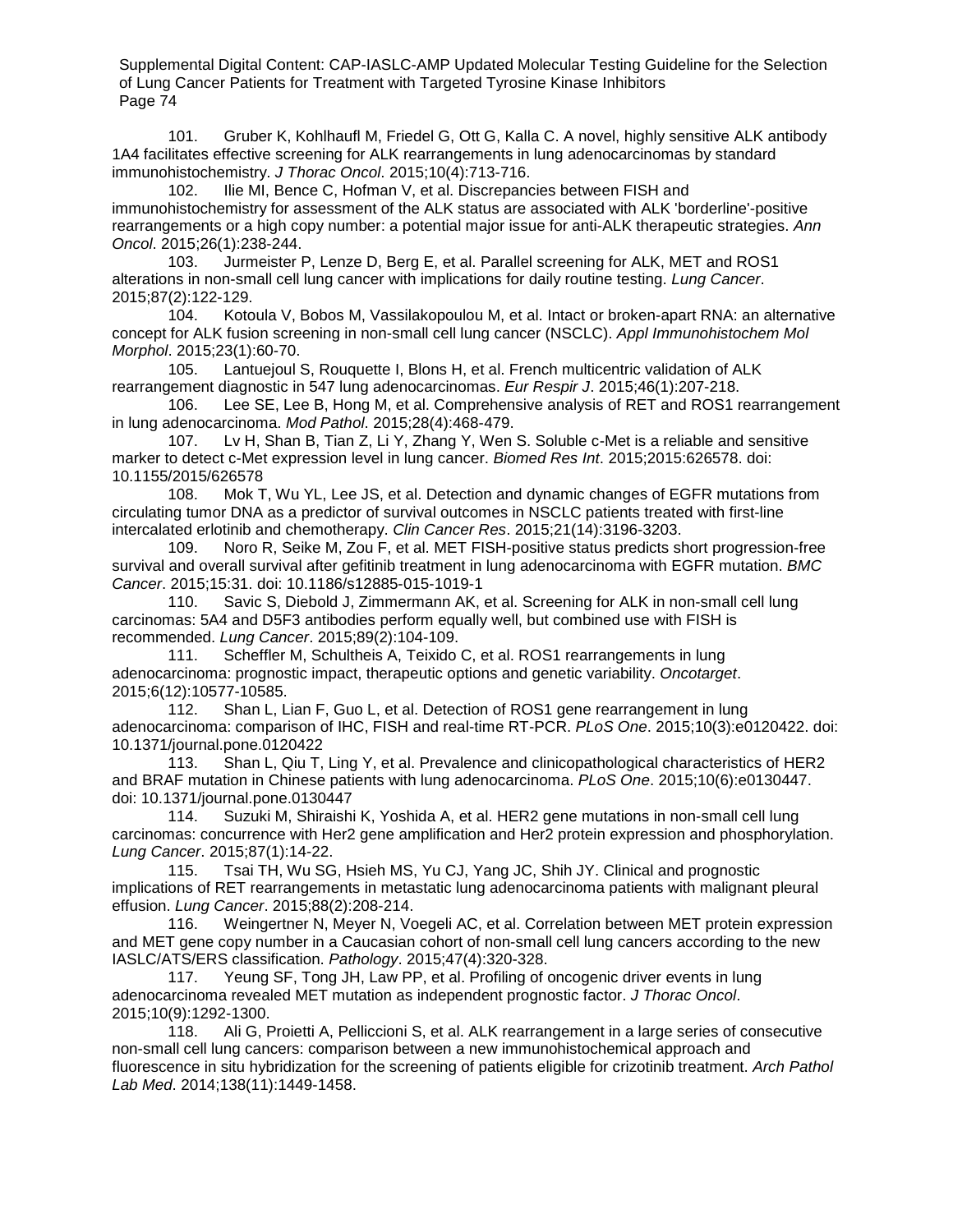119. Brustugun OT, Khattak AM, Tromborg AK, et al. BRAF-mutations in non-small cell lung cancer. *Lung Cancer*. 2014;84(1):36-38.

Tuononen K, Maki-Nevala S, Sarhadi VK, et al. Comparison of targeted next-generation sequencing (NGS) and real-time PCR in the detection of EGFR, KRAS, and BRAF mutations on formalinfixed, paraffin-embedded tumor material of non-small cell lung carcinoma-superiority of NGS. *Genes Chromosomes Cancer*. 2013;52(5):503-511.

121. Sequist LV, Waltman BA, Dias-Santagata D, et al. Genotypic and histological evolution of lung cancers acquiring resistance to EGFR inhibitors. *Sci Transl Med*. 2011;3(75):75ra26. doi: 10.1126/scitranslmed.3002003

122. Dowler Nygaard A, Spindler KL, Pallisgaard N, Andersen RF, Jakobsen A. Levels of cellfree DNA and plasma KRAS during treatment of advanced NSCLC. *Oncol Rep*. 2014;31(2):969-974.

Ameratunga M, Pavlakis N, Gebski V, Broad A, Khasraw M. Epidermal growth factor receptor-tyrosine kinase inhibitors in advanced squamous cell carcinoma of the lung: a meta-analysis. *Asia Pac J Clin Oncol*. 2014;10(3):273-278.

124. Ding D, Yu Y, Li Z, Niu X, Lu S. The predictive role of pretreatment epidermal growth factor receptor T790M mutation on the progression-free survival of tyrosine-kinase inhibitor-treated nonsmall cell lung cancer patients: a meta-analysis. *OncoTargets Therapy*. 2014;7:387-393.

125. Li Z, Zhang Y, Bao W, Jiang C. Insufficiency of peripheral blood as a substitute tissue for detecting EGFR mutations in lung cancer: a meta-analysis. *Target Oncol*. 2014;9(4):381-388.

126. Kris MG, Camidge DR, Giaccone G, et al. Targeting HER2 aberrations as actionable drivers in lung cancers: phase II trial of the pan-HER tyrosine kinase inhibitor dacomitinib in patients with HER2-mutant or amplified tumors. *Ann Oncol*. 2015;26(7):1421-1427.

127. Wei Z, Shah N, Deng C, Xiao X, Zhong T, Li X. Circulating DNA addresses cancer monitoring in non small cell lung cancer patients for detection and capturing the dynamic changes of the disease. *Springerplus*. 2016;5:531. doi: 10.1186/s40064-016-2141-5

128. Planchard D, Kim TM, Mazieres J, et al. Dabrafenib in patients with BRAF(V600E) positive advanced non-small-cell lung cancer: a single-arm, multicentre, open-label, phase 2 trial. *Lancet Oncol*. 2016;17(5):642-650.

129. Planchard D, Besse B, Groen HJ, et al. Dabrafenib plus trametinib in patients with previously treated BRAF(V600E)-mutant metastatic non-small cell lung cancer: an open-label, multicentre phase 2 trial. *Lancet Oncol*. 2016;17(7):984-993.

130. Oxnard GR, Thress KS, Alden RS, et al. Association between plasma genotyping and outcomes of treatment with osimertinib (AZD9291) in advanced non-small-cell lung ancer. *J Clin Oncol*. 2016;34(28):3375-3382.

Chen X, Liu Y, Roe OD, et al. Gefitinib or erlotinib as maintenance therapy in patients with advanced stage non-small cell lung cancer: a systematic review. *PLoS One*. 2013;8(3):e59314. doi: 10.1371/journal.pone.0059314

132. Chen Z, Liu HB, Yu CH, Wang Y, Wang L, Song Y. Diagnostic value of mutation-specific antibodies for immunohistochemical detection of epidermal growth factor receptor mutations in non-small cell lung cancer: a meta-analysis. *PLoS One*. 2014;9(9):e105940. doi: 10.1371/journal.pone.0105940

133. Ellison G, Zhu G, Moulis A, Dearden S, Speake G, McCormack R. EGFR mutation testing in lung cancer: a review of available methods and their use for analysis of tumour tissue and cytology samples. *J Clin Pathol*. 2013;66(2):79-89.

134. Jazieh AR, Al Sudairy R, Abu-Shraie N, Al Suwairi W, Ferwana M, Murad MH. Erlotinib in wild type epidermal growth factor receptor non-small cell lung cancer: a systematic review. *Ann Thorac Med*. 2013;8(4):204-208.

135. Lee CK, Brown C, Gralla RJ, et al. Impact of EGFR inhibitor in non-small cell lung cancer on progression-free and overall survival: a meta-analysis. *J Nat Cancer Instit*. 2013;105(9):595-605.

136. Li N, Yang L, Ou W, Zhang L, Zhang SL, Wang SY. Meta-analysis of EGFR tyrosine kinase inhibitors compared with chemotherapy as second-line treatment in pretreated advanced nonsmall cell lung cancer. *PLoS One*. 2014;9(7):e102777. doi: 10.1371/journal.pone.0102777

137. Pilotto S, Di Maio M, Peretti U, et al. Predictors of outcome for patients with lung adenocarcinoma carrying the epidermal growth factor receptor mutation receiving 1st-line tyrosine kinase inhibitors: Sensitivity and meta-regression analysis of randomized trials. *Crit Rev Oncol Hematol*. 2014;90(2):135-145.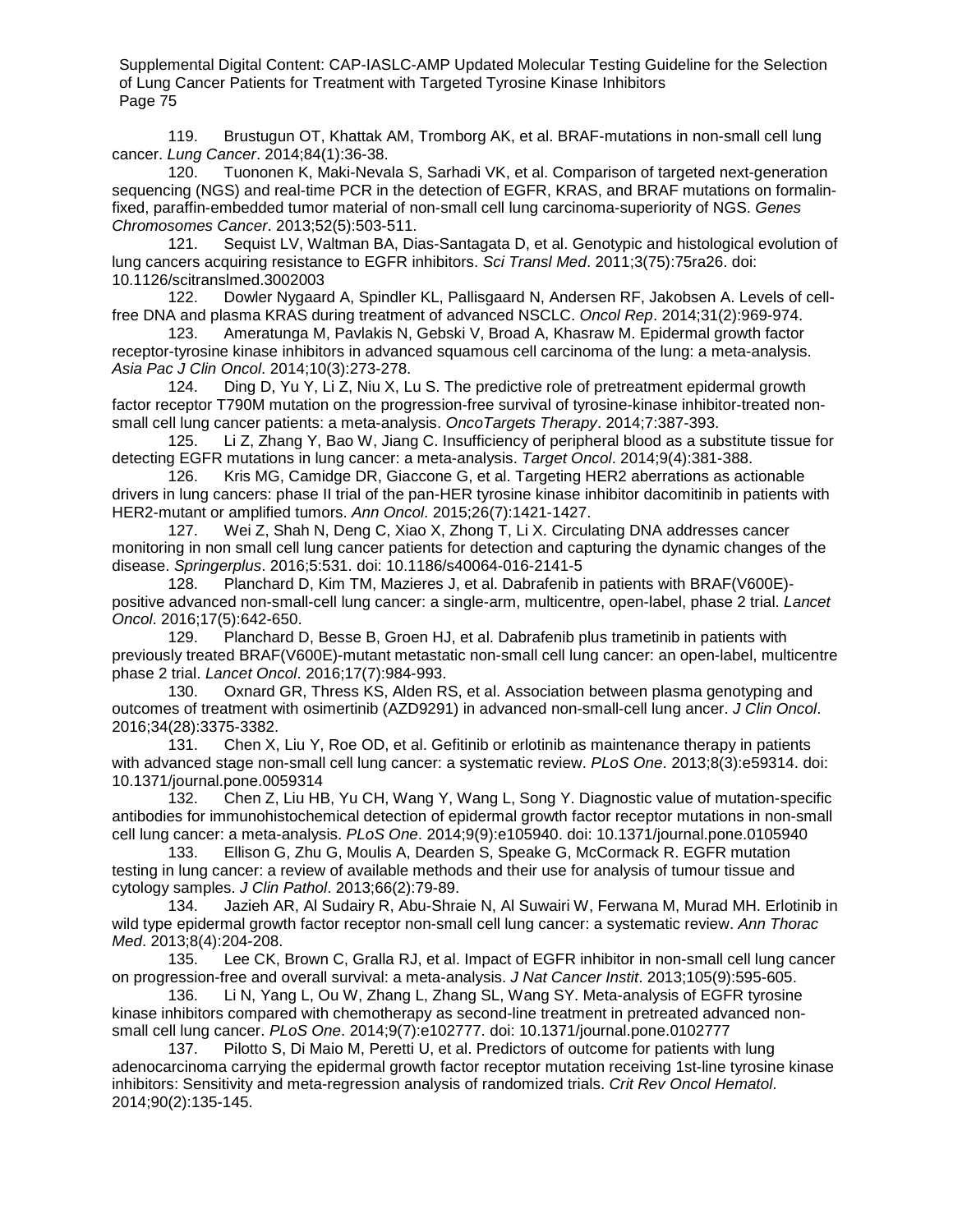138. Qi WX, Fu S, Zhang Q, Guo XM. Anti-epidermal-growth-factor-receptor agents and complete responses in the treatment of advanced non-small-cell lung cancer: a meta-analysis of 17 phase III randomized controlled trials. *Curr Med Res Opin*. 2015;31(1):25-33.

139. Qi WX, Wang Q, Jiang YL, et al. Overall survival benefits for combining targeted therapy as second-line treatment for advanced non-small-cell-lung cancer: a meta-analysis of published data. *PLoS One*. 2013;8(2):e55637. doi: 10.1371/journal.pone.0055637

140. Ren JH, He WS, Yan GL, Jin M, Yang KY, Wu G. EGFR mutations in non-small-cell lung cancer among smokers and non-smokers: a meta-analysis. *Environ Mol Mutagen*. 2012;53(1):78-82.

141. Wang F, Fang P, Hou DY, Leng ZJ, Cao LJ. Comparison of epidermal growth factor receptor mutations between primary tumors and lymph nodes in non-small cell lung cancer: a review and meta-analysis of published data. *Asian Pac J Cancer Prev*. 2014;15(11):4493-4497.

142. Wang H, Huang J, Yu X, et al. Different efficacy of EGFR tyrosine kinase inhibitors and prognosis in patients with subtypes of EGFR-mutated advanced non-small cell lung cancer: a metaanalysis.[Erratum appears in J Cancer Res Clin Oncol. 2014 Nov;140(11):1911]. *J Cancer Res Clin Oncol*. 2014;140(11):1901-1909.

143. Yeh P, Chen H, Andrews J, Naser R, Pao W, Horn L. DNA-Mutation Inventory to Refine and Enhance Cancer Treatment (DIRECT): a catalog of clinically relevant cancer mutations to enable genome-directed anticancer therapy. *Clin Cancer Res*. 2013;19(7):1894-1901.

144. Zhang Y, Sheng J, Kang S, et al. Patients with exon 19 deletion were associated with longer progression-free survival compared to those with L858R mutation after first-line EGFR-TKIs for advanced non-small cell lung cancer: a meta-analysis. *PLoS One*. 2014;9(9):e107161. doi: 10.1371/journal.pone.0107161

Katakami N, Atagi S, Goto K, et al. LUX-Lung 4: a phase II trial of afatinib in patients with advanced non-small-cell lung cancer who progressed during prior treatment with erlotinib, gefitinib, or both. *J Clin Oncol*. 2013;31(27):3335-3341.

146. Lopez-Chavez A, Thomas A, Rajan A, et al. Molecular profiling and targeted therapy for advanced thoracic malignancies: a biomarker-derived, multiarm, multihistology phase II basket trial. *J Clin Oncol*. 2015;33(9):1000-1007.

147. Okamoto I, Sakai K, Morita S, et al. Multiplex genomic profiling of non-small cell lung cancers from the LETS phase III trial of first-line S-1/carboplatin versus paclitaxel/carboplatin: results of a West Japan Oncology Group study. *Oncotarget*. 2014;5(8):2293-2304.

148. Zhou Q, Cheng Y, Yang JJ, et al. Pemetrexed versus gefitinib as a second-line treatment in advanced nonsquamous nonsmall-cell lung cancer patients harboring wild-type EGFR (CTONG0806): a multicenter randomized trial. *Ann Oncol*. 2014;25(12):2385-2391.

149. Chen G, Feng J, Zhou C, et al. Quality of life (QoL) analyses from OPTIMAL (CTONG-0802), a phase III, randomised, open-label study of first-line erlotinib versus chemotherapy in patients with advanced EGFR mutation-positive non-small-cell lung cancer (NSCLC). *Ann Oncol*. 2013;24(6):1615-1622.

150. Douillard JY, Pirker R, O'Byrne KJ, et al. Relationship between EGFR expression, EGFR mutation status, and the efficacy of chemotherapy plus cetuximab in FLEX study patients with advanced non-small-cell lung cancer. *J Thorac Oncol*. 2014;9(5):717-724.

151. Zhou C, Wu YL, Chen G, et al. Final overall survival results from a randomised, phase III study of erlotinib versus chemotherapy as first-line treatment of EGFR mutation-positive advanced nonsmall-cell lung cancer (OPTIMAL, CTONG-0802). *Ann Oncol*. 2015;26(9):1877-1883.

152. Han JY, Kim SH, Lee YS, et al. Comparison of targeted next-generation sequencing with conventional sequencing for predicting the responsiveness to epidermal growth factor receptor-tyrosine kinase inhibitor (EGFR-TKI) therapy in never-smokers with lung adenocarcinoma. *Lung Cancer*. 2014;85(2):161-167.

153. Scarpa A, Sikora K, Fassan M, et al. Molecular typing of lung adenocarcinoma on cytological samples using a multigene next generation sequencing panel. *PLoS One*. 2013;8(11):e80478. doi: 10.1371/journal.pone.0080478

154. Cappuzzo F, Finocchiaro G, Grossi F, et al. Phase II study of afatinib, an irreversible ErbB family blocker, in EGFR FISH-positive non-small-cell lung cancer. *J Thorac Oncol*. 2015;10(4):665- 672.